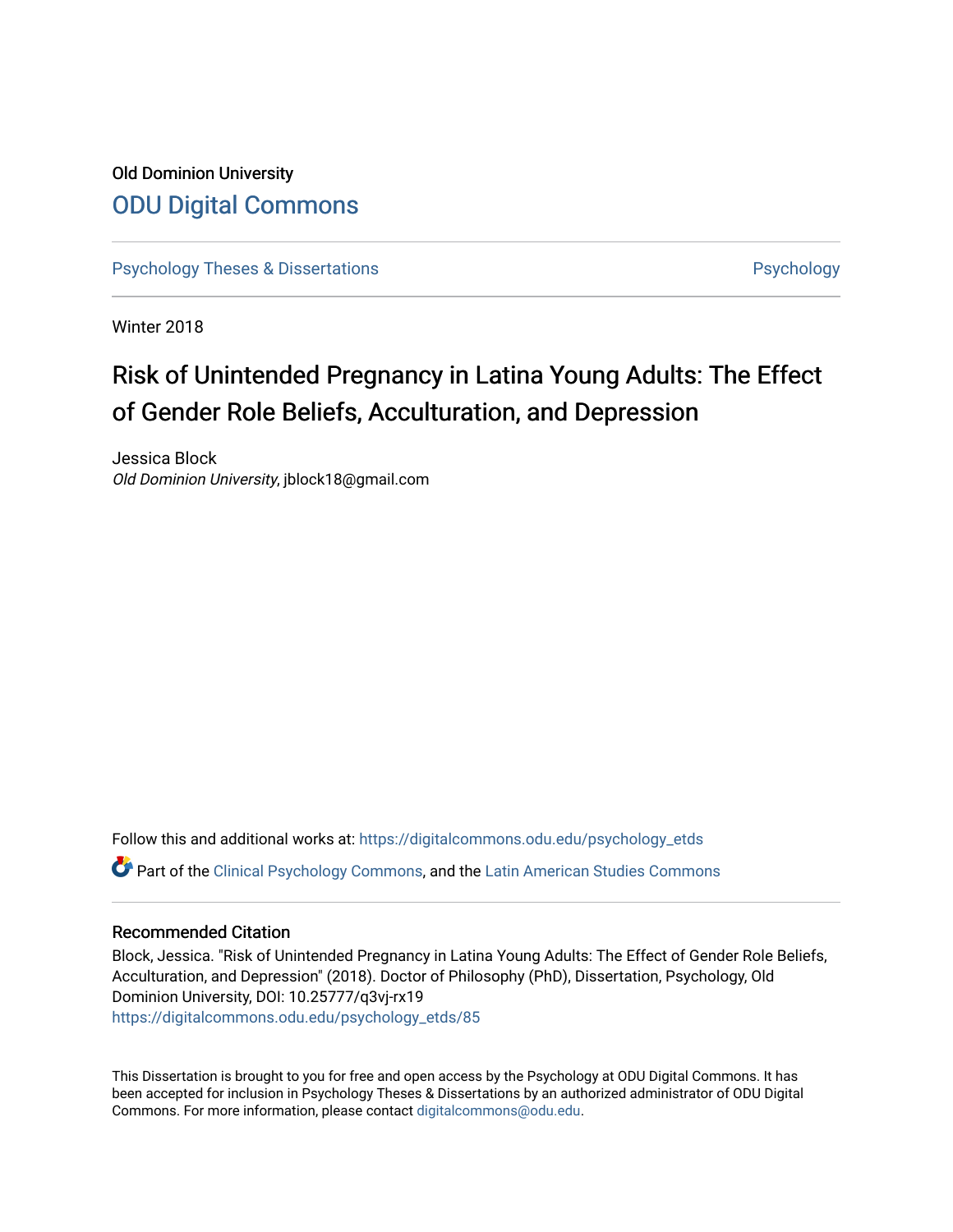### **RISK OF UNINTENDED PREGNANCY IN LATINA YOUNG ADULTS:**

### **THE EFFECT OF GENDER ROLE BELIEFS, ACCULTURATION, AND DEPRESSION**

by

Jessica Block B.A. December 2008, University of Maryland College Park M.S. May 2016, Old Dominion University

A Dissertation Submitted to the Graduate Facilities of Eastern Virginia Medical School Norfolk State University Old Dominion University in Partial Fulfillment of the Requirements for the Degree of

### DOCTOR OF PHILOSOPHY

### CLINICAL PSYCHOLOGY

### VIRGINIA CONSORTIUM PROGRAM IN CLINICAL PSYCHOLOGY December 2018

Approved by:

James F. Paulson (Director)

Scott Debb (Member)

Alex Dryden (Member)

Kathrin Hartmann (Member)

Barbara Winstead (Member)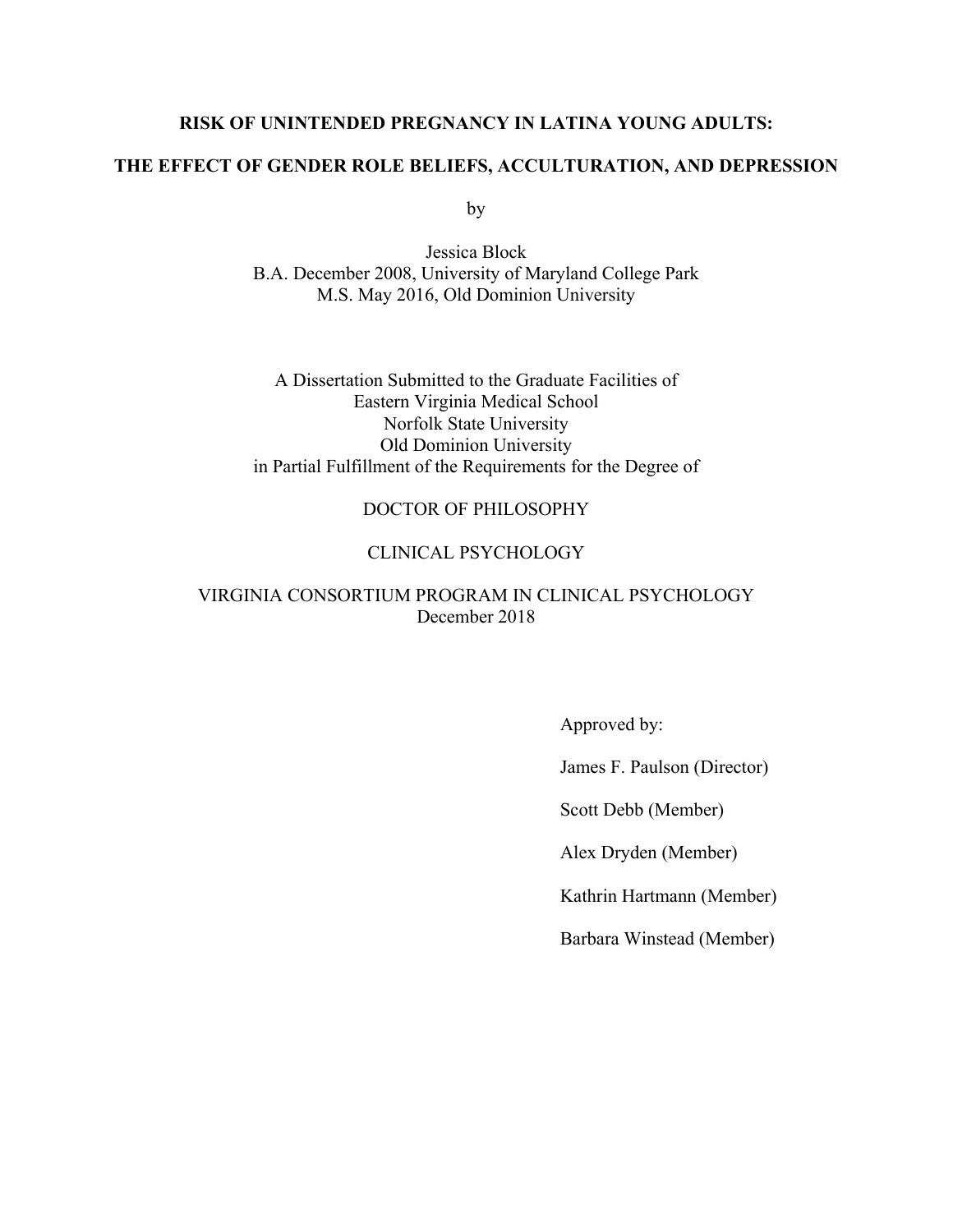### **ABSTRACT**

### RISK OF UNINTENDED PREGNANCY IN LATINA YOUNG ADULTS: THE EFFECT OF GENDER ROLE BELIEFS, ACCULTURATION, AND DEPRESSION

Jessica Block Virginia Consortium Program in Clinical Psychology, 2018 Director: Dr. James F. Paulson

This study investigated the effect of Latina gender role beliefs, or *marianismo* beliefs, on risk for unintended pregnancy by examining contraceptive method use in Latina young adults. Acculturation and depression were also examined as moderators of the association between *marianismo* and contraceptive method choice, as well as separately for their effects on contraceptive use. Unmarried, nulliparous Latina women aged 18-24 (*N* = 142) were recruited through online social media platforms. Data were collected in the United States in July 2017. Logistic regression analyses were performed to distinguish between women who utilized more effective v. less effective contraceptive methods in the past three months. Results indicated that Negative *Marianismo* Beliefs, including beliefs associated with virtuosity, subordination to men, and self-silencing, demonstrated a trend toward association with less effective contraceptive use. Positive *Marianismo* Beliefs, including beliefs associated with family and spiritual leadership, and *marianismo* beliefs overall, were not associated with contraceptive use. Acculturation was not associated with contraceptive use in logistic regression analyses; however, non-US birthplace showed a marginal correlation with less effective condom use specifically. Young women with depression in the present study were not more likely to use less effective contraception. An interaction effect with depression at the trend level suggested that women were likely to use contraception less effectively if they reported low levels of depression and high levels of Negative *Marianismo* Beliefs. Those reporting high levels of depression were no more likely to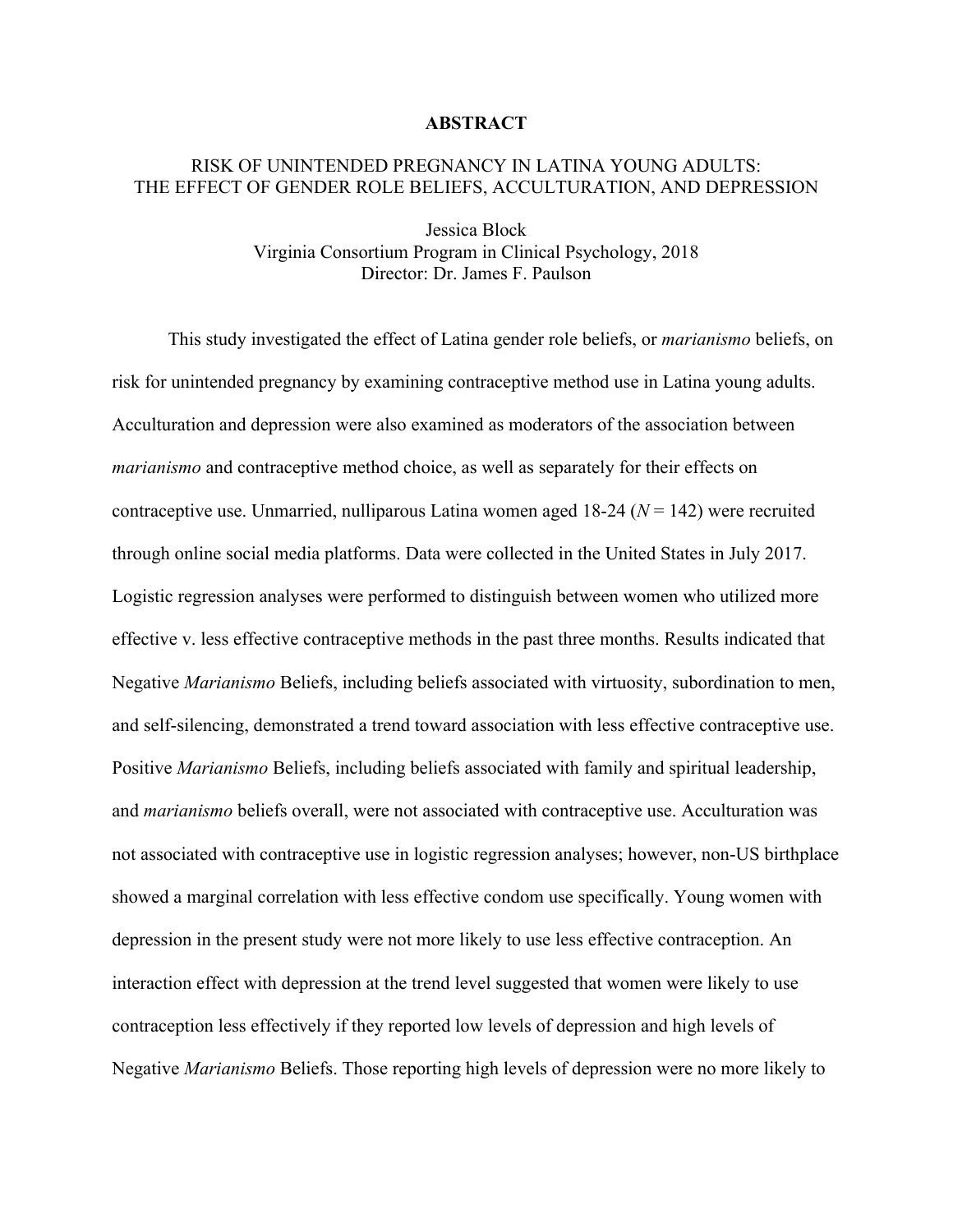use contraception effectively if they had low or high levels of Negative *Marianismo* Beliefs. This study provides preliminary evidence that traditional gender role beliefs may impact Latina young women's risk for unintended pregnancy. The findings also highlight the importance of cultural beliefs and values to sexual health outcomes.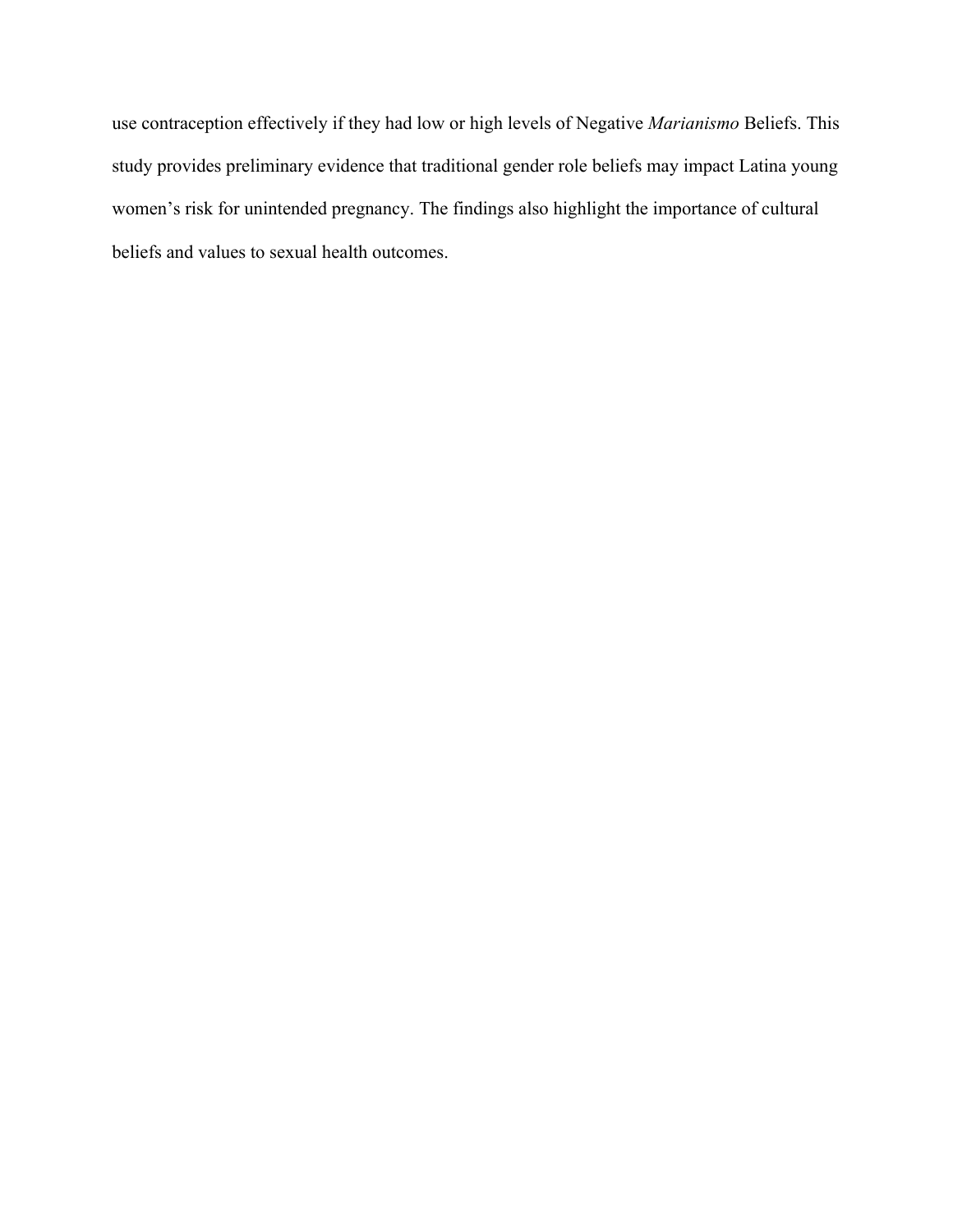Copyright, 2018, by Jessica Block, All Rights Reserved.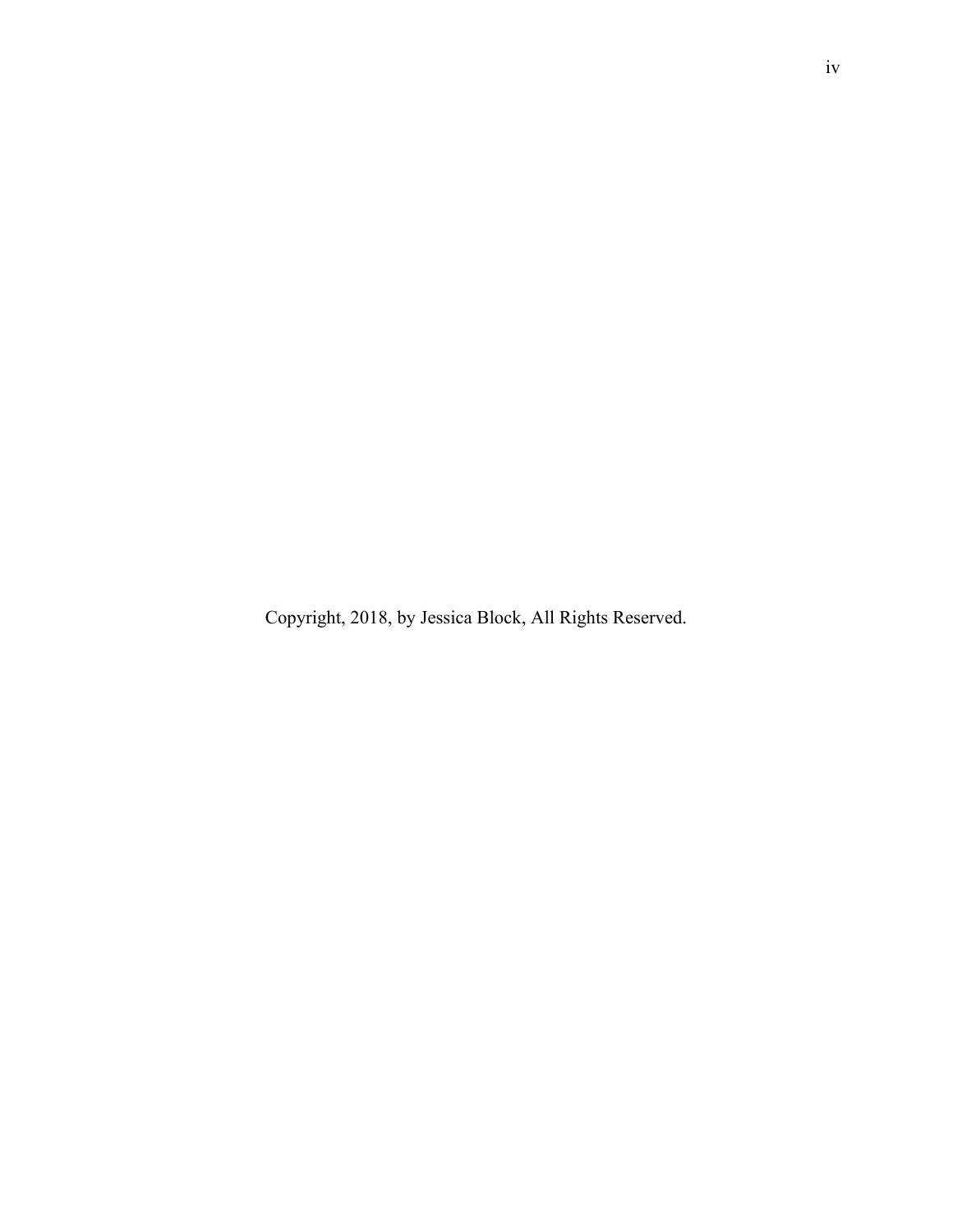This dissertation is dedicated to Ross Block for being a great brother and even better friend.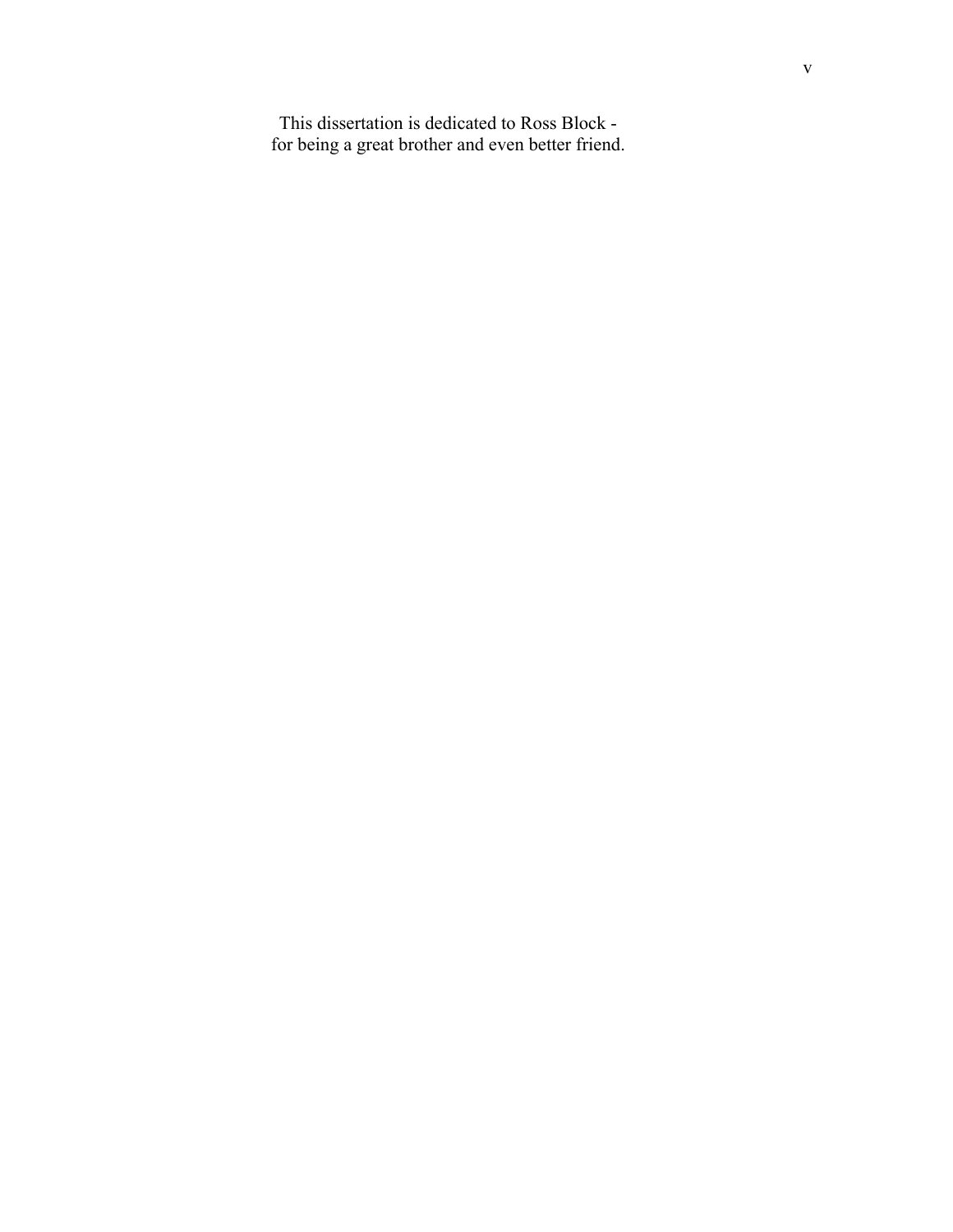#### **ACKNOWLEDGMENTS**

There are many people who deserve my gratitude with respect to the completion of this dissertation. I would like to thank my committee chair and research mentor, Dr. James Paulson. His guidance and support on this project, and throughout my graduate school career, has been enormously valuable and integral to my progress. I would also like to thank my committee members, Dr. Barbara Winstead, Dr. Kathrin Hartmann, Dr. Scott Debb, and Dr. Alex Dryden, for their contributions to this dissertation. I am very grateful for their significant insight and collaboration. Notably, this dissertation would not have been possible without the encouragement I received from family and friends. I am very fortunate to have the unconditional love and support of the Block/Stone family, in addition to my large extended family. I would like to express a special thanks to Dawn Block for providing support in a myriad of ways during my graduate education. I would also like to thank my friends, particularly Melissa Mandelbaum, Rachel Mednick, Talya Adesnik, Sara Dash, Nina Bachkova, and Carly Greyell, for their encouragement of me, even from afar, and Shana Cox for being more of a mentor to me in Miami than you knew. Lastly, I have enormous gratitude for the WorldTeach program and my students at Universidad Técnica de Machala in Ecuador. My experience there prompted a love of Latino culture and inspired this dissertation.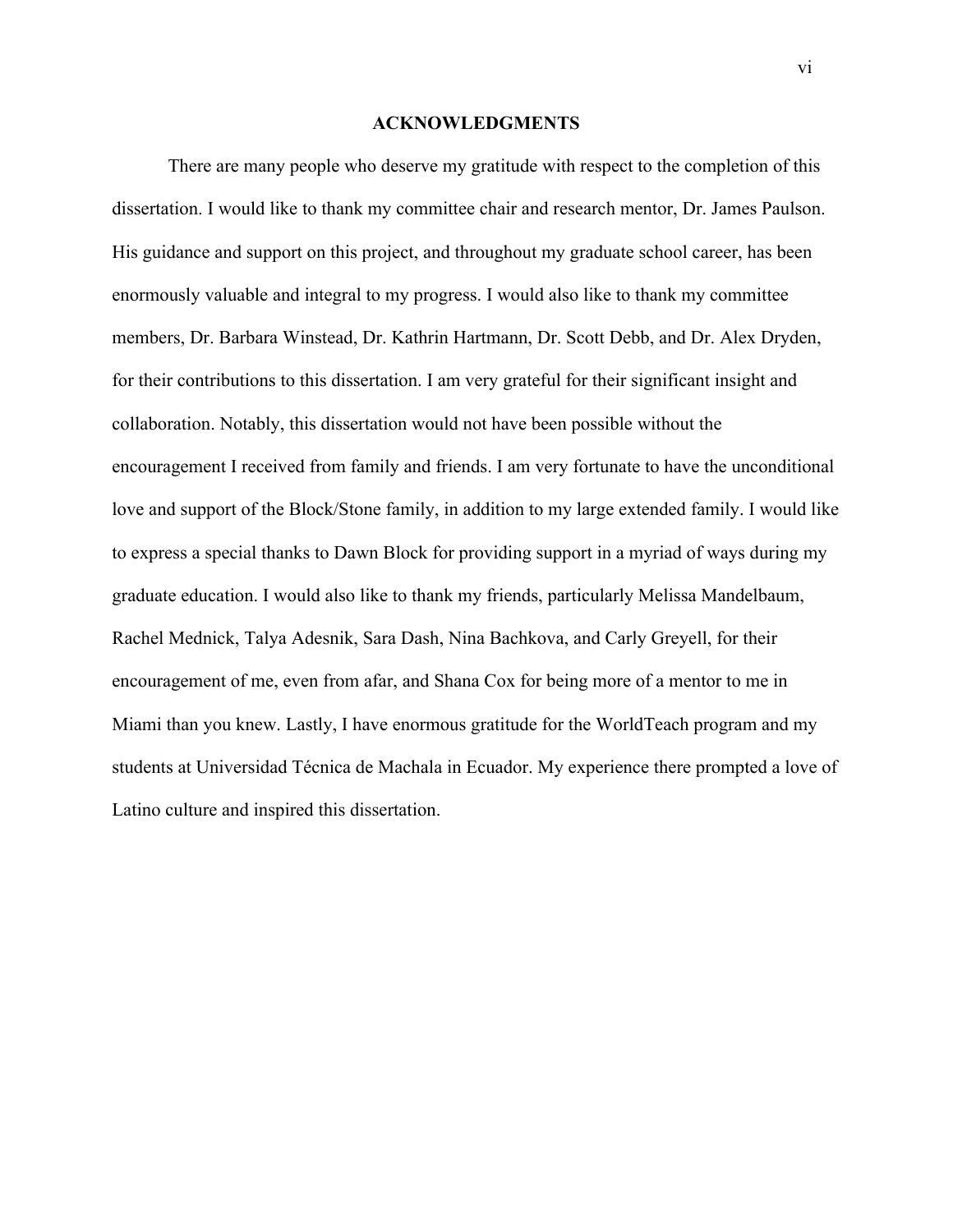### **TABLE OF CONTENTS**

vii

|--|

| Chapter           |  |
|-------------------|--|
|                   |  |
|                   |  |
|                   |  |
|                   |  |
|                   |  |
|                   |  |
|                   |  |
|                   |  |
|                   |  |
|                   |  |
|                   |  |
|                   |  |
|                   |  |
|                   |  |
|                   |  |
|                   |  |
|                   |  |
|                   |  |
|                   |  |
|                   |  |
|                   |  |
|                   |  |
|                   |  |
|                   |  |
|                   |  |
|                   |  |
|                   |  |
|                   |  |
|                   |  |
|                   |  |
| <b>APPENDICES</b> |  |
|                   |  |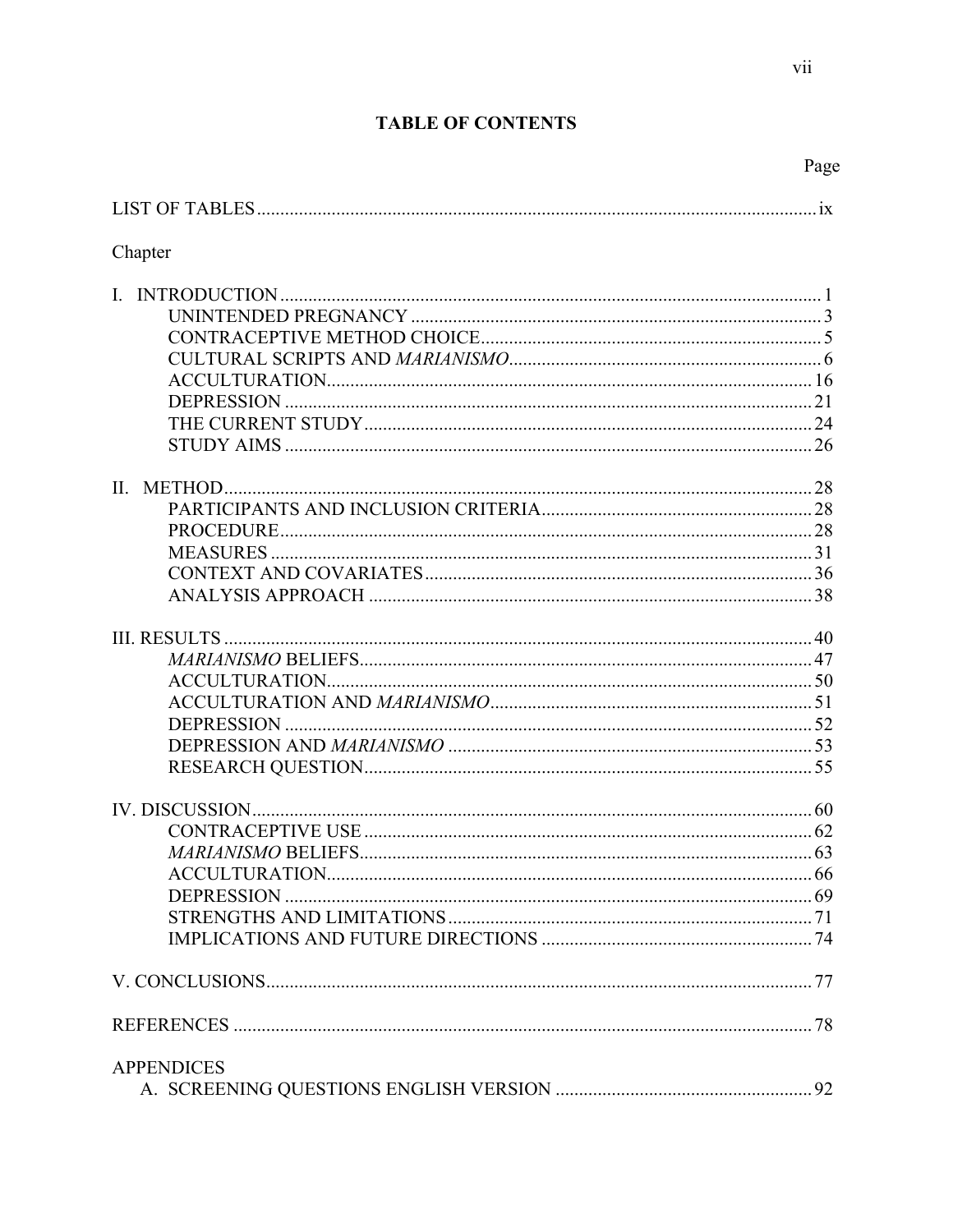## Page

|                                                          | 94 |
|----------------------------------------------------------|----|
|                                                          |    |
|                                                          |    |
|                                                          |    |
|                                                          |    |
| G. BRIEF ACCULTURATION RATING SCALE FOR MEXICAN          |    |
|                                                          |    |
| H. BRIEF ACCULTURATION RATING SCALE FOR MEXICAN          |    |
|                                                          |    |
| I. CENTER FOR EPIDEMIOLOGICAL STUDIES - DEPRESSION SCALE |    |
|                                                          |    |
| J. CENTER FOR EPIDEMIOLOGICAL STUDIES - DEPRESSION SCALE |    |
|                                                          |    |
| K. CONTRACEPTION/SEXUAL BEHAVIOR ENGLISH VERSION  108    |    |
| L. CONTRACEPTION/SEXUAL BEHAVIOR SPANISH VERSION 110     |    |
|                                                          |    |
|                                                          |    |
|                                                          |    |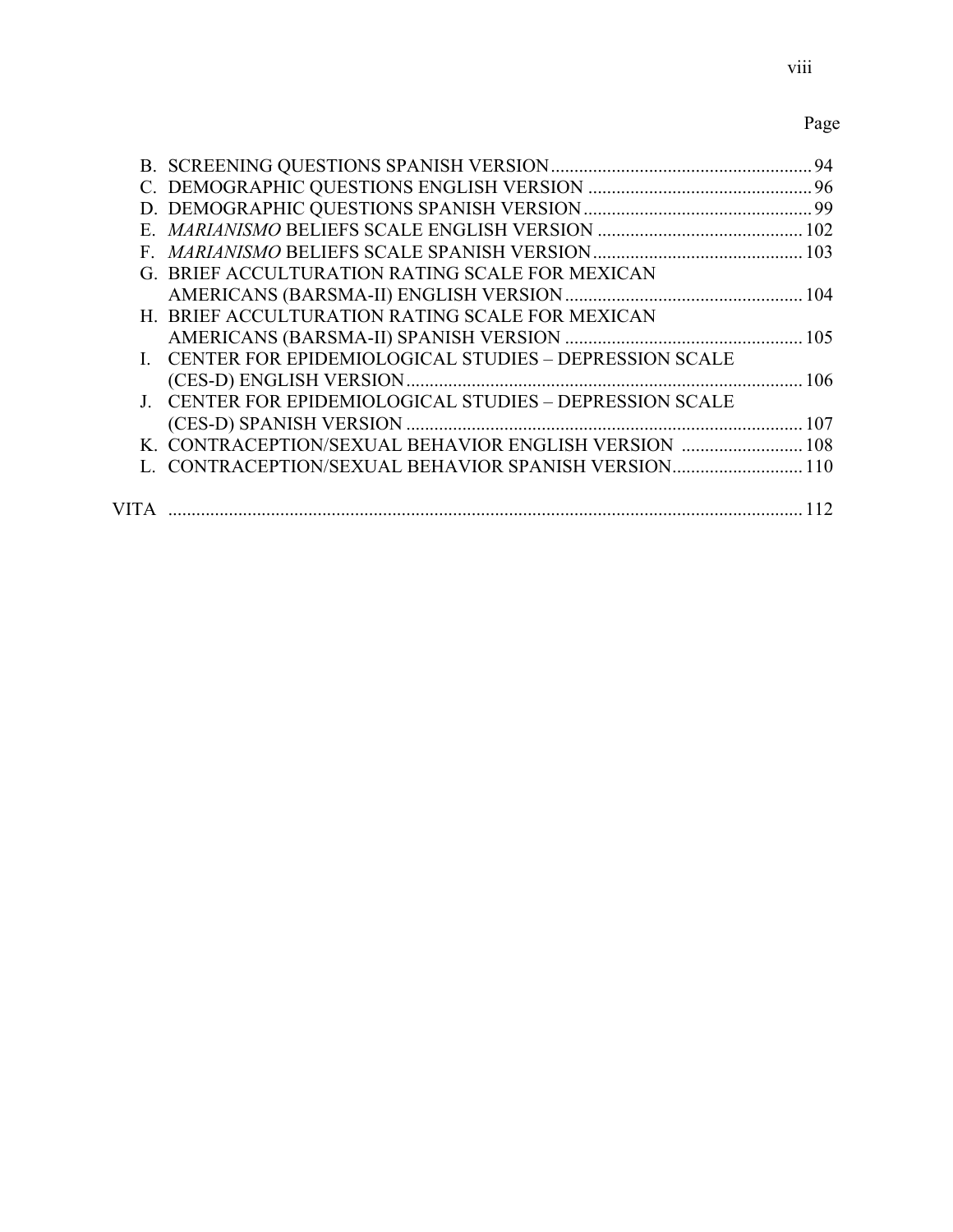### **LIST OF TABLES**

| Table                                                                                  | Page |
|----------------------------------------------------------------------------------------|------|
| 1. Contraceptive Method Categorization: More Effective v. Less Effective32             |      |
|                                                                                        |      |
|                                                                                        |      |
|                                                                                        |      |
| 5. Bivariate Correlations of Study Variables and Demographic Variables  46             |      |
| 6. Bivariate Correlations of Contraceptive Use and <i>Marianismo</i> Beliefs Scale and |      |
| 7. Logistic Regression Analysis of Effective Contraceptive Use as a Function of        |      |
| 8. Logistic Regression Analysis of Effective Contraceptive Use as a Function of        |      |
| 9. Logistic Regression Analysis of Effective Contraceptive Use as a Function of        |      |
| 10. Logistic Regression Analysis of Effective Contraceptive Use as a Function of       |      |
| 11. Logistic Regression Analysis of Effective Contraceptive Use as a Function of       |      |
| 12. Logistic Regression Analysis of Effective Contraceptive Use as a Function of       |      |
|                                                                                        |      |
| 14. Bivariate Correlations of Contraceptive Use, Marianismo Beliefs, and Risky Sex     |      |
|                                                                                        |      |
| 16. Bivariate Correlations of Contraceptive Use, Independent Variables, and            |      |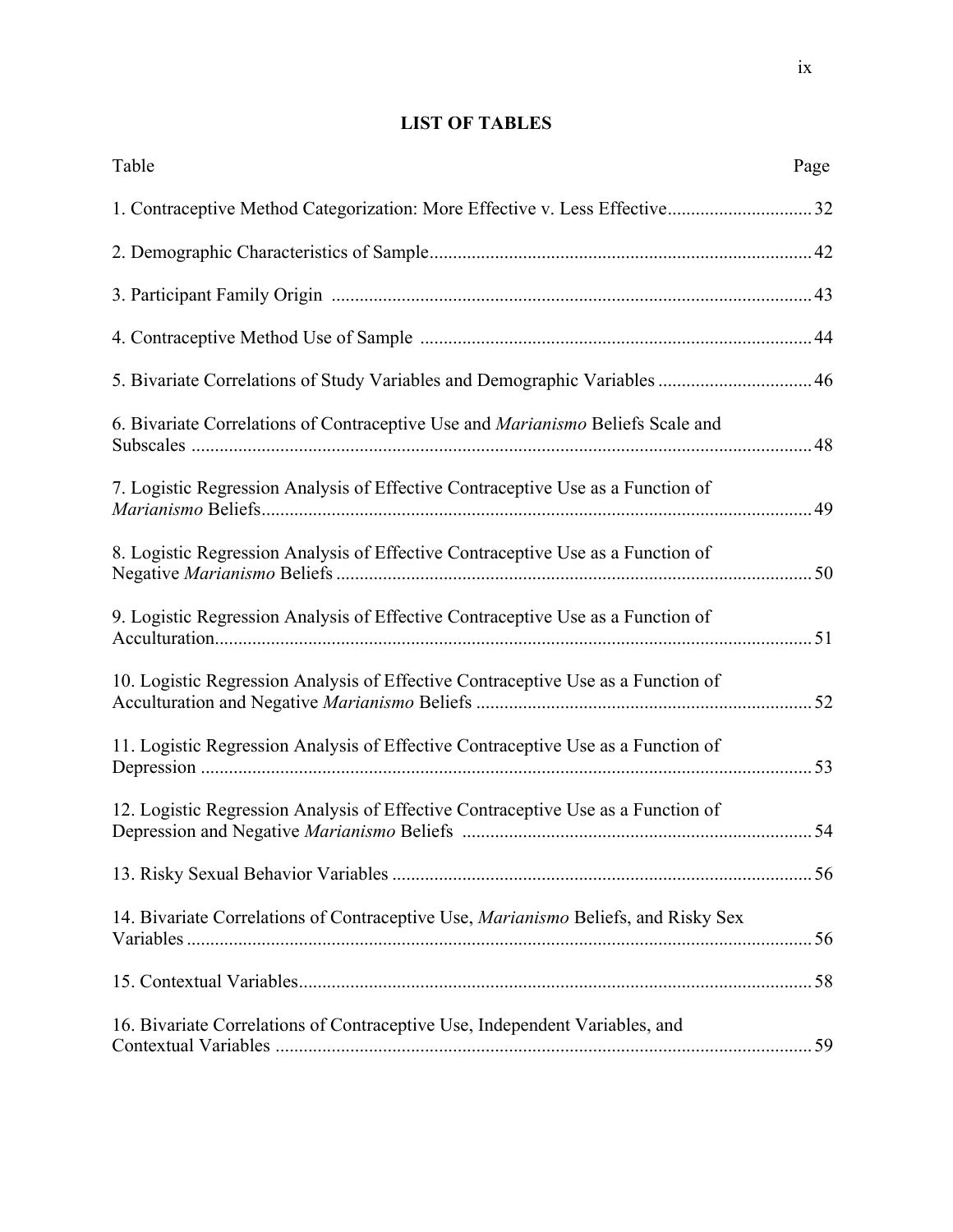## **CHAPTER I INTRODUCTION**

Nearly half of all pregnancies in the United States each year are unintended (Guttmacher, 2016). The highest rates of unintended pregnancy are found in poor and low-income women, young adult women aged 18 to 24, cohabitating women, and minority women. Every year nearly 1 in 10 young adult women will have an unintended pregnancy (Zolna & Lindberg, 2012). For the children of mothers who have had an unintended pregnancy a range of negative health outcomes are associated, including poor physical health and mental health; less secure attachment; and reduced developmental, behavioral, and educational outcomes (Logan, Holcombe, Manlove, & Ryan, 2007). Recognizing unintended pregnancy as a public health concern, Healthy People 2020 has set a goal for the reduction of unintended pregnancies worldwide by 10% from 2010 to 2020. Racial/ethnic disparities are evident in rates of unintended pregnancy. Hispanic individuals experience unintended pregnancy at more than twice the rate of non-Hispanic White women (Zolna & Lindberg, 2012). For poor Hispanic women in particular, unintended pregnancy rates are more than 3 times higher than the national average (Finer & Henshaw, 2006).

It is possible that gender role beliefs stemming from cultural values contribute to the higher rates of unintended pregnancy in Hispanic women. In the Latino community, gender role beliefs attributed to women are labeled *marianismo* beliefs. These traditional beliefs represent a feminine ideal associated with passivity, obedience, and sexual purity. Accordingly, a Latina woman is expected to demonstrate submissiveness to men and not concern herself with matters relating to sex (Castillo, Perez, Castillo, & Ghosheh, 2010). Researchers have suggested that cultural values may be associated with the greater prevalence of unintended pregnancy, STIs, and HIV in Latinas (Mosher, Martinez, Chandra, Abma, & Willson, 2004); however, there is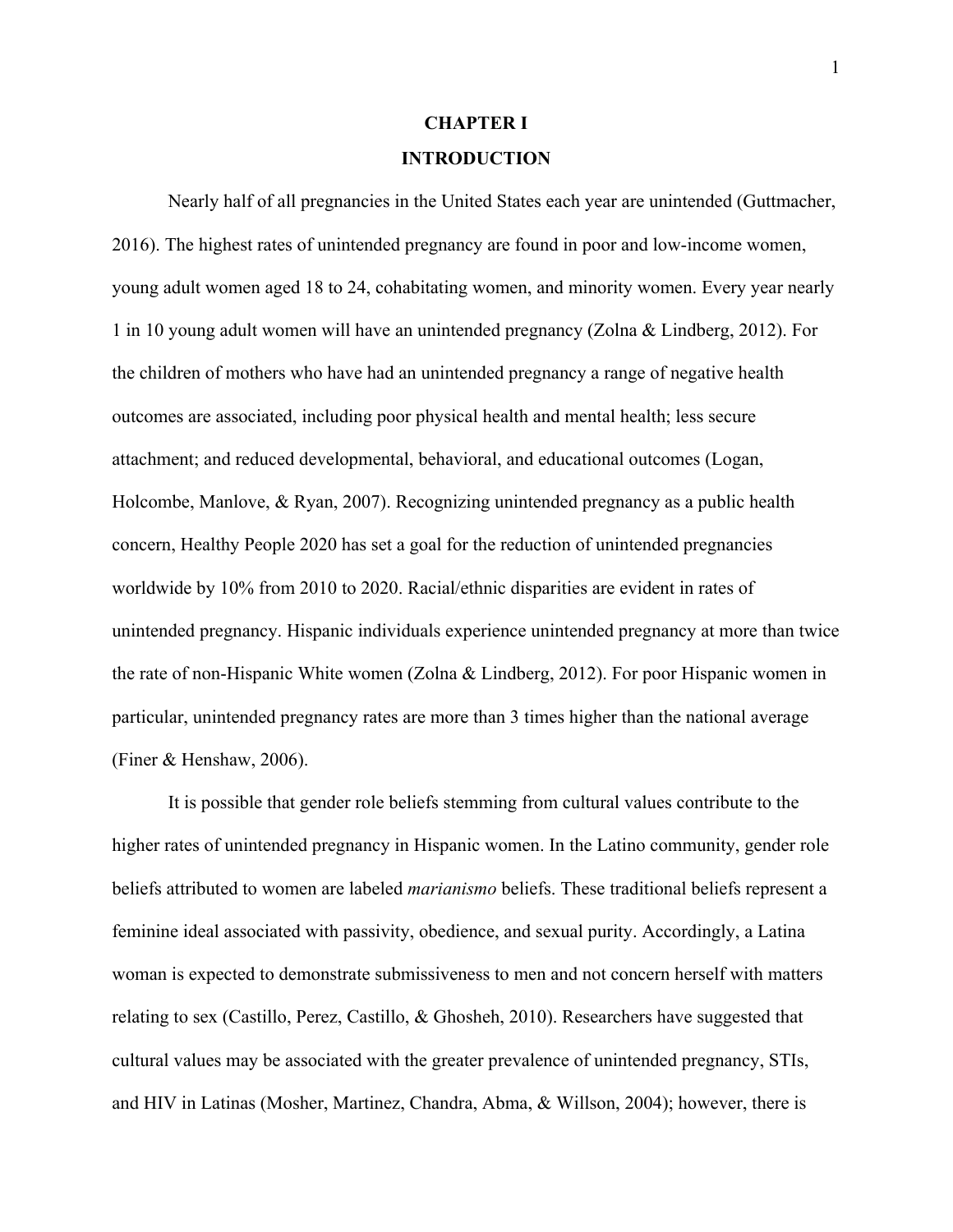little empirical evidence measuring these cultural factors, including gender role beliefs (Guilamo-Ramos, Jaccard, Pena, & Goldberg, 2005). *Marianismo* beliefs have been described in qualitative research as both a risk factor and a protective factor in regard to risky sexual behavior and unintended pregnancy (Moreno, 2007). Women who hold *marianismo* beliefs may have a lack of knowledge about sexuality, lack the ability to be assertive about contraception, or fear being seen as promiscuous if they suggest the use of contraception (Moreno, 2007; Faulkner, 2003). *Marianismo* beliefs may also serve as a protective factor in that women may have fewer sexual partners and place greater focus on family planning (Raffaelli & Iturbide, 2009; Moreno, 2007). More research is needed to untangle when *marianismo* beliefs contribute to the incidence of unintended pregnancy and ineffective contraceptive use and when they provide protection from it.

Other factors, such as acculturation and mental health, may help to understand the relationship between *marianismo* and unintended pregnancy. Researchers have called for more investigation into the role of gendered cultural beliefs on the process of acculturation, particularly in regard to sexual activity (Guilamo-Ramos et al., 2005; Afable-Munsuz & Brindis, 2006). Low levels of acculturation have been linked to lower contraceptive usage in Latinas. Some research has shown that foreign-born Latina women are more likely to utilize ineffective contraception or demonstrate inconsistent use (Afable-Munsuz & Brindis, 2006; Faulkner, 2003; Marin, Tschann, Gomez, & Kegeles, 1993). In addition to acculturation, depression may also influence the relationship between *marianismo* and unintended pregnancy. Explanations that link depression to less effective contraceptive use include an increased desire for interpersonal intimacy, lower self-efficacy, short-term symptom relief, and a diminished value on selfprotection (Lehrer, Shrier, Gortmaker, & Buka, 2006). It is possible that the combined influence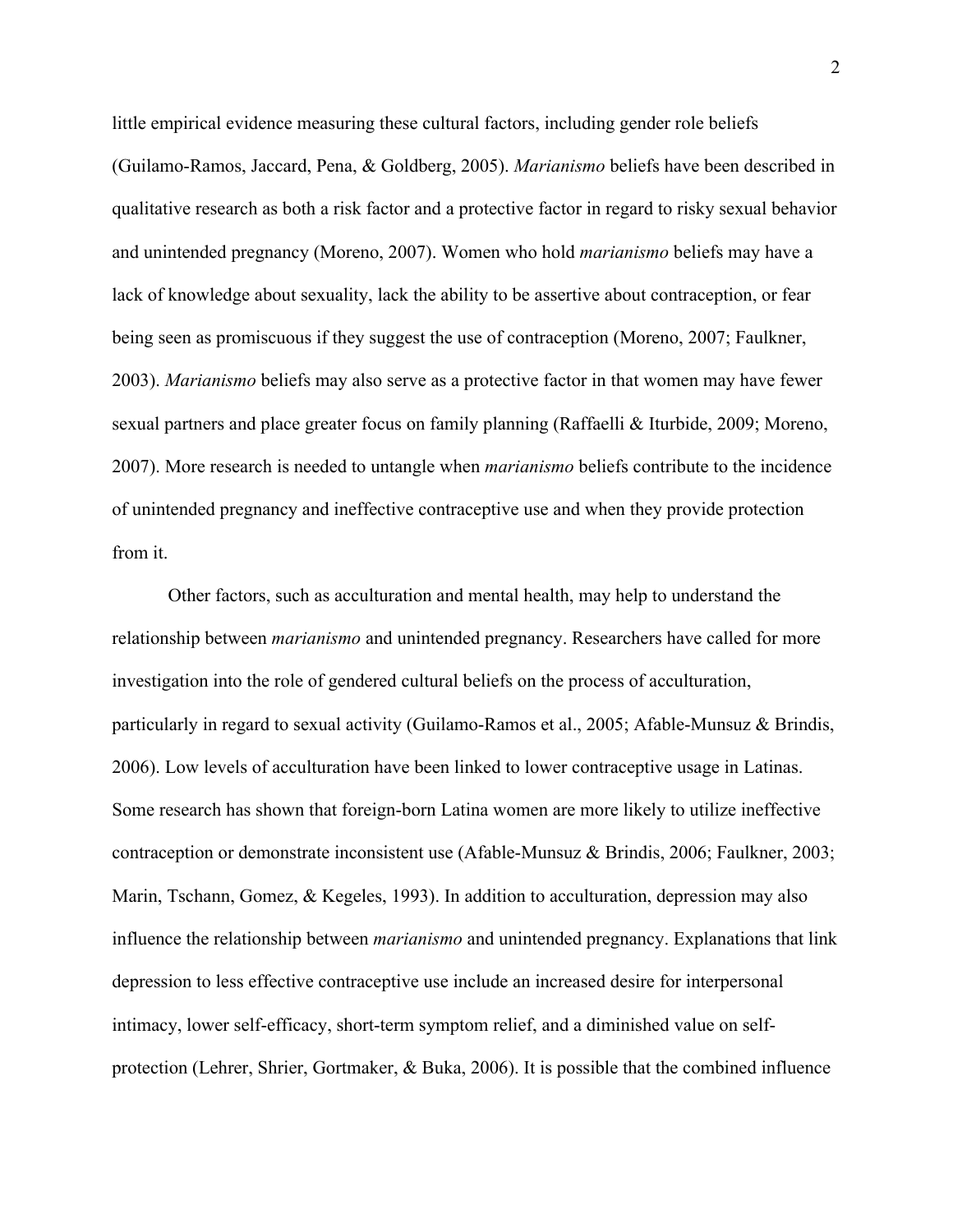and overlapping characteristics of negative *marianismo* beliefs and depressive symptoms may predispose Latina women to greater sexual risk.

The present study will examine the risk for unintended pregnancy in Latina young adults by measuring the influence of *marianismo* on contraceptive method choice. As no other study to my knowledge has empirically linked *marianismo* to unintended pregnancy or contraception use, this study will serve to measure one of the cultural factors often offered to explain observed disparities in these areas for Latina women. Acculturation and depression will also be examined separately for their effects on contraceptive method and as moderators of the association between *marianismo* and contraceptive method. A better understanding of how gender role beliefs and other factors, such as acculturation and depression interact, will facilitate the development of culturally competent reproductive health prevention programs and services for Latina young adults.

### **Unintended Pregnancy**

The Guttmacher Institute defines an unintended pregnancy as one that was either mistimed or unwanted (Zolna & Lindberg, 2012). Mistimed refers to pregnancies that were desired in the future, but not at that time. Unwanted refers to pregnancies that were not desired at the time of conception or anytime in the future. If a woman is indifferent about becoming pregnant at the time of conception her pregnancy is considered intended. Mistimed unintended pregnancy is more likely to be reported by adolescents and young adults than unwanted pregnancy as these young women are likely to desire children in the future (Santelli et al., 2003). Young adult women aged 18-24 represent the highest rate of unintended pregnancy by age (Guttmacher, 2016). In 2008, almost three-quarters of pregnancies among unmarried women aged 20-24 were unintended. This is in contrast to the unintended pregnancy rate among married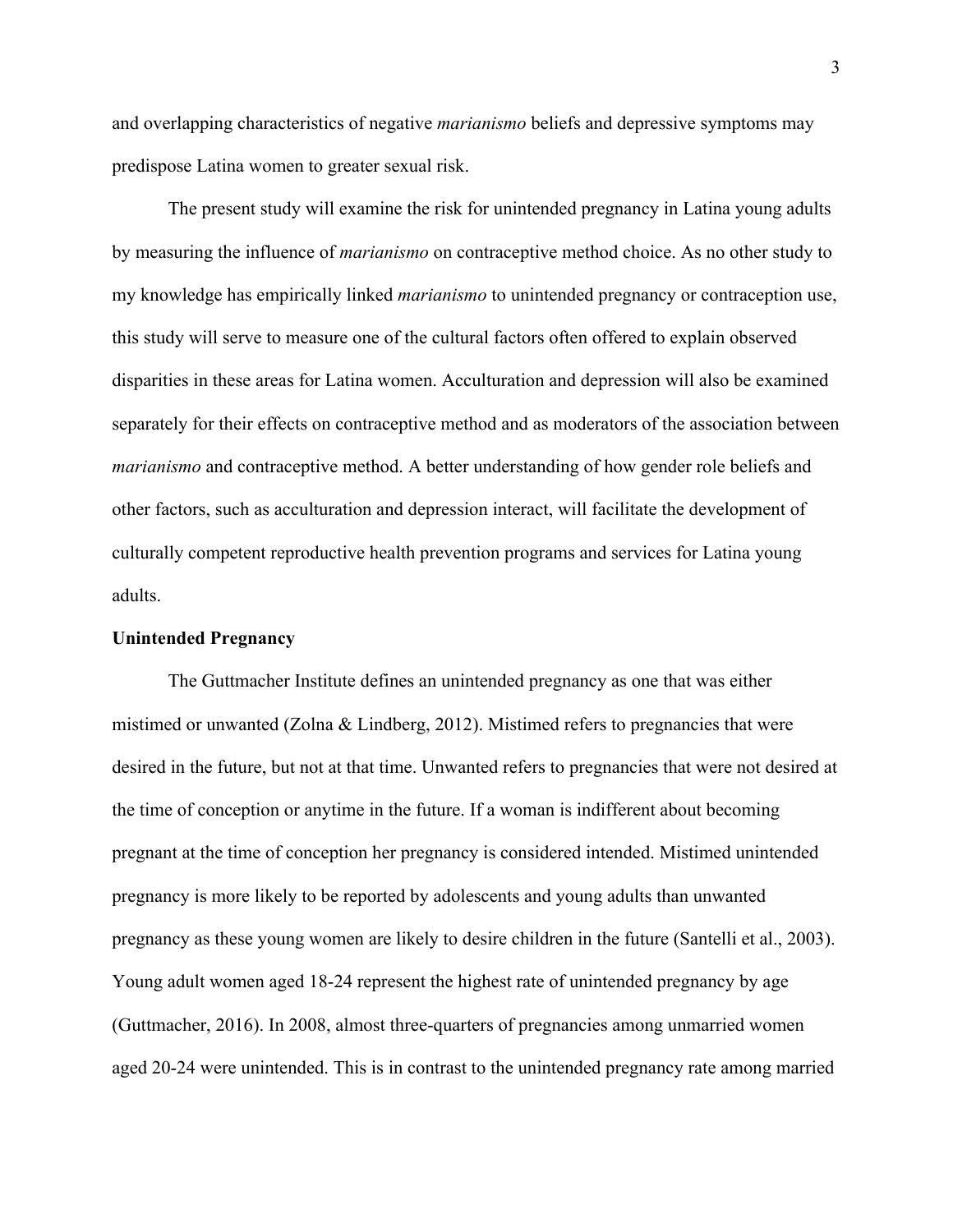young women, which fell at about thirty-five percent (Zolna & Lindberg, 2012). In fact, the rate of unintended pregnancy overall in unmarried young adult women increased slightly from 2001 to 2008. Our healthcare system bears significant costs for unintended pregnancies. Sixty-four percent of births resulting from unintended pregnancy are publicly funded compared to only 35% of planned births. The added costs resulting from unintended pregnancy equal half the spending of the United States on births overall (Sonfield, Kost, Gold, & Finer, 2011).

Racial/ethnic disparities are evident in rates of teenage pregnancy and unintended pregnancy in young adults. Rates of teen pregnancy in Hispanic and African American women are double the rate in White women (Kost & Henshaw, 2014). Hispanic and African American young adults show a similar pattern with unintended pregnancy rates also more than twice that of White young adults (Zolna & Lindberg, 2012). African American women showed the largest decrease in unwanted pregnancy (as opposed to mistimed) of all ethnic groups between 2001 and 2008. Hispanic women did not show a similar decrease (Zolna & Lindberg, 2012). An important factor to consider for Hispanic women is that about 40% of the Hispanic population in the US is foreign-born (Schmidley, 2001). Research has generally found unintended pregnancy rates to be higher among US-born Latinas than foreign-born Latinas (Cubbin et al., 2002). Education is also associated with unintended pregnancy. The group with the highest unintended pregnancy rate is unmarried young women without a high school diploma. High-income women, who have the greatest access to healthcare and effective contraceptive methods, showed the greatest decrease in unintended pregnancies from 2001 to 2008.

Negative outcomes for mother and child associated with unintended pregnancy have been well documented. Fifty-one percent of unintended pregnancies to Hispanic young adults end in abortion. This number is similar for White and African American young adults (aged 20 to 29;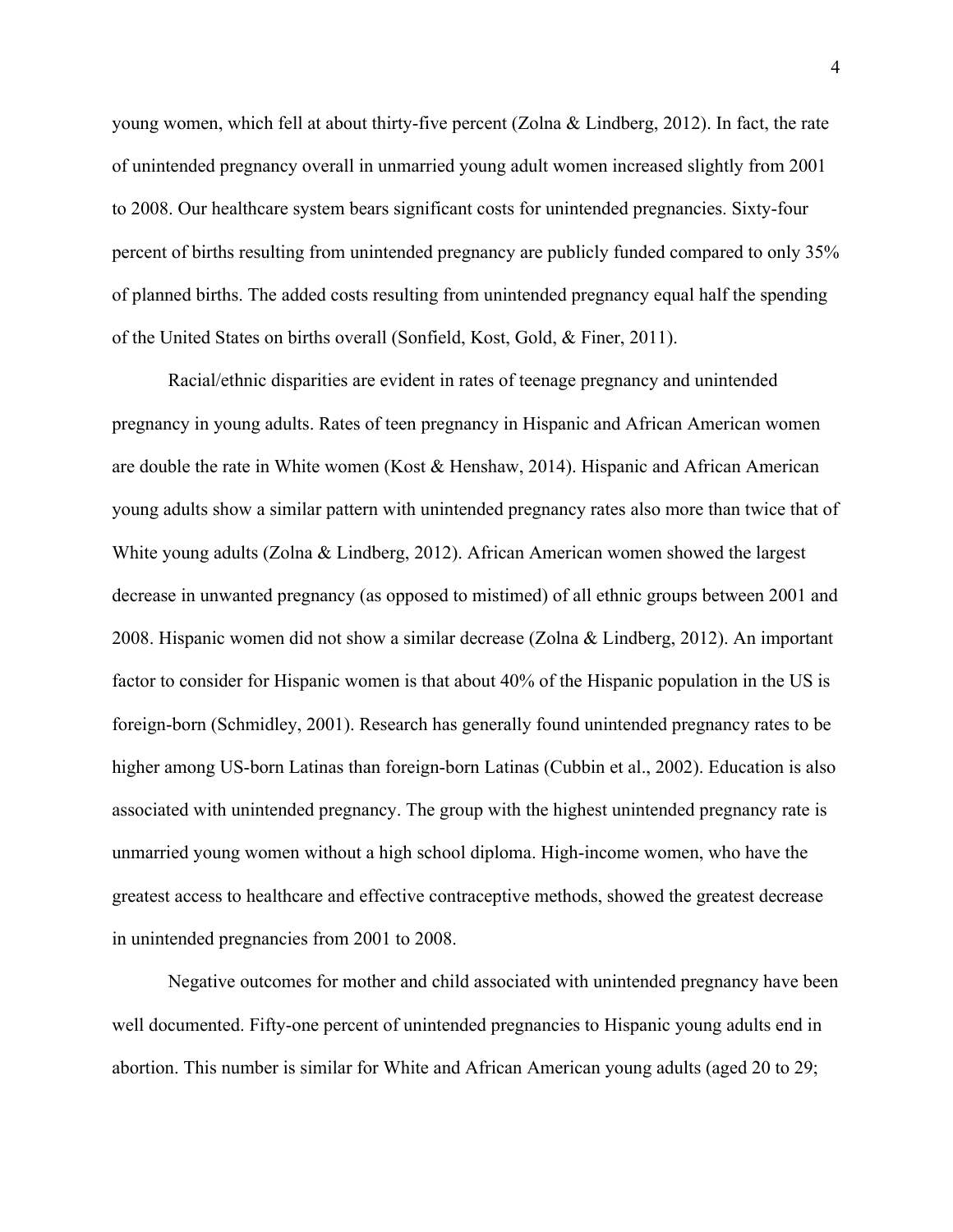Zolna & Lindberg, 2012). The CDC's National Center for Health Statistics (Mosher, Jones, & Abma, 2012) found that mothers who experienced an unintended pregnancy were more likely to smoke cigarettes during pregnancy, pay for delivery with Medicaid, deliver a low birth weight baby, not breastfeed, and attend a first prenatal care visit after the first trimester or not at all. Children resulting from unintended pregnancies are at increased risk for a variety of problems during childhood and potentially lasting through adulthood, including poor physical health and mental health; less secure attachment; and reduced development, behavioral, and educational outcomes (Logan, Holcombe, Manlove, & Ryan, 2007). Although more research is needed, mothers of unintended children may be at greater risk of negative mental health outcomes and experiencing physical abuse during the pregnancy (Logan et al., 2007; Cripe et al., 2008). Adolescents mothers in particular are less likely to attain high levels of education and employment and more likely to be single parents and live in poverty (Luster & Haddow, 2005). The evidence suggests that unintended pregnancy represents a significant public health concern and that Latina young adults may be a vulnerable subgroup.

### **Contraceptive Method Choice**

Key to reducing the rate of unintended pregnancy is increasing the use of effective contraceptive methods. The association between contraceptive method and unintended pregnancy has been well established by researchers with the Centers for Disease Control and Prevention and others (Mosher et al., 2004; Mosher et al., 2012; Singh, Sedgh, & Hussain, 2010). Surveying fertility preferences can be considered a prospective measure of unintended pregnancy (Gipson, Koenig, & Hindin, 2008). Past research has uncovered difficulties with measuring unintended pregnancy with the typical wanted, unwanted, and mistimed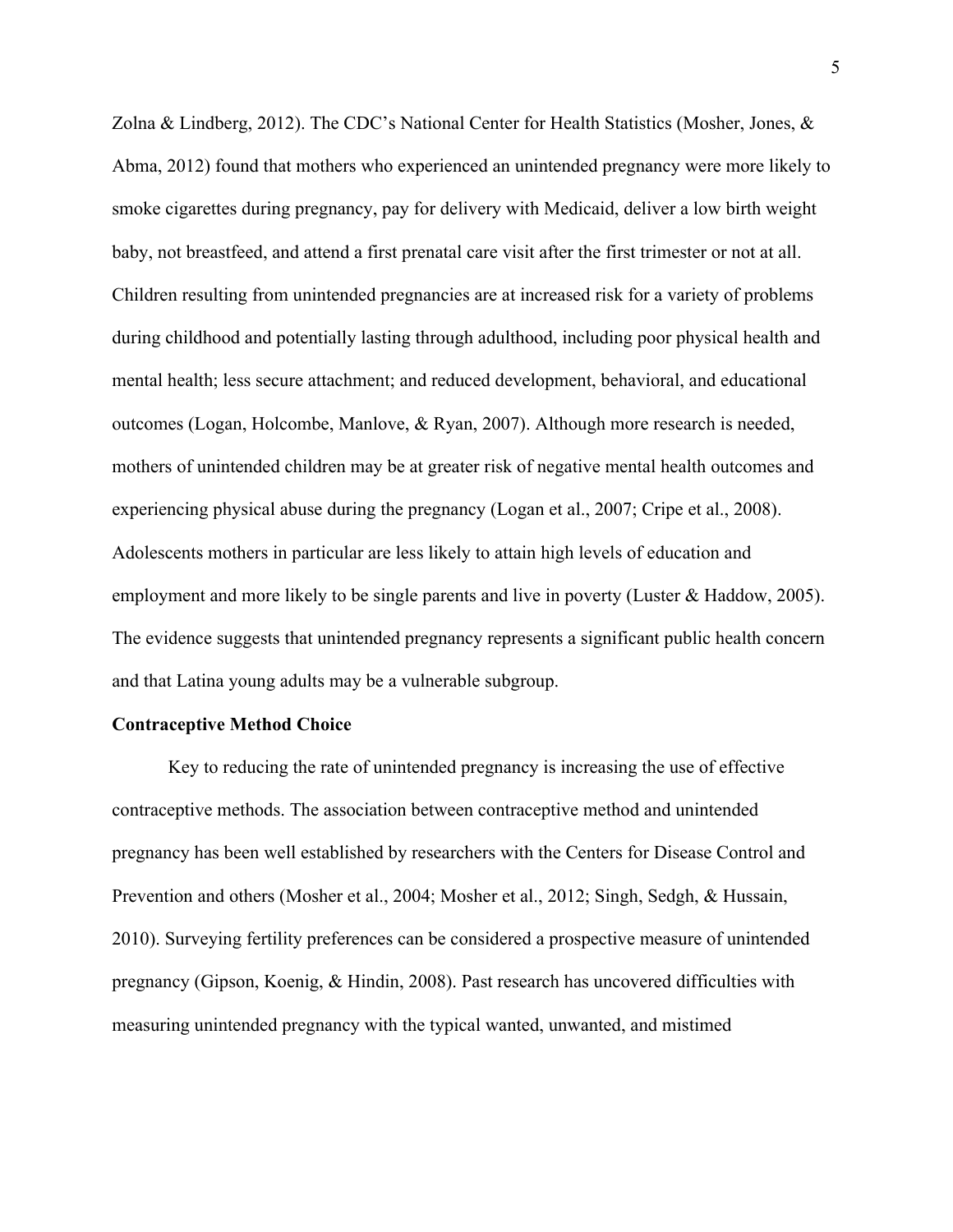classifications. Some women may, in retrospect, change their thinking and report that an unwanted pregnancy was actually wanted (Gipson et al., 2008).

In past research contraceptive method choice and consistency of use have been used to measure risk for unintended pregnancy. A majority (89%) of sexually active women who are not planning to become pregnant utilize contraception (Mosher et al., 2004). About half of women who experience unintended pregnancy are reversible contraceptive users and about half use other less effective methods or none at all (Finer & Henshaw, 2006). Past research has distinguished between more effective and less effective contraception (Garbers, Correa, Tobier, Blust, & Chiasson, 2008; Frost & Darroch, 2008). More effective methods include long-acting methods (i.e. IUD, implant, injectable, patch), oral contraception, and male condoms. The percentages of women who utilize these methods are 18%, 38%, and 32% respectively (Frost & Darroch, 2012). Less effective methods are utilized about 12% of the time and include withdrawal, periodic abstinence, spermicides, other barrier methods, and other personally preferred methods. Consistency of method use is also an important aspect of contraceptive use for non-long term methods. Inconsistent condom use is considered a less effective contraceptive method; 62% of women aged 18-24 who are condom users have not used a condom every time they had sex in the last 3 months (Frost & Darroch, 2012). Less effective methods are more likely to lead to unintended pregnancy. Overall, contraceptive use is a key aspect of women's reproductive health.

### **Cultural Scripts and** *Marianismo*

Many studies have overlooked the effect of cultural factors on disparities in unintended pregnancy and sexual risk behavior, including contraceptive use. The effect of cultural factors on sexual and gender role behavior can be understood through the tenets of script theory (Tomkins,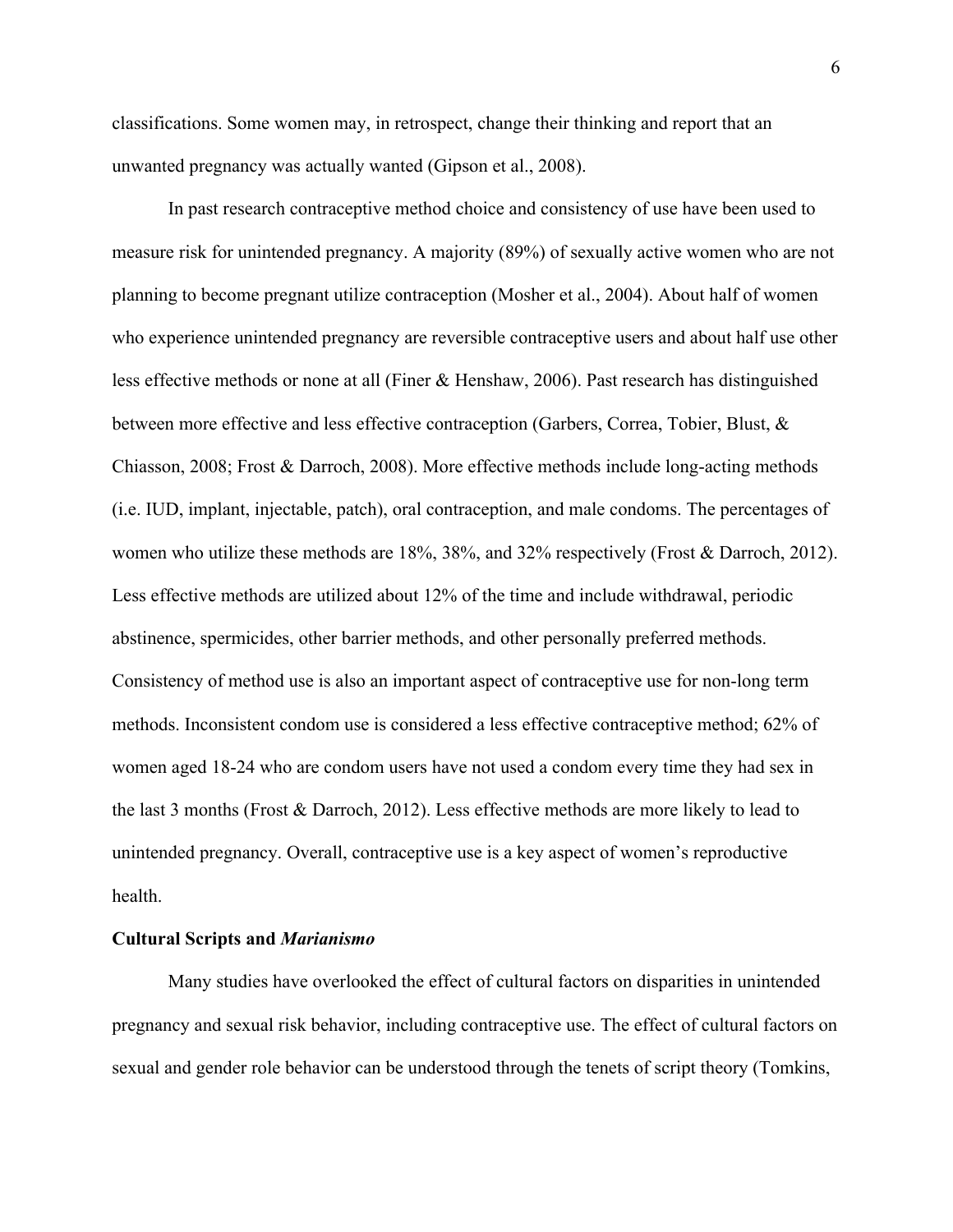1979; Gagnon & Simon 1973; Triandis, Marin, Lisansky, & Betancourt, 1984). A script is a set of rules or patterns that govern behavior in various social contexts (Tomkins, 1979). Scripts are played out in scenes that unfold based on the emotions and responses of the actors. Gagnon and Simon (1973) developed the concept of sexual scripts, defining them as representations of the meanings and symbols in human sexuality. They specified three levels of sexual scripts: cultural, interpersonal, and intrapsychic. Cultural scripts are composed of the signs and cues that are characteristic of sexual conduct in a historical or cultural context. Interpersonal scripts refer to specific sexual encounters or interactions between people within the culture and intrapsychic scripts are the motivations and sexual preferences specific to the individual. As sexual patterns of behavior are learned in a cultural context through others, various Latino cultural scripts, or patterns of social interaction associated with Latino culture (Triandis et al., 1984), are associated with sexuality. These cultural scripts include *familismo*, *respeto*, and *simpatía*, which though they encourage positive social behaviors, place women below men in the social hierarchy and discourage them from discussing matters related to sex, including methods of birth control. These Latino cultural scripts are also related to *marianismo*, which has been referred to as both a cultural and a gender script (Castillo, Perez, Castillo, & Ghosheh, 2010; Piña-Watson, Castillo, Jung, Ojeda, & Castillo-Reyes, 2014).

*Marianismo* is the set of beliefs and values attributed to Latina women, which are associated with idealized women's gender roles (Castillo et al., 2010). There has been little research on *marianismo*, but recently in their development of the *Marianismo* Beliefs Scale, Castillo and colleagues (2010) found empirical support for a five-factor structure associated with *marianismo*. The first factor, Family Pillar, relates to family and places the woman as a source of strength for the family and the one responsible for keeping the family unified and happy. The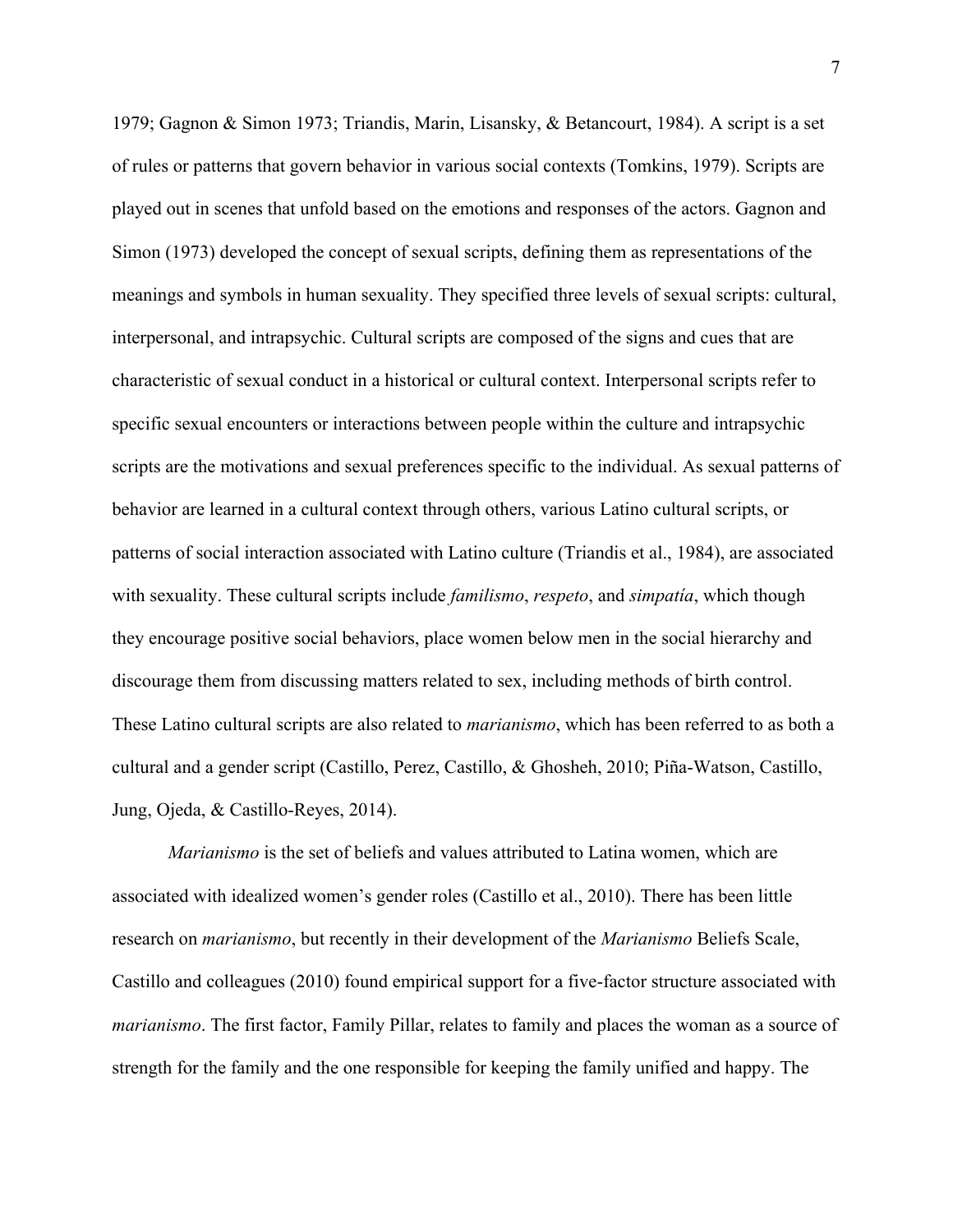second factor, Virtuous and Chaste, involves the belief that a woman must be virtuous and chaste, especially related to sexuality. The third aspect of *marianismo*, Subordinate to Other, relates to submissiveness and the expectation that a woman must respect the authority of men. The fourth factor, Self-Silencing to Maintain Harmony, involves the expectation that a woman should not discuss aspects of sexual health with her partner and not express her own needs and feelings. Lastly, the fifth factor, Spiritual Pillar, relates to the woman's role as spiritual leader of the family. These aspects of *marianismo* are linked to feminine passivity, virtuousness, sexual purity, and spiritual superiority. *Marianismo* beliefs suggest that women are expected to demonstrate submissiveness to men, endure suffering, and sacrifice for the family. A woman is expected to behave in the image of the Virgin Mary, placing her attention to being a wife and mother (Matsuda, McGrath, & Jallo, 2012).

Although Latina gender role beliefs are becoming more diverse as a result of acculturation and globalization, research has shown that these traditional gender roles and beliefs persist (Castillo et al., 2010; Raffaelli & Ontai, 2004). Research has demonstrated that gender role values are transmitted to Latino/a youth through gender role socialization (Raffaelli & Ontai, 2004; Alfaro, Umana-Taylor, Gonzales-Backen, Bamaca, & Zeiders, 2009; Azmita & Brown, 2002). Using qualitative and survey methods, Raffaelli and Ontai (2004) found evidence of differential treatment of girls and boys in Latino families. They found differences in the assignment of household chores (e.g. girls must do housework), enforcement of stereotypical gender behavior (e.g. be "ladylike"), and demands placed on females' behavior (e.g. girls given less freedom than males). The authors found that the most frequent behaviors limited by parents were those that might relate to sexuality, such as interacting with the opposite sex and curfews. Although some researchers are critical of gender role research, suggesting that Latino culture is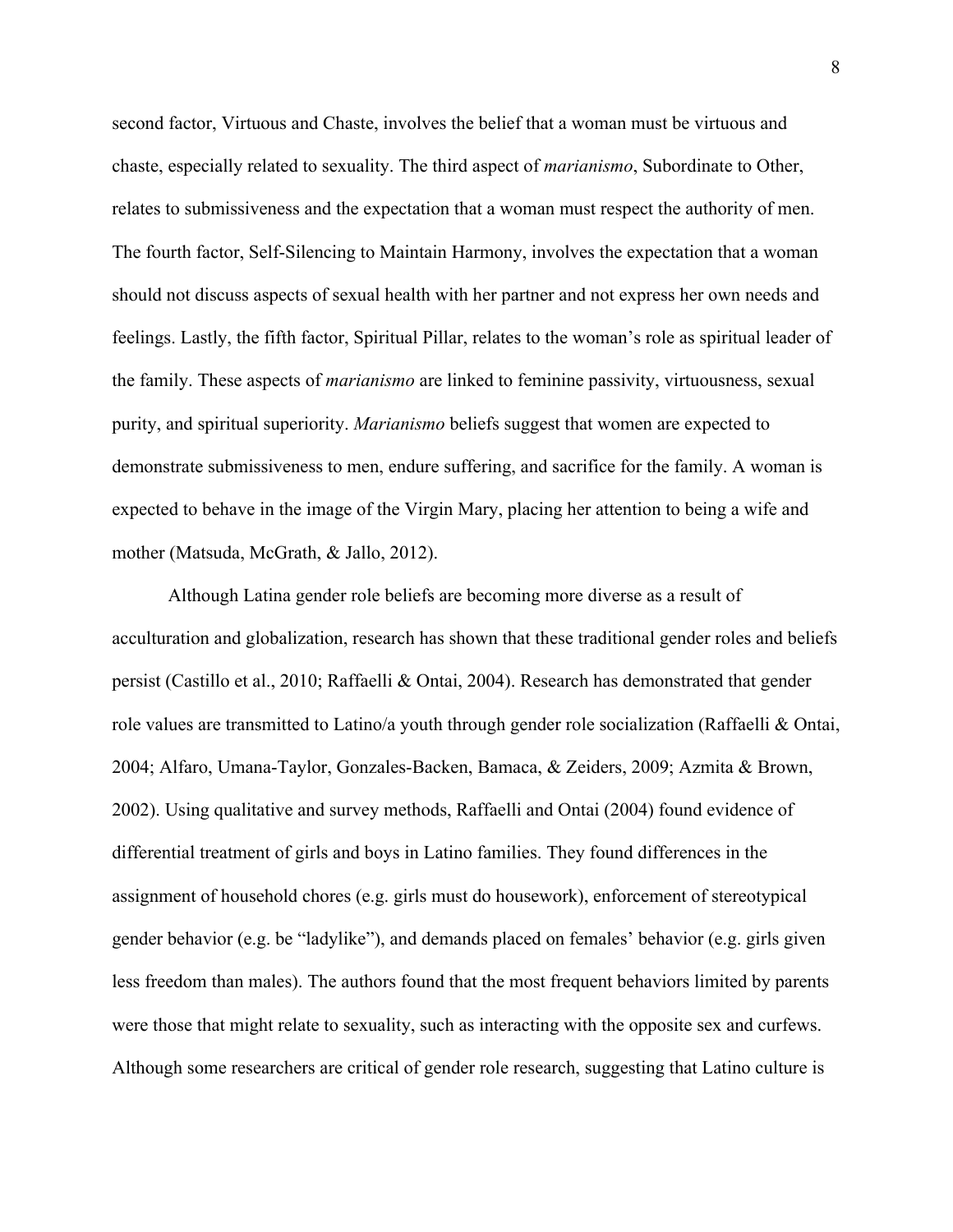changing or that it focuses on stereotypes, most research indicates that attitudes persist because they are transmitted from childhood and invoke powerful emotions (Marin & Gamba, 2003; Castillo et al., 2010; Raffaelli & Ontai, 2004).

The counterpart to the *marianismo* cultural script is the machismo cultural script. It is largely accepted that traditional *marianismo* beliefs and subsequent behaviors could not be maintained without male machismo beliefs (Piña-Watson et al., 2014). Arciniega, Anderson, Tovar-Blank, and Tracey (2008) define machismo with two separate constructs. The first, Traditional Machismo, involves the perception of individual power and hypermasculinity. This construct is frequently expressed in the domination of women, who are viewed as servants to men and responsible for child rearing (Mayo & Resnick, 1996). These values may lead to aggressive behavior, including seducing and controlling women. The second construct, according to Arciniega and colleagues (2008), is Caballerismo. Caballerismo represents positive values held by some men in Hispanic culture, including social responsibility and emotional connectedness. The construct is related to the idea of chivalry. Arciniega and colleagues (2008) found Traditional Machismo was associated with aggression, antisocial behavior, emotional disconnectedness, and wishful thinking as a coping mechanism. Caballerismo was associated with affiliation, ethnic-identity, and problem-solving coping. It appears that there are positive and negative aspects to the concept of machismo; however, some have noted that Caballerismo could be characterized as a display of benevolent sexism as the chivalry and honor shown by these men is only shown towards women who demonstrate traditional gender role expectations (Glick & Fiske, 2001). Researchers have found traditional machismo beliefs to be associated with risky sexual behavior and domestic violence, as well as high levels of unprotected sexual activity and a high number of sexual partners (Weiss & Tillman, 2009).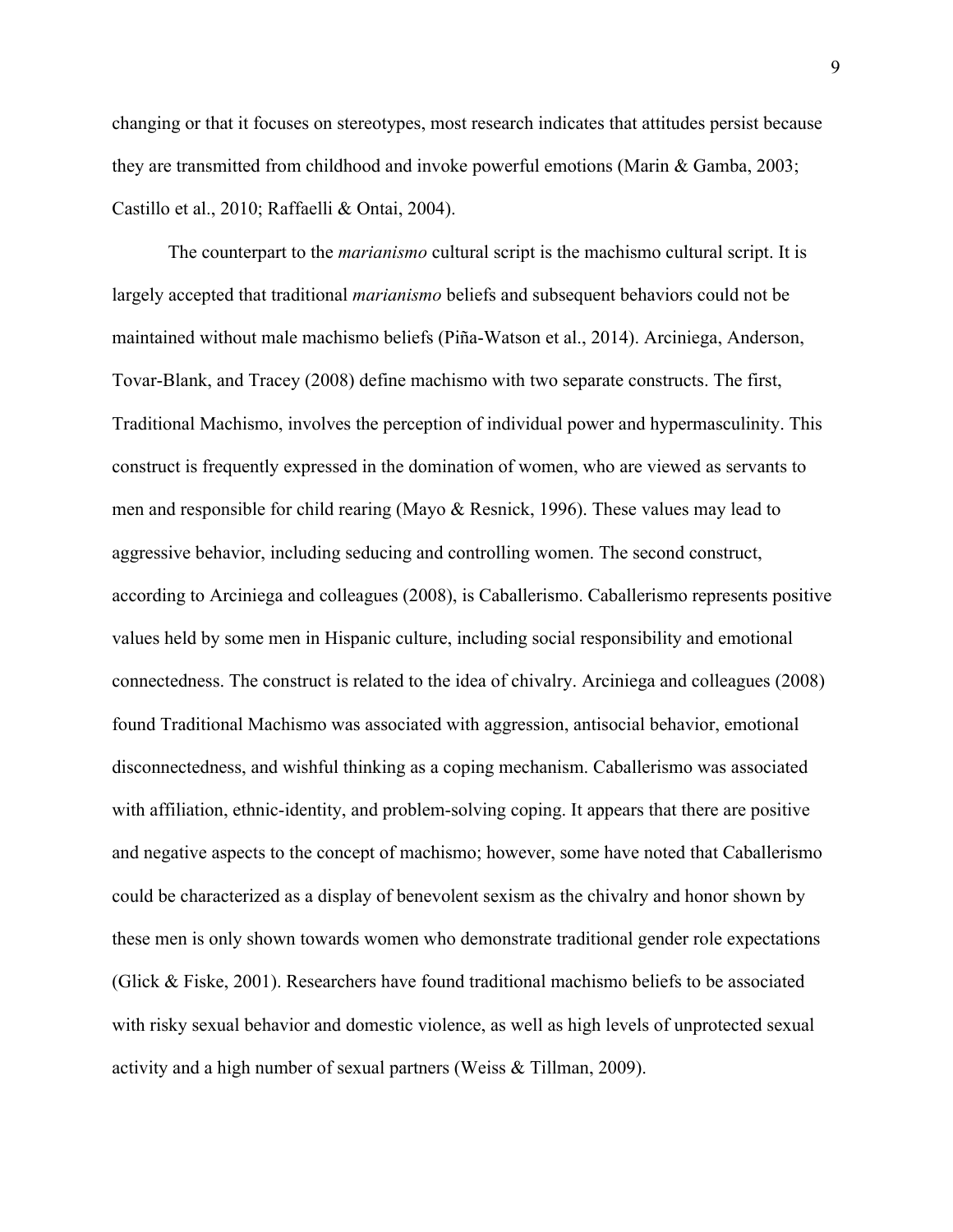Other cultural scripts and values, such as *familismo*, *respeto*, and *simpatía*, contribute to the prevalence of *marianismo* beliefs (Castillo et al., 2010). These values are related to Latina gender role development, but separate from it. *Familismo* refers to an individual's strong connection to the nuclear and extended family. This is related to the collectivistic cultural script present in most Hispanic/Latino countries where the importance of the group over the individual is emphasized, in comparison to the more individualistic American cultural patterns (Halgunseth, Ispa, & Rudy, 2006). For Latino men, cultural norms associated with *familismo* include providing for the family, acting as leader, and being willing to fight for the family. For Latina women, norms associated with *familismo* include providing physical and emotional support to the family, having and taking care of children, and being responsible for housework (Castillo et al., 2010). *Familismo* can be protective for parents and youth. As Ayón, Marsiglia, and Bermudez-Parsai (2010) found, higher levels of *familismo* predicted fewer depressive symptoms for both Latino adolescents in the US (aged 14 to 18) and their parents (most born in Mexico).

The cultural script *respeto* involves showing respect for the hierarchical structure in the family and obeying those above you in the hierarchy, such as your husband. In regard to the cultural value of *respeto*, most important for unmarried women is to garner respect from others and honor the family (Castillo et al., 2010). A crucial objective for all women is to avoid shaming themselves and the family by remaining modest (Vandello & Cohen, 2003). Vandello and Cohen (2003) state that women hold the power over the family reputation. They conducted an experimental study in which participants viewed an abusive encounter. Those from cultures which place a high value on honor (Hispanics and southern Anglos) had a more favorable opinion of the woman if she expressed contrition and loyalty after the encounter than if she expressed intolerance and independence. Those from cultures that do not place a high value on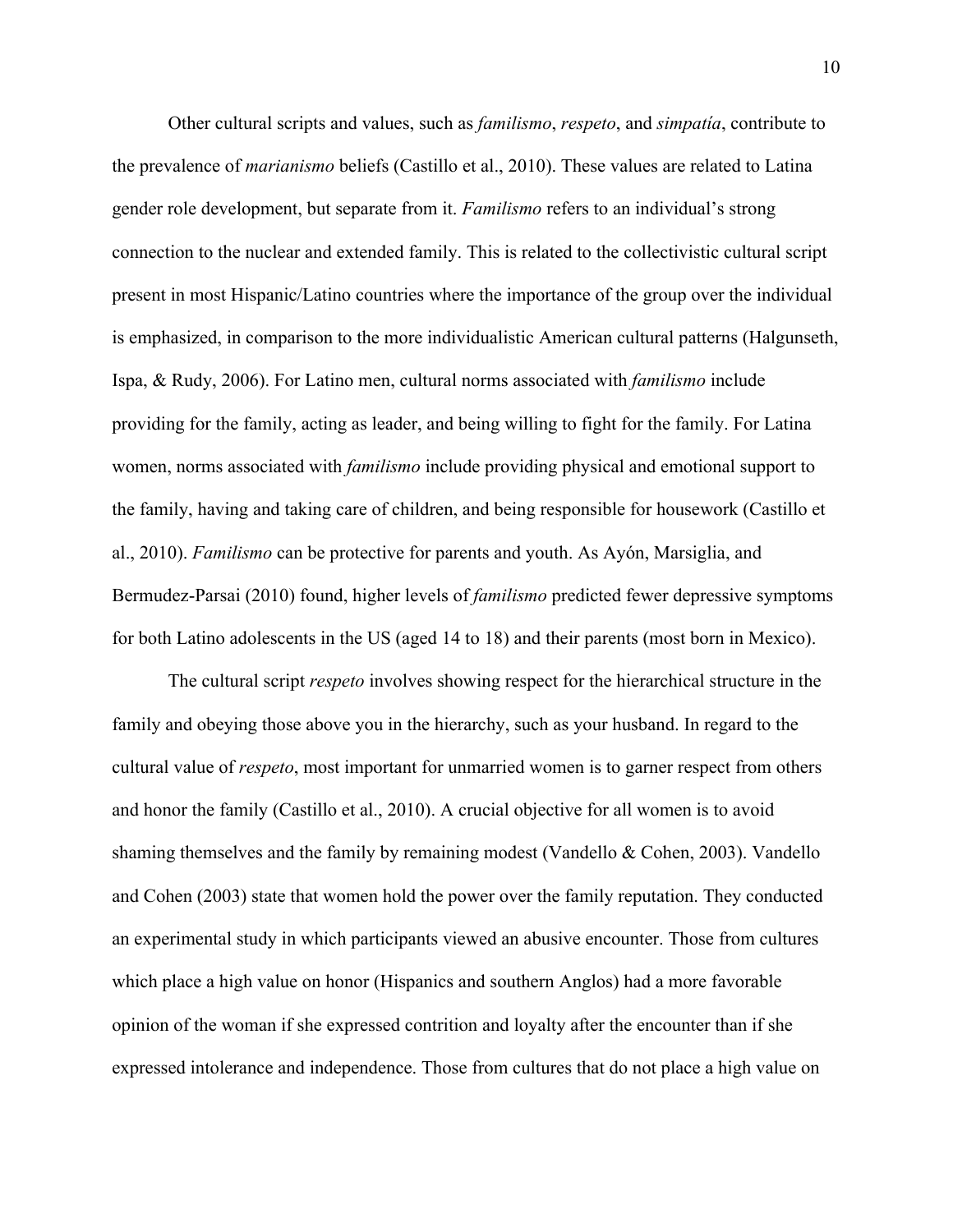honor (Northern Anglos) showed the opposite pattern. It appears that values associated with respect and associated male aggression are scripted into every day social interactions in Latino culture.

*Simpatía* is similar to *respeto*, but more clearly encapsulates cultural scripts related to social interaction. This value holds that Latinos should communicate in an agreeable and harmonious manner to ensure positive interpersonal relationships. Latino men and women may purposely avoid conflict (Castillo et al., 2010). Triandis, Marin, Lisansky, and Betacourt (1984) found that Hispanics and non-Hispanics differed in their demonstrated frequencies of positive and negative social behaviors with Hispanics demonstrating significantly more positive social behaviors. Further, they found that those in the opposite cultural group were likely to misinterpret each other's social behaviors, such that a Hispanic individual may take a neutral non-Hispanic behavior as negative or a positive behavior as neutral (Triandis et al., 1984). For Latinas in particular, *simpatía* dictates that they should preserve harmony in romantic relationships by not being critical. Controversial conversation topics should be avoided, such as sex and birth control. Women who do not ascribe to these traditional gender role beliefs may face criticism and backlash from their families and communities (Castillo et al., 2010). The many cultural scripts and values in Latino culture are frequently discussed together as they relate to one another in how typical social interaction progresses in Latino culture; however, they are each separate constructs worthy of separate investigation. *Marianismo* in particular has been given less attention than the others.

*Marianismo* beliefs have been linked to sexual behavior, domestic violence, and depression (Moreno, 2007). There is growing interest in the concept of *marianismo* and its relation to women's health, but more empirical research is needed on role of gender in the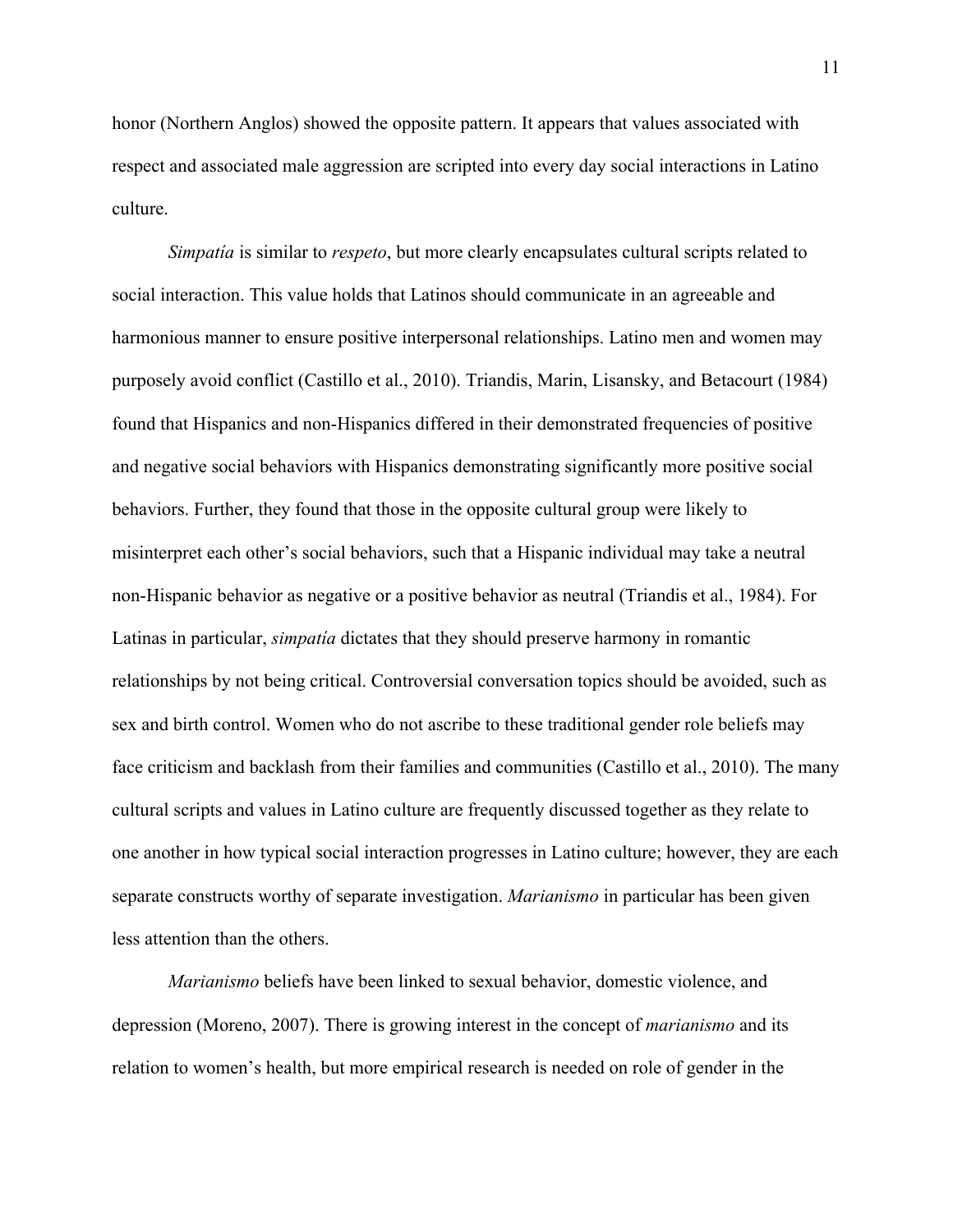process of acculturation in regard to sexual activity (Guilamo-Ramos et al., 2005). In qualitative research *marianismo* has been described as both a risk and protective factor in regard to risky sexual behavior and unintended pregnancy (Moreno, 2007). *Marianismo* beliefs, such as those that promote submission to male demands and sexual passivity, may act as a risk factor when women feel that they lack control of their sexuality and lack the ability to be assertive about the use of contraception (Castillo et al., 2010; Moreno, 2007). Contrastingly, the concept of sexual purity associated with *marianismo* may decrease the sexual activity of women with *marianismo* beliefs and make them more vigilant about contraception for family planning purposes (Raffaelli & Iturbide, 2009; Moreno, 2007; Weiss & Tillman, 2009). Empirical research is needed to understand when strict gender roles contribute to the practice of unsafe sexual behavior and when they provide protection from it.

Women with *marianismo* beliefs learn to not communicate their personal needs or desires, particularly in relation to sexuality. As partner communication is an important contributor to safe sex behavior, it is possible that the inability of women with *marianismo* beliefs to communicate is a main risk factor contributing to ineffective contraceptive use. A meta-analysis on the psychosocial correlates of condom use found that discussing condom use or having an agreement to use a condom is the strongest predictor of condom utilization during intercourse (Sheeran, Abraham, & Orbell, 1999). Further, the gender inequities inherent in traditional Latino culture and experienced by women with *marianismo* beliefs can make it more difficult to negotiate safe sex. The ability to use direct power strategies has been linked to precautionary sexual self-efficacy in Latina women (Bowleg, Belgrave, & Reisen, 2000). Direct power strategies are those in which the woman is directly requesting something of their partner or reasoning with them, as opposed to withdrawing or indirectly persuading their partner. This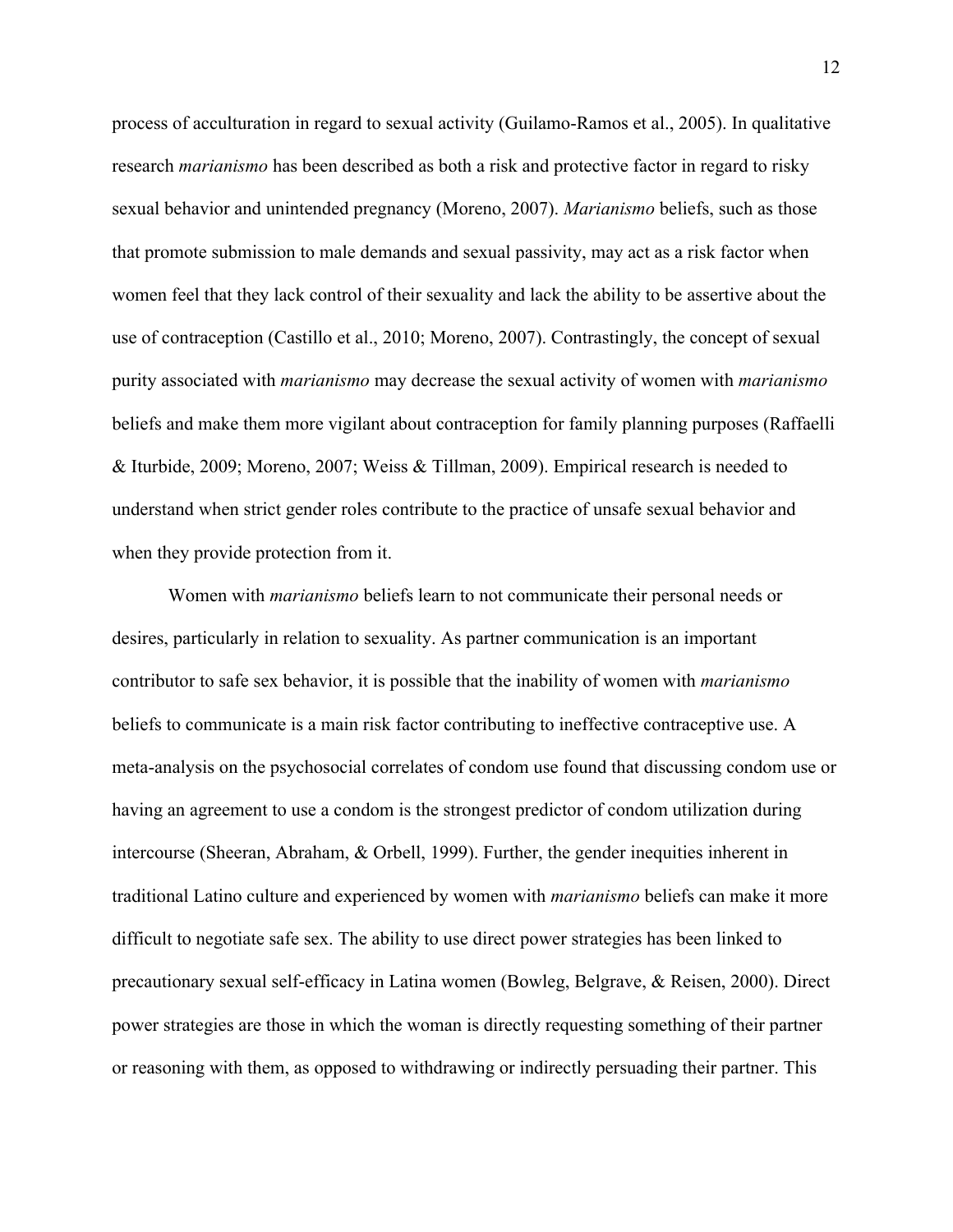was linked to precautionary sexual self-efficacy or the ability to engage in precautionary measures, such as discussing using contraception or not being embarrassed to buy a condom. Brady, Tschann, Ellen, and Flores (2009) interviewed 647 Latino youth aged 16-22 in order to ascertain relationship characteristics, such as trust, associated with condom use and non-use. Nativity status was the only measure of acculturation and was not a significant predictor in this study. The study also controlled for desire to avoid pregnancy and the use of hormonal contraceptives as women who were on taking the pill or utilizing long-acting methods were less likely to use condoms. They found that length of relationship and greater overall trust were associated with inconsistent condom use. Consistent condom use was more likely when Latinos doubted their partner's fidelity. Importantly, youth who reported being concurrently involved with another partner and using condoms inconsistently with this partner were also more likely to use condoms inconsistently with their main partner (Brady et al., 2009). This study appears to have overlooked cultural and gender variables involved with the association between these relationship characteristics and condom use; however, as young women who hold *marianismo* beliefs are taught not to question and respect/trust the men in their lives this places them at risk for sexually transmitted diseases and unplanned pregnancy.

Latina women with *marianismo* beliefs may also fear that suggesting contraceptive use to their partner may make them appear sexually experienced and less pure (Faulkner, 2003; Castillo et al., 2010). Faulkner (2003) interviewed 31 Latina young adults of mostly Puerto Rican backgrounds. From these interviews, several themes appeared related to avoiding the appearance of sexual experience, such as not wanting to be labeled a "flirt girl", but rather a "good girl." Latinas with more traditional cultural beliefs feared being seen as promiscuous for using condoms, were more inconsistent with condom use, and more often reported using the rhythm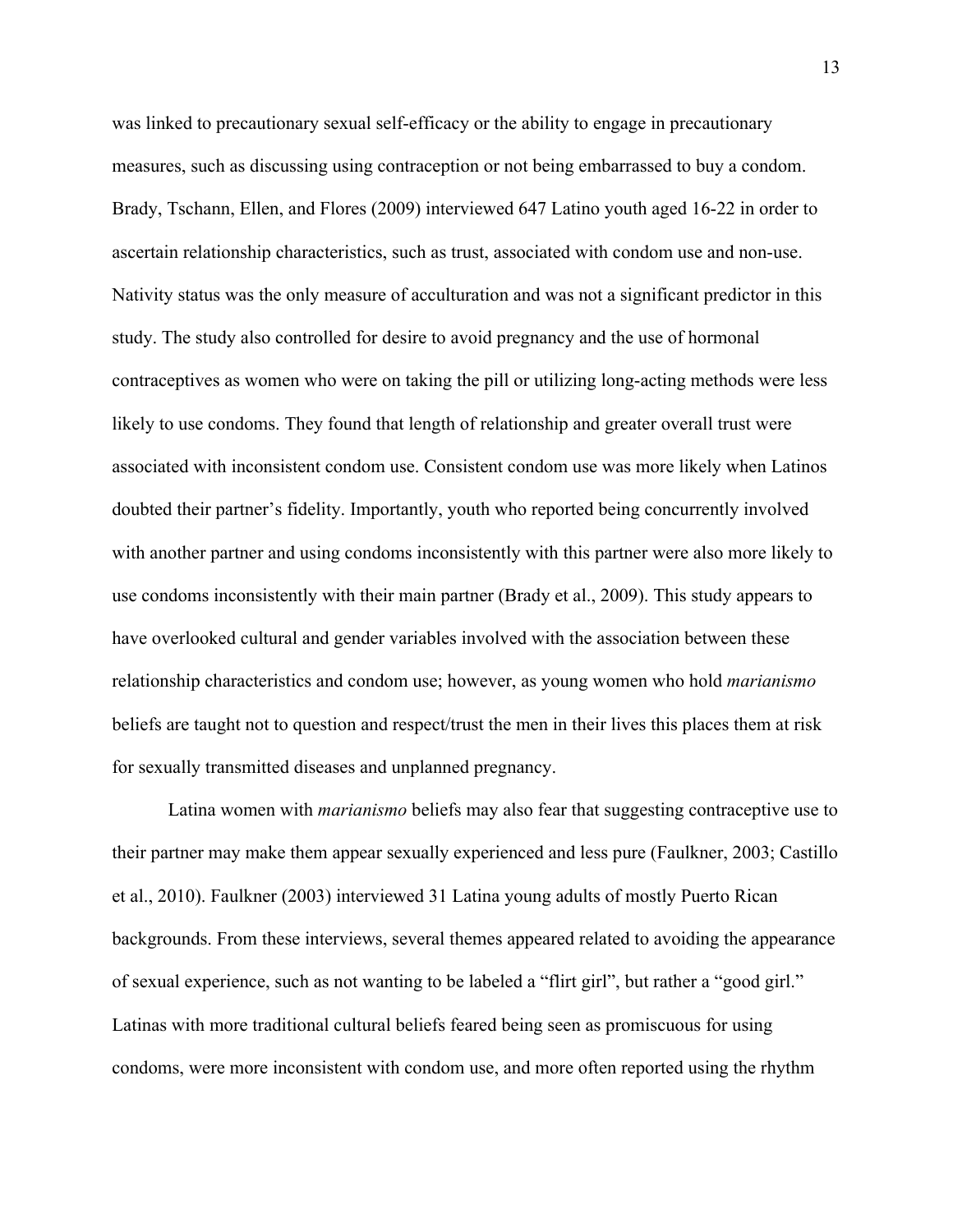method if their partner did not want to use condoms. For these women, practicing safe sex meant that they would have to openly acknowledge the sexual behavior, which may connote experience and the possibility of other partners. Some reported having unprotected sex to feel emotionally close to their partner and to demonstrate they are not having sex with anyone else. Participants reconciled their behavior with their traditional cultural beliefs by focusing on the trust and emotional relationship they had with their partner. One way women tried to ensure they could trust their partners was by trying not to date "players". In order to find out a potential partner's sexual history they would ask the opinion of others, rather than discussing it openly with the potential sexual partner (Faulkner, 2003). From these interviews it appears that traditional Latina beliefs can place young Latina woman at risk for negative sexual outcomes. It is notable that the traditional Latina beliefs in this study are characteristic of *marianismo* beliefs; however, the author did not mention or measure *marianismo*.

The idea that *marianismo* functions as a protective factor, rather than a risk factor, for sexual risk behavior has less support in the support in the literature. Some researchers, drawing from qualitative methods and conjecture, have suggested that *marianismo* beliefs associated with family and spirituality may decrease the sexual activity of women with *marianismo* beliefs and make them more vigilant about family planning (Raffaelli & Iturbide, 2009; Moreno, 2007; Weiss & Tillman, 2009). It may in fact be that certain aspects of *marianismo* are related to safe sexual behavior. Although no studies have empirically tested this idea with regard to sexuality, Rodriguez, Castillo, and Gandara (2013) found that only the family and spiritual aspects of *marianismo* were associated with academic motivation in Latina adolescents. The finding that only the positive aspects of *marianismo* were related to academic motivation and not the negative aspects, including self-silencing, virtuosity, and subordination, suggests that some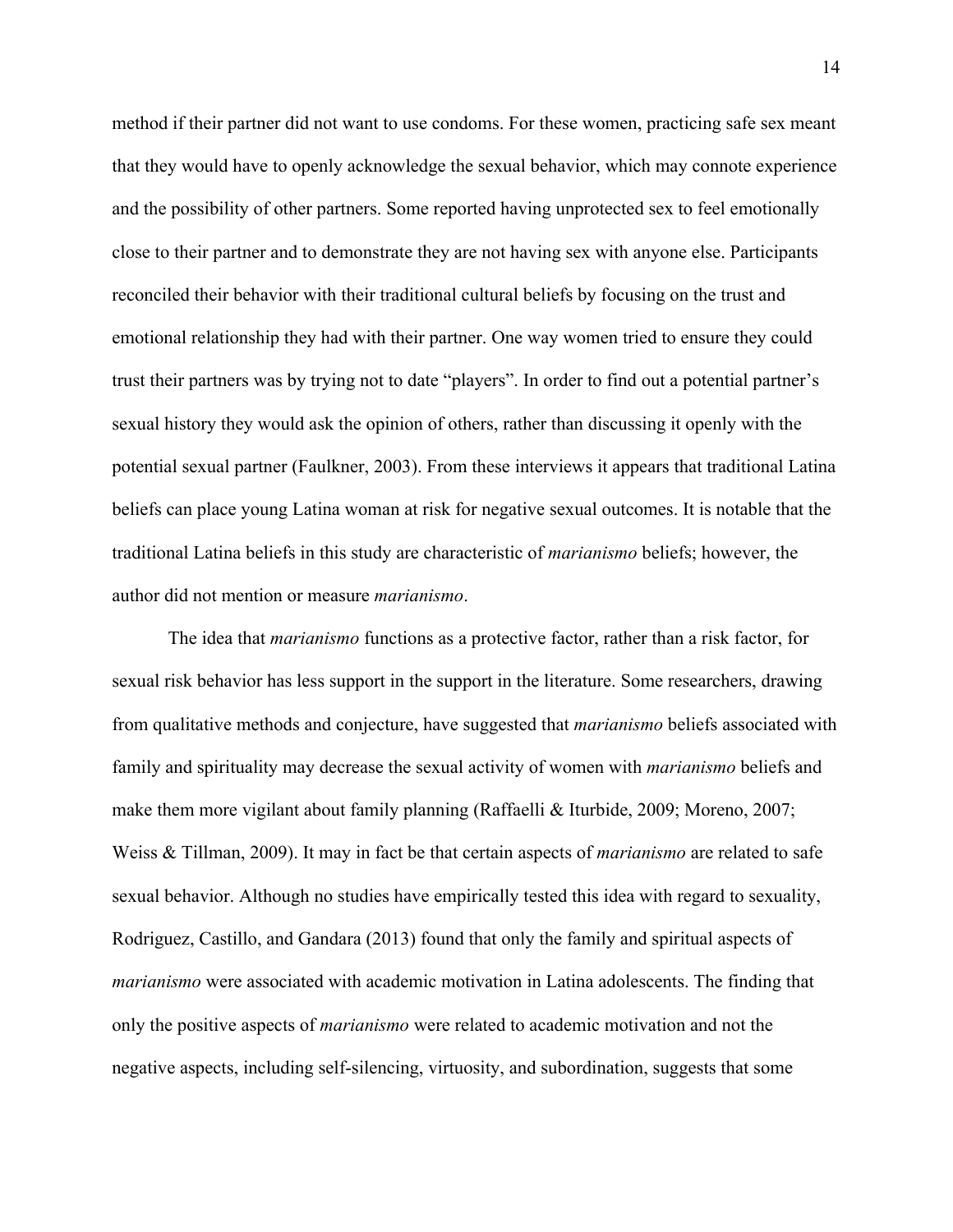aspects of *marianismo* may be protective and developmentally healthy. Further, Piña-Watson and colleagues (2014) found that Latina adolescents, a majority of whom were second generation, were significantly more likely to endorse the family and spiritual aspects of *marianismo* than the other negative aspects. It is worth noting that these aspects are ones that give women power and for that reason may be more likely to be kept or maintained despite level of acculturation (Piña-Watson et al., 2014). It is possible that of women who are sexually active, those who endorse greater levels of powerful *marianismo* aspects associated with family and spirituality may feel empowered to utilize contraception effectively.

As may be expected, it is possible that positive and negative aspects of *marianismo* may conflict with one another. A woman with high *marianismo* beliefs likely faces several incompatible demands. Her beliefs advise that she demonstrate strength and hold the family together, but also that she be obedient and respectful at all times (Castillo et al., 2010). It appears that women must often adjust their behavior to different situations in order to be perceived as acting appropriately (Denner & Dubar, 2004). This ambivalence that Latina women may feel in their gender role likely puts them at risk in sexual situations. Further, the inability of a woman with *marianismo* beliefs to communicate effectively with her partner as a result of expected submission and subordination diminishes her sexual self-efficacy and puts her at risk for unintended pregnancy. However, it must still be noted that positive aspects of *marianismo*, such as family and spiritual aspects, have the potential to increase a woman's efficacy in family planning and use of contraception. It is likely that other factors play a role and can lend more clarity in determining the relationship between *marianismo* and unintended pregnancy. Acculturation and depression may change the relationship between *marianismo* and contraceptive use in important ways.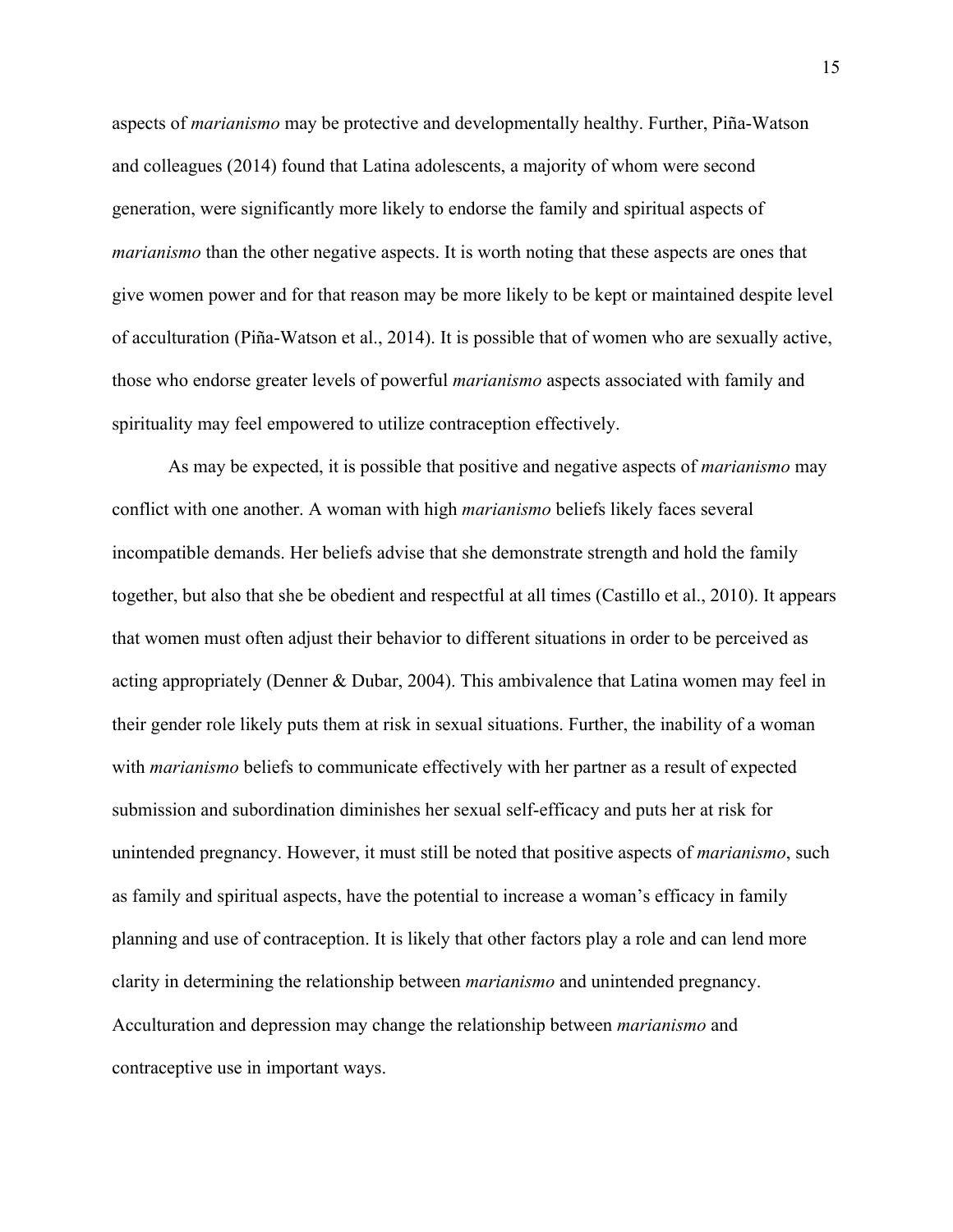### **Acculturation**

Acculturation is frequently considered when assessing sexual risk behavior; however, researchers have historically had difficulty defining and measuring the construct. Language, birthplace, generation, and many others have been used as proxies for the construct of acculturation, but none of these fully captures the complex processes that underlie its formation (Rudmin, 2009; Unger, Ritt-Olsen, Wagner, Soto, & Baezconde-Garbanati, 2007; Thomson & Hoffman-Goetz, 2009). The classic definition of acculturation is "acculturation comprehends those phenomena which result when groups of individuals having different cultures come into continuous contact with subsequent changes in the original culture patterns of either or both groups" (Redfield, Linton, & Herskovits, 1936). However, acculturation does not only take place on a group level, but also on an individual psychological level as individuals vary in their personal maintenance of the origin culture and participation and contact with the host culture (Berry, 1997). Berry's four acculturation strategies (1997) are widely cited and describe a multidimensional framework for acculturation that is helpful as background. The assimilation strategy is used by individuals who do not want to maintain their cultural identity and seek greater participation and contact with the host culture. The separation strategy presents the opposite approach in which the person desires to hold onto their cultural identity and seeks to avoid interaction with the other culture. The integration strategy represents efforts in which the individual places value on and participates in both cultures. Lastly, the marginalization strategy is apparent when the individual does not have interest in maintaining aspects of the original culture nor does he have interest in interacting with the host culture.

Research on the association between acculturation and sexual behavior has demonstrated some inconsistent results. There are several possible reasons for this, including varying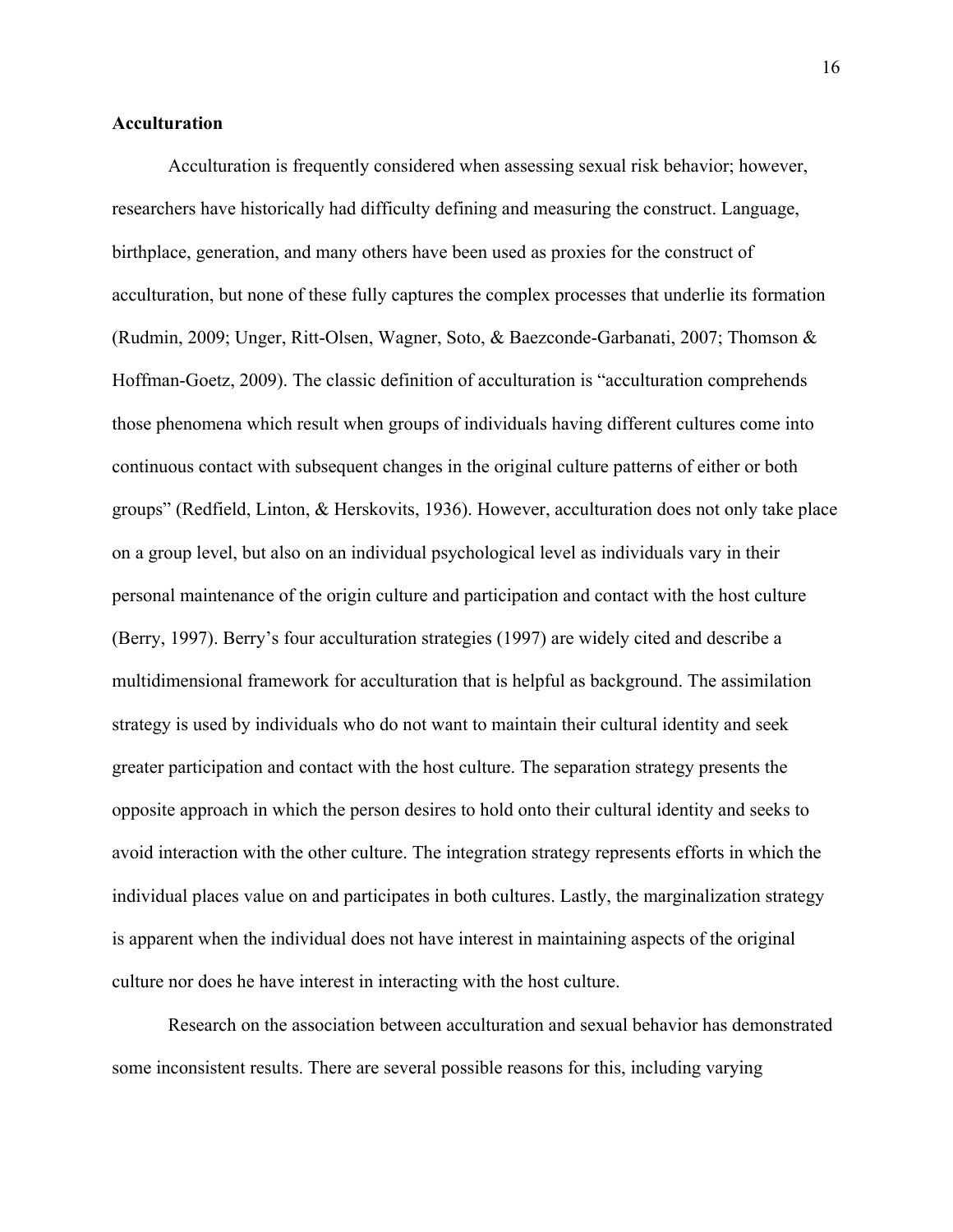measurement of acculturation, local versus national samples, and differing age ranges. However, researchers have speculated that the failure of a majority of studies in sexual behavior to measure the maintenance of cultural values and beliefs has contributed to inconsistent findings (Guilamo-Ramos et al., 2005; Afable-Munsuz & Brindis, 2006). Little research has specifically measured gender role beliefs, such as *marianismo* in the context of acculturation. Researchers have suggested that sexual scripts may persist despite changes in acculturation as they are related to deep-rooted gender role socialization (Raffaelli & Iturbide, 2009). By examining the prevalence of beliefs and values such as *marianismo* the process of acculturation on sexual behavior can be better understood (Afable-Munsuz & Brindis, 2006). Unfortunately, most studies do not measure acculturation according to Berry's (1997) conceptualization and so the studies reviewed below about Latinas in the United States refer to birthplace and language most frequently.

More studies than not have found that less acculturated women engage in less risky sexual behavior, but are also less likely to utilize contraception when they are sexually active (Afable-Munsuz & Brindis, 2006; Faulkner, 2003; Marin et al., 1993). For example, Latinas who are born in the US are more likely to have multiple sexual partners and a younger age of sexual initiation than those who are foreign-born. Weiss and Tillman (2009) found that Latina young women (age 18-23) who immigrated the US were less likely to engage in sexually risky behavior than their US-born peers. They proposed that *marianismo* values held by less acculturated women, who immigrated to the US, protected them from risky sexual behavior. Further, the authors speculated that the strong effect of birthplace despite age at arrival was likely a result of the women's families and support system. Those in their support systems likely included more immigrants who hold traditional beliefs, such as the unsuitable nature of sex outside of wedlock for women. US-born Latinas and their families likely adopted more American gender role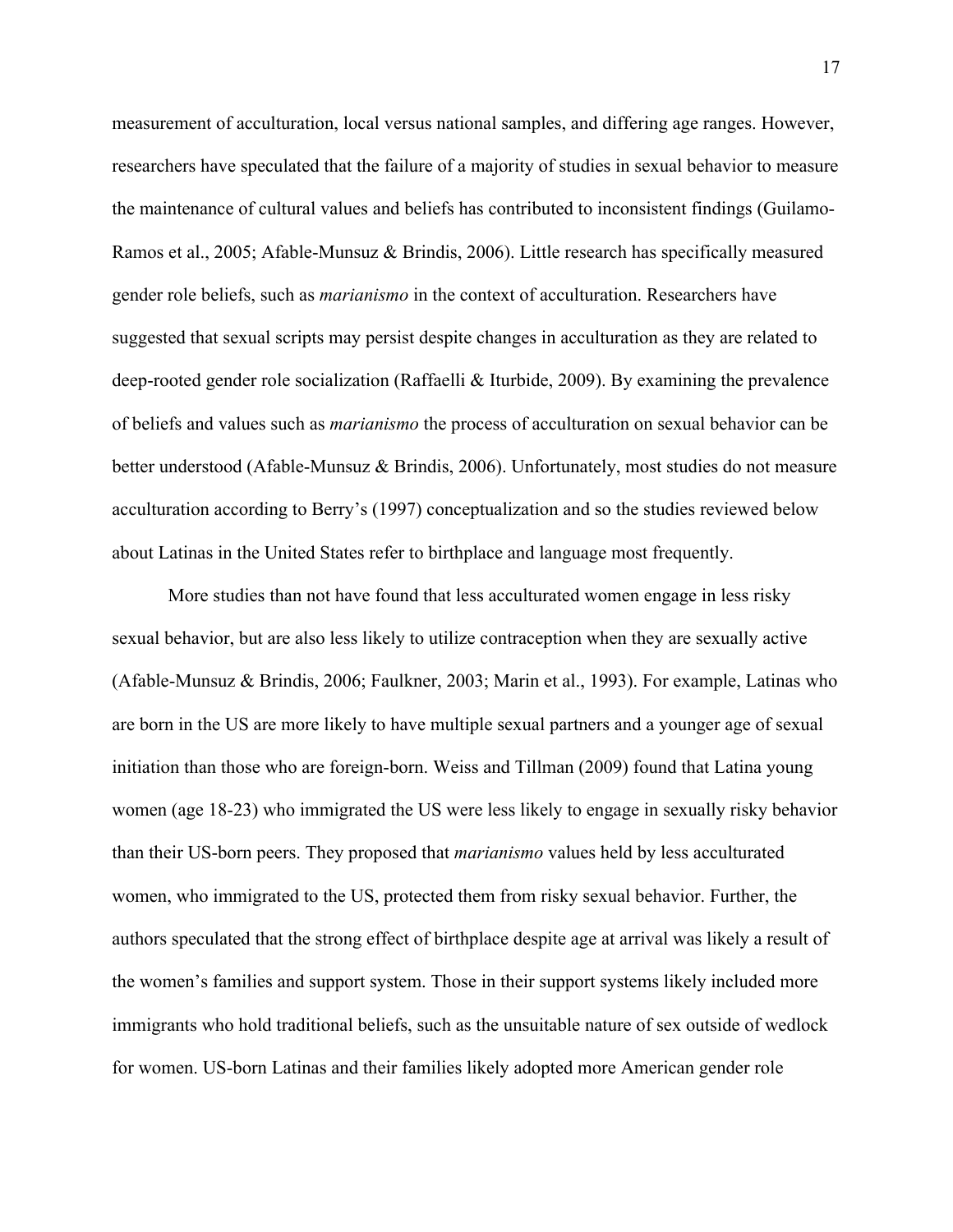beliefs, such that the protection from *marianismo* beliefs dissipated (Weiss & Tillman, 2009). The authors did not measure *marianismo* beliefs, but suggested the investigation of *marianismo* and machismo in relation to sexuality.

In regard to contraception, many Latinas are skeptical of its safety and effectiveness and face more difficulty in attaining it as a result of healthcare barriers (Gilliam, Warden, Goldstein, & Tapia, 2004; Unger, 2000). Researchers have found that Latinas overall face many obstacles when it comes to contraception. They tend to desire large families, have less social support and self-efficacy in regard to contraceptive use, and believe birth control is the responsibility of the woman (Sangi-Haghpeykar, Ali, Posner, & Poindexter, 2006). In a sample of migrant Mexican women, Wilson (2009) found that adolescents and young adults who were first or 1.5 generation were less likely to utilize contraception. She found that poverty and Catholicism were mediators of this association. In a study utilizing a diverse sample of 15 to 24 year olds Raine, Minnis, and Padian (2003) found that Latinas were less likely than all other ethnicities to use any method of contraception. They also found that women who reported being raised with a religion were less likely to use any method. As spirituality is an important aspect of *marianismo*, this association with contraception use is important to consider.

Frost and Darroch (2008) examined national contraception use in women aged 18 to 44. Although they did not find that foreign-born Hispanics are at particular risk of utilizing an ineffective contraceptive method, they were three times as likely as White women to use condoms inconsistently if that was their primary contraceptive method. Unexpectedly, foreignborn Hispanic women and Black women were also more likely than other groups to use longacting methods, which may be a result of the support for these methods at available public health services. However, long-acting methods were of greater use among women who found it difficult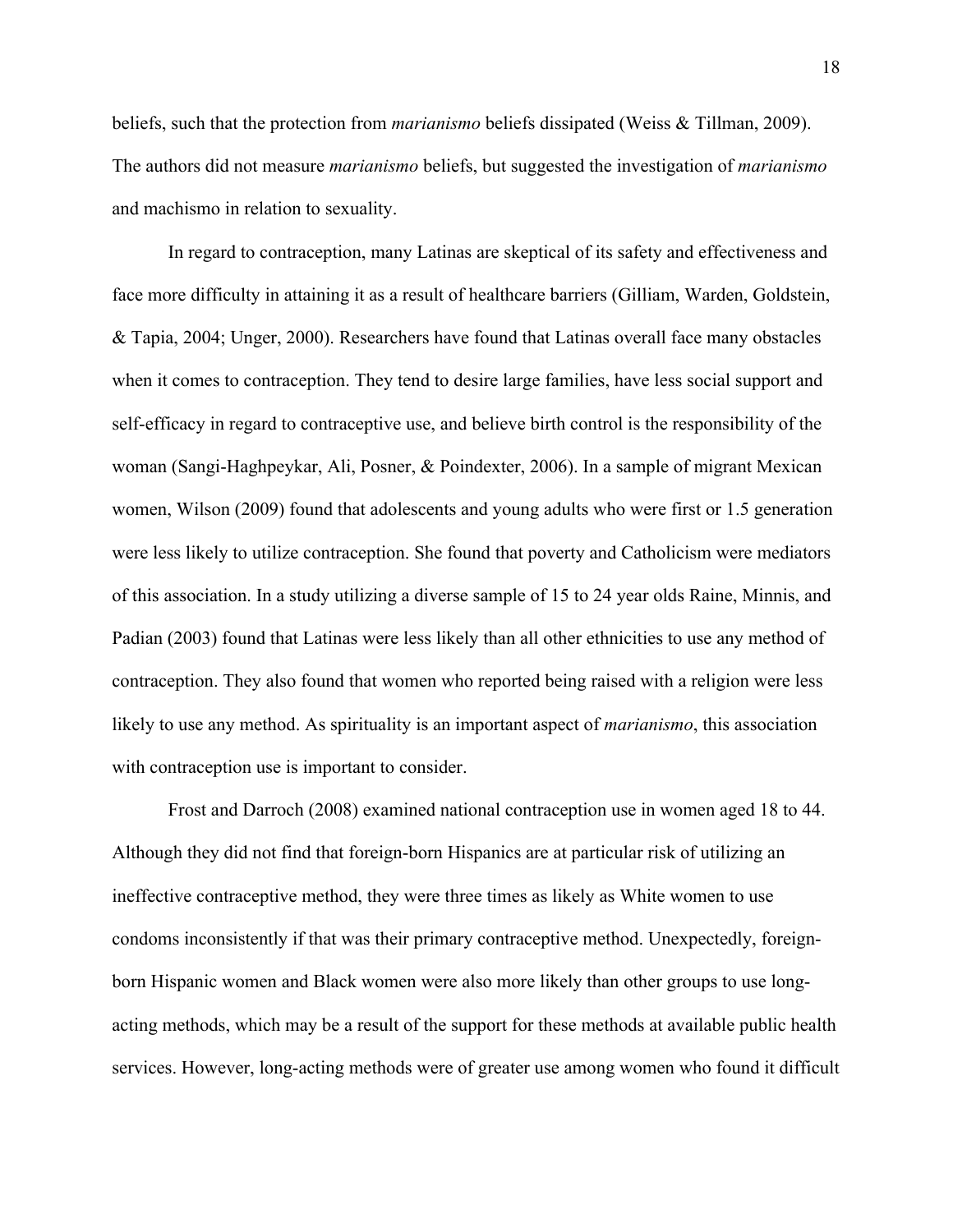to communicate with their partner about contraception and who had a partner who pressured them to have sex when they were not interested (Frost  $\&$  Darroch, 2008), which is consistent with the *marianismo* gender role. It appears that studies such as this, which have found lower acculturation levels related to contraception method use were conducted with adult women, some of whom had been married or previously had children, or who did not represent the full range of acculturation levels (Frost & Darroch, 2008; Romo, Berenson, & Segers, 2004; Unger, 2000). In a study of pregnant women aged 18 to 40, Romo and colleagues (2004) found that Spanishspeaking women were more likely than English-speakers to be consistent contraceptive users; however, Spanish-speaking women who lived in the United States for a shorter period of time were less likely to be consistent than those who lived in the United States for a longer period of time. They also found that religiosity was not associated with contraceptive use. The ambiguous results of this and other studies suggest that the impact of cultural factors on sexual risk behavior is not yet completely clear. Romo and colleagues (2004) assert that their findings would be more explanatory with attitudinal measures focused on cultural and religious beliefs.

Hayford and Guzzo (2013) used data from 1,573 unmarried males and females aged 18- 29 from the National Survey of Reproductive and Contraceptive Knowledge. They found that Foreign-born Hispanics were less likely than Whites to be upset if they were to experience an unplanned pregnancy (affective dimension), but US-born Hispanics were not. They were not any more likely to report that avoiding was important (cognitive dimension). They speculated that the affective component was differential because most young adults would like to avoid pregnancy during this life stage in America; however, it appears that some (Hispanic young women) are less bothered if it does happen to occur. The authors suggest that affective motivation may be associated with high unintended birth rates in Latinas; however, they do not speculate on the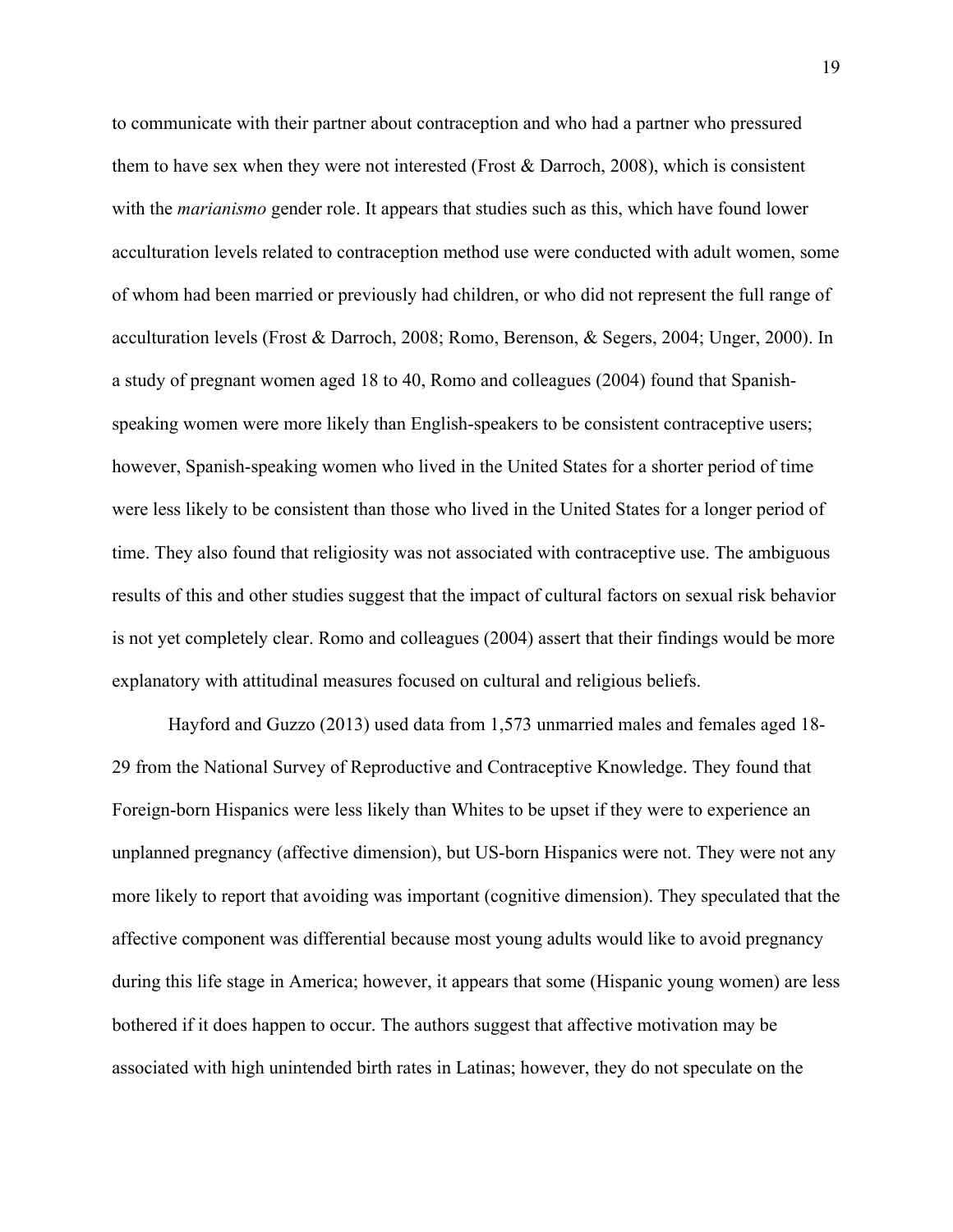specific cultural factors that may be at play. Less acculturated young adults or those with *marianismo* beliefs may hold strong values associated with family and spirituality, which may reduce their aversion to the prospect of pregnancy and childbirth.

Milan and colleagues (2006) compared African American and Puerto Rican adolescent females aged 14-19 living in the same community on measures of reproductive health, examining behaviors, cognitions, and social context. Participants completed four 90-minute faceface interviews over 18 months. The authors found that Puerto Rican adolescents reported more sexual activity and less use of protection during sexual activity than African American adolescents, but they also had fewer partners and were in more long-term relationships. Puerto Rican youth reported more negative attitudes about condoms and less negative feelings about pregnancy, but not less positive feelings. This suggests that they did not want to become pregnant any more than the African American adolescents, but they had less negative feelings about it if they did. Puerto Rican females were less likely to place importance on their parents' values and experienced less pressure to use contraception from parents. The authors speculated that although acculturation and religion were not measured in this study, these factors likely influenced the differences found between the two groups. If Puerto Rican adolescents are at a different level of acculturation than their parents they may not heed the advice of their parents who they believe to have different gender role values and sexual experiences (Milan et al., 2006; Raffaelli & Ontai, 2004).

Although evidence is not consistent, past research suggests that teen and young adult Latinas who are less acculturated are less likely to use effective and/or consistent contraception. Women who are more acculturated have likely taken on the more casual sexual mores of American society and become aware and accepting of contraception. However, the empirical

20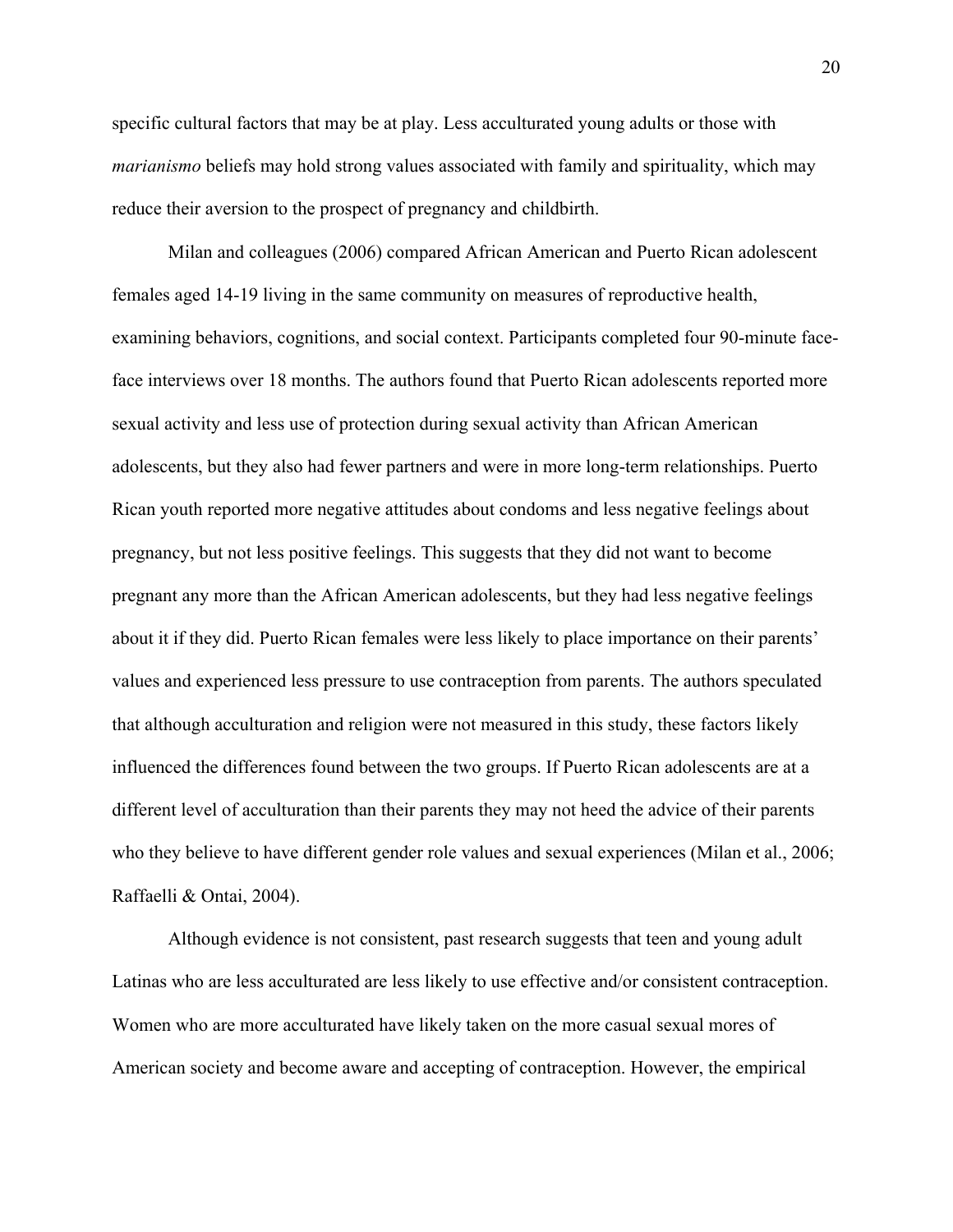evidence for this is lacking. Research that links acculturation to *marianismo* could explain how gender and sexual scripts vary with level of acculturation. It is possible that a less acculturated Latina young woman struggling to integrate American cultural scripts may engage in sexual activity in the face of more permissive norms, but fail to utilize precautionary measures as a result of negative factors associated with *marianismo*, such as passivity and low self-efficacy.

### **Depression**

Mental health has also been linked to pregnancy, gender, and Hispanic culture. However, the majority of research on depression and unintended pregnancy has focused on depression as a result of unintended pregnancy rather than as a potential predictor (Hall, Kusunoki, Gatny, & Barber, 2014; Garbers et al., 2010). A greater number of studies with adolescents have investigated the association between depression and reproductive choices. Only in recent years have several studies been conducted with young women as the population of interest. Hall and colleagues (2014) prospectively measured the effect of depression and stress on the occurrence of unintended pregnancy in sample of nearly a thousand US women aged 18-20, although they did not address race/ethnicity factors. Rates of unintended pregnancy were significantly higher among those who were depressed or stressed. In multivariable models of women who had not had a prior pregnancy, the combined effect of depression and stress put women at twice the risk of unintended pregnancy.

A few studies that investigate depression as a predictor of unintended pregnancy have examined depression's impact on women's contraceptive method choices. In one of the largest studies of this kind, Garbers and colleagues (2010) utilized the medical records of close to 2,500 low-income primarily Black and Latina women in their 20s who visited reproductive health centers in New York City. They found after controlling for behavioral health characteristics,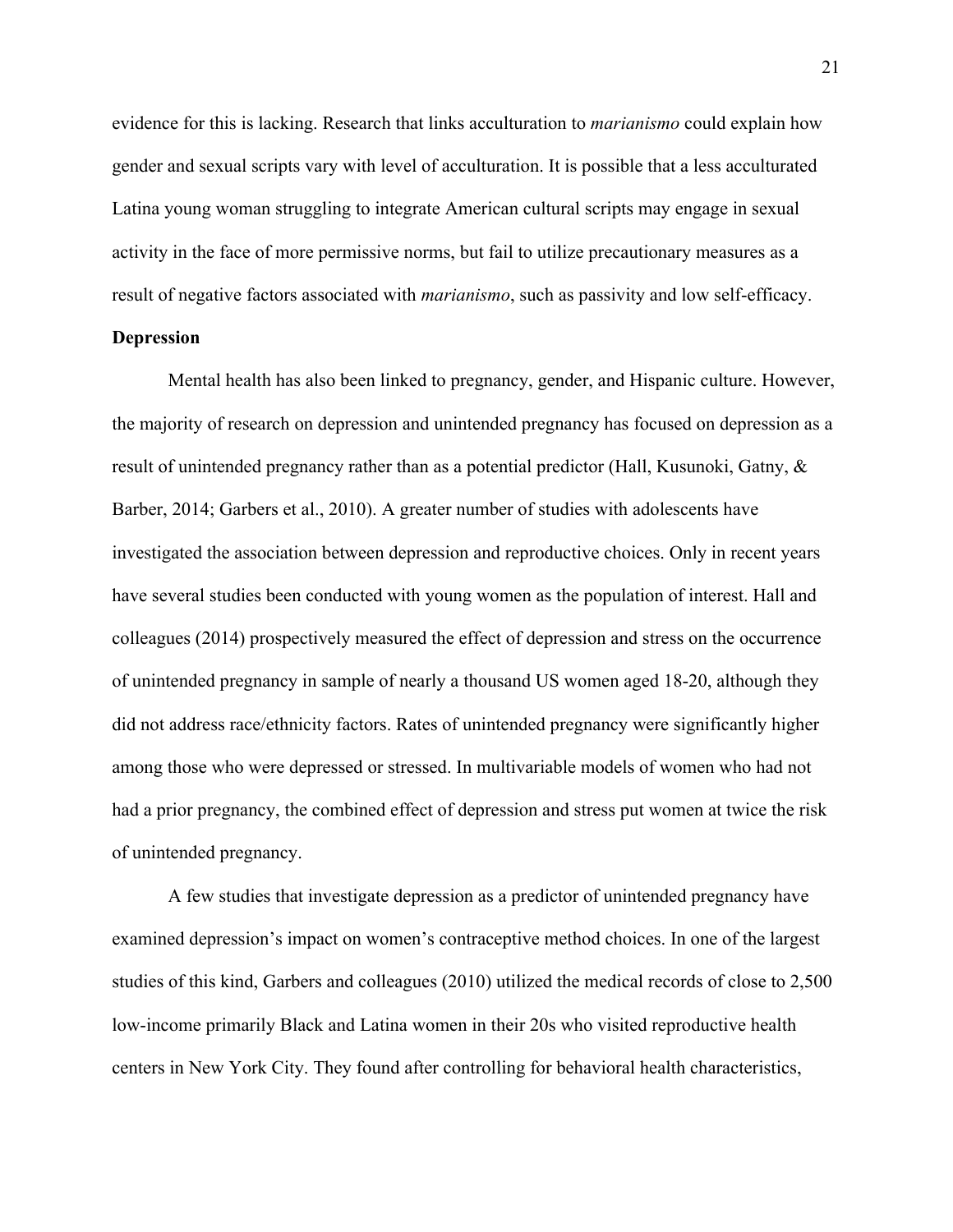including binge drinking, drug use, smoking, anxiety, and history of physical or sexual abuse, as well as birthplace that women who screened positive for depression with the PHQ-9 (Patient Health Questionnaire-9) were significantly more likely to choose a less effective method of birth control. In this study, less effective methods included periodic abstinence (natural family planning or rhythm method) or no method. More effective methods included hormonal methods, male condom, other barrier methods, spermicide or sponge, or IUD. Garbers and colleagues (2010) concluded that medical recommendations on contraceptive method should be individually tailored with patient depressive symptoms taken into consideration. Contraceptive methods that do not require daily administration may be more effective in women with depression who may be less consistent with their use as a result emotional symptoms.

Latino young men and women report greater depressive symptoms than do youth from other ethnic backgrounds (Blazer, Kessler, McGonagle, & Swartz, 1994; Twenge & Nolen-Hoeksema, 2002). A meta-analysis by Twenge and Nolen-Hoeksema (2002) found that Hispanic youth demonstrated significantly higher depressive symptoms than both White and Black youth. Effect sizes were moderate to large in size. Latina female adolescents are at particular risk. They are twice as likely as Latino male adolescents to report suicide attempts in the last 12 months (15% to 8%; CDC, 2008). The role that cultural factors play in this disparity in depression rates is not fully understood and empirical evidence is lacking (Zayas, Lester, Cabassa, & Fortuna, 2005). Goldston and colleagues (2008), in discussing considerations for suicide prevention treatments in Latina adolescents, speculated that increased rates of depression may stem from the difficulty that Latina adolescents in the US may face as a result of cultural expectations, which are at odds with their current environment. Latina young women growing up in the US may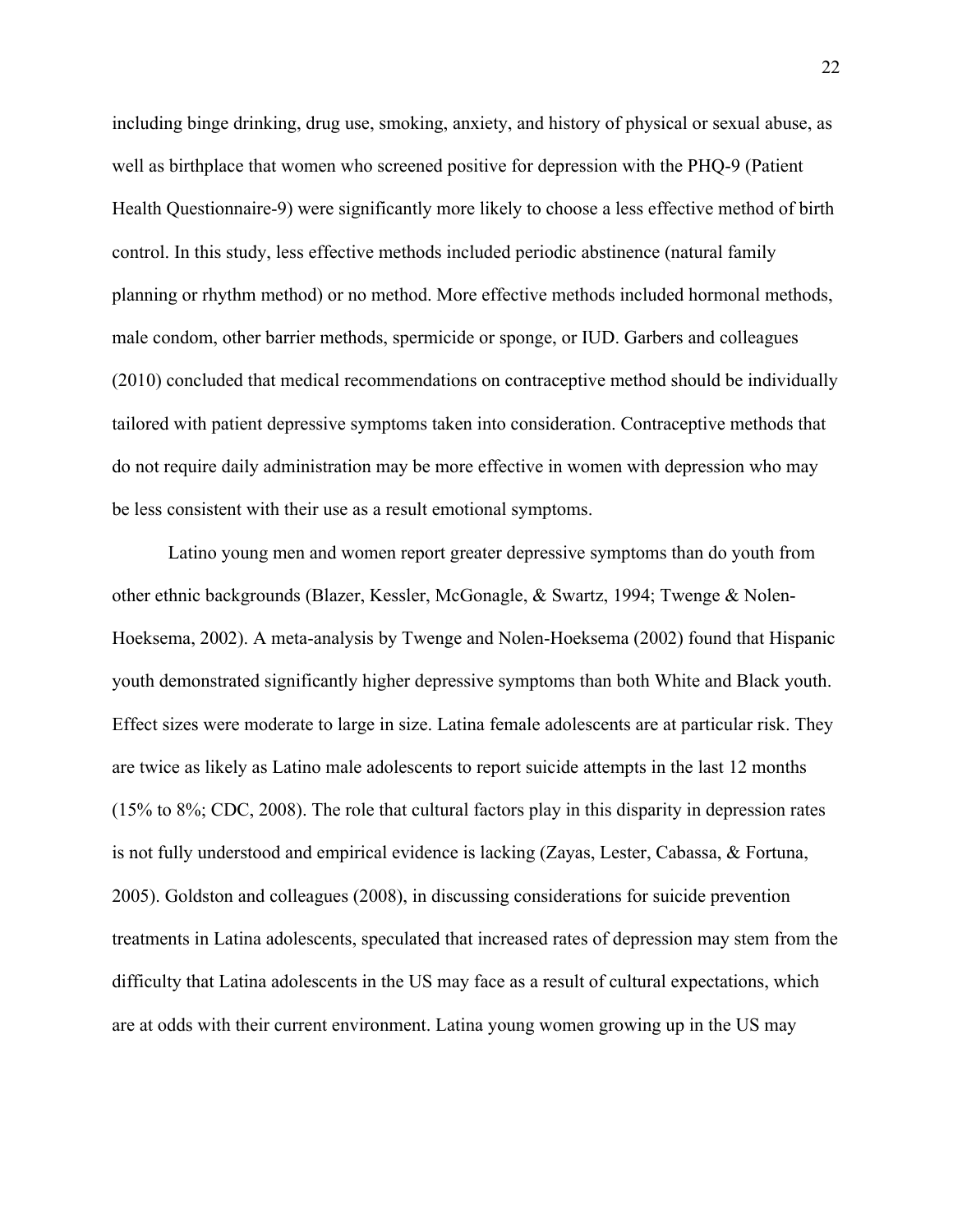crave autonomy and independence, but feel confined by strict gender roles and controlling family behavior.

Few studies have examined the link between *marianismo* and mental health. Cespedes and Huey (2008) found that higher gender role beliefs (Attitudes Toward Women Scale; Spence, Helmreich, & Stapp, 1973) were associated with greater levels of depression in 13 to 18 year old Latinas. Further, gender role disparity or a disparity between youth's own gender role beliefs and the beliefs of their parents was associated with higher youth depression. This association was moderated by gender and mediated by family dysfunction. It appears that Latina women may be especially susceptible to the negative effects of gender role beliefs partially through their effects on family functioning. The authors of this study theorized using the construct of *marianismo*, but did not use a scale specifically created for that purpose.

Depression is a known risk factor for unintended pregnancy and *marianismo* is associated with depression in Latina young women. Many of the factors that researchers have cited as explanations for the link between depression and sexual risk behavior (increased desire for intimacy, diminished self-efficacy or self-esteem, desire for short-term symptom relief, and a lesser value on personal health and self-protection; Lehrer et al., 2006) are also related to construct of *marianismo*. Many of these factors overlap with negative *marianismo* beliefs, such as feeling required to be submissive and subordinate to others, suppress feelings to keep others happy, and put others needs first (Castillo et al., 2010). Women with *marianismo* beliefs who are also afflicted with depressive symptoms may be at particular risk for unintended pregnancy.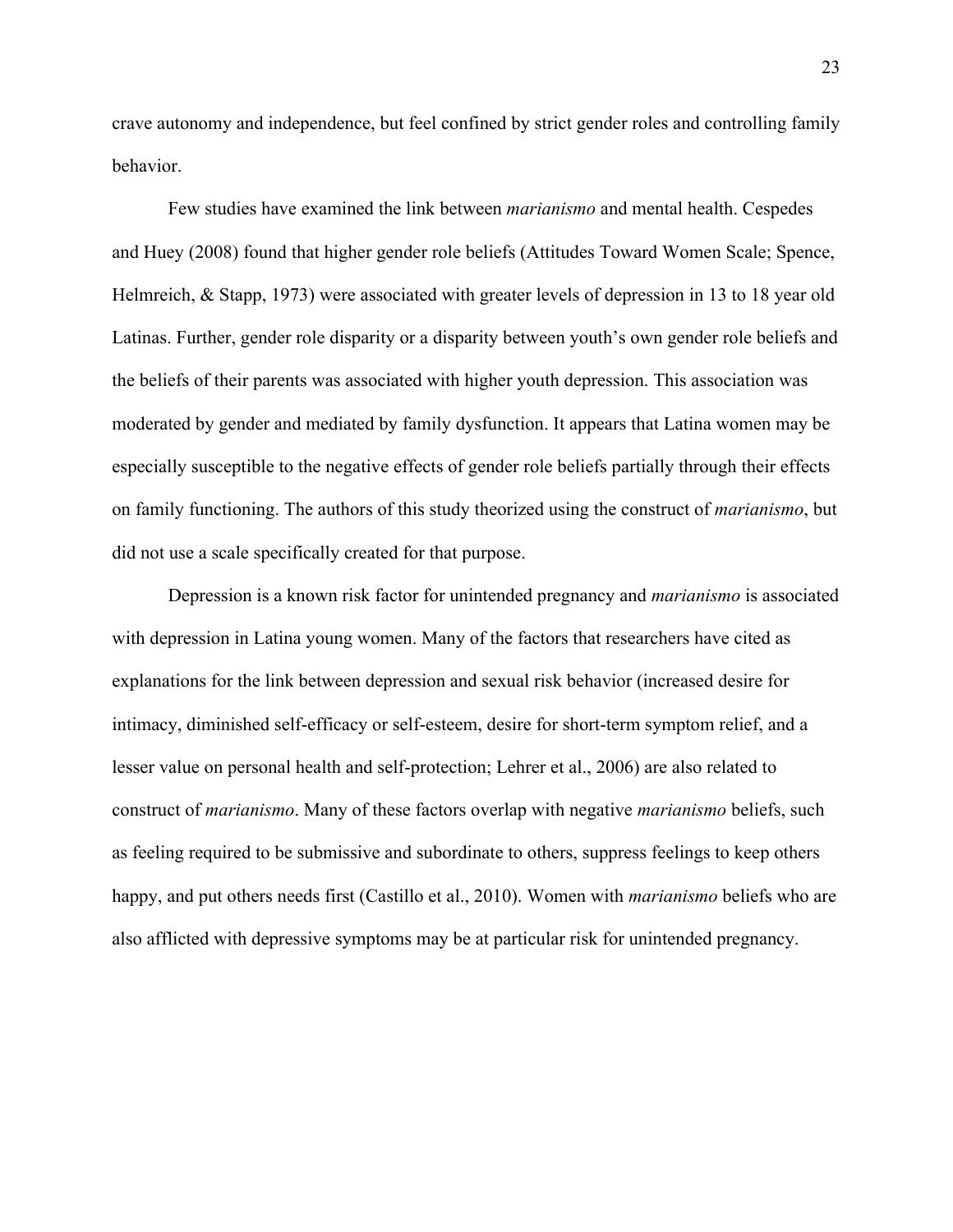### **The Current Study**

Latina women are twice as likely as white women to experience an unintended pregnancy (Zolna & Lindberg, 2012). Further, the highest rates of unintended pregnancy occur in young adult women aged 18-24 (Guttmacher, 2016), leaving Latina young adults at particular risk of unintended pregnancy. Script theory states that patterns of social interaction related to sexuality are governed by expectations and rules that arise in various cultures (Triandis et al., 1984; Gagnon & Simon; 1973). Cultural scripts associated with increased sexual risk behaviors in Latinas, however, have rarely been studied empirically (Guilamo-Ramos et al., 2005; Afable-Munsuz & Brindis, 2006). *Marianismo* is both a cultural and gender script that is prominent among Latina women, which encourages obedience to men and discourages women from talking to their partner about concerns related to sex (Castillo et al., 2010; Piña-Watson et al., 2014). Taken together, these aspects of *marianismo* beliefs may lead women with stronger *marianismo* beliefs to be less likely to discuss contraception with their partners. Prior research shows that discussion of condom use or having an agreement to use a condom is the strongest predictor of condom utilization during intercourse (Sheeran, Abraham, and Orbell, 1999; Noar, Carlyle, and Cole, 2006). Communication with a partner about sex appears to be essential to effective contraception use; however, this may be difficult for women who hold *marianismo* beliefs. As unintended pregnancy stems largely from ineffective or incorrect contraceptive method use (Mosher et al., 2004; Frost & Darroch, 2008), this study investigated the association of *marianismo* beliefs with unintended pregnancy by examining effective contraceptive method choice.

Many researchers have suggested more research into cultural values and norms and how they relate to sexual behavior (Sheeran et al., 1999; Noar et al., 2006; Small, Weinman, Buzi,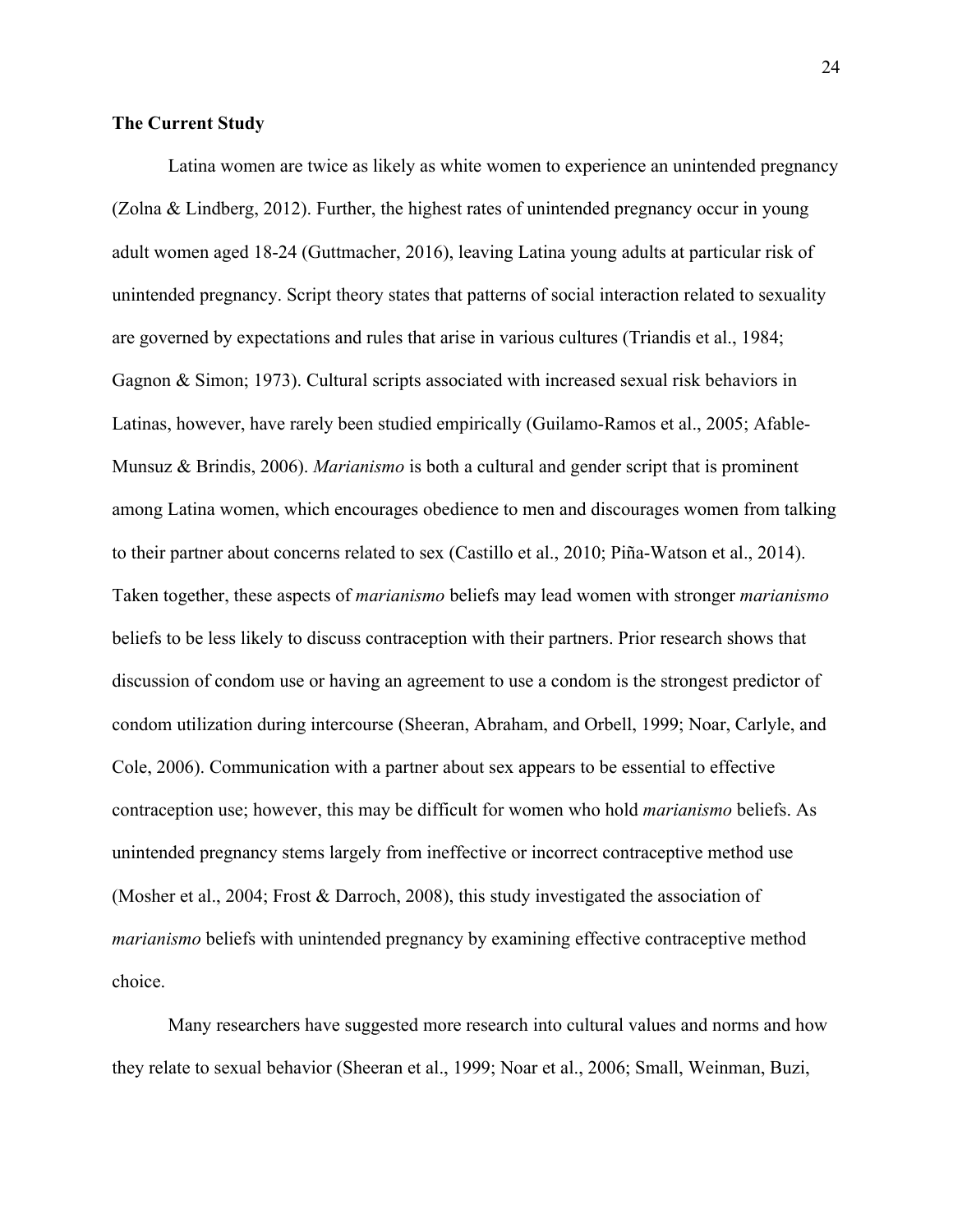Smith, 2009). Researchers have speculated that *marianismo* gender role beliefs associated with submissiveness and suppression of personal opinions and desires may make Latina women more vulnerable to sexual risk behavior (Moreno, 2007; Castillo et al., 2010; Faulkner, 2003). These women may have less sexual self-efficacy, be less likely to challenge a male partner, and be less likely to value self-protection. However, some have also suggested that *marianismo* beliefs surrounding family bonds and spirituality may make Latinas less vulnerable to sexual risk behavior (Raffaelli & Iturbide, 2009; Moreno, 2007; Weiss & Tillman, 2009). Therefore, it is possible that other factors may influence the relationship between *marianismo* beliefs and contraceptive use.

In the present study acculturation and depression were examined as moderators of the relationship between *marianismo* and contraceptive method choice and for their own associations with contraceptive use. Acculturation is frequently associated with sexual risk behavior and foreign-born Latinas have been shown to differ from native-born Latinas in their contraceptive use (Afable-Munsuz & Brindis, 2006; Frost & Darroch, 2008). Some research suggests that foreign-born Latinas are less likely to utilize effective contraception and more likely to demonstrate inconsistent use (Afable-Munsuz & Brindis, 2006; Frost & Darroch, 2008; Faulkner, 2003). Further, aspects of acculturation, such as generational status and having non-Hispanic social contacts, have been linked to sex role beliefs (Marin, Tschann, Gomez, & Kegeles, 1993). Latina women are also at increased risk of experiencing depression (Twenge & Nolen-Hoeksema, 2002), and limited research shows that women with *marianismo* beliefs are as well (Cespedes & Huey, 2008). Women with *marianismo* beliefs share many of the same characteristics that make depressed women vulnerable to unintended pregnancy, such as reduced self-efficacy and less focus on personal care and protection (Lehrer et al., 2006). It is possible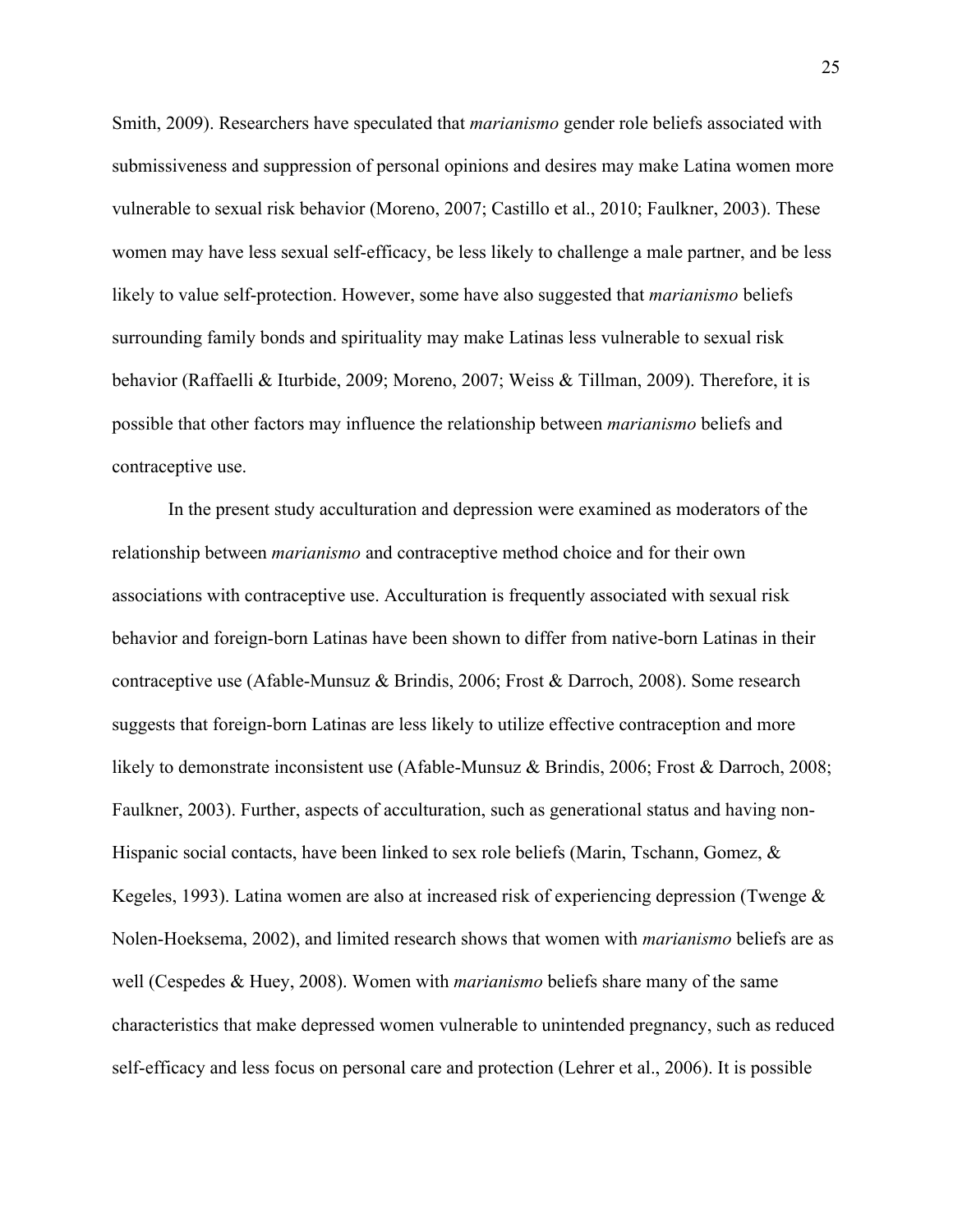that the combined effects of these variables will especially influence risk for unintended pregnancy. Other factors have also been examined in the context of unintended pregnancy and *marianismo* beliefs. Sexual risk behavior, including number of partners and frequency of sexual activity, has been associated with increased risk for unintended pregnancy in Latina young women (Weiss & Tillman, 2009; Frost & Darroch, 2008). Also, the effect of religiosity or spirituality on risk for unintended pregnancy in Latinas is an area in need of further study. This is an aspect of *marianismo* that may protect Latina young women from unintended pregnancy as a result of values associated with abstinence or place them at risk as a result of not using contraception for religious reasons (Raine et al., 2003; Romo et al., 2004).

### **Study Aims**

The current study aimed to examine the association between *marianismo* beliefs and effective or ineffective contraceptive method choice. Acculturation stress and depression were examined as moderators of this association in unmarried nulliparous Latina women aged 18 to 24. Participants were either English-speaking or Spanish-speaking. Women who are pregnant or who had intentions to become pregnant were not eligible for participation. Risk for unintended pregnancy was measured by examining contraceptive method use. Contraceptive method choice, as the outcome variable, was operationalized by method type (more effective v. less effective). Risky sexual behavior, including number of partners in the past year and frequency of intercourse in the last 3 months, past unintended pregnancy, and religious attendance were also examined as related factors. Proposed covariates included age, education, financial strain, relationship status/duration, and work/student status.

*Hypothesis 1.* Higher levels of *marianismo* beliefs will be associated with less effective contraceptive method choice.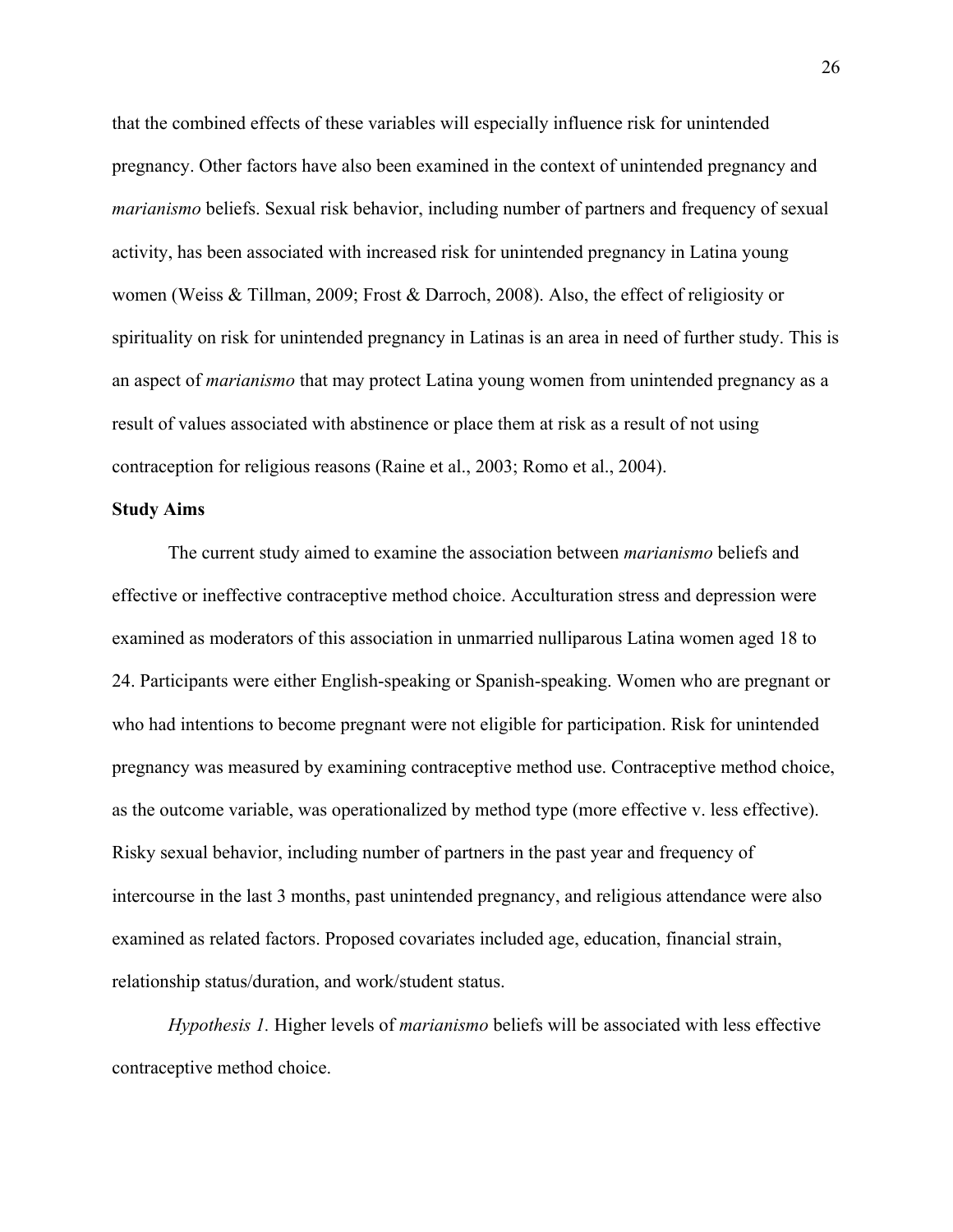*Hypothesis 2.* Low levels of acculturation will be associated with less effective contraceptive method choice.

*Hypothesis 3*. There will be an interaction between *marianismo* beliefs and acculturation, such that high levels of *marianismo* beliefs will predict less effective contraceptive method choice when there are also low levels of acculturation.

*Hypothesis 4.* High levels of depression will be associated with less effective contraceptive method choice.

*Hypothesis 5*. There will be an interaction between *marianismo* beliefs and depression, such that high levels of *marianismo* beliefs will predict less effective contraceptive method choice when there are also high levels of depression.

*Research Question 1.* How are risky sexual behavior, including number of partners in the past year and frequency of intercourse in the last 3 months; past unintended pregnancy; and religiosity associated with unintended pregnancy and *marianismo*?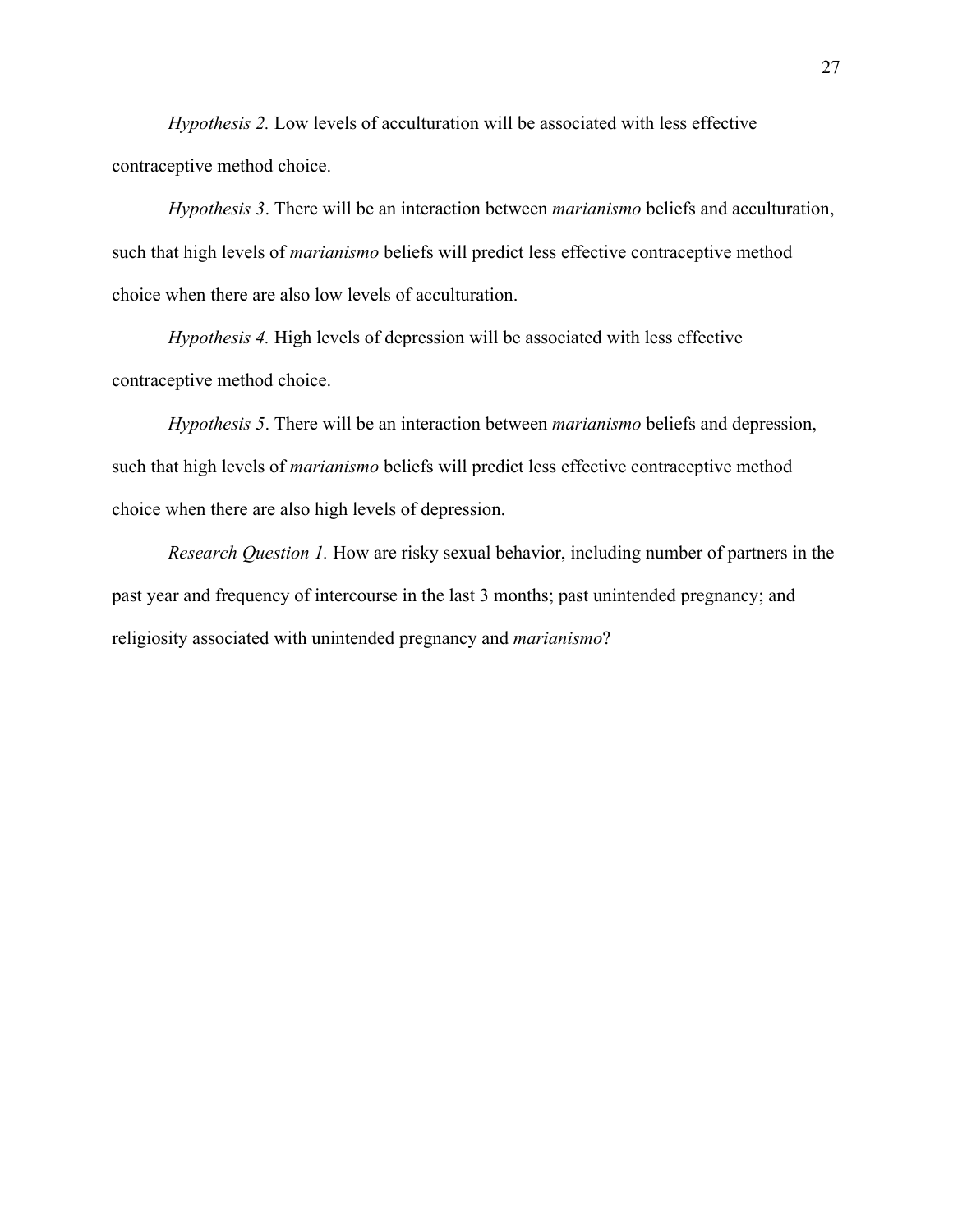### **CHAPTER II**

### **METHOD**

## **Participants and Inclusion Criteria**

Participants in the present study were 142 young adult women aged 18 to 24 from Hispanic/Latino backgrounds who were currently living in the United States. Participants were required to be born in a Hispanic/Latino country or be born in the United States. Hispanic/Latino heritage was determined by participants' self-identification, as well as by a question asking for country of origin or Hispanic/Latino family background. Participants were provided with a list of countries, including countries in Central and South America, the Caribbean, as well as Mexico. Spain, Brazil, and Portugal were not listed to account for cultural and language differences. Participants were able to choose more than one country and also had the opportunity to fill text in an "Other" option. All participants had at least a mother or father with heritage from countries in one of the noted areas. Women were primarily English- or primarily Spanish-speakers and were able to complete survey measures in either language. At the time of survey completion, women must not have previously given birth, currently been pregnant, had plans to become pregnant in the year following participation, or she or her partner have been sterile. They could not have been presently married, but they must have participated in sexual intercourse at least once in the past year.

#### **Procedure**

This study used the social media platforms Facebook and Instagram to recruit Hispanic/Latina young adults. Facebook and its subsidiaries have been established as powerful research tools with the potential to reach a diverse range of participants (Kosinski, Matz, Gosling, Popov, & Stillwell, 2015). I used Facebook's Advertising program in order to promote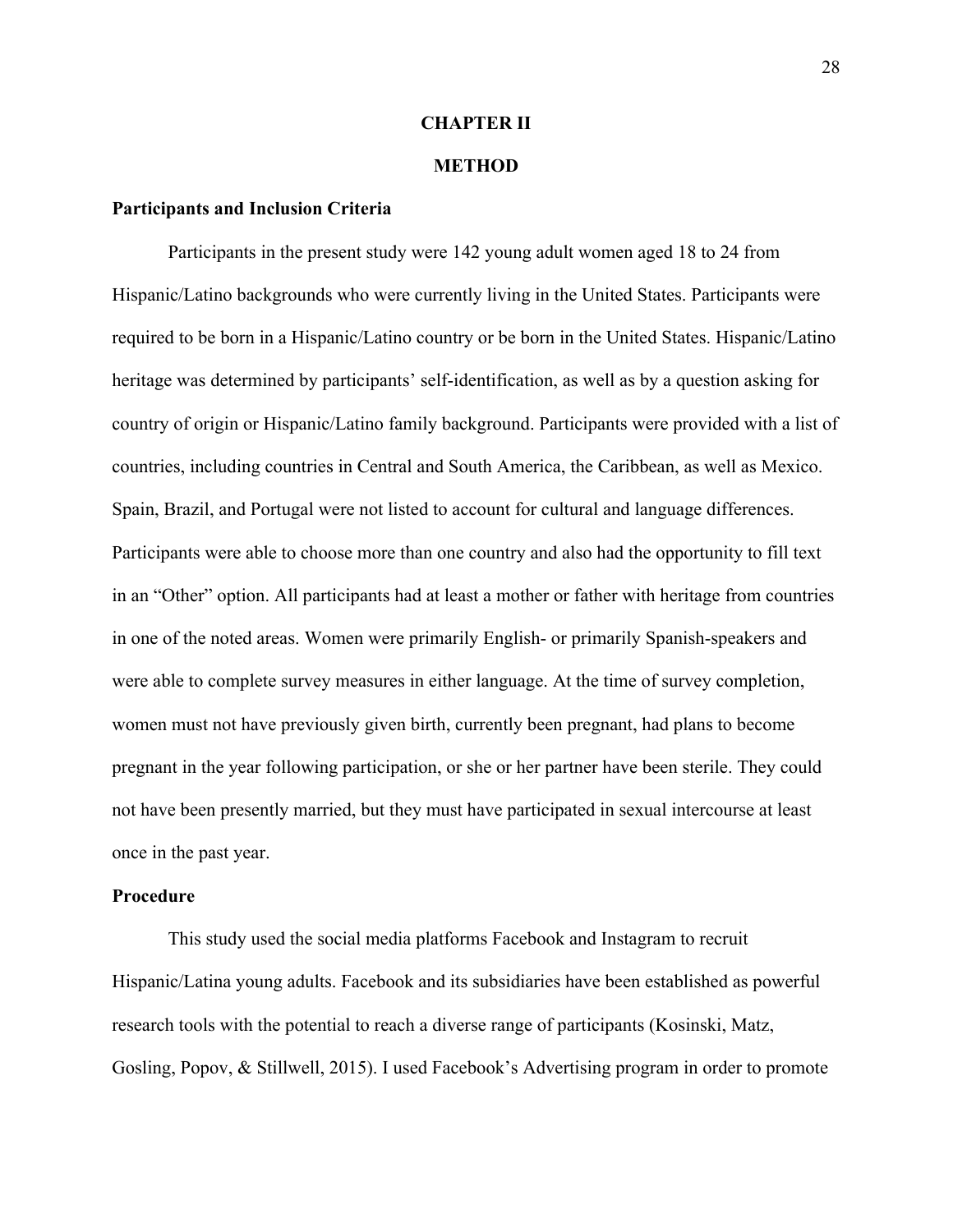a link to study materials on the Qualtrics web-based survey platform. English and Spanish language advertisements ran concurrently on the network pages of potential participants (by Facebook-identified language preference). This included placement on Facebook feeds and the right column advertisement section of Facebook pages, as well as on Instagram feeds. Facebook allows for advertisers to specify their population of interest by various domains. Only potential participants who met the following criteria by Facebook individual analyses were able to see study advertisements: self-identified female, aged 18 to 24, Hispanic, currently living in the US, primarily English- or primarily Spanish-speaker. It was also possible to exclude parents from participation by excluding the all parents domain. Facebook defined the study's audience as "fairly broad" and reported an estimated daily reach of 7,900 to 21,000 people on Facebook and 2,400 to 6,200 people on Instagram.

For this audience, Facebook suggested a daily budget of \$20.00. I started with a budget of \$10.00 per day as Kosinski et al. (2015) suggested a lesser budget is many times adequate to secure the desired amount of participants. However, I was forced to raise this amount as a result of stringent screening criteria. The English and Spanish language ads ran on the platform for 11 days between July 13<sup>th</sup>, 2017 and July 23<sup>rd</sup>, 2017 for a total amount of \$214.36. During the time the ads ran 441 individuals reached the consent page. Two hundred and ninety-five (67%) of those individuals agreed to consent. Of those who started the survey 183 (62%) met screening criteria. Of those who met screening criteria 146 (80%) completed the survey.

As supported by my study, recent research has deemed Facebook to be a convenient and cost-efficient means of recruitment for assessing health behavior in young adults. A study recruiting 18 to 25 year olds for a survey about tobacco and other substance use found that 35.4% of clicks yielded signed consents and 50% of those who met study criteria completed the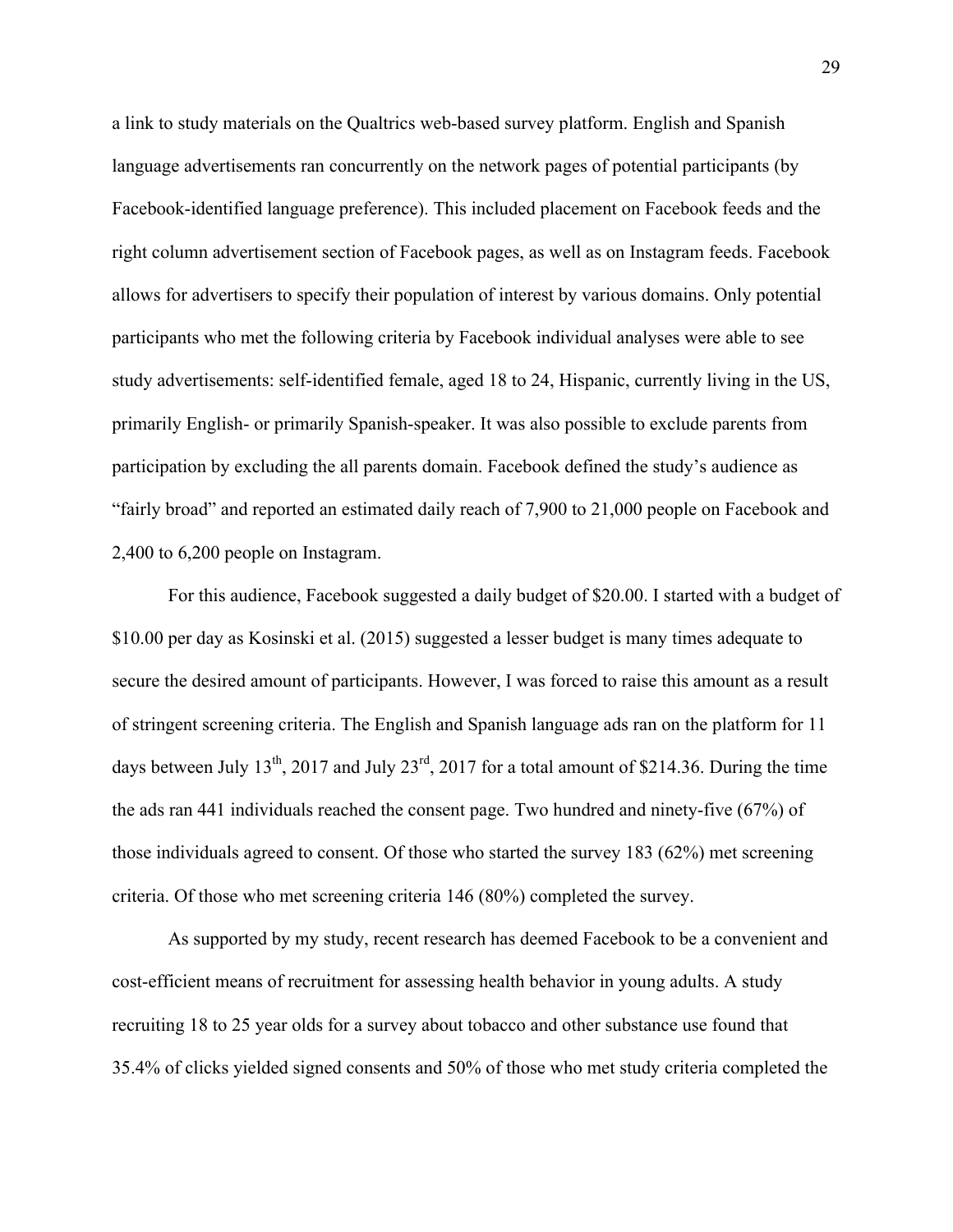survey (Ramo & Prochaska, 2012). In recruiting 18 to 23 year old women for a longitudinal study of contraception and pregnancy intention, Harris, Loxton, Wigginton, & Lucke (2015) obtained a click-through rate (number of clicks divided by the number of users reached) of 2.127% for Facebook newsfeed advertisements. Similar to my study, Harris and colleagues (2015) found ads that were sent out to more specific populations with a specific message to be more effective than more general ads.

The current study's Facebook advertisement included the opportunity to win one of four \$25 Target gift cards as a potential incentive for study completion (\$100 total expenditure). Target was chosen as it is a well-known chain retailer with nationwide locations. The link for participants to provide their email for the gift card drawing was de-linked from study data, assuring anonymity. Recipients were chosen at random from participants who completed the survey and gift cards were sent via email on September  $17<sup>th</sup>$ , 2018.

When users clicked on the Facebook advertisement for the present study they were presented with a notification stating that the questions contained in the present study were related to women's health and have the potential to cause discomfort in some participants. They were then asked a series of questions based on inclusion criteria to ascertain if they qualify for participation. If they qualified they were presented with an information sheet approved by the Institutional Review Board explaining the study and informing participants that they may withdraw participation at any time. After consenting, participants completed study measures (average time: 14.5 minutes).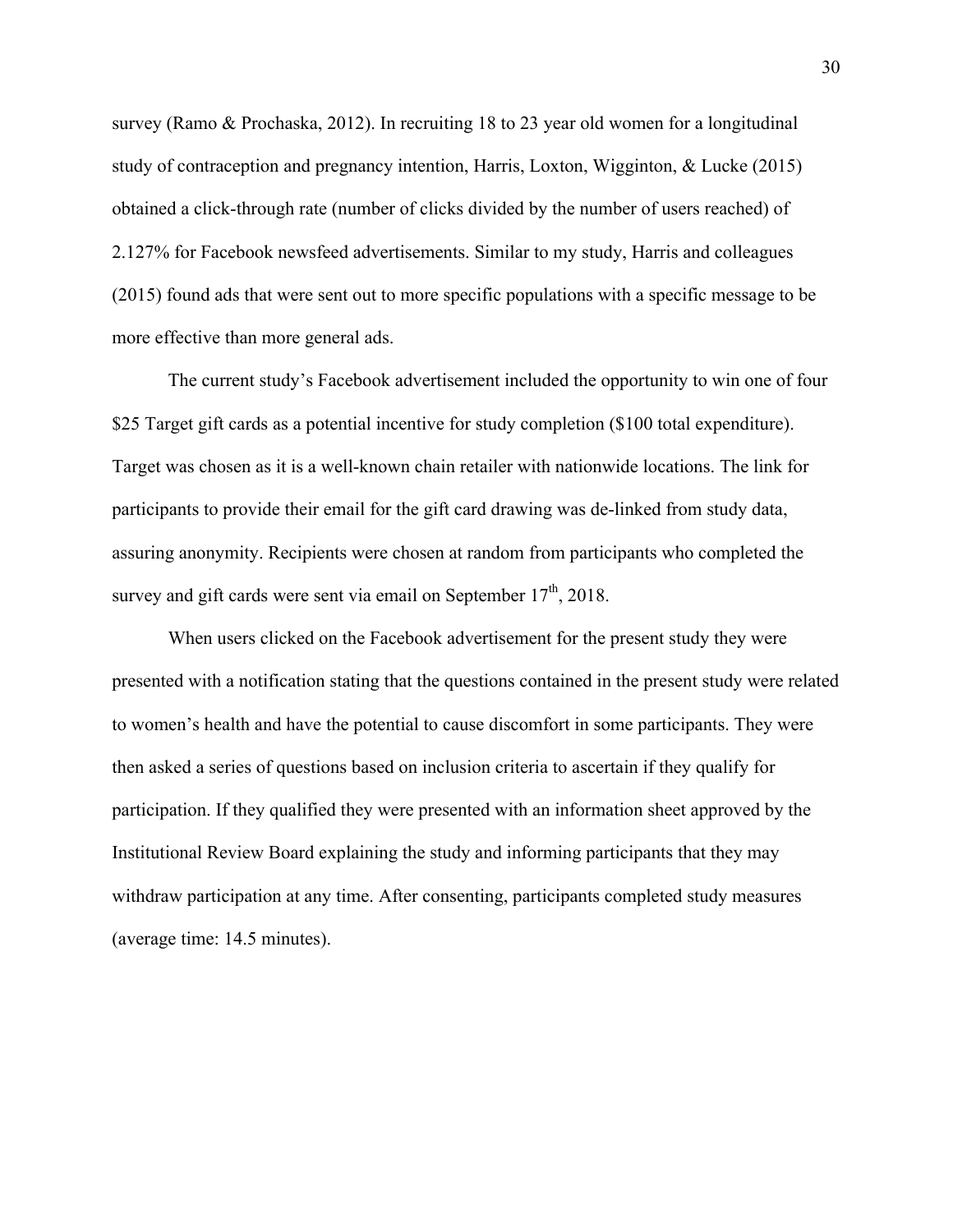## **Measures**

**Unintended Pregnancy.** Questions from the National Survey of Family Growth (NSFG, CDC, 2011-2013) were used to assess contraceptive method use. As the NSFG was administered by phone with an interviewer, several questions were adapted to fit the anonymous self-report nature of the present study. The equivalent Spanish language version of the NSFG, conducted 2006-2010, was used as the Spanish version in the present study. Questions asked participants about contraceptive method choice in the past month. Contraceptive methods were categorized into two groups for analysis: more effective and less effective (Frost & Darroch, 2008; Garbers et al., 2010). This method is based on published method failure rates over 12 months of use published by the CDC's National Center for Health Statistics (Mosher et al., 2004; Fu, Darroch, Haas, Ranjit, 1999). More effective methods include long-acting methods (i.e. IUD, implant, injectable, patch), oral contraception, and consistent male condom use or female barrier method use. Less effective methods include withdrawal, periodic abstinence, spermicides, inconsistent male condom or female barrier method use, and other individually practiced methods.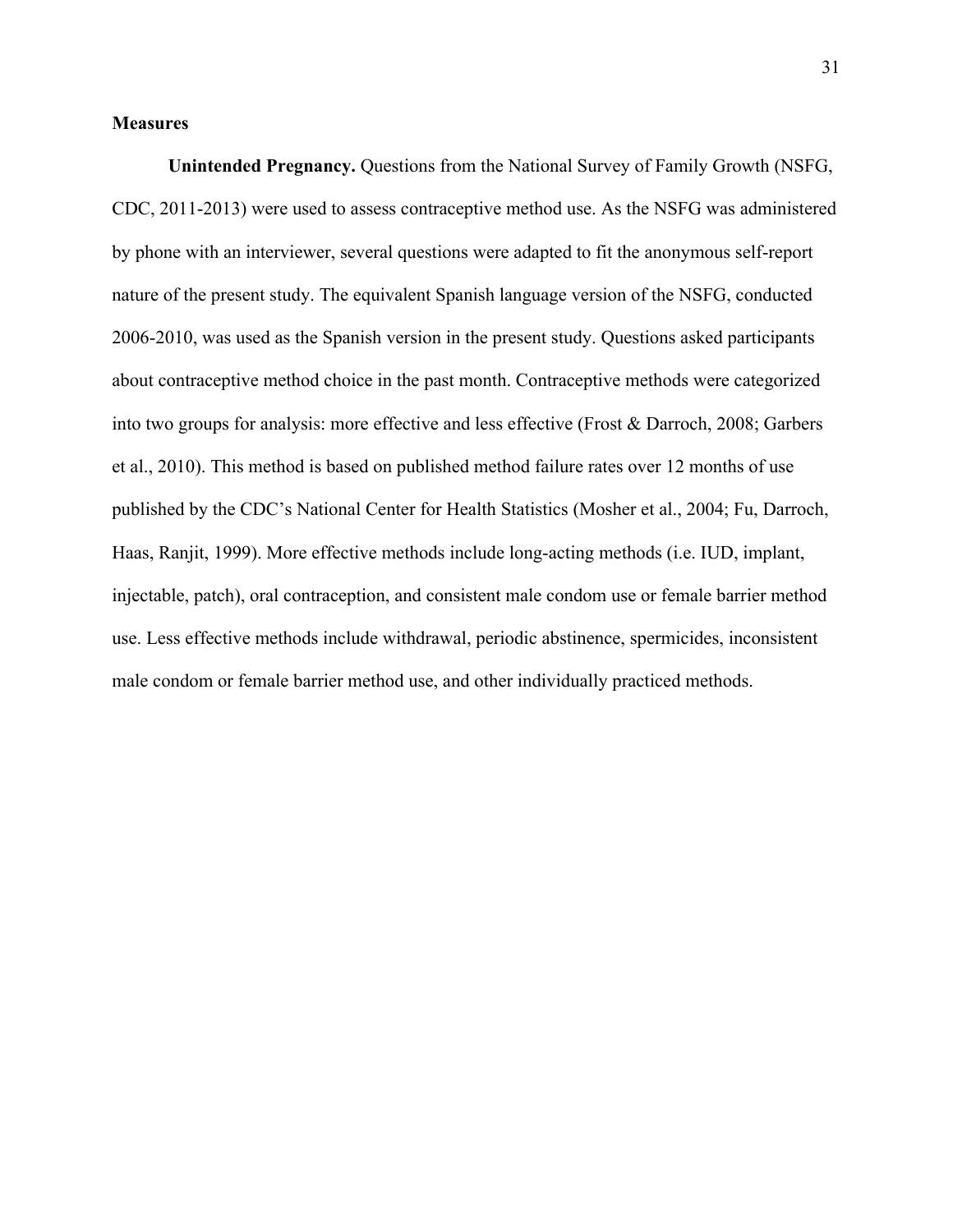|                                             | $-11 - -$                                         |
|---------------------------------------------|---------------------------------------------------|
| <b>More Effective Contraceptive Methods</b> | <b>Less Effective Contraceptive Methods</b>       |
| IUD, coil, loop                             | No method                                         |
| Hormonal implant                            | Withdrawal                                        |
| Injectables                                 | Rhythm method or safe period by calendar          |
| Birth control pills                         | Safe period by temperature or cervical mucus test |
| Contraceptive path                          | Spermicides                                       |
| Vaginal contraceptive ring                  | Other methods                                     |
| Consistent male condom use                  | Inconsistent male condom use                      |
| Consistent female barrier method use        | Inconsistent female barrier method use            |
|                                             |                                                   |

*Contraceptive Method Categorization: More Effective v. Less Effective*

Table 1

Women who report dual method use were classified according to their most effective method (Moshet et al., 2004; Frost & Darroch, 2008). For those reporting a barrier method as their primary means of contraception, consistency was measured by asking about frequency of use during intercourse in the past three months (every time you had sex, most of the time, half the time, less than half the time, or none of the time). Those who reported that they have used the barrier method every time they had sex were labeled more effective method users. Those who reported otherwise were labeled less effective method users (Frost & Darroch, 2008). Those using long acting methods or the pill were not asked about consistency of use. The CDC's National Center for Health Statistics has found women's self-report of contraceptive behavior to be reasonably reliable and valid (Mosher et al., 2004). Also using questions from the National Survey of Family Growth (CDC, 2011-2013 & 2006-2010), risky sexual behavior was assessed by asking for number of partners in the past year, frequency of intercourse in the last 3 months, and past unintended pregnancy. Using the coding of Frost and Darroch (2008) number of partners was coded as (1 or  $\geq$ 2), frequency of intercourse was coded ( $\geq$ 2/week, 2-4x/month,  $\leq$ 1x/month) and unintended pregnancy was coded as (0 or  $\geq$ 1).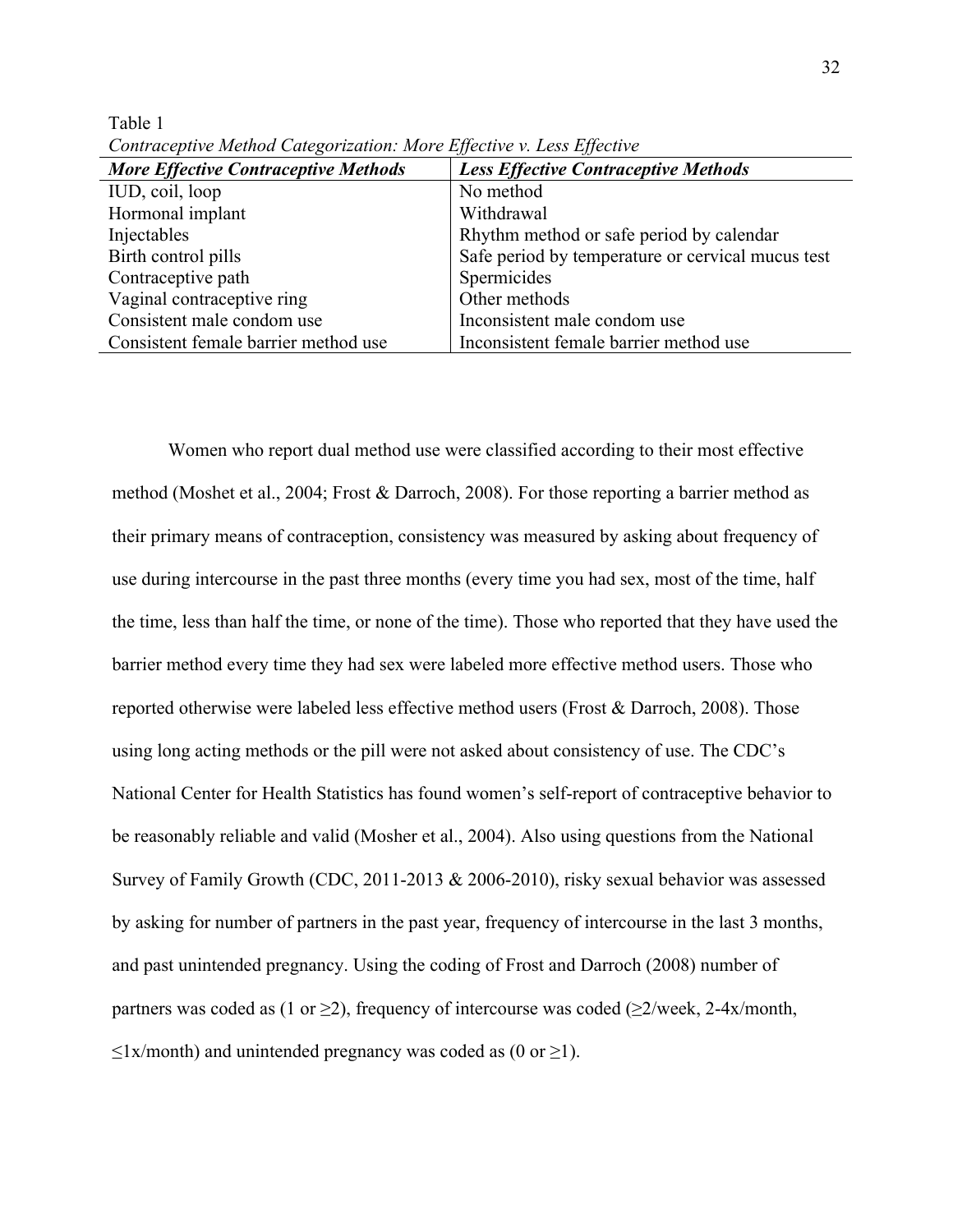*Marianismo***.** The *Marianismo* Beliefs Scale (Castillo et al., 2010) is a 24-item self-report scale that measures the extent that a Latina woman believes she should adhere to the cultural values that comprise the construct of *marianismo*. Item responses are on a Likert scale and range from (1) Strongly Disagree to (4) Strongly Agree. The measure was developed with English and Spanish versions. The MBS is composed of 5 subscales: (1) Family Pillar, (2) Virtuous and Chaste, (3) Subordinate to Other, (4) Self-Silencing to Maintain Harmony, and (5) Spiritual Pillar. Castillo and colleagues (2010) found coefficient alphas for these four scales: .77, .79, .76, .78, and .85, which are derived from both the English and Spanish versions of the survey. The present study found corresponding acceptable to good values of coefficient alpha on the five subscales: .74, .82, .69, .77, and .81, respectively. The present study also demonstrated a coefficient alpha of .88 for the Full Scale.

Castillo et al. (2010) reported on both the presence of a first order factor and a second order factor in the scale. The authors chose to interpret the scale using the first order factor and five subscales; however, their report of fit statistics also supported a second order factor (CFI. 0.88, RMSEA. 0.07, SRMR. 0.13) and full scale model. Similarly, Rodriguez et al. (2013) found support for *marianismo* as a multidimensional construct including positive and negative aspects. Rodriguez et al. (2013) obtained a coefficient alpha of .84 for the Positive *Marianismo* Beliefs Scale (PMBS; composed of items from the Family and Spiritual subscales) and a coefficient alpha of .90 for the Negative *Marianismo* Beliefs Scale (NMBS, composed of items from the Virtuous, Subordinate, and Self-Silencing subscales). The present study found coefficient alphas of .81 for the PMBS and .87 for the NMBS. Considering scoring procedures from both Castillo et al. (2010) and Rodriguez et al. (2013) the present study scored the MBS using the Full Scale, as well as the Positive and Negative *Marianismo* Beliefs Scales.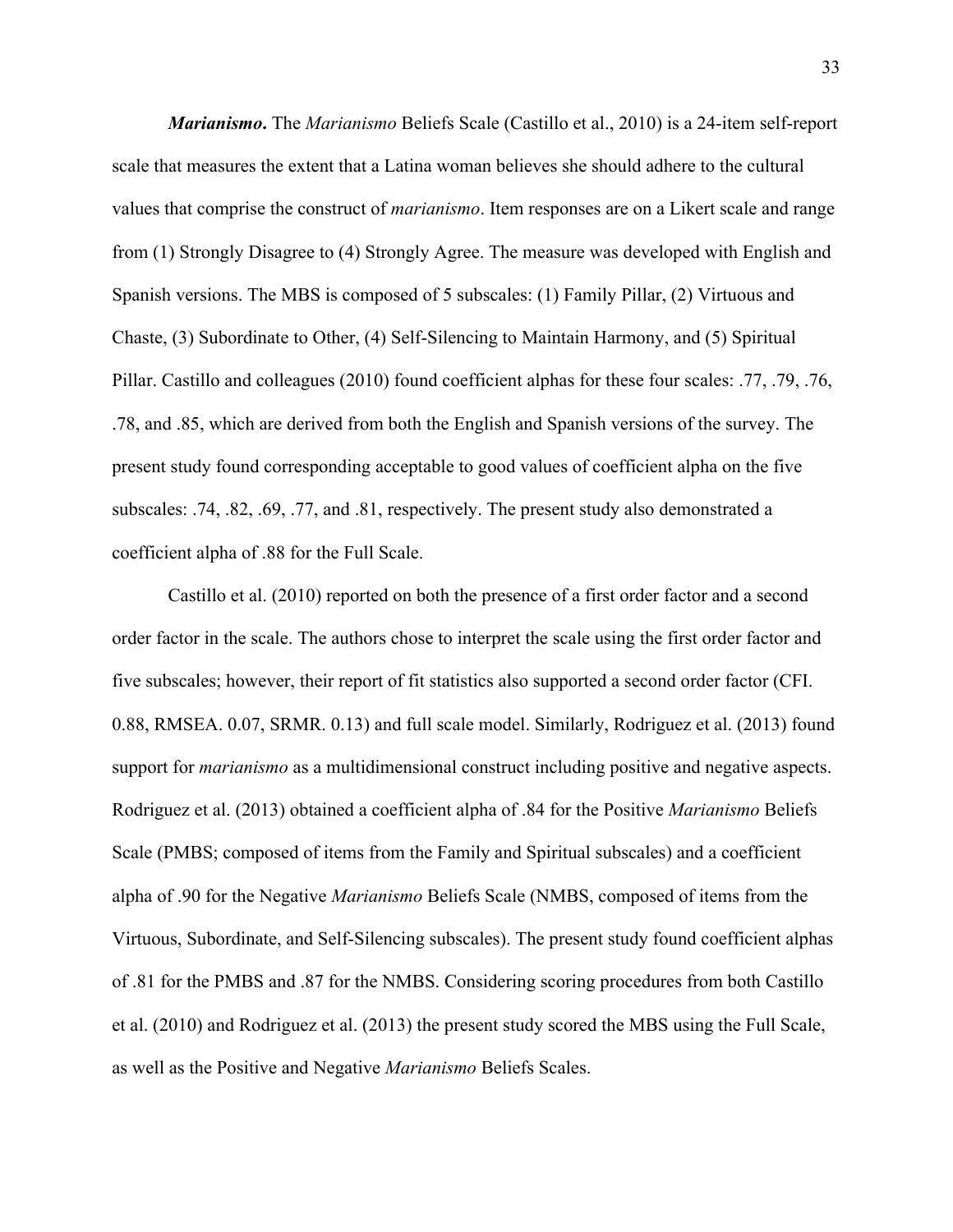Convergent validity for the MBS was demonstrated with a measure of Latino *familismo* (MACC-SF; Cuéllar, Arnold, & Gonzáles, 1995b) and the Silencing the Self Scale (Jack, 1991). Discriminant validity was supported by the lack of association between cognitive enculturation factors as measured by the MBS and behavioral acculturation measured by the AOS (Anglo Orientation Subscale; Cuéllar, Arnold, & Maldonado, 1995). As behavioral and cognitive facets of enculturation/acculturation differ, Cuellar and colleagues (1995) and Kim (2007) have encouraged the separate study of these factors.

**Acculturation.** The Brief Acculturation Rating Scale for Mexican Americans-II (BARSMA-II; Bauman, 2005) is a shortened 12-item version of the original ARSMA-II (Cuéllar et al., 1995), a widely used 48-item self-report measure of acculturation. Bauman (2005) sampled 393 Mexican American youth in the Southwest United States who completed the survey in Spanish or English based on preference. The ARSMA-II was developed as an orthogonal, multidimensional measure that quantifies orientation towards Anglo culture and Mexican culture (acculturation and enculturation). The brief measure contains 6-items from each of the two original subscales developed for this purpose, the Anglo Orientation Subscale (AOS) and the Mexican Orientation Subscale (MOS). Factor analysis of the BARSMA-II found support for this two factor structure and underscored the importance of social connection items on the AOS (Bauman, 2005). The measure also assesses behavioral involvement in the two cultures through questions assessing language use in the context of speaking, thinking, reading, and utilizing media. As with the original ARSMA-II, responses are on a Likert-scale ranging from (1) not at all to (5) almost always/extremely often.

 Bauman's (2005) results supported the use of linear acculturation scores/levels. The AOS and MOS subscale scores are calculated by finding the mean of items on each subscale. The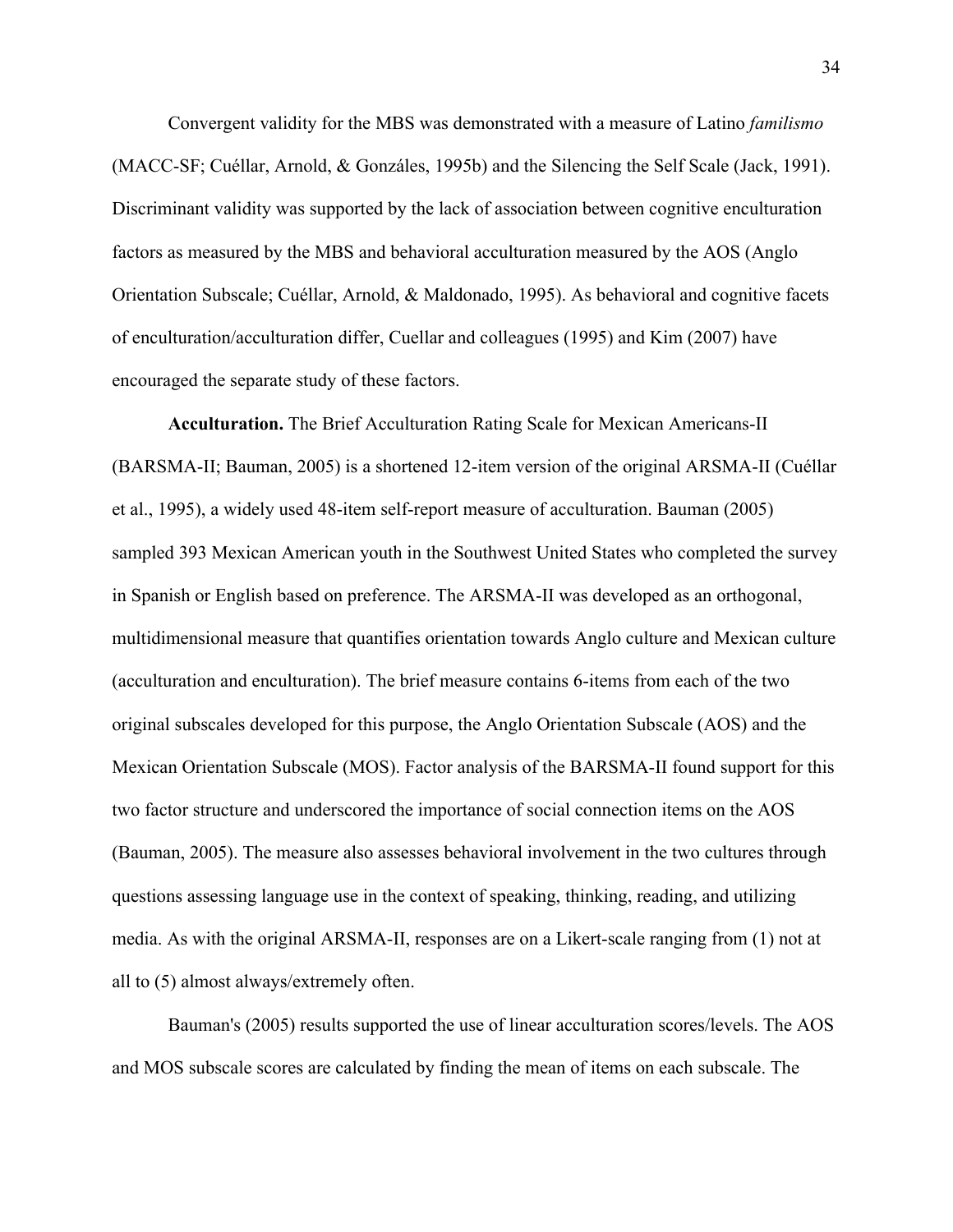overall acculturation score is derived by subtracting the MOS score from the AOS score. Level of acculturation is determined by cutoff scores based on standard deviations from the mean. Orthogonal categories can also be obtained with AOS and MOS scores; these categories include Traditionals, Low Biculturals, High Biculturals, and Assimilated. The AOS and MOS subscales demonstrated good internal reliability (Cronbach's alpha = .91 and .73, respectively; Bauman, 2005). For the current study, acceptable internal reliability was demonstrated (Cronbach's alpha = .80 and .61, respectively). Cuéllar, Harris, & Jasso (1980) also found that the BARSMA-II correlated with the original ARSMA at .89. Demonstrating construct validity Bauman (2005) found samples from culturally different communities to vary by acculturation score. As language is often used as a proxy for acculturation, chosen language of completion was also compared to acculturation scores. Acculturation scores differed significantly by language choice supporting concurrent validity.

 Since its creation, the BARSMA-II has been used with adults, in addition to adolescents (Torres, Driscoll, & Voell, 2012; Castillo, Lopez-Arenas, & Salvidar, 2010). It has also been used with individuals from diverse Latino backgrounds (Unger, Ritt-Olson, Wagner, Soto, & Baezconde-Garbanati, 2007; Torres et al., 2012). As others have noted, the length and reading level required of the original ARSMA-II limits its practicality for use within surveys of health or social issues and with adolescents (Unger et al., 2007). Similar to Unger et al. (2007), to ensure the understanding of the greatest number of adolescents, questions assessing relationships with "Anglos" included further specifiers. The word "enjoy" was also replaced with "like" in the English version in order to employ commonly utilized jargon (Unger et al., 2007).

**Depression.** The Center for Epidemiologic Studies Depression Scale (CES-D; Radloff, 1977) is a self-report scale designed to measure depression in the general (non-clinical)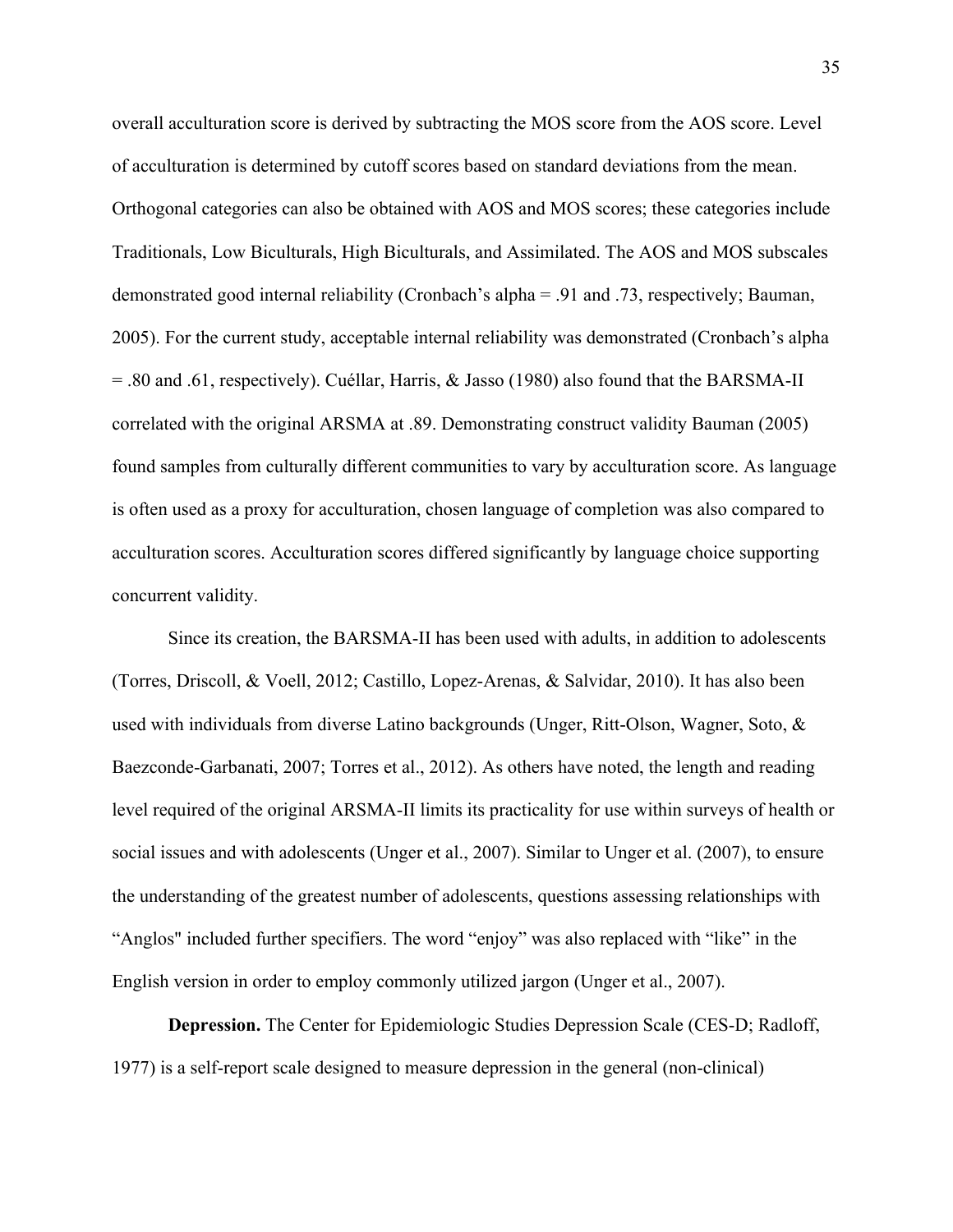population. It consists of 20 items answered on a 4-point Likert scale based on how often the respondent has experienced depressive mood symptoms in the past week. The scale ranges from 0 (rarely or none of the time [less than 1 day]) to 3 (most or all of the time [5 to 7 days]). Items come from 6 scales: depressed mood, feelings of guilt and worthlessness, feelings of helplessness and hopelessness, psychomotor retardation, loss of appetite, and sleep disturbance; however, I used the scale as a single factor measure (Radloff, 1977). The CES-D has been found reliable across gender, age, and race (Knight, Williams, McGee & Olaman, 1997; Radloff, 1977; Roberts, Vernon, & Rhoades, 1989). Internal consistency measured with Cronbach's alpha ranged from .90 in a clinical sample to .85 in the general population (Radloff, 1977). The present study demonstrated a Cronbach's alpha of .86 for the full scale. The CES-D has demonstrated validity in a variety of contexts. The scale has demonstrated construct validity by discriminating between clinical and non-clinical sub-groups, as well as by being sensitive to negative life events. The CES-D also correlates moderately with self-esteem (.58) and state anxiety (.44) and highly with trait anxiety (.71) (Orme, Reis, & Herz, 1986). A Spanish version of the CES-D has been published by Soler and colleagues (1997) and demonstrated a coefficient alpha of .90. The scale correlated with Spanish versions of the Hamilton Depression Rating Scale and the Beck Depression Inventory.

### **Context and Covariates**

A multi-purpose questionnaire was used to screen participants for the study and collect demographic information. Proposed demographic variables included age, education, financial strain, relationship status/duration, and work/student status. The majority of screening and demographic questions were drawn from the English and Spanish versions of the National Survey of Family Growth (CDC, 2011-2013); however, several questions were appended to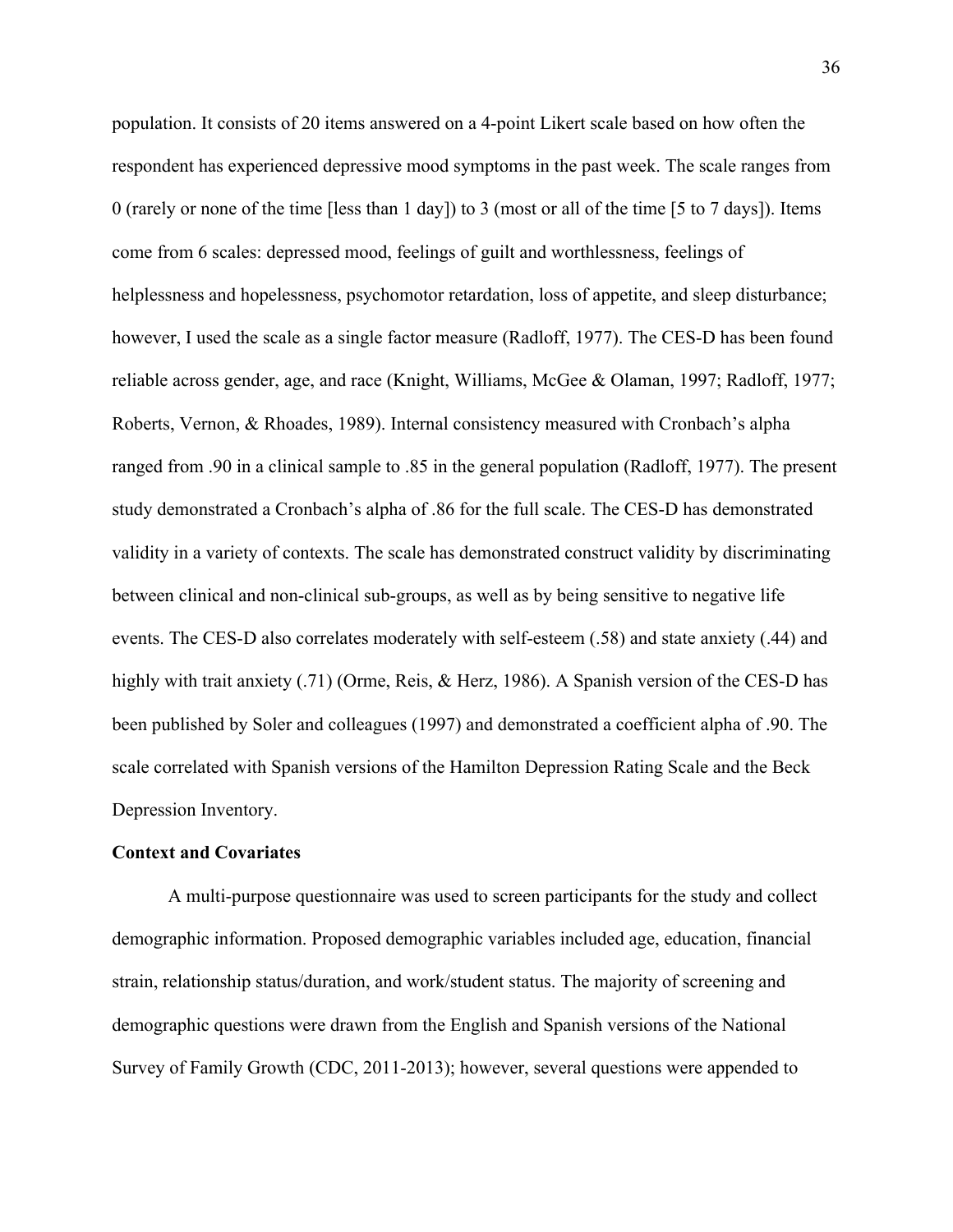these. Questions for which Spanish versions were not available were translated from English to Spanish and back-translated by a bilingual clinical psychologist of Hispanic origin and a graduate level TEFL instructor and native Spanish speaker to ensure cross-cultural and conceptual equivalence. The survey was tested with a subset of English and Spanish speakers for qualitative examination of understanding, flow, and timing. Pre-testers provided feedback to the investigator who made minor changes to phrasing and identified errors. Taking into account factors associated with income in the young adult population, socioeconomic status was assessed with two questions associated with economic strain ("How much difficulty do you have in paying your bills?"; "At the end of the month how much money do you end up with?"; Pearlin, Menaghan, Lieberman, & Mullan, 1981). To assess generational status participants were asked three questions (Unger et al., 2007): "In what country were you born?", "In what country was your mother born?", and "In what country was your father born?" Participants were able to choose United States, Puerto Rico, or Other and fill in the name of the country. Women will be coded 1st generation if they and both their parents were born outside the United States,  $2<sup>nd</sup>$ generation if they were born in the United States and both their parents were born outside the United States, and  $3^{rd}$ + generation if they and at least one of their parents were born in the United States. Length of time in the US, immigration status, and healthcare status were assessed with questions from the Migrant Friendly Maternity Care Questionnaire (Gagnon et al., 2014). These variables are related to the ability to receive reproductive healthcare and access to contraception. Religiosity, which is related to the spiritual component of *marianismo* (Castillo et al., 2010), as well as contraceptive use, was measured by self-report of present religion and frequency of religious attendance (Pew Research Center, 2013). Sexual identity was assessed with a descriptive measure of attraction to men versus women (Pew Research Center, 2013).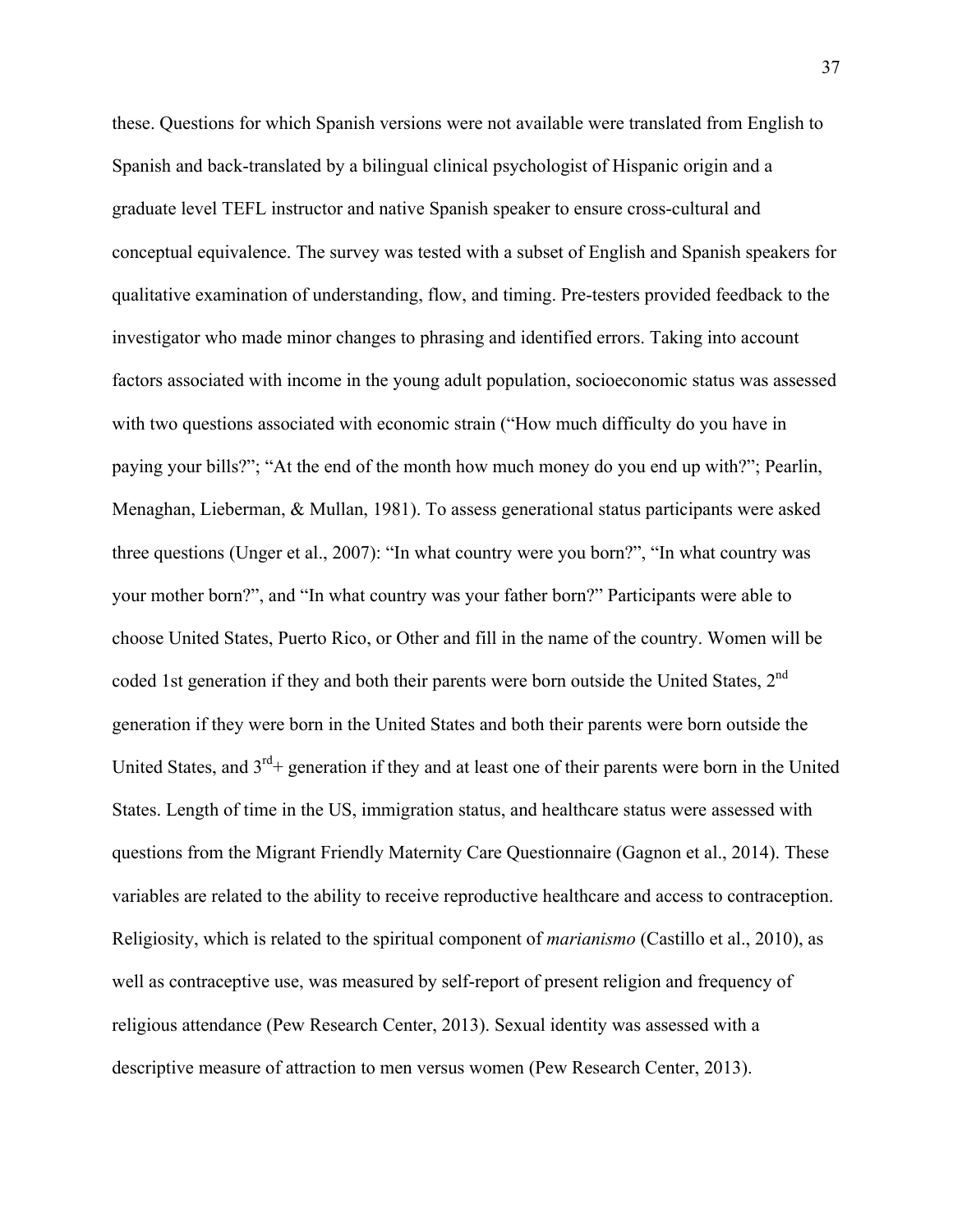### **Analysis Approach**

Hypotheses were tested with seven multivariable logistic regression analyses. Prior to analysis data was cleaned, zero order correlations were run, and descriptive statistics were examined. Assumptions associated with logistic regression were also checked prior to analyses. Logistic regression allows for the prediction of a binomial outcome. Each observed variable was checked for independence and multicollinearity. In order to interpret interactions effects data was centered by deducting mean scores from each variable. Also, predictor variables and log odds were checked for linearity by using scatterplots to examine outliers. The outcome variable in the present study is contraceptive method choice (effective v. ineffective). The probability of  $Y_1=1$ represents the probability of a participant using more effective birth control.

*Marianismo* beliefs, acculturation, and depression were tested as predictor variables. First, the main effects of all three variables on contraceptive use were tested. Following this, two moderation effects involving *marianismo* were tested for their ability to predict effective method: the interaction of acculturation and *marianismo* and the interaction of depression and *marianismo*. A power analysis was conducted with G\*Power 3.1.7 (Faul, Erdfelder, Buchner, & Lang, 2013) to determine the number of participants needed for the present study (Hseigh, Block, & Larsen, 1998). On the basis of earlier research on contraceptive method use in Latinas, taking into account the young adult population and the national sample (Garbers et al., 2010; Mosher et al., 2004; Gilliam, Neustadt, Whitaker, & Kozloski, 2010; Frost & Darroch, 2008), the effect sizes of the predictor variables and interaction terms were estimated. Studies have found that about 90% of sexually active women use a more effective birth control method (Mosher et al., 2004; Garbers et al., 2010); therefore, the present study estimated H0=.90. Odds associated with the depression hypotheses were determined to be the most stringent and were utilized to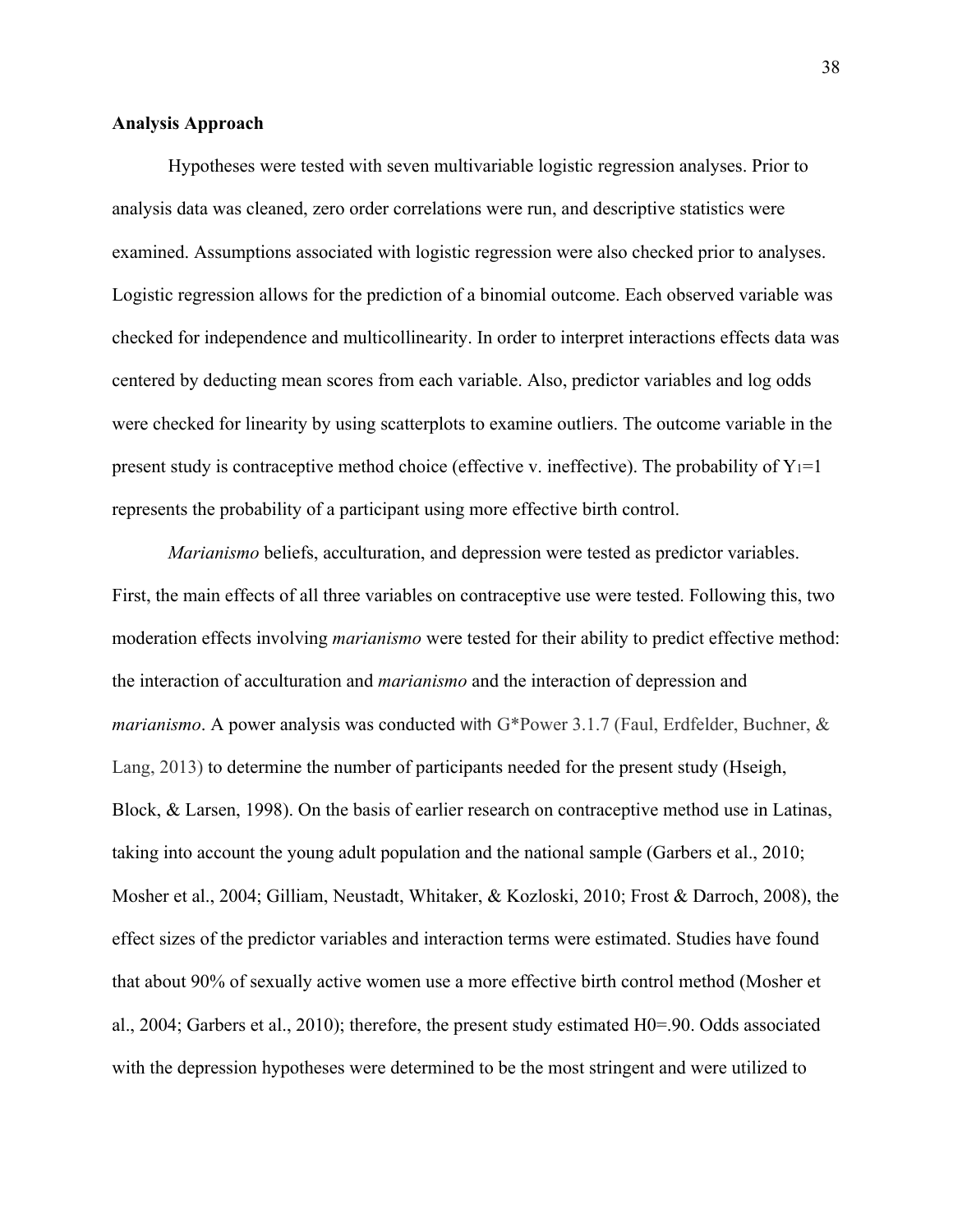estimate H1. Fifty-eight percent of depressed women have been found to utilize a more effective method (H1=.58; Garbers et al., 2010). However, as Garbers and colleagues (2010) controlled for other behavioral health factors the present study used a more stringent H1=.65 to approximate effect size. Therefore, the number of participants necessary to detect a medium effect size (odds ratio = 4.76) was assessed with a two-tailed test given an alpha of .05 power at .80. A sample size of 114 was approximated based on this analysis. At the time of analysis, the present study obtained a sample size of 142. Coefficients were interpreted on the odds scale typical of logistic regression.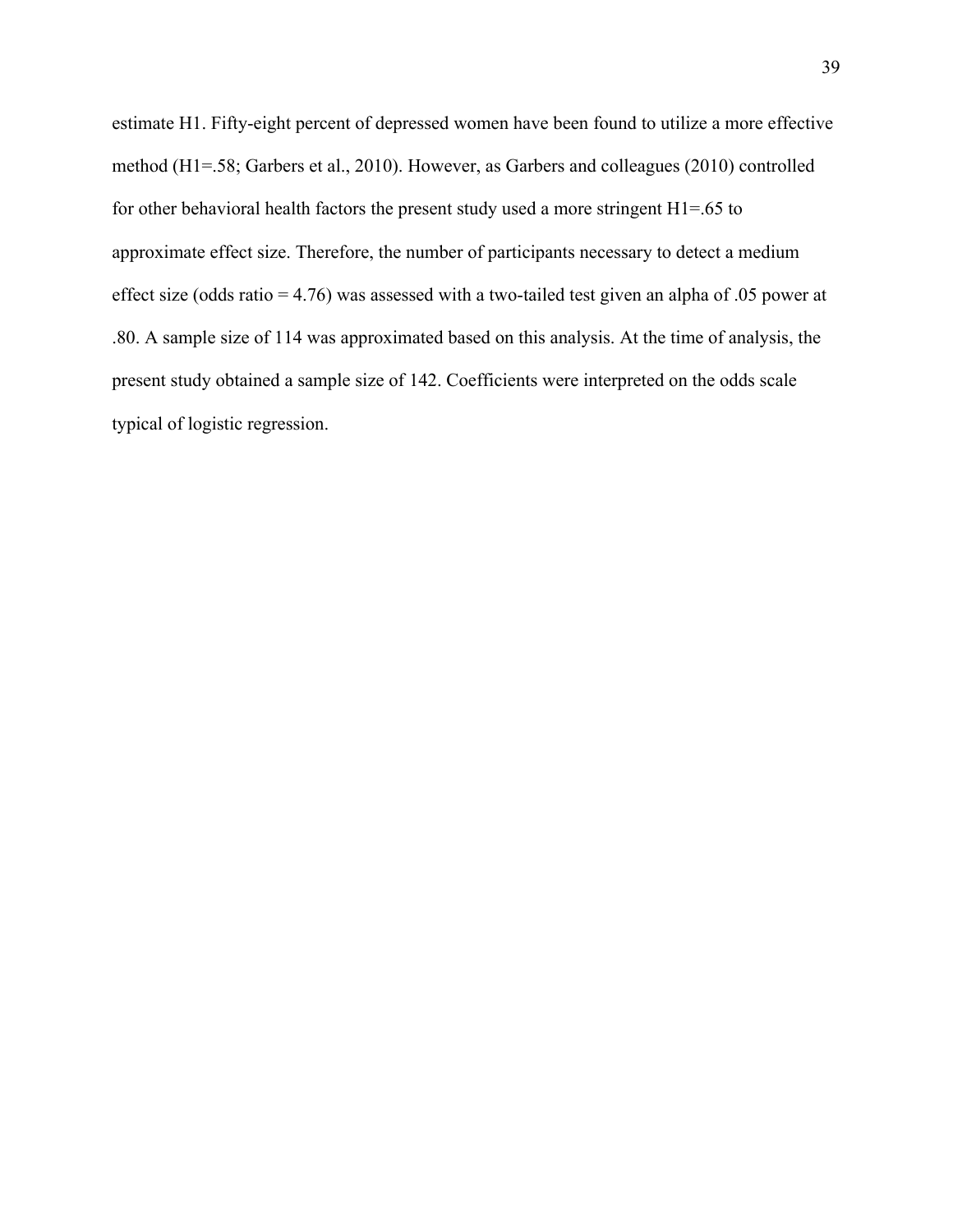#### **CHAPTER III**

# **RESULTS**

Logistic regression analyses were conducted for all hypotheses with IBM SPSS Statistics Version 21 to better understand factors associated with effective contraceptive use. The variables of *marianismo* beliefs, acculturation, and depression were examined in this framework for their ability to predict effective contraceptive use vs. ineffective contraceptive use. Acculturation and depression were also examined as moderators of *marianismo* beliefs on contraceptive use. Related factors, such as health insurance, risky sexual behaviors, religion, religious attendance, and sexual attraction were assessed with bivariate correlations on effective contraceptive use. Participants in the study included 142 Latina young adults. Twenty cases with more than 80% missing values, including missing values on the outcome variable, were deleted, and four more participants were excluded for noting that they had not engaged in sexual intercourse during the 3 month time period specified on the outcome variable and were not using long-term contraception. Linearity of the continuous variables with respect to the logit of the dependent variable, contraceptive use, was assessed via the Box-Tidwell (1962) procedure. Based on this assessment, *marianismo* beliefs, acculturation, and depression were found to be linearly related to the logit of contraceptive use. An assessment of outliers indicated that there were no cases with standardized residuals greater than  $\pm 2$  standard deviations.

Preliminary analyses examined the associations between demographic variables and independent and dependent study variables. Demographics are listed in Tables 2 and a correlation matrix with variables used in analyses is shown in Table 4. Study participants represented a nation-wide sample of Latina young adults (home states were varied; e.g. California, Colorado, Georgia, New York). The average age was approximately 21 years and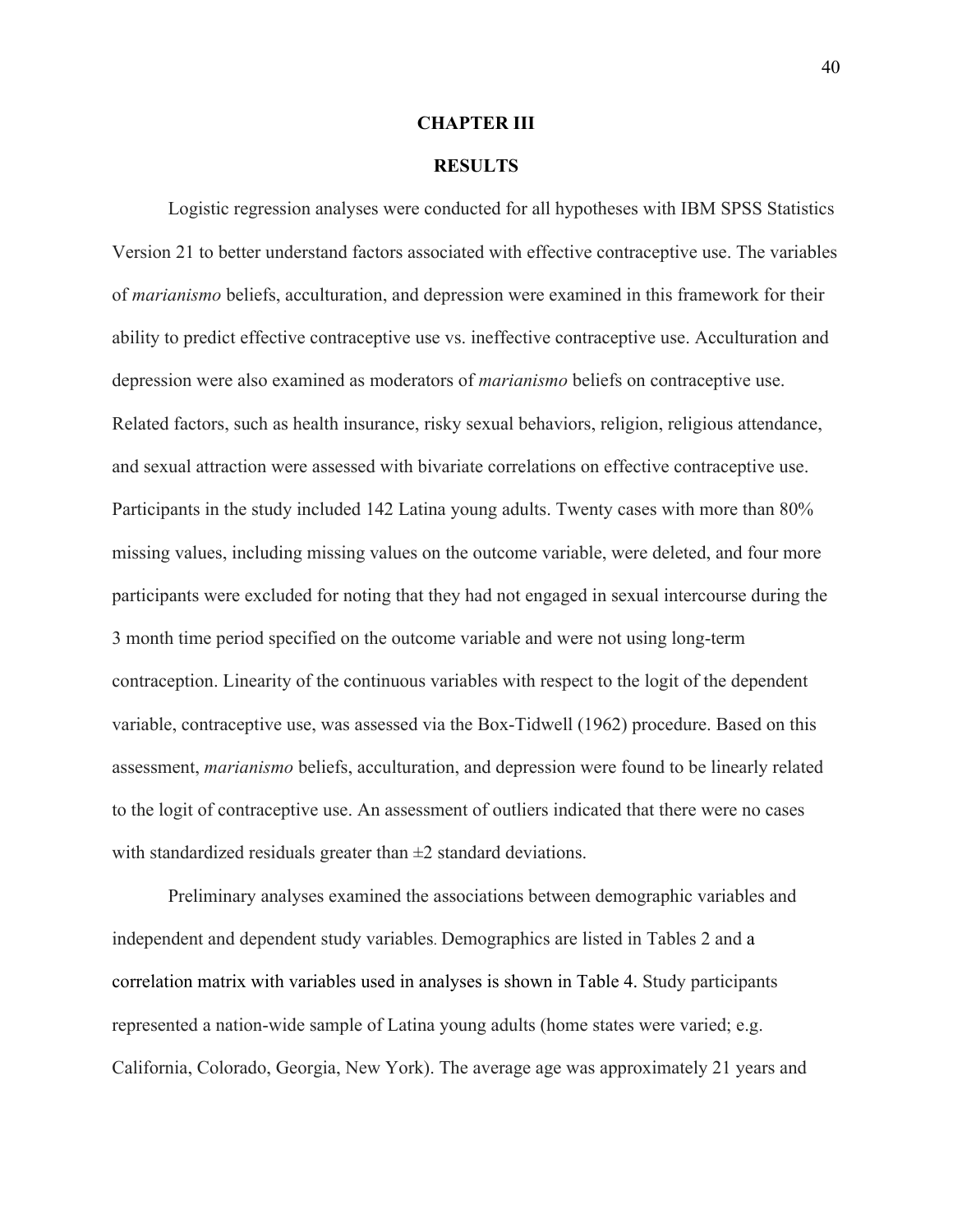almost all were either a student, employed, or both. About 61% reported being in a relationship (participants who were married were screened out of the study) and about 19% reported significant financial strain. Most participants chose to complete the survey in English rather than Spanish (93%); however, the BARSMA-II acculturation measure revealed that most participants were bilingual. In response to the statement, "I speak Spanish," with responses, including; *Not at All*, *Very Little*, *Moderately*, *Very Often*, and *Almost Always*; the average response was *Very Often*. In response to the same question assessing speech in English, the average response was *Almost Always*. The average score on the BARSMA-II measure was .48, which falls in Level 3, of 5 Levels, in terms of the linear acculturation level on the overall score. According to the orthogonal acculturation categories on the BARSMA-II (Traditional; Low Bicultural (Marginalized); High Bicultural; Assimilated), the average participant would be classified as High Bicultural. Also related to acculturation, generational status and birthplace were assessed. Consistent with results from the BARSMA-II, participants were about evenly divided between 1<sup>st</sup>, 2<sup>nd</sup>, and 3<sup>rd</sup> generations. Sixty-three percent were born in the United States and 37% were foreign born. Table 3 provides a list of study participants' diverse countries of family origin. Mexican descent was endorsed by 55% of participants on one or both sides of their family. The remainder of participants indicated descent from a range of Latin American countries in Central America, South America, and the Caribbean.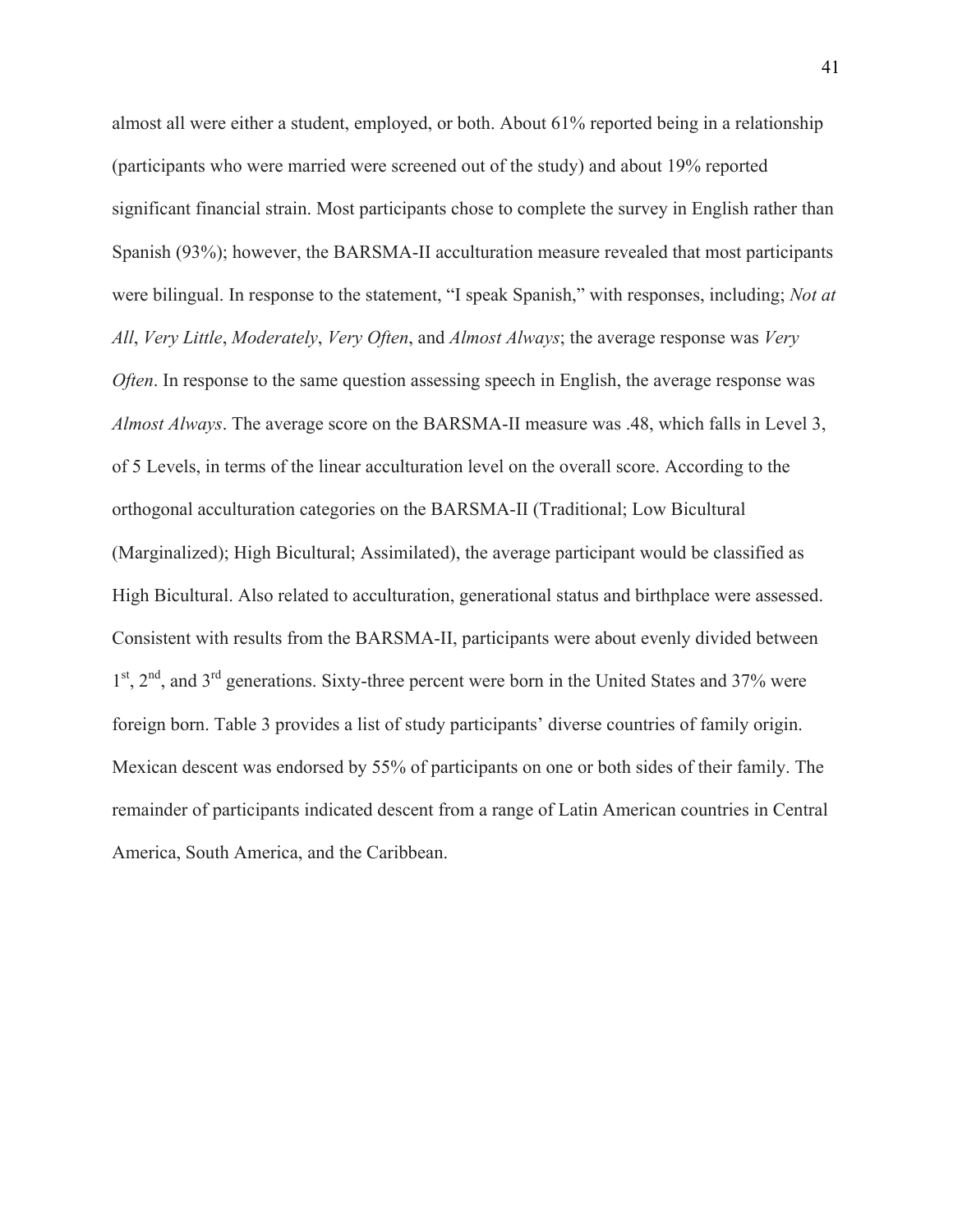Table 2 *Demographic Characteristics of Sample* 

| $\cdots$<br><b><i>Variables</i></b>                      | Frequency      | Percent |
|----------------------------------------------------------|----------------|---------|
| Age (18-24)                                              | 20.8 (SD 1.89) | 100     |
| Education                                                |                |         |
| Secondary Diploma                                        | 67             | 47.2    |
| (High school or GED)                                     |                |         |
| Post-secondary Diploma                                   | 73             | 51.4    |
| (University, trade school)                               |                |         |
| <b>Graduate Degree</b>                                   | $\overline{2}$ | 1.4     |
| Employment Status (select all that apply)                |                |         |
| Not employed                                             | 13             | 9.2     |
| Student                                                  | 94             | 66.2    |
| Employed                                                 | 76             | 53.5    |
| Financial Strain*                                        |                |         |
| Some money left over                                     | 51             | 35.9    |
| Just about enough money to make ends meet                | 64             | 45.1    |
| Not enough money to make ends meet                       | 27             | 19.0    |
| Relationship Status**                                    |                |         |
| In a relationship                                        | 86             | 60.6    |
| Not in a relationship                                    | 56             | 39.4    |
| Language                                                 |                |         |
| English                                                  | 132            | 93.0    |
| Spanish                                                  | 10             | 7.0     |
| Generation                                               |                |         |
| 1 <sup>st</sup> Generation                               | 53             | 37.3    |
| $2nd$ Generation                                         | 50             | 35.2    |
| 3 <sup>rd</sup> Generation                               | 39             | 27.5    |
| <b>Birthplace</b>                                        |                |         |
| US born                                                  | 89             | 62.7    |
| Foreign born                                             | 53             | 37.3    |
| Race (select all that apply)                             |                |         |
| Hispanic                                                 | 141            | 99.3    |
| White                                                    | 17             | 12.0    |
| Black/African American                                   | 1              | 0.7     |
| Asian                                                    | $\mathfrak{Z}$ | 2.1     |
| Other                                                    | 1              | 0.7     |
| <b>Immigration Status</b>                                |                |         |
| Citizen                                                  | 97             | 68.3    |
| Other status (Resident, student, temporary status, etc.) | 41             | 28.9    |
| Undocumented or No Status                                | $\overline{4}$ | 2.8     |

*Note*.  $N = 142$ ; \*Financial Strain was measured by the question, "At the end of the month, do you end up with…?"; \*\*Participants were unmarried.  $N$ ote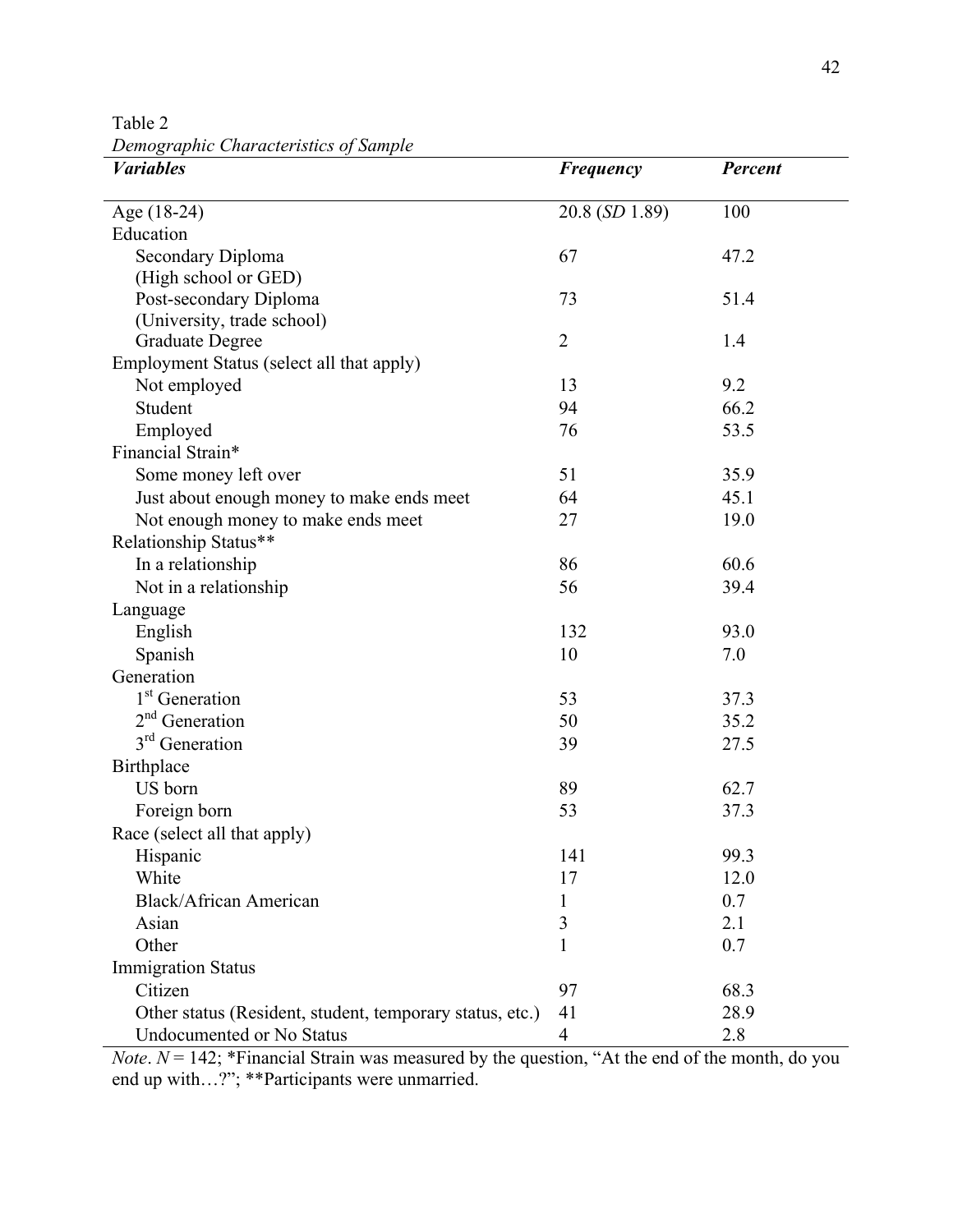Table 3 *Participant Family Origin*

| Country            | <b>Frequency</b> | Percent |
|--------------------|------------------|---------|
|                    |                  |         |
| Mexico             | 78               | 54.9    |
| Puerto Rico        | 13               | 9.2     |
| El Salvador        | 13               | 9.2     |
| Colombia           | 10               | 7.0     |
| Dominican Republic | 7                | 4.9     |
| Honduras           | 7                | 4.9     |
| Cuba               | 6                | 4.2     |
| Venezuela          | 4                | 2.8     |
| Peru               | $\overline{4}$   | 2.8     |
| Ecuador            | $\overline{4}$   | 2.8     |
| Chile              | $\overline{4}$   | 2.8     |
| <b>Bolivia</b>     | 3                | 2.1     |
| Guatemala          | $\overline{2}$   | 1.4     |
| Nicaragua          | $\overline{2}$   | 1.4     |
| Paraguay           | $\overline{2}$   | 1.4     |
| Uruguay            |                  | 0.7     |
| Argentina          |                  | 0.7     |

*Note*.  $N = 142$ ; Participants were able to select as many as applicable.

The level of *marianismo* beliefs in the current sample was similar to other studies utilizing the *Marianismo* Beliefs Scale (Castillo et al., 2010; Piña-Watson et al., 2014). The average score on the Negative *Marianismo* Beliefs Scale was 1.64 (*SD* = 0.38), while the average score on the Positive *Marianismo* Beliefs Scale was 2.54 (*SD* = 0.51). Acculturation, as measured by the BARSMA-II, was significantly correlated with *marianismo* beliefs,  $r = .18$ ,  $p <$ .05. Depression, as measured, by the CES-D, was not correlated with acculturation, proxies of acculturation, or *marianismo* beliefs. Risk for depression was high in the present sample with a mean score on the CES-D of 22.2.

Overall more effective contraceptive use was not correlated with individual study variables. In the present study 63% of participants reported using at least one more effective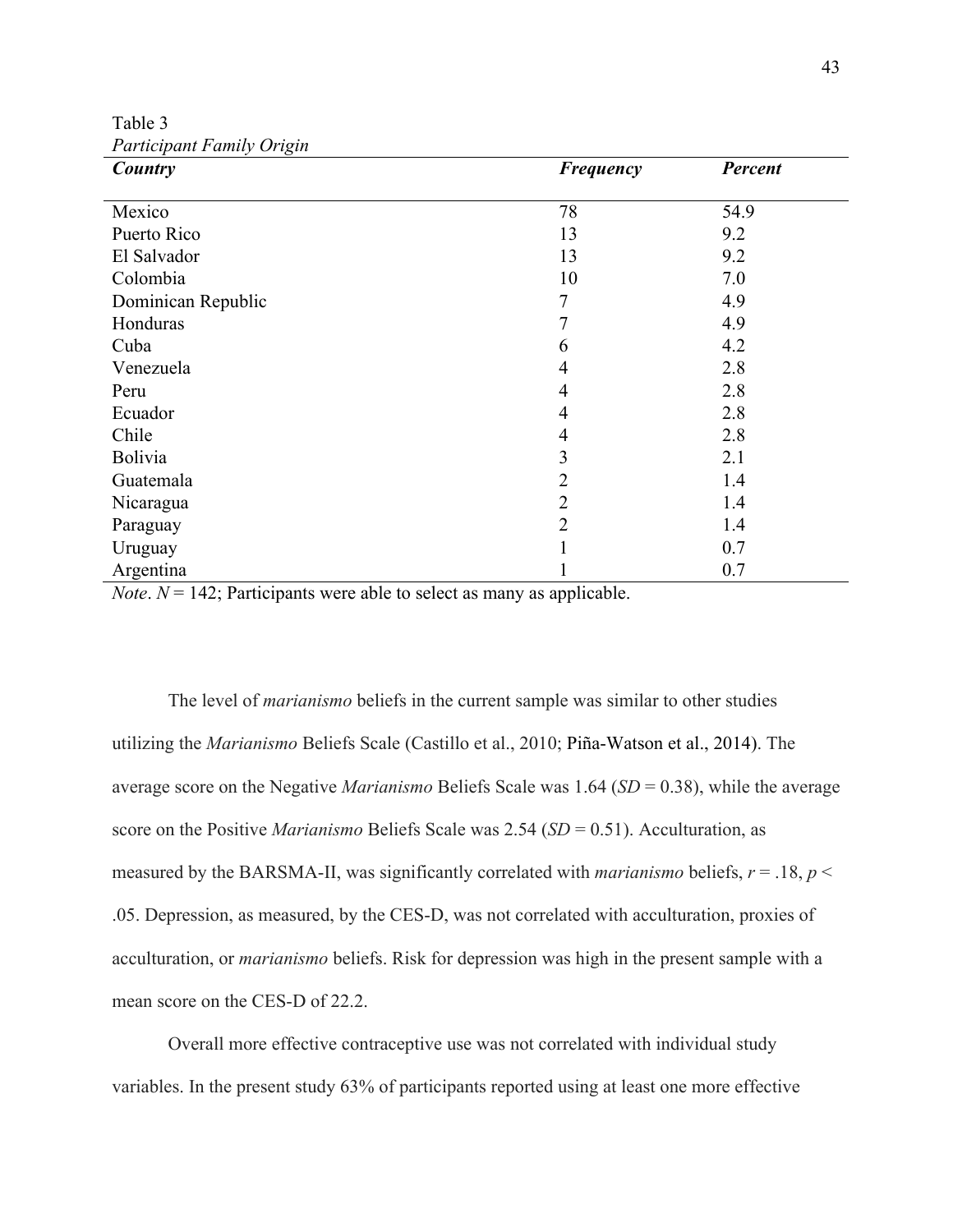contraceptive method (Table 4). The remainder (37%) were classified as less effective contraceptive method users. Participants had the option to choose one or more methods. For those whom condom use was the primary method of contraception (56 participants) 57% used condoms effectively (every time) and 43% used condoms ineffectively (not every time). Birth control pills were the most frequently utilized form of more effective contraception (28% of participants). Withdrawal was the most frequent form of less effective contraception (42% of participants), followed by inconsistent condom use.

| <b>More Effective Contraceptive Methods</b> |               |         | <b>Less Effective Contraceptive Methods</b> |               |         |  |  |  |  |
|---------------------------------------------|---------------|---------|---------------------------------------------|---------------|---------|--|--|--|--|
| <b>Type</b>                                 | <b>Number</b> | Percent | <b>Type</b>                                 | <b>Number</b> | Percent |  |  |  |  |
| Birth control pills                         | 39            | 27.5    | Withdrawal                                  | 60            | 42.3    |  |  |  |  |
| Consistent condom<br>$use*$                 | 32            | 22.5    | Inconsistent condom<br>$use*$               | 24            | 16.9    |  |  |  |  |
| IUD, coil, loop                             | 11            | 7.7     | Rhythm or by calendar                       | 9             | 6.3     |  |  |  |  |
| Hormonal implant                            | 6             | 4.2     | No method used                              | 6             | 4.2     |  |  |  |  |
| Injectables                                 | 5             | 3.5     | Other method                                |               | 2.1     |  |  |  |  |
| Contraceptive ring                          | 3             | 2.1     | Foam                                        |               | 0.7     |  |  |  |  |
| Contraceptive patch                         |               | 0.7     | Jelly or cream                              |               | 0.7     |  |  |  |  |
|                                             |               |         | Natural family planning                     |               | 0.7     |  |  |  |  |
| Total of Individuals                        |               |         | Total of Individuals                        |               |         |  |  |  |  |
| Using at Least 1<br><b>Effective Method</b> | 89            | 63      | Using Only Ineffective<br>Methods           | 53            | 37      |  |  |  |  |

Table 4 *Contraceptive Method Use of Sample*

*Note*.  $N = 142$ ; Percent is of total *N*; \*Condom consistency statistics were calculated for those who indicated condoms were their primary method of choice; Participants had the option to select the use of one or more methods in the past 3 months.

A model predicting contraceptive use was built to determine covariates prior to testing hypotheses. All demographic variables and all independent variables were entered into the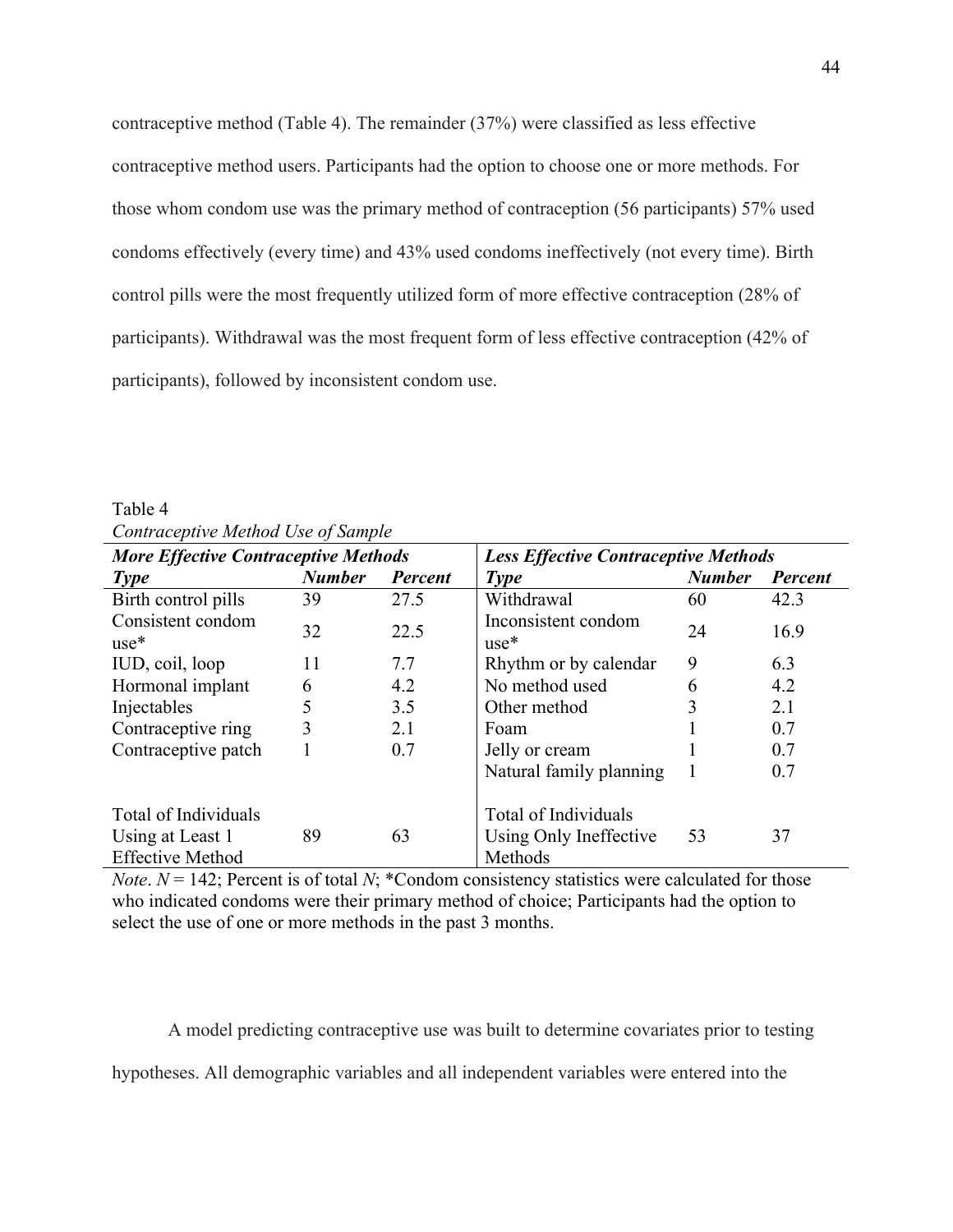model. Proposed covariates included age (18-24), education (secondary diploma, postsecondary diploma), financial strain (some money left over, just about enough to make ends meet, not enough money to make ends meet), relationship status (in a relationship, not in a relationship), work/student status, and generation. Work/student status was eliminated from models as only 6 of 142 participants indicated that they were neither working nor a student. Language was also considered as a covariate, but was not included as a result of a low frequency in the sample (*n* = 10). Table 5 presents bivariate correlations of study variables and demographics variables.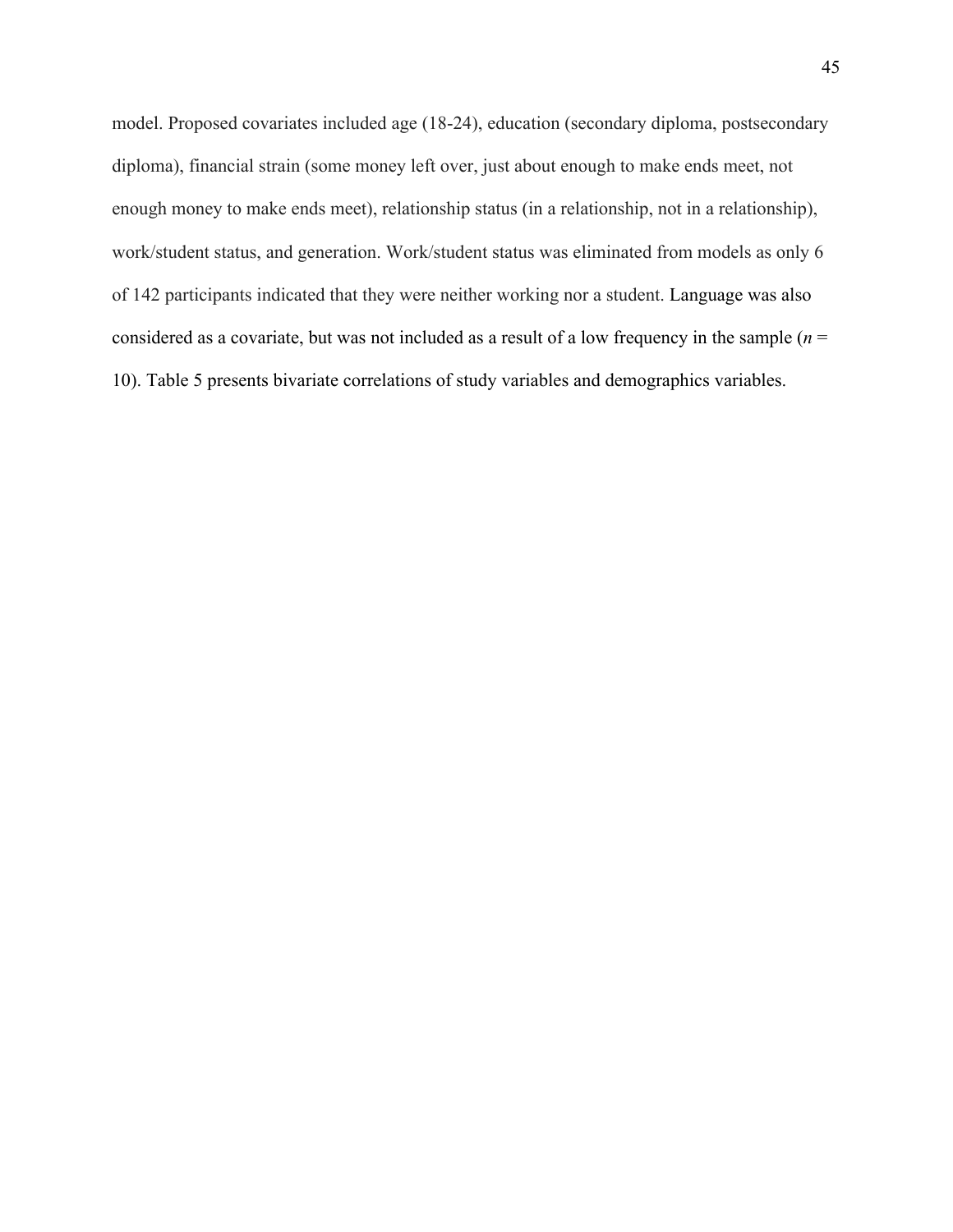| <b>Measure</b>                    |         | $\overline{2}$ | 3      | $\overline{4}$ | 5       | 6       | $\overline{7}$ | 8      | 9      | 10 |
|-----------------------------------|---------|----------------|--------|----------------|---------|---------|----------------|--------|--------|----|
| 1. Effective<br>Contraceptive Use |         |                |        |                |         |         |                |        |        |    |
| 2. Neg. Marianismo                | $-.14$  |                |        |                |         |         |                |        |        |    |
| 3. Pos. Marianismo                | $-.03$  | $.52**$        |        |                |         |         |                |        |        |    |
| 4. Acculturation                  | $-.03$  | $.26**$        | .01    |                |         |         |                |        |        |    |
| 5. Depression                     | $-0.00$ | .10            | $-.04$ | .11            |         |         |                |        |        |    |
| 6. Age                            | $-0.09$ | .07            | $-.05$ | .03            | $-12$   |         |                |        |        |    |
| 7. Education                      | $-.03$  | $-.06$         | $-.07$ | $-.07$         | $-.09$  | $.44**$ |                |        |        |    |
| 8. Financial Strain               | .00.    | .01            | .04    | $-.22**$       | $.15+$  | .08     | $-.01$         |        |        |    |
| 9. Relationship<br><b>Status</b>  | .09     | .13            | .12    | .07            | $-0.04$ | .04     | .07            | $-.02$ |        |    |
| 10. Generation                    | .03     | .09            | .08    | $.20*$         | .07     | $-13$   | $-.03$         | .01    | $-.05$ |    |

Table 5 *Bivariate Correlations of Study Variables and Demographic Variables*

*Note*.  $N = 142.$  \*\*  $p < .01$ ;  $p < .05$ ;  $+ p < .10$ ; Neg. *Marianismo* = Negative *Marianismo* Beliefs; Pos. *Marianismo* = Positive *Marianismo* Beliefs.

A logistic regression analysis was performed to assess prediction of membership in one of the two categories of outcome (effective contraceptive method or ineffective contraceptive method). Predictors (*Marianismo* beliefs, acculturation, and depression) and demographic variables (age, education, financial strain, relationship status, and generation) were entered on Step 1. A test of the full model with all seven predictors against a constant-only model was not statistically significant,  $\chi^2$  (8, *N* = 142) = 4.72, *p* = .787, indicating that the predictors, as a set, did not significantly distinguish between effective contraceptive use and ineffective contraceptive use. Demographic variables that were not significant were removed in five steps to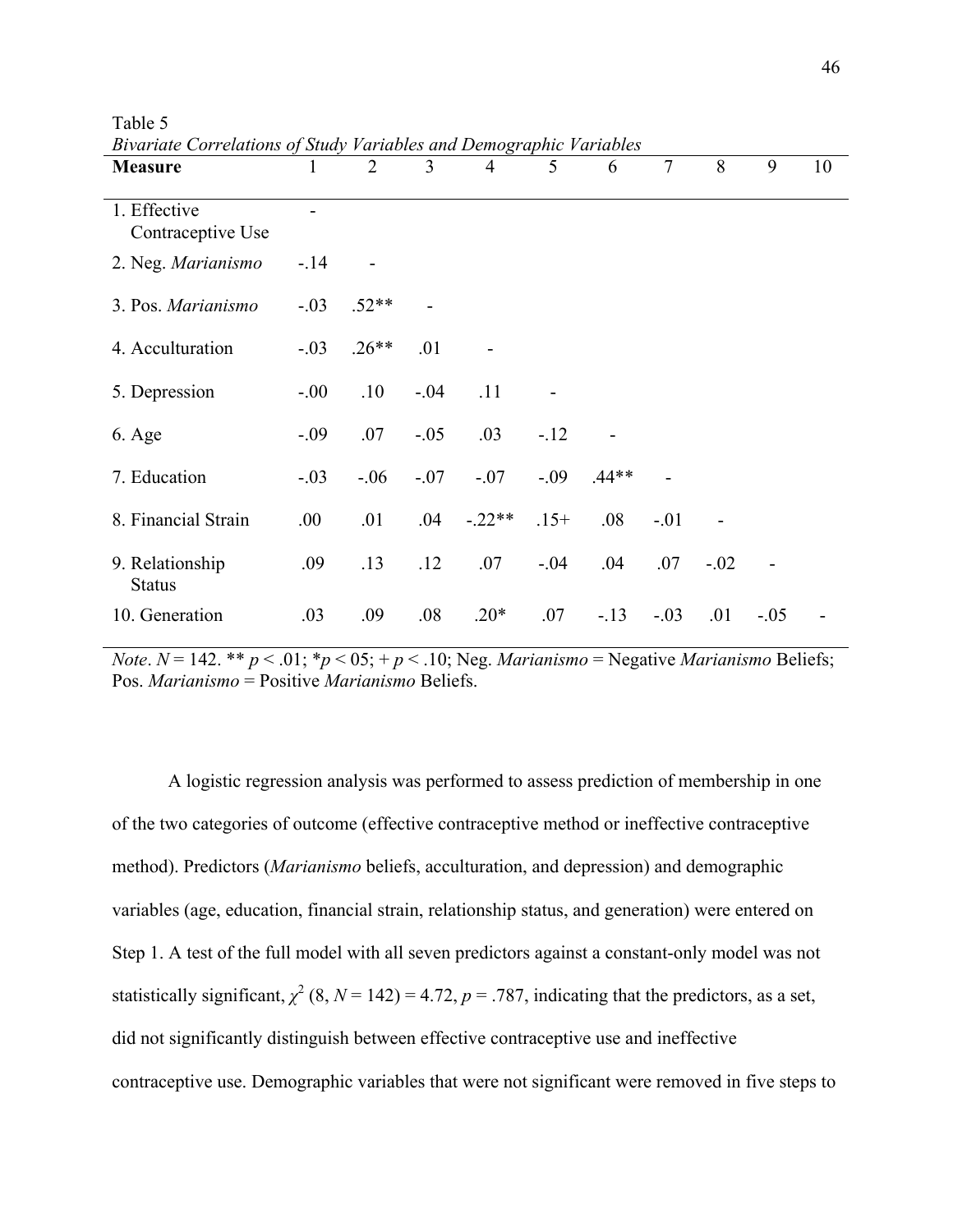attain the best model fit. According to the Wald criterion, only relationship status reached significance below  $p = 0.20$ , which is the level Tabachnick and Fidell (2013) suggest for removing variables from logistic regression models,  $\chi^2$  (1, *N* = 142) = 1.71, *p* = .19. Because of this, relationship status was used as a demographic covariate in further analyses.

## *Marianismo* **Beliefs**

For Hypothesis 1 a direct logistic regression analysis was performed on contraceptive method as outcome with *marianismo* beliefs (continuous MBS score) and relationship status as predictors. As *marianismo* beliefs is composed of subscales representing negative and positive *marianismo* beliefs, Negative *Marianismo* Beliefs and Positive *Marianismo* Beliefs were also tested individually as predictors. In Table 6, bivariate correlations between the *marianismo* beliefs subscale scores and contraceptive method were explored. A test of the model with *marianismo* beliefs total and relationship status against a constant-only model was performed, *χ* 2  $(2, N = 142) = 3.32, p = .190$ , indicated that the predictors as a whole did not significantly distinguish between women who utilized effective or ineffective contraception (Table 7).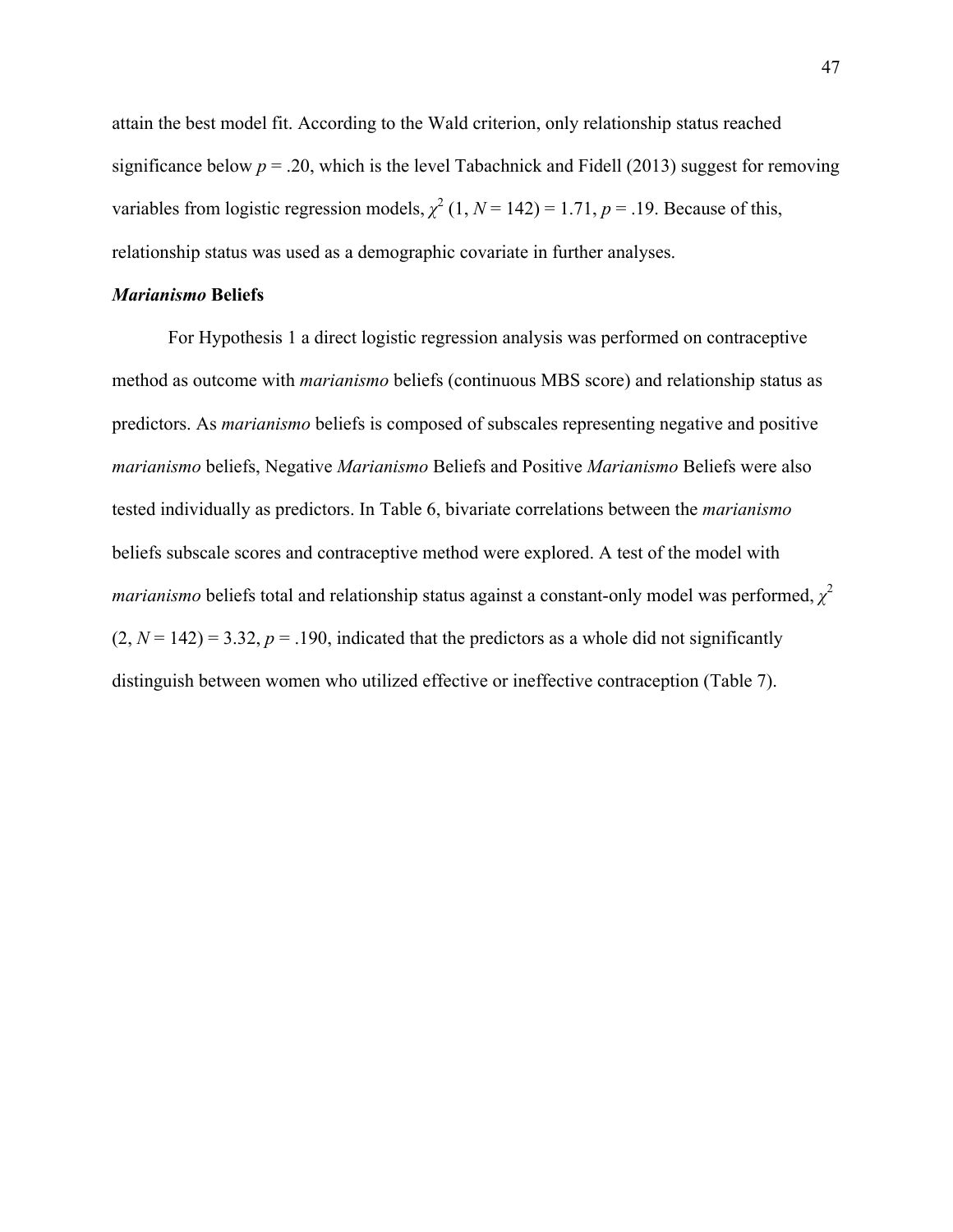| <b>Measure</b>                    | 1      | $\overline{2}$ | $\overline{3}$ | $\overline{4}$ | 5      | 6      | $\tau$ | 8                        | 9 |  |
|-----------------------------------|--------|----------------|----------------|----------------|--------|--------|--------|--------------------------|---|--|
| 1. Effective<br>Contraceptive Use |        |                |                |                |        |        |        |                          |   |  |
| 2. Marianismo Total               | $-.11$ |                |                |                |        |        |        |                          |   |  |
| 3. Negative Marianismo            | $-14$  | $-92*$         |                |                |        |        |        |                          |   |  |
| 4. Virtuosity                     | $-18+$ | $.80*$         | $.84*$         |                |        |        |        |                          |   |  |
| 5. Subordinate                    | $-.01$ | $.72*$         | $.82*$         | $.45*$         |        |        |        |                          |   |  |
| 6. Self-Silencing                 | $-.11$ | $.72*$         | $.80*$         | $.45*$         | $.68*$ |        |        |                          |   |  |
| 7. Positive Marianismo            | $-.03$ | $.81*$         | $.52*$         | $.51*$         | $.37*$ | $35*$  |        |                          |   |  |
| 8. Family                         | $-.02$ | $.61*$         | $.29*$         | $.32*$         | .18    | .16    | $.82*$ | $\overline{\phantom{a}}$ |   |  |
| 9. Spirituality                   | $-.03$ | $.77*$         | $.57*$         | $.53*$         | $.43*$ | $.41*$ | $.89*$ | $.47*$                   |   |  |

*Bivariate Correlations of Contraceptive Use and Marianismo Beliefs Scale and Subscales*

Table 6

*Note*.  $N = 142.$  *\* p* < .001; Negative *Marianismo* Beliefs subscales: Virtuous and Chaste, Subordinate to Other, Self-Silencing to Maintain Harmony; Positive *Marianismo* Beliefs subscales: Family Pillar, Spiritual Pillar.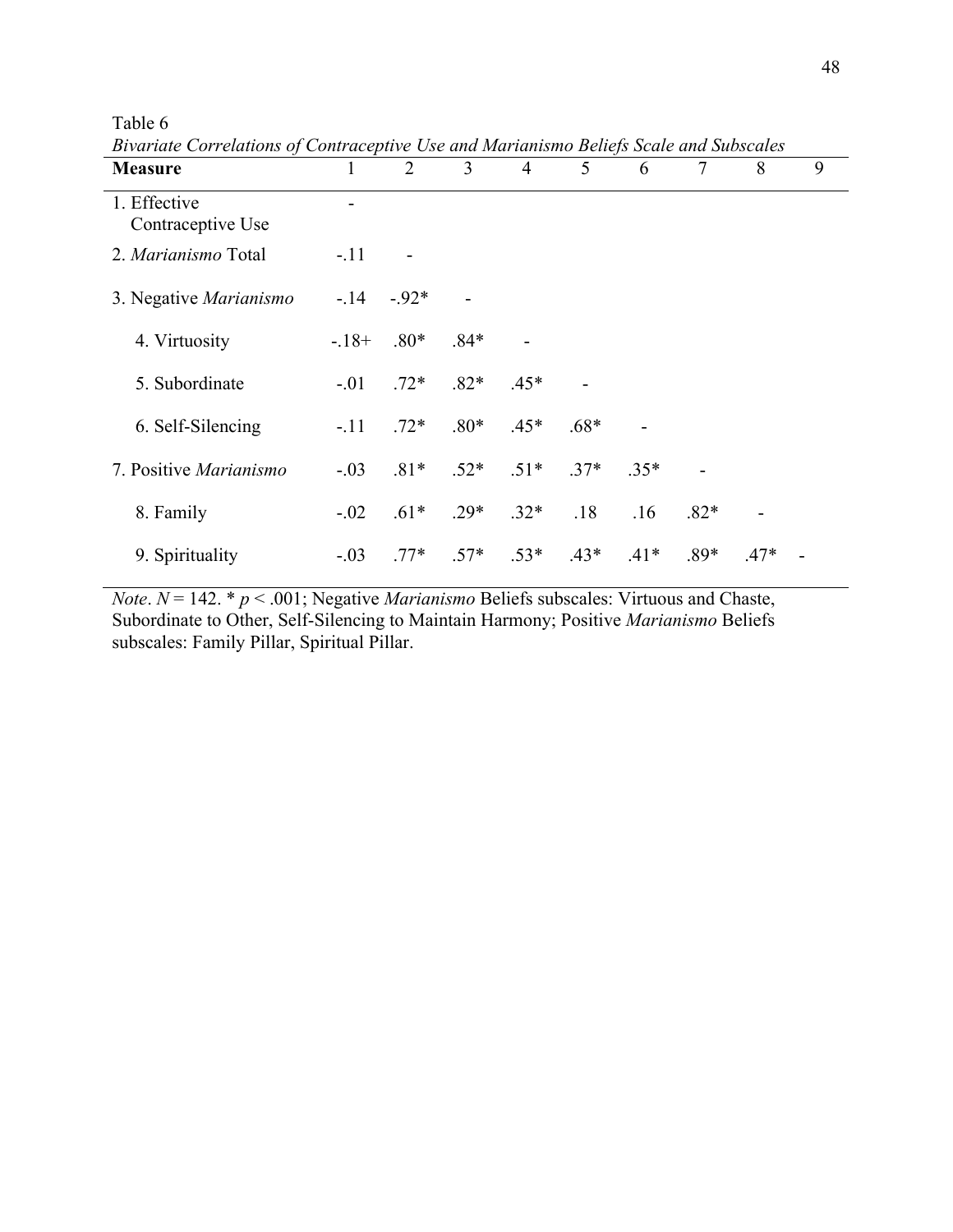|                                                |        |           |      |                   | 95% Confidence<br><b>Interval</b><br>for Odds Ratio |       |  |
|------------------------------------------------|--------|-----------|------|-------------------|-----------------------------------------------------|-------|--|
| <b>Variables</b>                               | B      | <b>SE</b> | D    | <b>Odds Ratio</b> | Lower                                               | Upper |  |
| Marianismo Beliefs                             | $-.72$ | .50       | .148 | .49               | .18                                                 | 1.29  |  |
| Relationship vs. Single                        | .47    | .36       | .194 | 1.60              | .79                                                 | 3.25  |  |
| Nagelkerke $R^2$                               | .03    |           |      |                   |                                                     |       |  |
| <i>Note</i> . $N = 142. * p < .05 ; + p < .10$ |        |           |      |                   |                                                     |       |  |

Table 7 *Logistic Regression Analysis of Effective Contraceptive Use as a Function of Marianismo Beliefs*

A second model was run with Negative *Marianismo* Beliefs (in place of *marianismo* beliefs total) and relationship status against a constant-only model,  $\chi^2$  (2, N = 142) = 4.39, *p* = .111, Nagelkerke  $R^2 = 0.04$ . In this model, Negative *Marianismo* Beliefs demonstrated a trend toward a negative association with effective contraceptive use  $(p = .076)$ . Though it is important to interpret these scores cautiously, Table 8 suggests that as Negative *Marianismo* Beliefs score increased by one, participants were 2.30 times less likely to use effective contraception. Ninetythree percent of the effective contraceptive users were correctly classified, whereas 13% of the ineffective contraceptive method users were correctly classified for an overall success rate of 63%. A test of the model with Positive *Marianismo* Beliefs and relationship status, against a constant-only model was also performed,  $\chi$ 2 (2, N = 142) = 1.42, p = .491. This model with Positive *Marianismo* Beliefs did not demonstrate an association with effective contraceptive use. From here forward Negative *Marianismo* Beliefs will be used in place of *marianismo* beliefs overall as the constructs measured by this scale demonstrated stronger association with contraceptive use.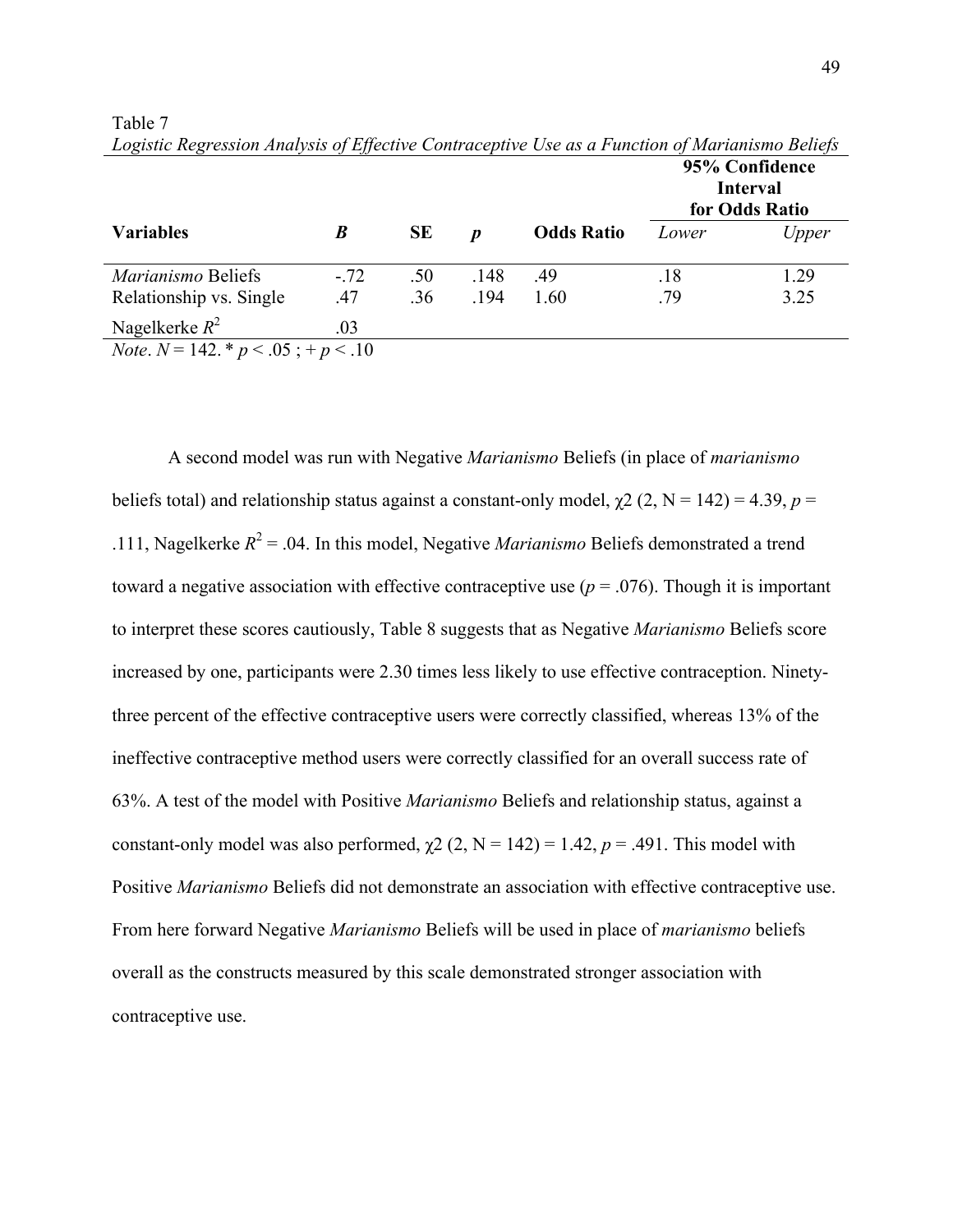|                                                                     |         |           |                  |                   | 95% Confidence<br><b>Interval</b><br>for Odds Ratio |       |  |
|---------------------------------------------------------------------|---------|-----------|------------------|-------------------|-----------------------------------------------------|-------|--|
| <b>Variables</b>                                                    | B       | <b>SE</b> | $\boldsymbol{p}$ | <b>Odds Ratio</b> | Lower                                               | Upper |  |
| Negative Marianismo<br><b>Beliefs</b>                               | $-.83+$ | .47       | .076             | 1.62              | .80                                                 | 3.30  |  |
| Relationship vs. Single                                             | .48     | .36       | .183             | 1.85              | .92                                                 | 3.71  |  |
| Nagelkerke $R^2$<br><i>Note.</i> $N = 142. * p < .05$ ; + $p < .10$ | .04     |           |                  |                   |                                                     |       |  |

Table 8 *Logistic Regression Analysis of Effective Contraceptive Use as a Function of Negative Marianismo Beliefs*

# **Acculturation**

Analysis for Hypothesis 2 involved a direct logistic regression performed on contraceptive use as outcome with acculturation and relationship status as predictors. It was predicted that low levels of acculturation would be associated with less effective contraceptive use. Acculturation was measured multi-dimensionally with the BARSMA-II. A test of this model with the continuous BARSMA-II score and relationship status against a constant-only model was not statistically significant,  $\chi^2$  (2,  $N = 142$ ) = 1.35,  $p = .510$  (Table 9). The variance in contraceptive use accounted for was low (Nagelkerke  $R^2 = .01$ ). Scores on the BARSMA-II were marginally positively correlated with United States birthplace,  $r(140) = .15$ ,  $p = .076$ . United States birthplace demonstrated a trend toward significance in correlation with effective condom usage,  $r(140) = .23$ ,  $p = .087$ .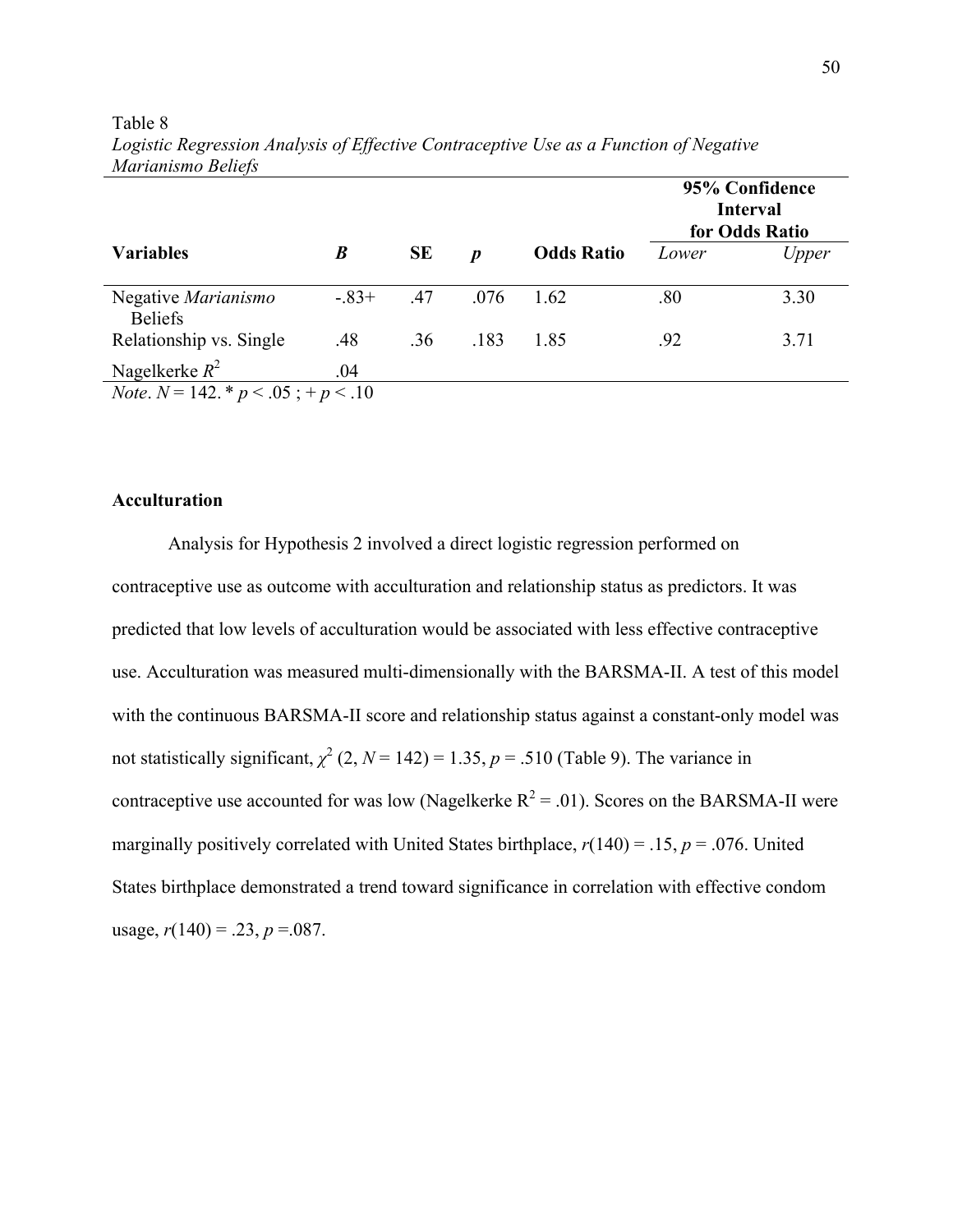|                                                            |        |           |                  |                   | 95% Confidence<br><b>Interval</b><br>for Odds Ratio |       |  |  |
|------------------------------------------------------------|--------|-----------|------------------|-------------------|-----------------------------------------------------|-------|--|--|
| <b>Variables</b>                                           | B      | <b>SE</b> | $\boldsymbol{n}$ | <b>Odds Ratio</b> | Lower                                               | Upper |  |  |
| Acculturation                                              | $-.06$ | .17       | .708             | .94               | .67                                                 | 2.98  |  |  |
| Relationship vs. Single                                    | .40    | .36       | .263             | 1.49              | .74                                                 | 1.33  |  |  |
| Nagelkerke $R^2$                                           | .01    |           |                  |                   |                                                     |       |  |  |
| $N_{\text{obs}}$ $N = 142$ * $n \times 05$ $+ n \times 10$ |        |           |                  |                   |                                                     |       |  |  |

Table 9 *Logistic Regression Analysis of Effective Contraceptive Use as a Function of Acculturation*

*Note*.  $N = 142. * p < .05 ; + p < .10$ 

# **Acculturation and** *Marianismo*

Hypothesis 3 involved testing the interaction of acculturation and Negative *Marianismo* Beliefs for the impact on contraceptive method. A hierarchical logistic regression was performed on contraceptive method as outcome and the addition of predictors in three steps (Table 10). Acculturation and Negative *Marianismo* beliefs were centered prior to analysis by subtracting the mean from data points on each variable. On Step 1, relationship status was entered as a demographic covariate. On Step 2, acculturation and Negative *Marianismo* beliefs were entered as main effects. The model, with the addition of the variables in Step 2, was not significant,  $\chi^2$  (3, *N* = 142) = 4.40, *p* = .221; however, Negative *Marianismo* Beliefs demonstrated a trend toward significance at *p* = .08. On Step 3, the interaction of acculturation and Negative *Marianismo* beliefs was added to the model. The interaction did not explain a significant portion of the variance above the impact of the main effects. The predictors as a whole did not significantly distinguish between women who utilized effective or ineffective contraception,  $\chi^2$  (4, *N* = 142) = 6.69,  $p = 0.153$ . Nagelkerke  $R^2$  increased slightly to 0.06 to explain variance in contraceptive method.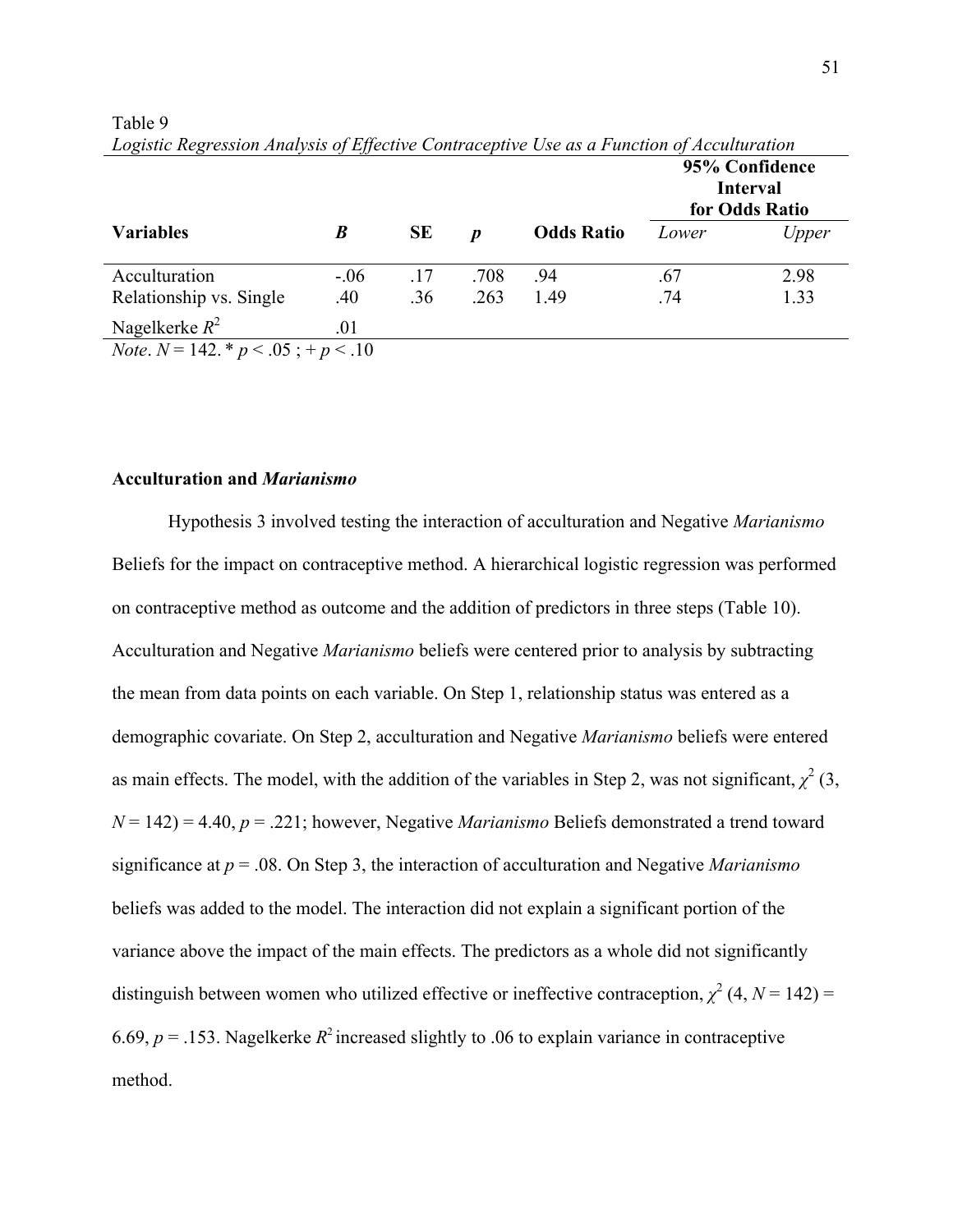Table 10

| recummenton ana regame manusino Benejo |                  | <b>Model 1</b> |     |            |                  | <b>Model 2</b> |             |                          |                      | <b>Model 3</b> |     |                          |
|----------------------------------------|------------------|----------------|-----|------------|------------------|----------------|-------------|--------------------------|----------------------|----------------|-----|--------------------------|
| Variable                               | $\boldsymbol{B}$ | $SE$ $p$       |     | <b>OR</b>  | $\boldsymbol{B}$ | $SE$ $p$       |             | <b>OR</b>                | $\boldsymbol{B}$     | $SE$ $p$       |     | <b>OR</b>                |
| Constant                               | .29              | .27            | .29 | 1.33       | .23              |                | $.28$ $.40$ | 1.26                     | .33                  | .28            | .25 | 1.39                     |
| Demographic                            |                  |                |     |            |                  |                |             |                          |                      |                |     |                          |
| Variable                               |                  |                |     |            |                  |                |             |                          |                      |                |     |                          |
| Relationship                           | .39              | .35            |     | $.27$ 1.47 |                  |                |             | $.48$ $.36$ $.18$ $1.62$ |                      |                |     | $.46$ $.37$ $.21$ $1.58$ |
| <b>Status</b>                          |                  |                |     |            |                  |                |             |                          |                      |                |     |                          |
| Main Effects                           |                  |                |     |            |                  |                |             |                          |                      |                |     |                          |
| Acculturation                          |                  |                |     |            | .02              | .18            |             | $.93 \quad 1.02$         |                      |                |     | $.05$ $.18$ $.78$ $1.05$ |
| Neg. Marianismo                        |                  |                |     |            | $-85+ 49$        |                | $.08\,$     | .43                      | $-80$ $50$ $11$ $50$ |                |     |                          |
| Interaction                            |                  |                |     |            |                  |                |             |                          |                      |                |     |                          |
| Acculturation*Neg.<br>Marianismo       |                  |                |     |            |                  |                |             |                          | $-70$ 47 14 50       |                |     |                          |
| Nagelkerke $R^2$                       | .01              |                |     |            | .03              |                |             |                          | .06                  |                |     |                          |

*Logistic Regression Analysis of Effective Contraceptive Use as a Function of Acculturation and Negative Marianismo Beliefs*

*Note*.  $N = 142$ ;  $* p < .05$ ;  $+ p < .10$ ; Neg. *Marianismo* = Negative *Marianismo* Beliefs.

# **Depression**

For Hypothesis 4 a direct logistic regression was performed on contraceptive method as outcome with depression (continuous CES-D score) and relationship status as predictors (Table 11). A test of this model with depression and relationship status against a constant-only model was not statistically significant,  $\chi^2$  (2, *N* = 142) = 1.21, *p* = .547. The variance in contraceptive method accounted for was low (Nagelkerke  $R^2 = .01$ ).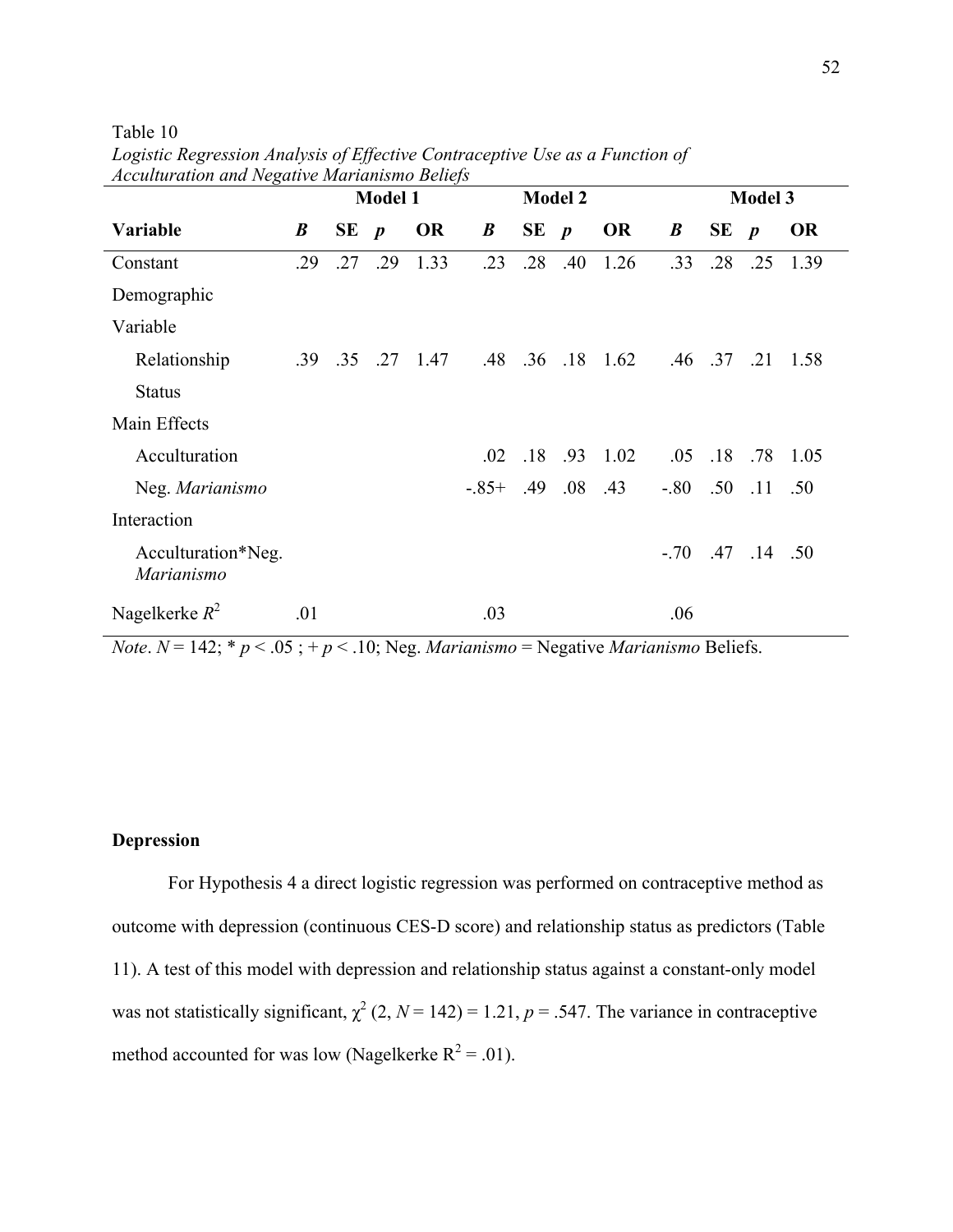|         |                                                              |      |                   |       | 95% Confidence<br><b>Interval</b><br>for Odds Ratio |
|---------|--------------------------------------------------------------|------|-------------------|-------|-----------------------------------------------------|
| B       | <b>SE</b>                                                    | D    | <b>Odds Ratio</b> | Lower | Upper                                               |
| $.00\,$ | .02                                                          | .973 | 1.00              | .97   | 1.03                                                |
| .39     | .35                                                          | .272 | 1.48              | .74   | 2.95                                                |
| .01     |                                                              |      |                   |       |                                                     |
|         | $N_{\alpha\alpha}$ $N = 142$ * $n \times 05$ $+ n \times 10$ |      |                   |       |                                                     |

Table 11 *Logistic Regression Analysis of Effective Contraceptive Use as a Function of Depression*

*Note*.  $N = 142. * p < .05 ; + p < .10$ 

# **Depression and** *Marianismo*

Hypothesis 5 involved testing the interaction of depression and Negative *Marianismo* Beliefs for the impact on contraceptive use. A hierarchical logistic regression was performed on contraceptive use as outcome, first on the basis of the main effects of depression and Negative *Marianismo* Beliefs and the addition of predictors in three steps (Table 12). Depression and Negative *Marianismo* Beliefs were centered prior to analysis by subtracting the mean from data points on each variable. On Step 1, relationship status was entered as a demographic covariate. On Step 2, depression and Negative *Marianismo* Beliefs were entered as main effects. The model with the addition of the variables in Step 2 was not significant,  $\chi^2$  (3, *N* = 142) = 4.45, *p* = .217, Nagelkerke  $R^2$  = .04. On Step 3, the interaction of depression and Negative *Marianismo* Beliefs was added to the model. This step demonstrated a trend toward significance in explaining a portion of the variance above the impact of the main effects,  $\chi^2$  (1, *N* = 142) = 3.31, *p* = .069. The contribution to variance in contraceptive method was demonstrated by Nagelkerke  $R^2 = 0.07$ . The interaction of depression\*Negative *Marianismo* Beliefs produced a Wald test trending toward significance (*p* = .076). To investigate the interaction, depression and Negative *Marianismo*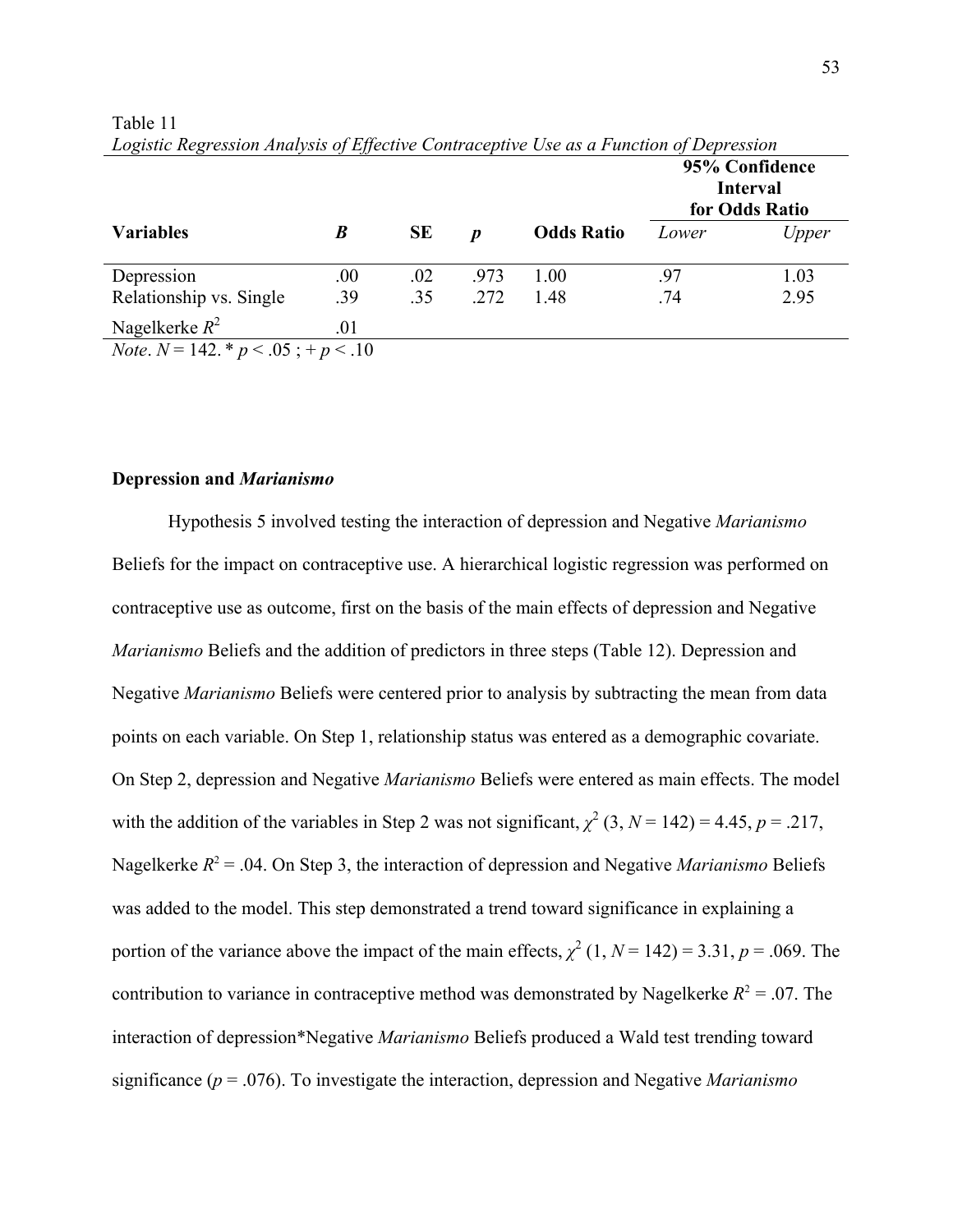Beliefs were reduced to binary variables using a median split. A plot indicated that women with low levels of depression were less likely to demonstrate effective contraceptive use if they had high levels of Negative *Marianismo* Beliefs. Women with both low levels of depression and low levels of Negative *Marianismo* Beliefs were more likely to utilize effective contraception. Women with high levels of depression were not more or less likely to demonstrate effective contraceptive use based on level of Negative *Marianismo* Beliefs.

| Depression and Negative Marianismo Bellefs |                  |             |                |            |                  |                |     |           |                  |     |                  |           |  |
|--------------------------------------------|------------------|-------------|----------------|------------|------------------|----------------|-----|-----------|------------------|-----|------------------|-----------|--|
|                                            |                  |             | <b>Model 2</b> |            |                  | <b>Model 3</b> |     |           |                  |     |                  |           |  |
| Variable                                   | $\boldsymbol{B}$ | $SE$ $p$    |                | <b>OR</b>  | $\boldsymbol{B}$ | $SE$ $p$       |     | <b>OR</b> | $\boldsymbol{B}$ | SE  | $\boldsymbol{p}$ | <b>OR</b> |  |
| Constant                                   | .29              | .27         | .29            | 1.33       | .23              | .28            | .40 | 1.26      | .15              | .28 | .59              | 1.16      |  |
| Demographic                                |                  |             |                |            |                  |                |     |           |                  |     |                  |           |  |
| Variable                                   |                  |             |                |            |                  |                |     |           |                  |     |                  |           |  |
| Relationship                               |                  | $.39$ $.35$ |                | $.27$ 1.47 | .49              | .36            | .18 | 1.63      | .58              |     | $.37$ $.12$      | 1.78      |  |
| <b>Status</b>                              |                  |             |                |            |                  |                |     |           |                  |     |                  |           |  |
| Main Effects                               |                  |             |                |            |                  |                |     |           |                  |     |                  |           |  |
| Depression                                 |                  |             |                |            | .00.             | .02            | .81 | 1.00      | .01              | .02 | .69              | 1.01      |  |
| Neg. Marianismo                            |                  |             |                |            | $-.85+$          | .48            | .07 | .43       | $-1.05*$         | .50 | .04              | .35       |  |
| Interaction                                |                  |             |                |            |                  |                |     |           |                  |     |                  |           |  |
| Depression*Neg.<br>Marianismo              |                  |             |                |            |                  |                |     |           | $-0.08 +$        | .04 | .08              | 1.08      |  |
| Nagelkerke $R^2$                           | .01              |             |                |            | .04              |                |     |           | .07              |     |                  |           |  |

Table 12 Logistic Regression Analysis of Effective Contraceptive Use as a Function of *Depression and Negative Marianismo Beliefs*

*Note*.  $N = 142$ ;  $* p < .05$ ;  $+ p < .10$ . Neg. *Marianismo* = Negative *Marianismo* Beliefs.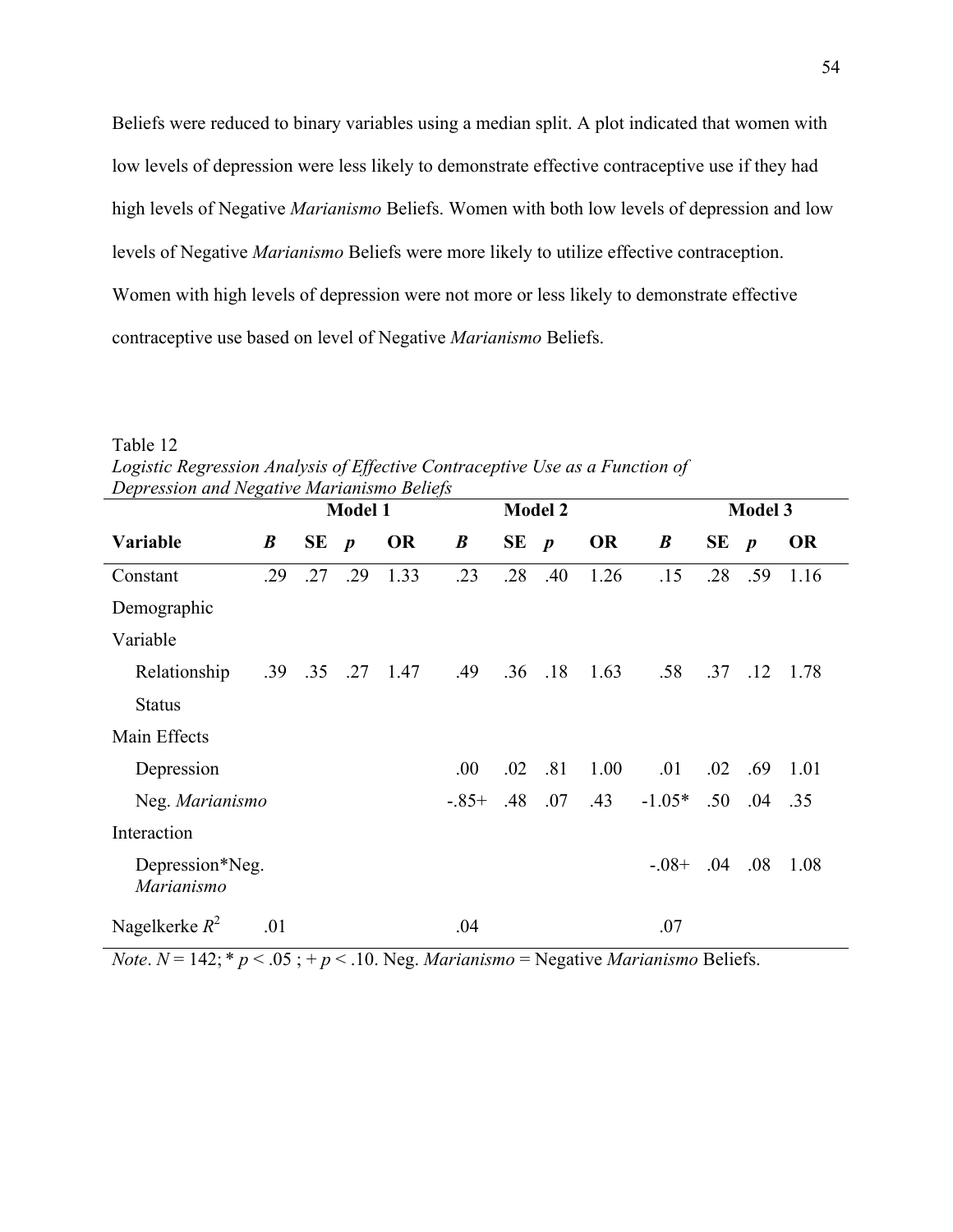## **Research Question**

A research question was proposed in the present study to investigate how risky sexual behavior and religiosity were associated with unintended pregnancy and *marianismo* beliefs. Descriptive statistics (Table 13) demonstrated that 59% of participants had only one partner over the past year and 39% had two or more partners. Frequency of intercourse ranged from 35% engaging in intercourse greater than or equal to twice a week to 39% engaging in intercourse one time or less per month. Eight percent of the sample or 11 participants reported at least one past unintended pregnancy. Bivariate correlations were conducted to examine the association of risky sexual behavior with unintended pregnancy and *marianismo* beliefs (Table 14). Results of the Pearson correlation demonstrated that women who had a greater number of partners ( $\geq 2$  partners in the past year) were less likely to endorse Negative *Marianismo* Beliefs  $(r(140) = -18, p <$ .05). Women who had a greater frequency of intercourse were more likely to endorse Positive *Marianismo* Beliefs ( $r(140) = .19$ ,  $p < .05$ ). In regard to past unintended pregnancy, there was a negative correlation trending toward significance with Positive *Marianismo* Beliefs (*r*(140) = -  $.17, p \leq .05$ ). However, a small number of women reported experiencing unintended pregnancy, so these results should be interpreted with caution.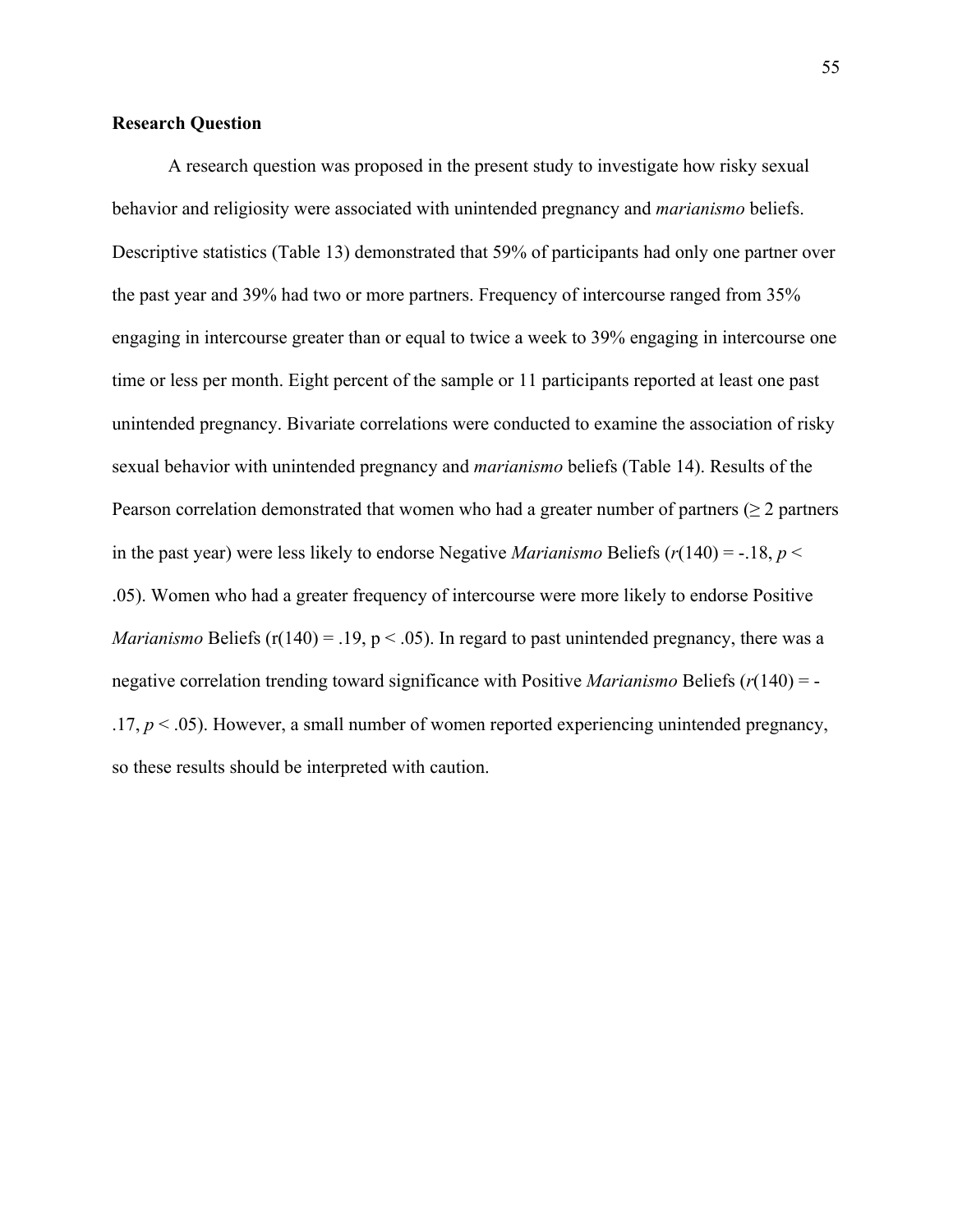Table 13 *Risky Sexual Behavior Variables*

| <b><i>Variables</i></b>                   | <b>Number</b> | <b>Percent</b> |
|-------------------------------------------|---------------|----------------|
| Partners in the past year                 |               |                |
| 1 partner                                 | 84            | 59.2           |
| $\geq$ 2 partners                         | 56            | 39.4           |
| Frequency of intercourse in past 3 months |               |                |
| $>2$ /week                                | 49            | 34.5           |
| $2-4x/m$ onth                             | 38            | 26.8           |
| $\leq$ 1x/month                           | 55            | 38.7           |
| Past unintended pregnancy                 |               |                |
| 0 unintended pregnancies                  | 129           | 90.8           |
| $\geq$ 1 unintended pregnancy             | 11            | 7.7            |

 $Note: N = 142.$ 

Table 14 *Bivariate Correlations of Contraceptive Use, Marianismo Beliefs, and Risky Sex Variables*

| Measure                               |        | 2       | 3                        | $\overline{4}$ | 5   | $\mathbf{6}$ |
|---------------------------------------|--------|---------|--------------------------|----------------|-----|--------------|
| 1. Effective Contraceptive Use        | ٠      |         |                          |                |     |              |
| 2. Negative Marianismo Beliefs        | $-.14$ | ۰       |                          |                |     |              |
| 3. Positive <i>Marianismo</i> Beliefs | $-.03$ | $.52**$ | $\overline{\phantom{0}}$ |                |     |              |
| 4. Quantity of Men                    | .01    | $-18*$  | $-.01$                   | $\blacksquare$ |     |              |
| 5. Frequency of Intercourse           | .03    | .06     | $.19*$                   | $.08\,$        |     |              |
| 6. Past Unintended Pregnancy          | .11    | $-.07$  | $-17+$                   | $14+$          | .07 |              |

*Note*.  $N = 142$ . \*\*  $p < .01$ ; \*  $p < .05$ ; +  $p < .10$ 

Descriptive statistics were also used to examine religious identification, religious attendance, health insurance, and sexual attraction (Table 15). Fifty-five percent of the current sample identified with only two organized religions (Protestant and Roman Catholic). Fifty-two percent of the population identified with labels, such as atheist, agnostic, spiritual, or responded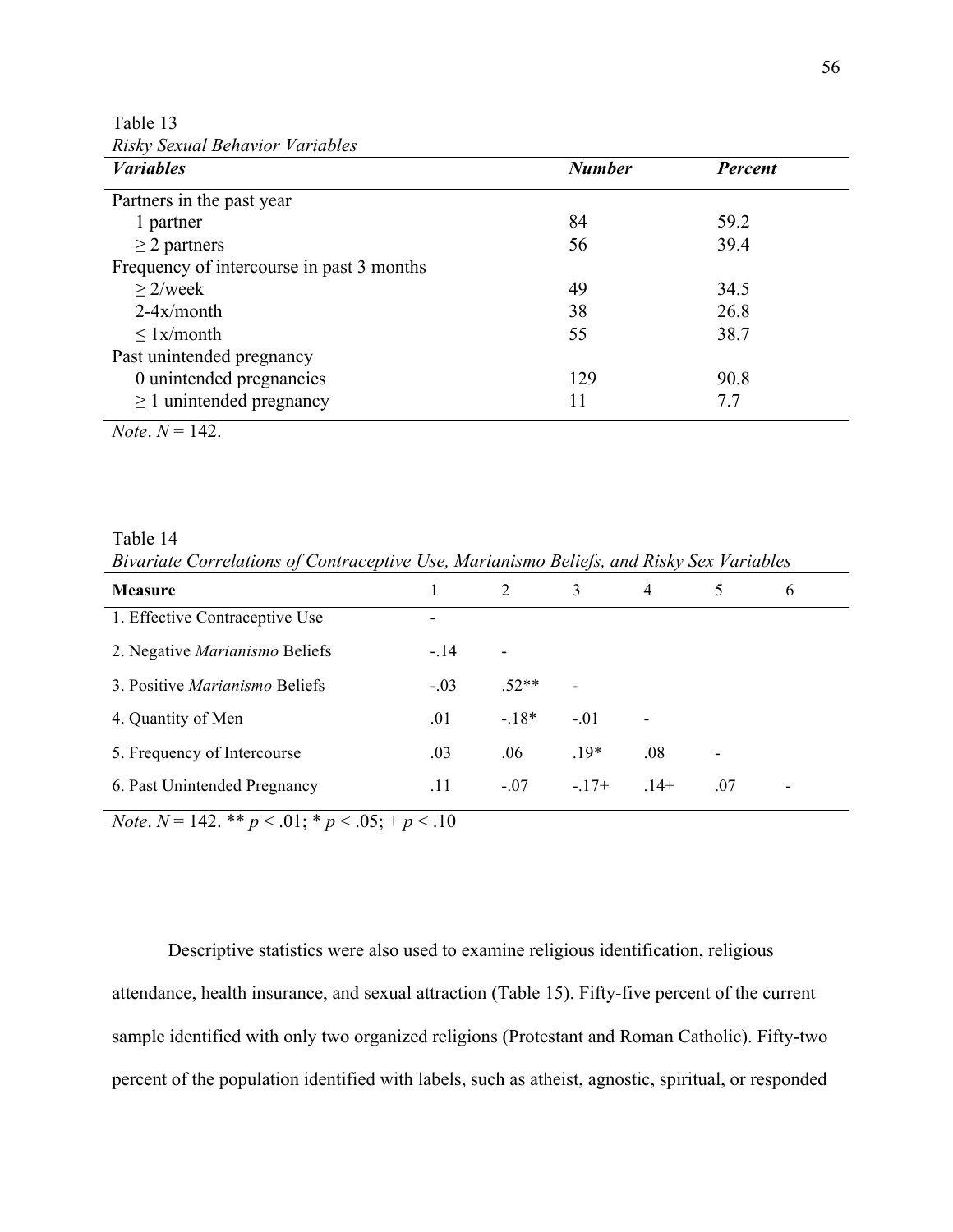by noting no religion or other. The sample varied in their patterns of religious attendance. Thirteen percent reported attending services at least once a week. Twenty-eight percent reported never attending religious services. Private health insurance was reported by 44% of the sample, 30% reported public health insurance, and 29% reported that they pay out of pocket for health services. In regard to sexual attraction, 72% percent reported being only or mostly attracted to males, 16% reported being somewhat more attracted to males than females, 7% reported equal attraction, 3% reported somewhat more attraction to females than males, and 1% reported that they were only or mostly attracted to females. Bivariate correlations were examined to assess relationships between variables (Table 16). Private health insurance was not significantly correlated with study variables. Only or mostly attraction to males was positively correlated with Negative *Marianismo* Beliefs and negatively correlated with depression scores on the CES-D  $(r(140) = .19, p < .05$  and  $r(140) = -.22, p < .05$ , respectively). Religious identification demonstrated a significant positive correlation with Negative *Marianismo* Beliefs, Positive *Marianismo* Beliefs, and Acculturation ( $p < .01$ ,  $p < .01$ , and  $p < .05$ , respectively). Religious attendance was significantly correlated with Negative *Marianismo* Beliefs (*r*(140) = .30, *p* < .01).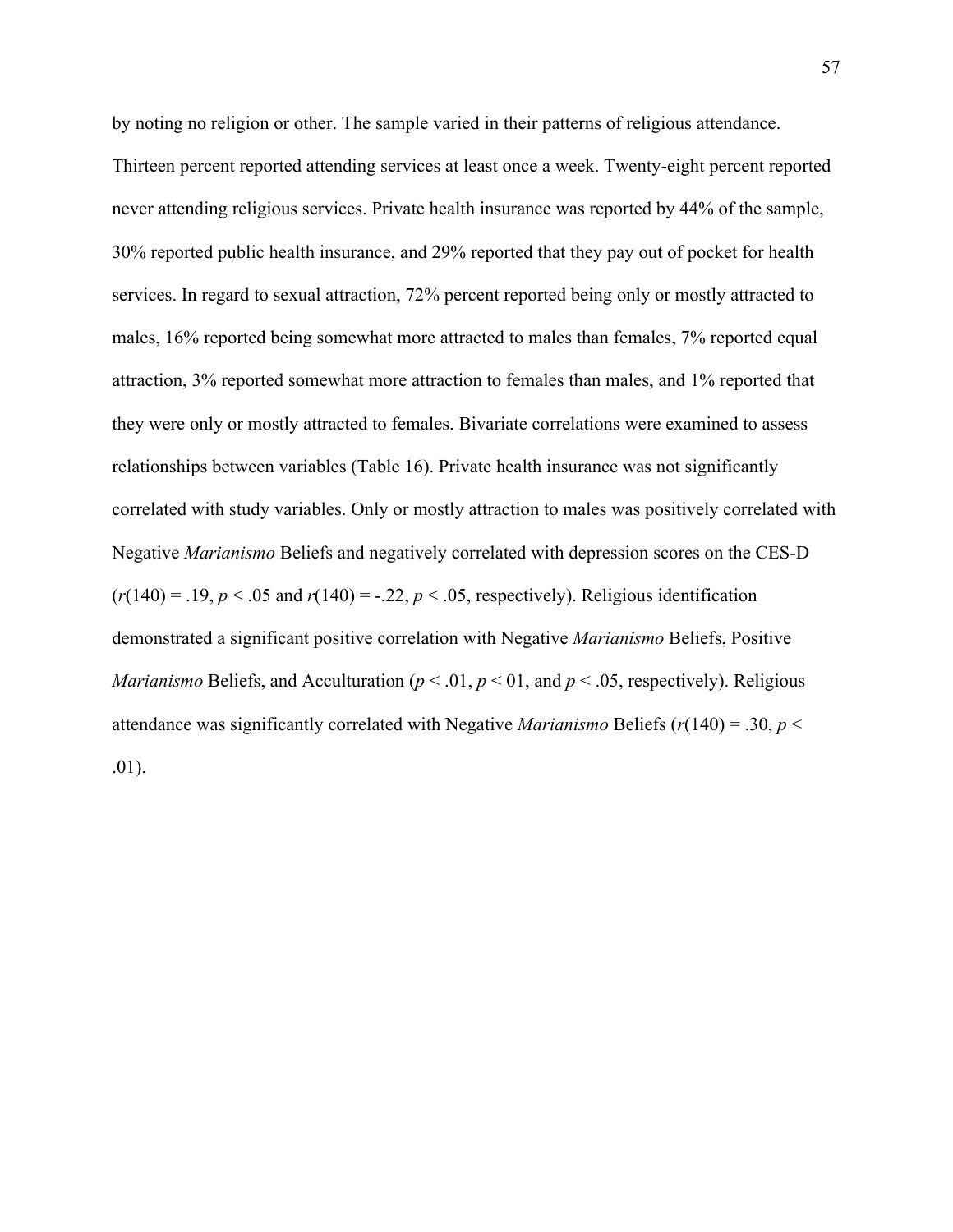Table 15

| Contextual Variables                             |                |                |  |  |  |  |
|--------------------------------------------------|----------------|----------------|--|--|--|--|
| <b><i>Variables</i></b>                          | <b>Number</b>  | <b>Percent</b> |  |  |  |  |
| Religious Identification (select all that apply) |                |                |  |  |  |  |
| Protestant                                       | 16             | 11.3           |  |  |  |  |
| Roman Catholic                                   | 62             | 43.7           |  |  |  |  |
| Atheist, Agnostic, Spiritual, Nothing, Other     | 74             | 52.1           |  |  |  |  |
| Religious Attendance                             |                |                |  |  |  |  |
| At least once a week                             | 18             | 12.7           |  |  |  |  |
| Once or twice a month                            | 17             | 12.0           |  |  |  |  |
| A few times a year                               | 38             | 26.8           |  |  |  |  |
| Seldom                                           | 30             | 21.1           |  |  |  |  |
| Never                                            | 39             | 27.5           |  |  |  |  |
| Health Insurance                                 |                |                |  |  |  |  |
| Publically funded health insurance               | 42             | 29.6           |  |  |  |  |
| Privately funded health insurance                | 63             | 44.4           |  |  |  |  |
| Pay out-of-pocket                                | 41             | 28.9           |  |  |  |  |
| Special government health insurance for refugees | 2              | 1.4            |  |  |  |  |
| <b>Sexual Attraction</b>                         |                |                |  |  |  |  |
| Only or mostly attracted to males                | 102            | 71.8           |  |  |  |  |
| Somewhat more attracted to males than females    | 23             | 16.2           |  |  |  |  |
| About equally attracted to males and females     | 10             | 7.0            |  |  |  |  |
| Somewhat more attracted to females than males    | 4              | 2.8            |  |  |  |  |
| Only or mostly attracted to females              | $\overline{2}$ | 1.4            |  |  |  |  |

*Note*.  $N = 142$ .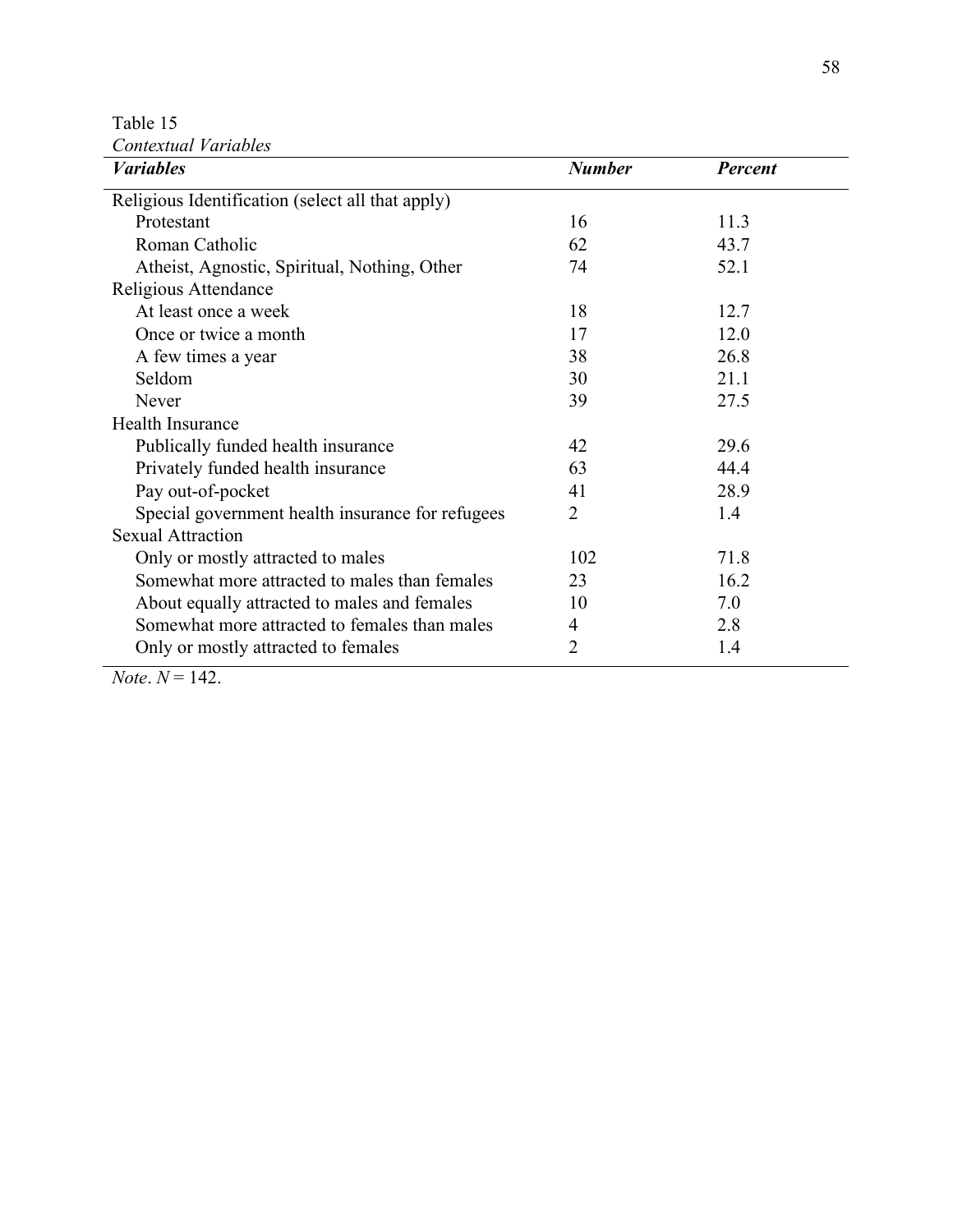| <b>Measure</b>                          | 1       | $\overline{2}$ | 3       | $\overline{4}$ | 5       | 6      | $\overline{7}$ | 8       | 9 |
|-----------------------------------------|---------|----------------|---------|----------------|---------|--------|----------------|---------|---|
| 1. Effective Contraceptive Use -        |         |                |         |                |         |        |                |         |   |
| 2. Negative Marianismo                  | $-.14$  |                |         |                |         |        |                |         |   |
| 3. Positive Marianismo                  | $-.03$  | $.52**$        |         |                |         |        |                |         |   |
| 4. Acculturation                        | $-.03$  | $.26**$        | .01     |                |         |        |                |         |   |
| 5. Depression                           | $-0.00$ | .10            | $-.04$  | .11            |         |        |                |         |   |
| 6. Private Health Insurance             | .14     | $-.12$         | $-.03$  | .06            | $-.06$  |        |                |         |   |
| 7. Only or Mostly Attracted<br>to Males | $-.06$  | $.19*$         | .11     | $.16+$         | $-.22*$ | .03    |                |         |   |
| 8. Religious Identification             | $-.06$  | $.27**$        | $.28**$ | $.20*$         | $-.10$  | $-.02$ | $22**$         |         |   |
| 9. Religious Attendance                 | $-14+$  | $.30**$        | .13     | $-.00$         | $-.11$  | $-.05$ | $.14+$         | $.30**$ |   |

Table 16 *Bivariate Correlations of Contraceptive Use, Independent Variables, and Contextual Variables*

*Note.*  $N = 142$ . \*\*  $p < .01$ ; \*  $p < .05$ ; +  $p < .10$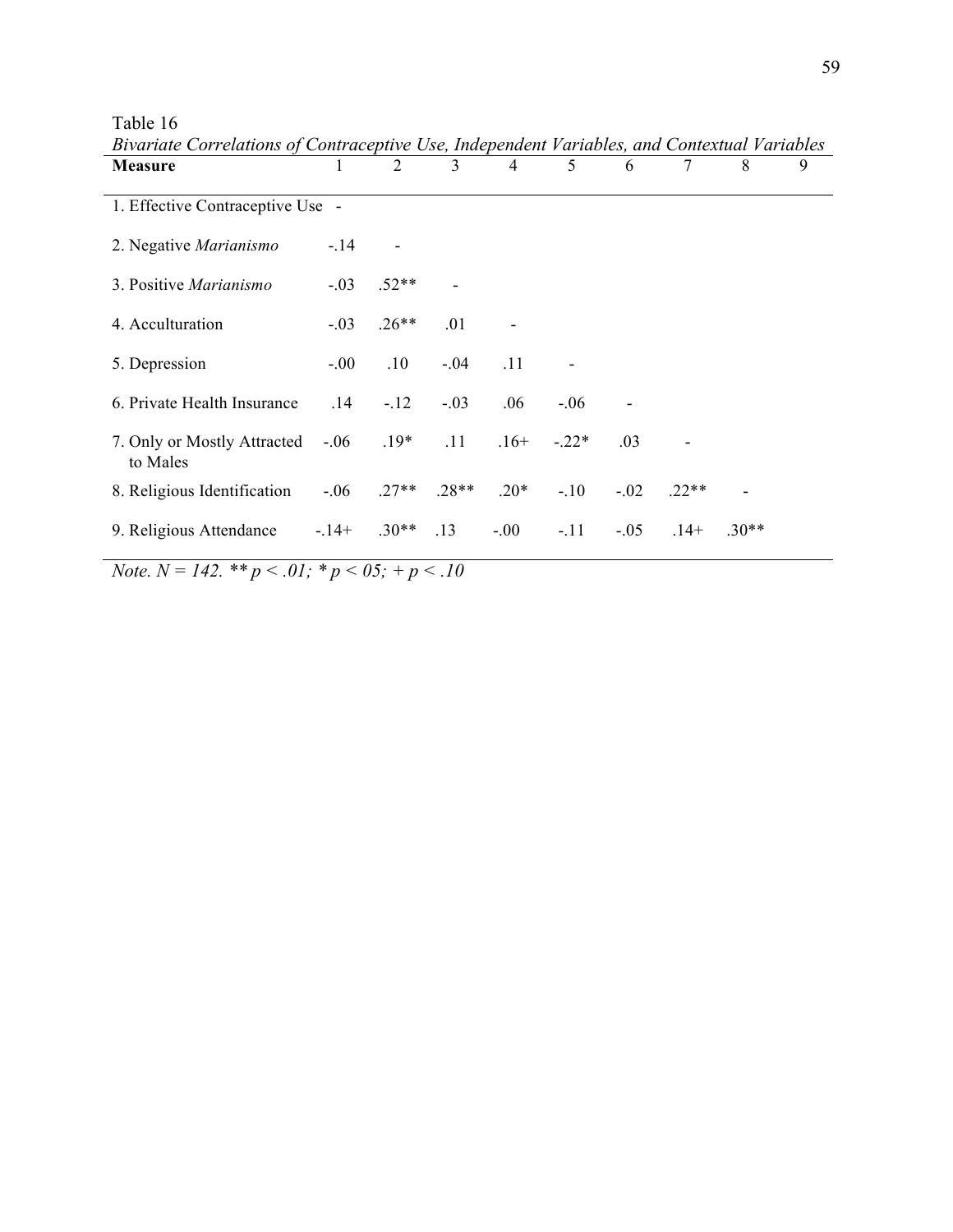#### **CHAPTER IV**

# **DISCUSSION**

This study sought to examine risk for unintended pregnancy in Latina young adults through the lens of cultural and sexual scripts. The behavior of individuals in any situation occurs in the context of their culture. Scripts presume that human beings typically behave according to the patterns and rules implicitly agreed to by members of their society (Tomkins, 1979). Important to consider are the patterns and rules for behavior around gender and sexuality. Gagnon and Simon (1973) included culture as the first level in their conceptualization of "sexual scripts." Culture and sexuality intersect in the signs and cues that emerge around sexual behavior in a cultural context. In other words, men and women both learn sexual scripts in the context of their environment through cultural values and patterns of behavior. In Latino culture, cultural scripts often assume a traditional view of gender roles. Scripts such as *marianismo*, *familismo*, *respeto*, and *simpatía*, may encourage prosocial norms overall; however, they place women below men in the social hierarchy. *Marianismo*, both a cultural and gender script, includes beliefs associated with an idealized version of what a Latina woman should be (Castillo et al., 2010). *Marianismo* beliefs have been characterized as having negative and positive aspects (Piña-Watson et al., 2014). Negative *Marianismo* Beliefs include beliefs around virtuosity, submissiveness, and self-silencing. Positive *Marianismo* Beliefs are associated with women's central role in regard to the family and spirituality.

Women with stronger *marianismo* beliefs and particularly women with Negative *Marianismo* Beliefs are more likely to defer to men, suppress their own needs, and not discuss subjects related to sex. This study hypothesized that young women aged 18-24 with greater *marianismo* beliefs would be less likely to use effective contraception. Results suggested that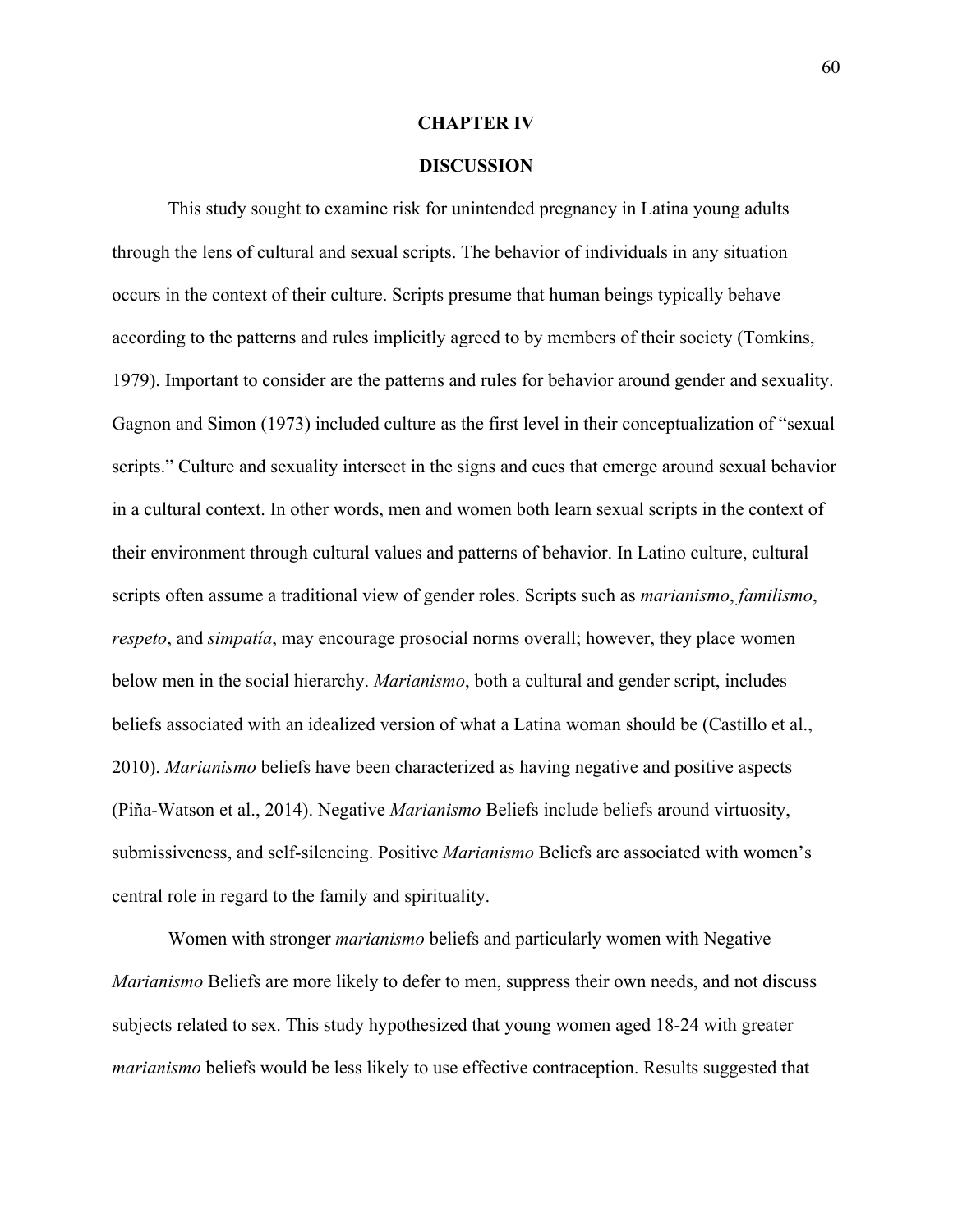Negative *Marianismo* Beliefs demonstrated a trend in association with less effective contraceptive use; however Positive *Marianismo* Beliefs and *marianismo* beliefs overall were not associated with effective contraceptive use. Factors that may play a role in the cultural context associated with sexual practices, including acculturation and depression, were also examined. Acculturation's association with contraceptive use was conceptualized through Cultural Norms Theory (Upchurch, Aneshensel, Mudgal, & McNeely, 2001). As contraception is more widely used and accepted in America than in Latin American countries, it was hypothesized that low acculturation would be associated with less effective contraceptive use. This was not demonstrated overall in this more highly acculturated sample of childless and unmarried young women; however, foreign birthplace was marginally correlated with less effective condom usage specifically. It was also hypothesized that depression would be negatively associated with effective contraceptive use, as aspects of *marianismo*, such as selfsilencing and feelings of subordination may overlap with symptoms of depression (Lehrer et al., 2006). On its own depression was not found to be associated with contraceptive method use; however, depression demonstrated an unexpected trend moderating the association of Negative *Marianismo* Beliefs with contraceptive use. Women were likely to use contraception less effectively if they reported low levels of depression and high levels of Negative *Marianismo* Beliefs. Those reporting high levels of depression were no more likely to use contraception effectively if they had low or high levels of Negative *Marianismo* Beliefs. Very little research exists linking Latina sexual behavior to gender role beliefs, and further how these beliefs exist in context with other variables. This study provides some preliminary evidence linking *marianismo* beliefs to contraceptive use in Latina young adults.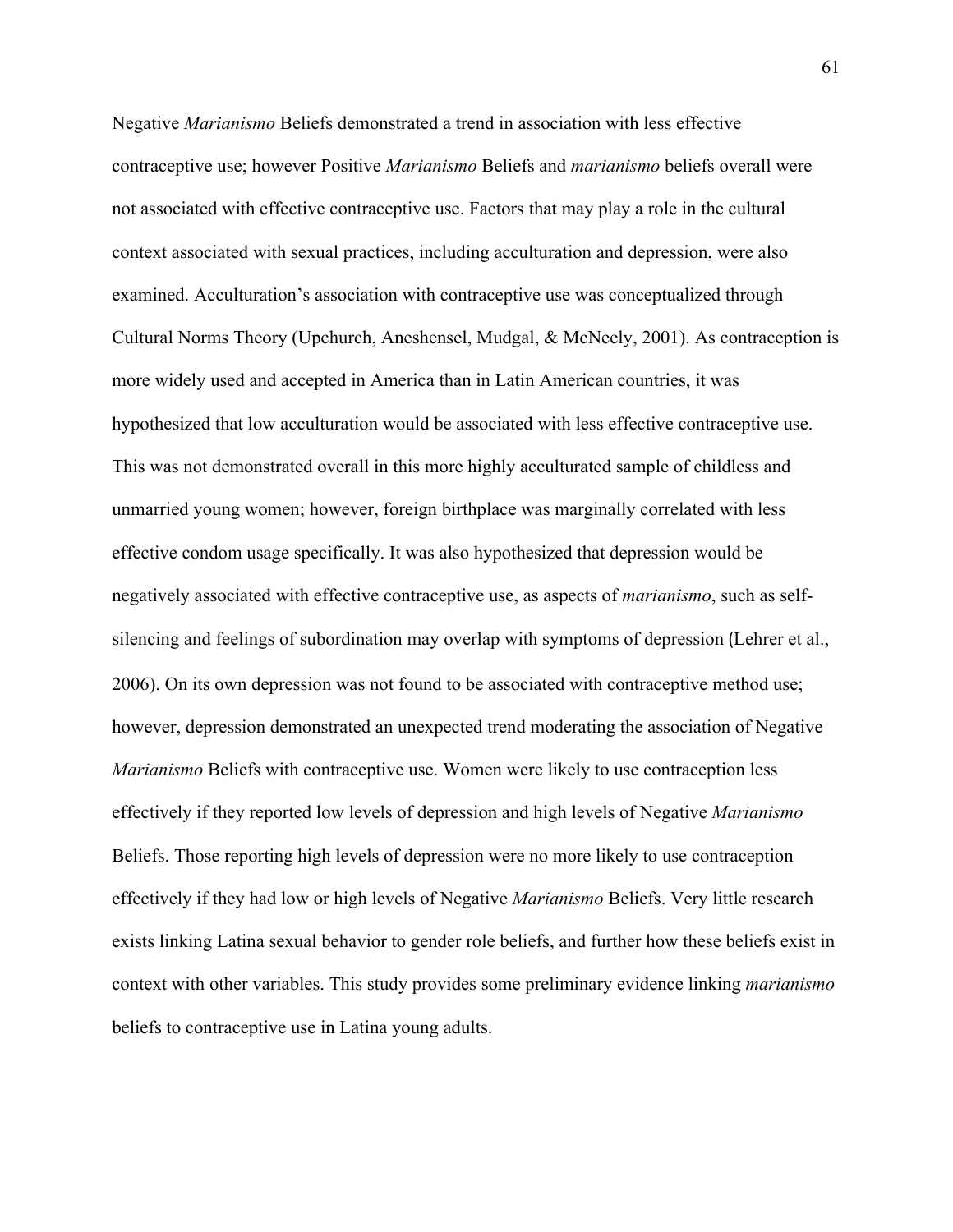# **Contraceptive Use**

Adolescent and young adult women have high rates of unintended pregnancy and Latina women may be at particular risk within this age range (Guttmacher, 2016; Zolna & Lindberg, 2012). Disparities in contraceptive use are greatest during adolescence. Data from the Youth Risk Behavior Survey demonstrated that 21% percent of Hispanic 15-19 year olds reported that they had not used a contraceptive method the last time they had intercourse, compared to 12% of White adolescents (Witwer, Jones, & Lindberg, 2018). In the present study 61% of Latina women aged 18-24 were categorized as using more effective contraception in the past month. Data from the National Survey of Family Growth shows that Hispanic women aged 18-44, who are at risk for pregnancy, use contraception about 90% of the time (Daniels, Daugherty, Jones, & Mosher, 2015). Full data reported from 2012 found rates at approximately 85% for women aged 15-19 and 87% for women aged 20-24. Unmarried and nulliparous women, such as those in the present study, also use contraception less often, at approximately 83% and 86%, respectively. This data does not distinguish methods as effective or ineffective, including periodic abstinence (e.g. calendar rhythm, natural family planning) and "other methods" (Jones, Mosher, & Daniels, 2012). The present study did distinguish between effective and ineffective methods, including condom use. This contributed to a rate of effective contraceptive use slightly lower than anticipated. The inclusion of participants from populations with lower rates of contraceptive use also contributed to the rate of effective use.

Prior to assessing study variables of interest, demographic variables were examined through logistic regression analyses for their associations with contraceptive use. Only relationship status was retained in the model; because of this, age, education, work/student status, financial strain, and generation were not utilized in analyses. Screening criteria in the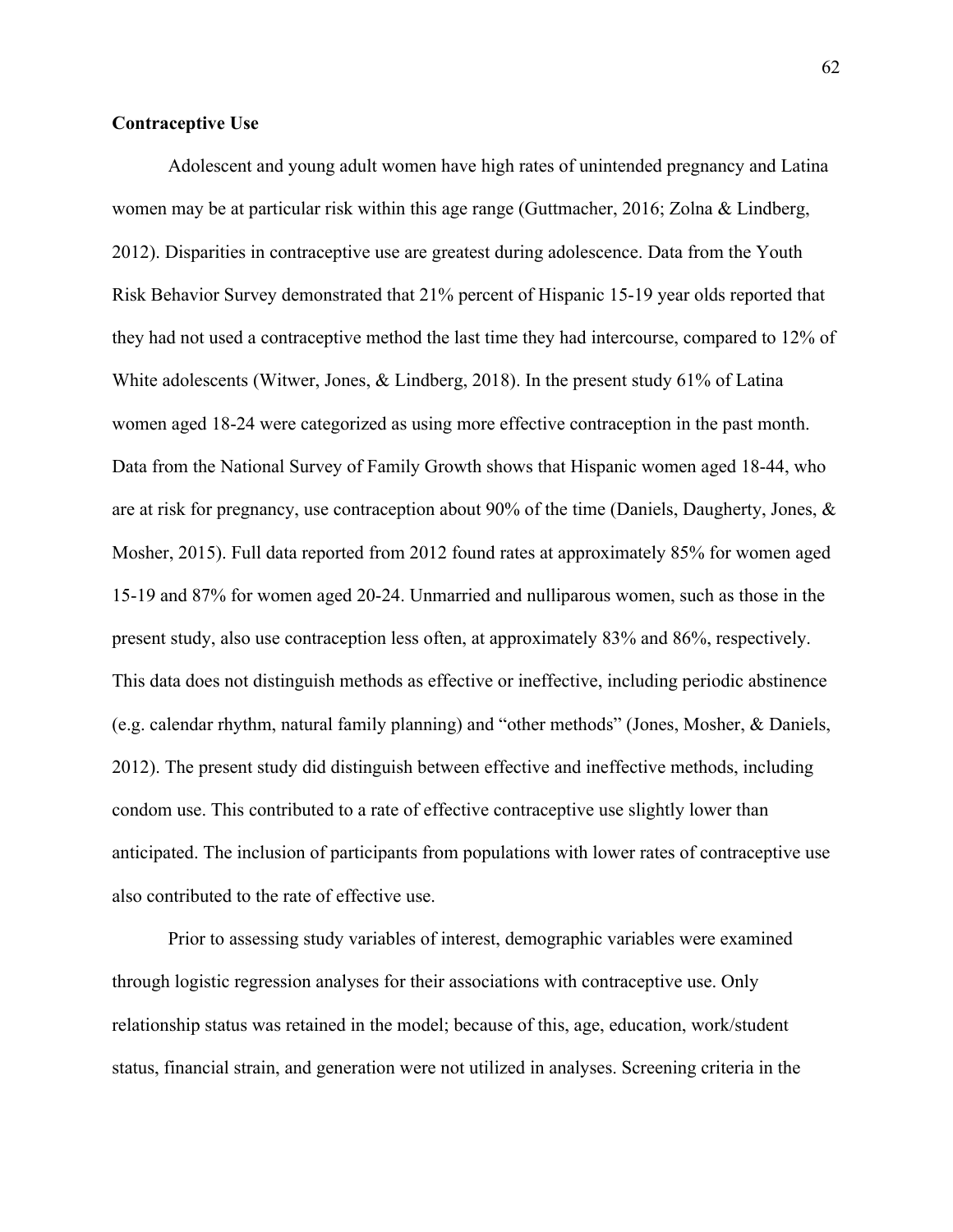present study included a denial of plans to become pregnant in the year following participation; therefore, despite being in a relationship, women in this study likely felt they did not want to have a child at this time. Unmarried women in a relationship who do not want to have children may be more consistent with their contraceptive use than unmarried women not in a relationship who do not want to have children because of experience with one partner and the opportunity for planning.

#### *Marianismo* **Beliefs**

A key portion of the present study involved an examination of the association between contraceptive use and *marianismo* beliefs. The five major aspects of *marianismo*, including family, virtuosity, subordination to men, self-silencing, and spiritual leadership, were assessed with the *Marianismo* Beliefs Scale (Castillo et al., 2010). In a model controlling for relationship status, *marianismo* beliefs overall were not associated with effective contraceptive use. However, three aspects of *marianismo* have been characterized more negatively, as they are associated with feelings of disempowerment in women (Rodriguez et al., 2013; Piña-Watson et al., 2014; Moreno, 2007). Negative *Marianismo* Beliefs included the expectation to be virtuous and chaste, to act subordinate to men, and to self-silence in regard to personal needs and desires. Negative *Marianismo* Beliefs demonstrated a trend in association with less effective contraceptive use in the present study. Positive *Marianismo* Beliefs, which are associated with being strong and unifying for the family and demonstrating spiritual leadership, were not associated with contraceptive use.

Similar to a previous study with a more acculturated sample (Piña-Watson et al., 2014), Positive *Marianismo* Beliefs overall were more highly endorsed than Negative *Marianismo* Beliefs overall in the current study. Piña-Watson et al. (2014) found that in a sample of Latino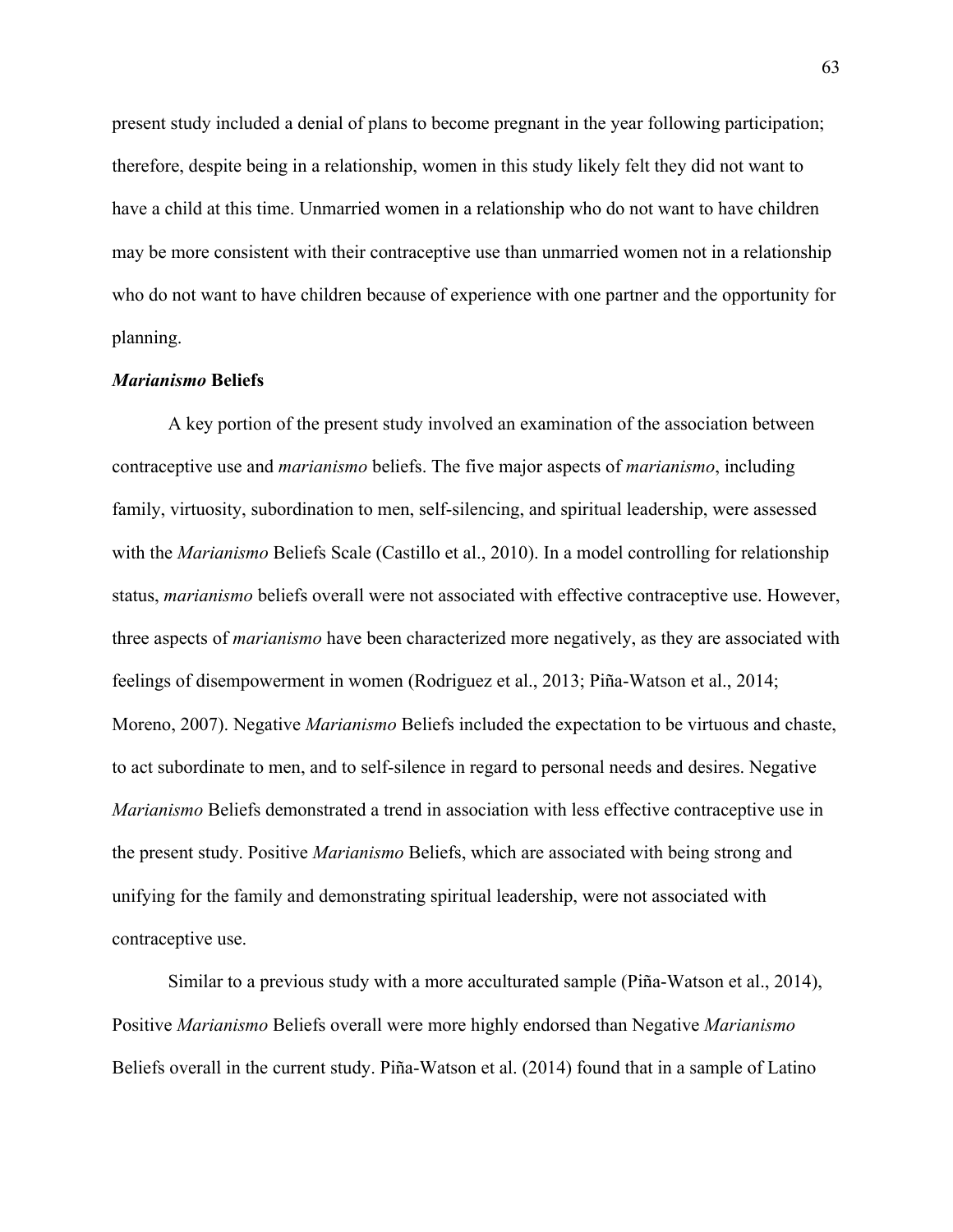high schoolers, girls were more likely to endorse beliefs associated with family and spirituality, while boys were more likely to endorse subordination and silencing beliefs in reference to women. The authors hypothesized that women may be more likely to endorse beliefs that give them power in society, while men also endorse the beliefs about women that give them power in society. It is possible that Positive *Marianismo* Beliefs procure some advantages to the holder (Piña-Watson et al., 2014; Castillo et al., 2010; Rodriguez et al., 2013). Rodriguez et al. (2013) found that the Positive *Marianismo* Beliefs Scale was significantly associated with academic motivation in a sample of Latina adolescents. Close family bonds and religious involvement have been linked to academic factors. The Negative *Marianismo* Beliefs Scale was not associated with academic motivation, providing support for the multidimensional nature of *marianismo*. A few researchers have discussed the possible impact of positive aspects of *marianismo* on sexual behavior. It is possible that the desire for an intact family, including a husband and children may promote more responsible sexual behavior. Women with these beliefs may be more vigilant about contraception for family planning purposes (Moreno, 2007). Also, in regard to spirituality, religious values in many belief systems encourage reduced sexual behavior or abstinence until marriage (Raffaelli & Iturbide, 2009; Weiss & Tillman, 2009).

In the present study Positive *Marianismo* Beliefs were not associated with effective contraceptive use. This is likely related to that fact that though more positive *marianismo* beliefs give power to women, they also constrain them to roles approved of by men, maintaining the overall dominance of men in Latino culture (Piña-Watson et al., 2014). Women's roles in the family and in the spiritual life of the family make them powerful only in domains approved of by men, such as in child rearing, in the home, and at church. From the perspective of Positive *Marianismo* Beliefs, women's power still supports traditional machismo values. Further, in the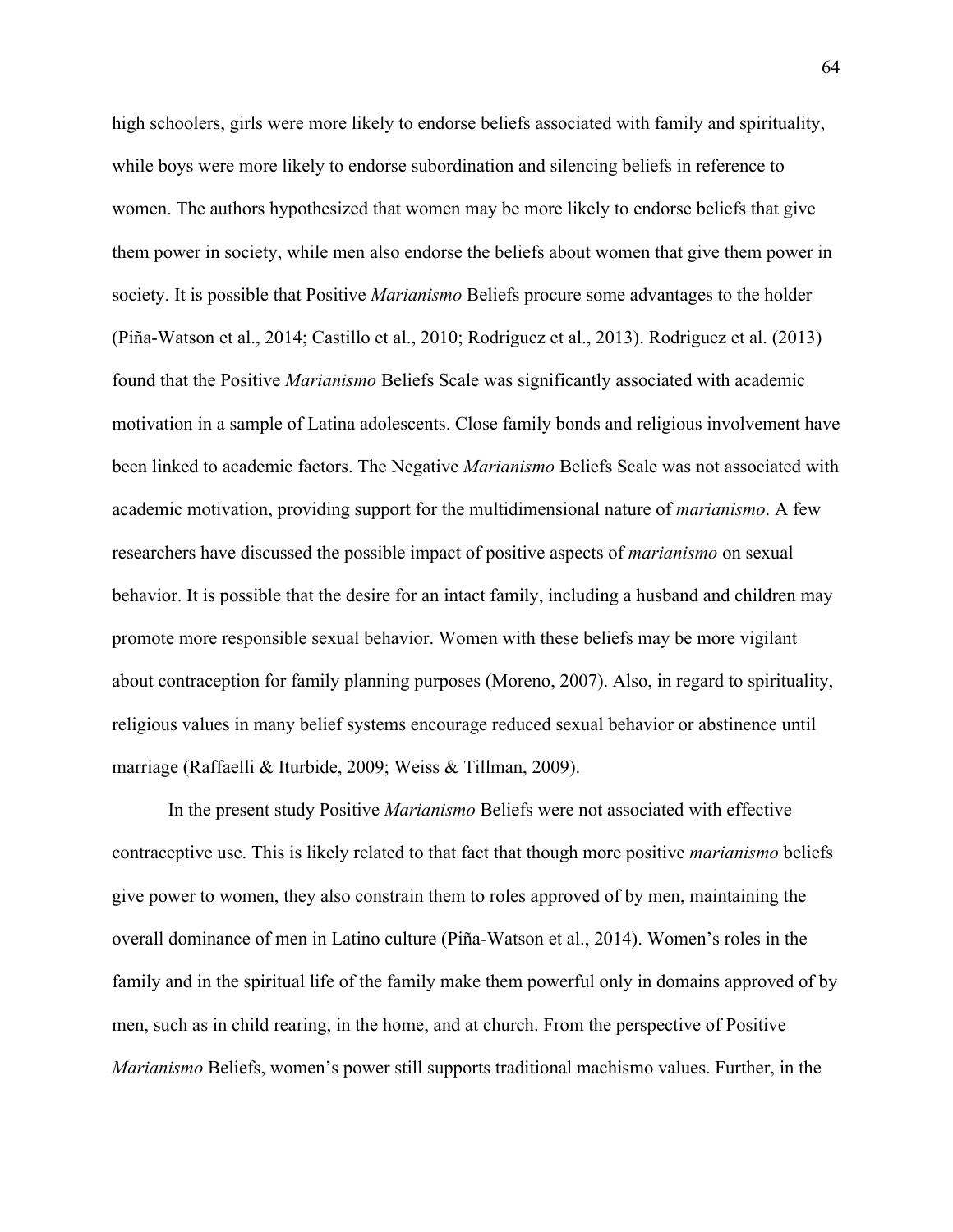present study and others, these empowering Positive *Marianismo* Beliefs are positively correlated with the disempowering Negative *Marianismo* Beliefs (Castillo et al., 2010; Piña-Watson et al., 2014). This suggests that women with high levels of Positive *Marianismo* Beliefs generally still do not feel powerful enough to assert themselves in other areas.

The significant positive correlation between Negative and Positive *Marianismo* Beliefs also suggests that women holding these beliefs may feel conflicted in their roles (Castillo et al., 2010). The conflict between a desire for family planning and piousness may be overshadowed by an inability to express needs related to sexual health. This relates to the finding that Negative *Marianismo* Beliefs was associated with less effective contraceptive use in the current study. Women who feel subordinate to men and silence themselves to maintain harmony in relationships may feel incapable of discussing contraception with their partners. Diminished ability to communicate with their partner may be a factor in their ineffective contraception use. For example, research shows that discussion of condom use or having an agreement to use a condom is the strongest predictor of effective condom use (Sheeran et al., 1999; Noar et al., 2006). Further, beliefs associated with submission and suppression of needs may make women especially vulnerable in sexual situations (Moreno, 2007; Castillo et al., 2010; Faulkner, 2003). Women with Negative *Marianismo* Beliefs may feel they lack control of their sexuality and lack the ability to be assertive about the use of contraception. They may be less likely to speak out if they disagree with the sexual desires or behavior of their partner related to contraception. They are also likely to have lower sexual self-efficacy and be less likely to value self-protection.

In the present study, Virtuous beliefs, a component of Negative *Marianismo* Beliefs, demonstrated the only significant correlation as a subscale with effective contraceptive use. These beliefs were associated with less effective contraceptive use. Items on the Virtuous and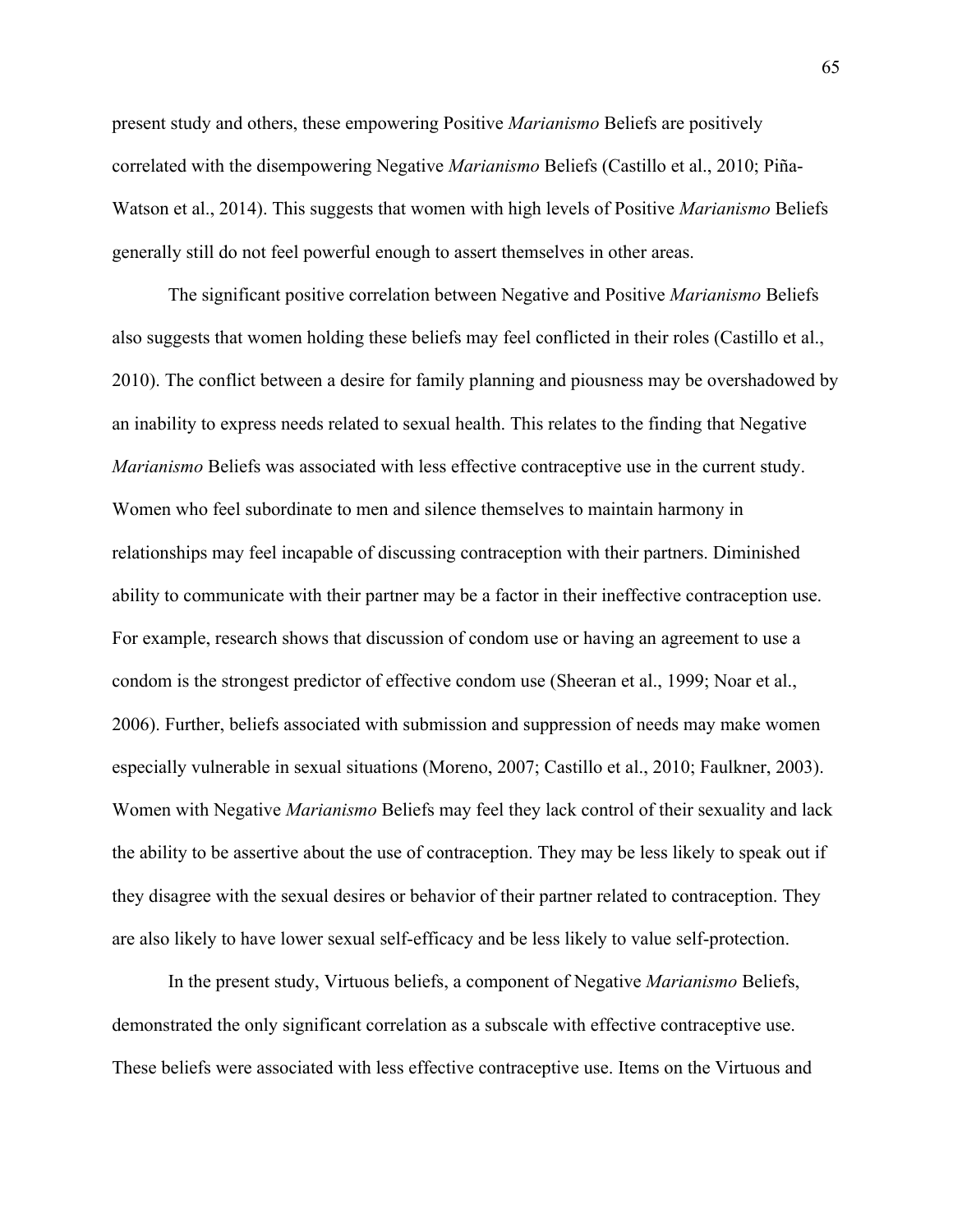Chaste subscale include references to virginity, purity, and religion. Items on the Spiritual Pillar subscale were not associated with contraceptive use, which is likely because the items included reference positive aspects of spirituality for Latina women, such as leadership, and exclude references to traditional religious beliefs. The influence of Virtuous beliefs to ineffective contraceptive use is consistent with the present study's findings in relation to religious attendance. Attendance at religious services at least once a week predicted less effective contraceptive use in a model with relationship status and health insurance. Research has shown that religious beliefs can delay the age of sexual initiation; however, when those who pledge abstinence do engage in sexual activity they are less likely to use contraception (Santelli et al., 2006). Research with Latina young adults has found that they are less likely to discuss contraception with their partner for fear of being seen as promiscuous (Faulkner, 2003). There is a perception that broaching the topic of contraception with their partner may make them seem more sexually experienced and less pure. Latinas may also not obtain contraception because they are less likely to acknowledge or predict their own sexual behavior because of norms around the prohibition of sex (Raine et al., 2003). Raine et al. (2003) found that decreased odds of any contraceptive method use in a diverse sample of 15 to 24 year old women was associated with being raised with a religion. It appears that for pious young adults in the present study who have already engaged in sexual intercourse, their traditional beliefs about maintaining virtuosity and avoiding discussion of sexual health may put them at risk for unintended pregnancy.

#### **Acculturation**

The present sample fell in the "High Bicultural" range on average on the BARSMA-II (Bauman, 2005), the measure used here to assess acculturation. Acculturation, as measured multi-dimensionally by the BARSMA-II, takes into account behavioral aspects of acculturation,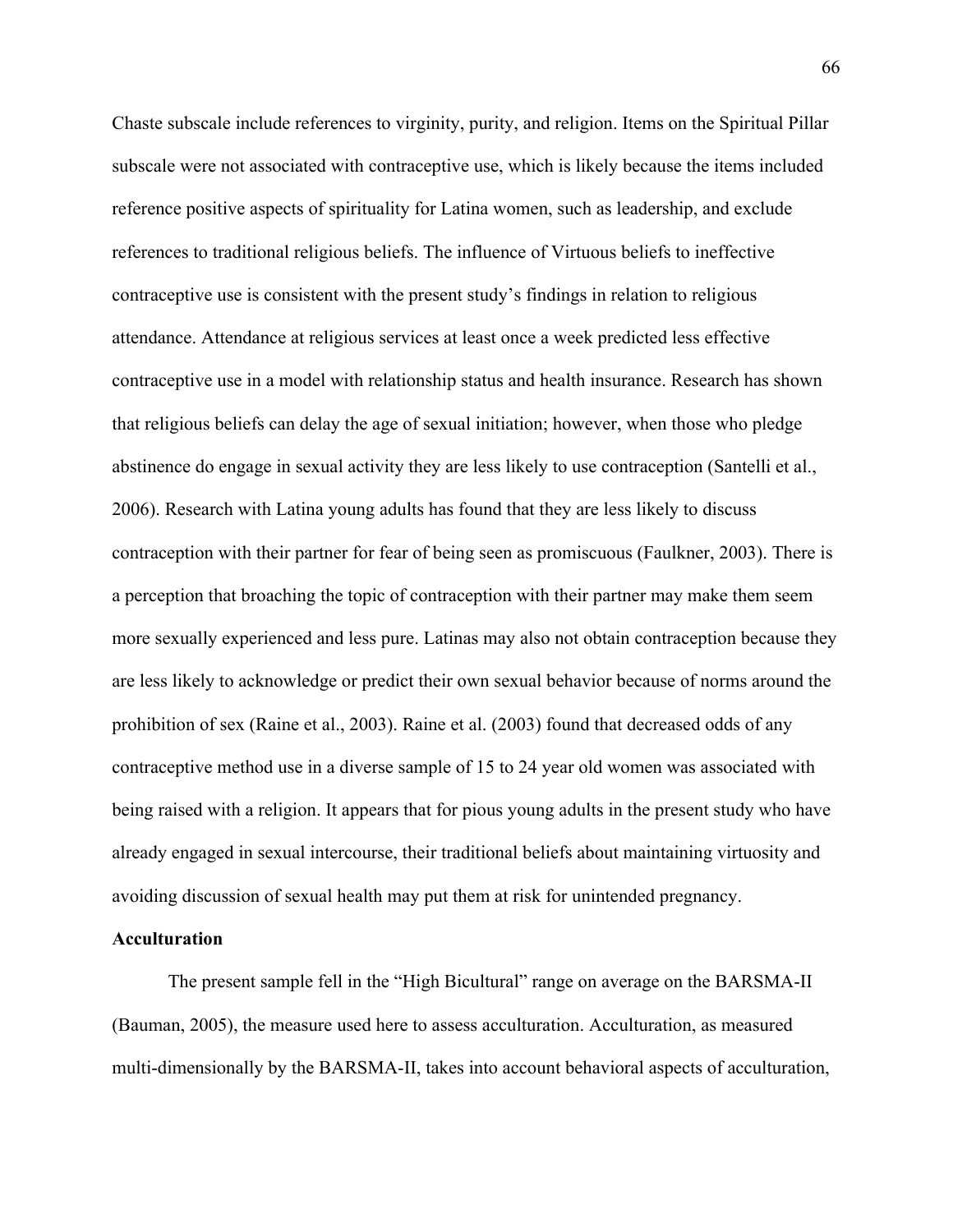such as language, media consumption, and time with friends. Variables that are frequently used as proxies for acculturation, such as generation, birthplace, and mother's birthplace were positively correlated with overall acculturation scores. The present study predicted that acculturation would be positively associated with contraceptive use, such that more acculturated women would be more likely to use effective contraceptive methods. There was some support for this hypothesis in regard to birthplace as proxy and condom use. Bivariate correlations demonstrated that women who were born in the US were marginally more likely to use condoms effectively (every time they engaged in intercourse). Frost and Darroch (2008) also found this difference in regard to consistency of condom use between foreign-born and US born Hispanics in a national sample using data from the National Survey of Family Growth. Frost and Darroch did not include any other aspect of acculturation in their analysis. Researchers have found this relationship between consistent condom use and acculturation in literature reviews; however, results regarding contraceptive use overall have been less consistent (Afable-Munsuz & Brindis, 2006).

In the present study, acculturation was not significantly associated with effective contraceptive use overall in logistic regression analyses. This relationship was predicted in line with Cultural Norms Theory. This theory presumes that when individuals encounter a new culture they engage in a process of adaptation to new values and norms regarding gender, sexual activity, and family formation (Upchurch et al., 2001). As contraception is more widely used and accepted in America than in Latin American countries, one might assume that more exposure to American society would be related to more effective contraceptive use. However, Sangi-Haghpeykar, Ali, Posner, & Poindexter (2006) found that in comparison with white women, both US born and non-US born Latina women had lower social support related to birth control and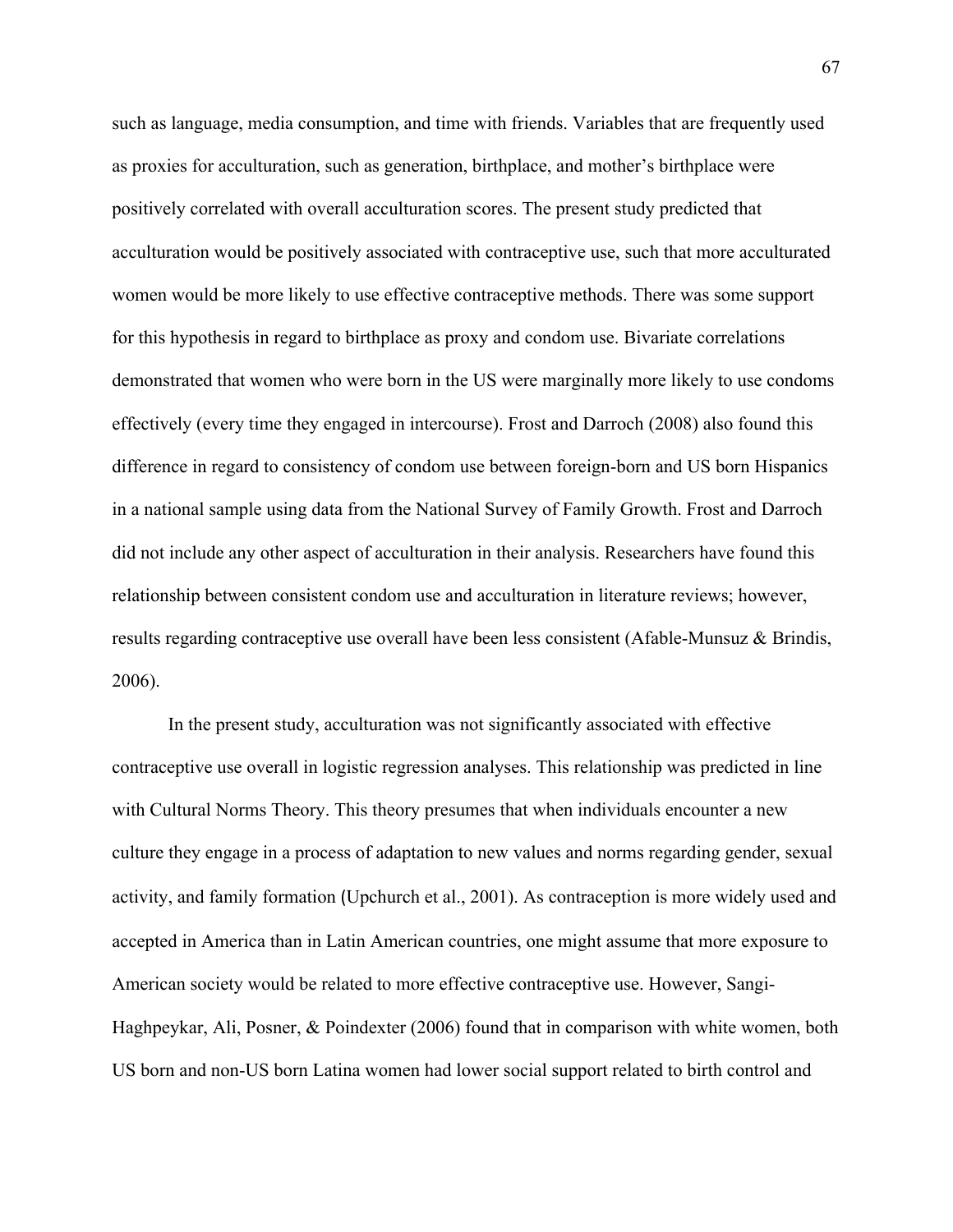self-efficacy in its use, more religious objections to using birth control, and were more likely to believe that birth control is the responsibility of the woman. These sociocultural beliefs may persist despite acculturation. Some less acculturated women may also be using contraception more effectively than predicted by Cultural Norms Theory as a result of patterns of long-acting method use. Possibly as a result of availability and practice at publically funded clinics, the use of highly effective long-acting methods (such as IUDs and injectables), has been more strongly associated with foreign-born Latinas than US-born Latinas (Kavanaugh, Jerman, Hubacher, Kost, & Finer, 2011; Frost & Darroch, 2008).

Past research examining the association between acculturation and contraception has likely produced inconsistent findings as a result of varied samples and means of measurement, as well as limited consideration of cultural values (Guilamo-Ramos et al., 2005; Afable-Munsuz & Brindis, 2006). This study utilized a diverse national sample that is highly bicultural, highly educated, and bilingual. Much past research with a focus on Hispanic women has been conducted in publically funded clinics or with a low-income sample (Wilson, 2009; Raine, Minnis, & Padian, 2003). It is also a possibility that *marianismo* beliefs, which can be considered an aspect of cognitive enculturation (Castillo et al., 2010) and religious practices (also associated with acculturation), may be more relevant to habits of contraceptive use than acculturation. Somewhat unexpectedly, the present study found support for the distinction between the two constructs as *marianismo* beliefs were positively associated with acculturation. Enculturation has been described as the process of socialization to the norms, beliefs, and values of the indigenous culture (Kim & Omizo, 2005). Therefore, acculturation can be conceptualized as the process of adapting to a new culture, while enculturation can be conceptualized as the process of retaining aspects of the old culture. Therefore, research suggests that these two are not necessarily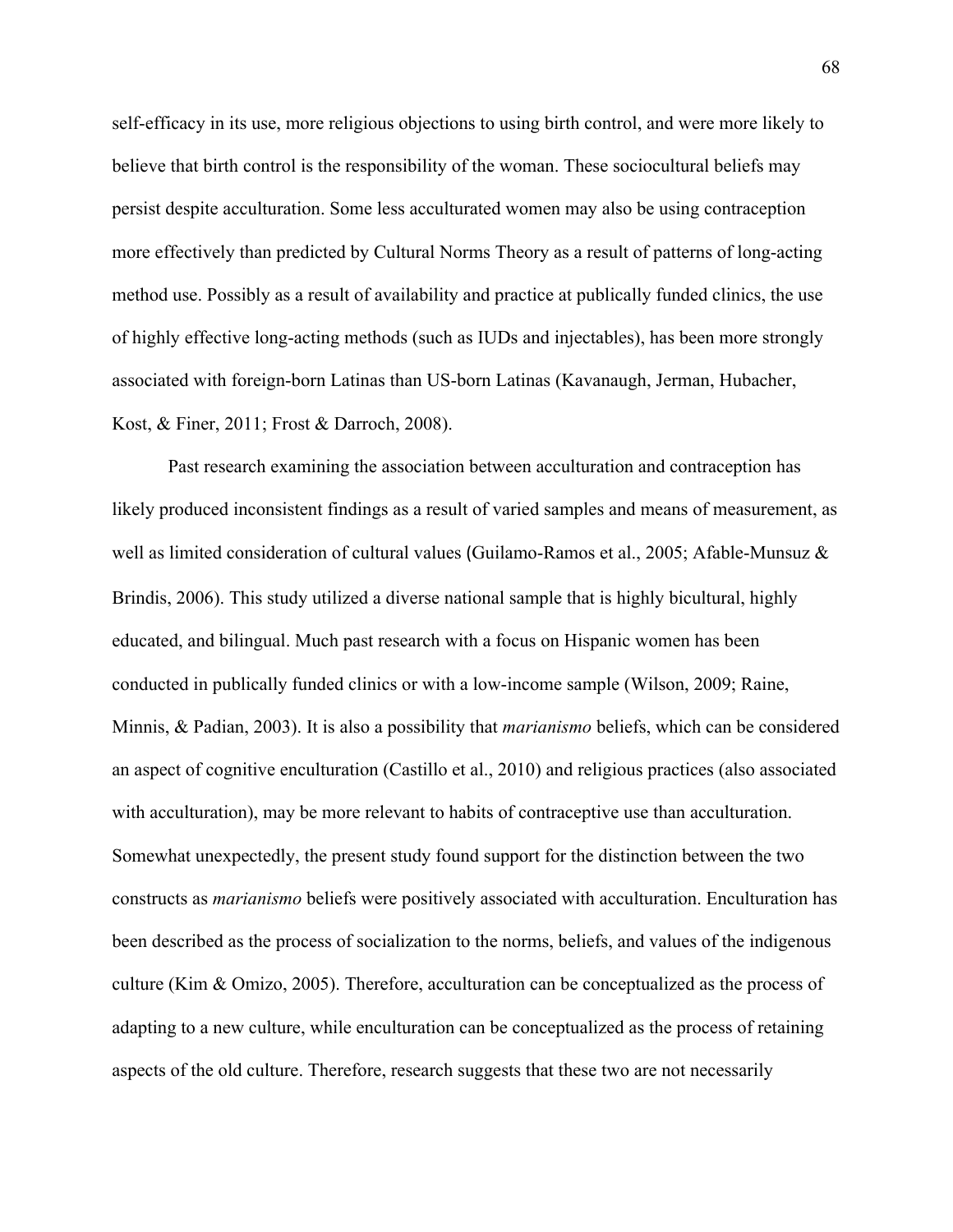inversely related. It is possible to retain aspects, such as *marianismo* beliefs, of your old culture, while adapting to norms of a new culture. This may be true particularly in the present study as acculturation was measured via a highly behavioral measure, which did not assess beliefs, values, or identity.

### **Depression**

When compared to other studies, a high rate of depression was observed in the present study. However, for quite some time others have suggested higher cut-off scores on the CES-D in general or higher cut-off scores for individuals in certain demographics (Zich, Attkisson, & Greenfield, 1990; Boyd, Weissman, Thompson, & Myers, 1982). Further, many of the demographic characteristics of participants in the present study, including Latinos, women, adolescents/young adults, and bicultural/highly acculturated individuals, have been shown to correspond with higher rates of depression. The Hispanic Community Health Study sampled Hispanics/Latinos ages 18 to 74 from four diverse communities nationally. Overall, 27% of the sample reported high rates of depressive symptoms (Wassertheil-Smoller et al., 2014). According to the Youth Risk Behavior Surveillance System, 47% of Latina adolescents reported "feeling so sad or hopeless almost every day for 2 or more weeks in a row that they stopped doing some usual activities." This was significantly higher than White female adolescents at 38% (CDC, 2018). Further, more highly acculturated or bicultural Latinos, such as those in the present study, have been found to be more at risk for psychological problems (Torres, 2010). Young women in particular may feel pulled between two cultures – absorbing the cultural mores in their everyday life with friends, at work, at school; however, feeling pressure from family to conform to traditional expectations (Cespedes & Huey, 2008). This may have been a particular struggle for the women in the present study as they were all unmarried and sexually active. Cultural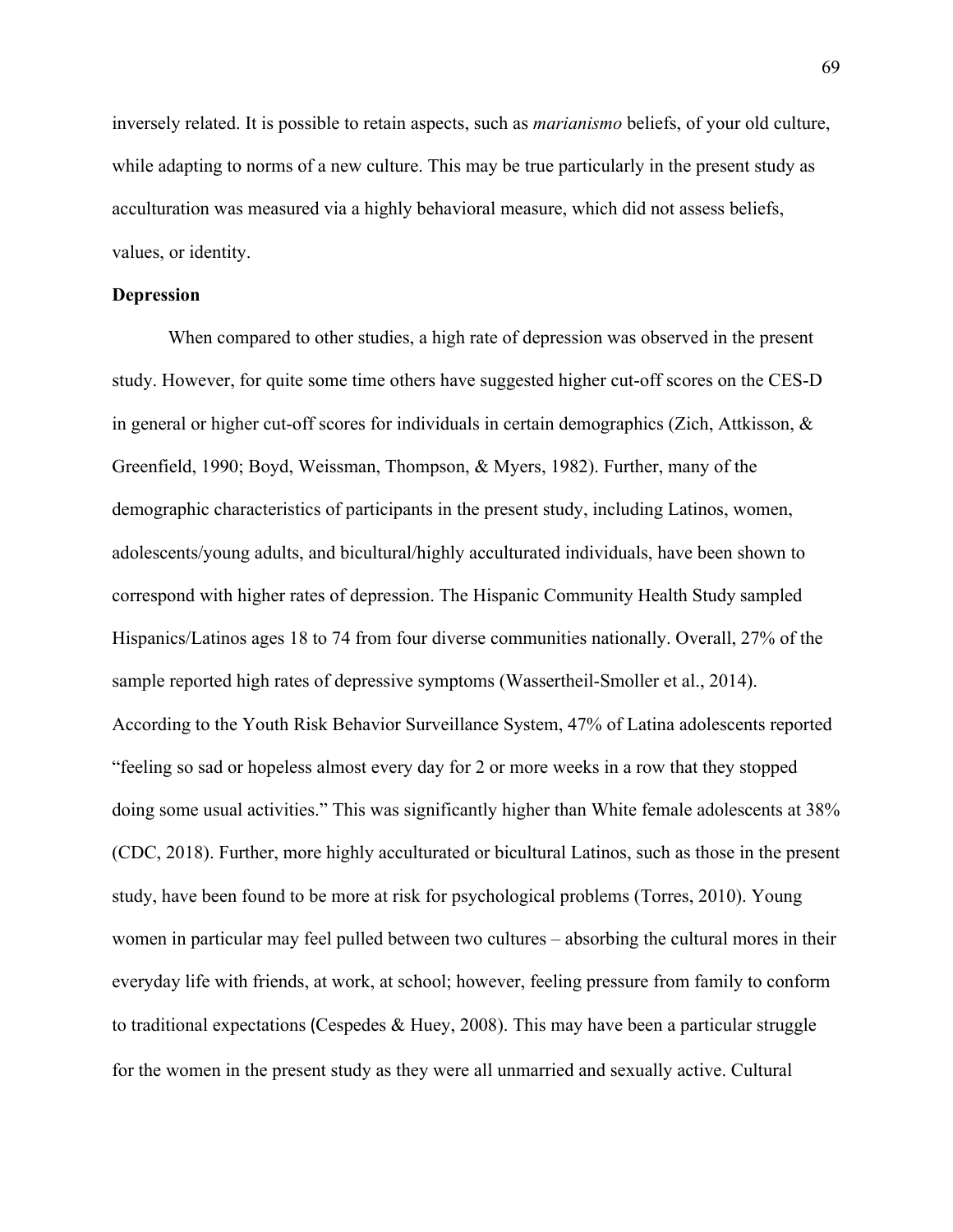values around marrying young and maintaining virginity until marriage may lead to negative psychological effects. Further, women often live with family who hold these values until they marry. Taken together, the women in the current study may have been particularly at risk for depressive symptoms.

Few studies have assessed depression as a predictor of unintended pregnancy, rather than a result, and even fewer have focused on Latina women. One of those studies by Garbers and colleagues (2010) utilized the medical records of close to 2,500 low-income primarily Black and Latina women in their 20s who visited reproductive health centers. They found that women who screened positive for depression with the PHQ-9 (Patient Health Questionnaire-9) were significantly more likely to choose a less effective method of birth control. These findings were after controlling for a variety of behavioral health characteristics, such as binge drinking, drug use, smoking, anxiety, and history of physical or sexual abuse. The study did not measure cultural factors. Unger, Molina, and Teran (2000) assessed perceived consequences of childbearing, attitudes, and other sexual risk behaviors in a sample of majority Latina adolescents. Similar to the present study, they found that depression, as measured by the CES-D, was not a significant predictor in regression analyses.

The impact of depression on contraceptive use in the present study occurred at the trend level through an interaction with Negative *Marianismo* Beliefs. The present study hypothesized that women with high levels of depression and high levels of Negative Marianismo Beliefs would be less likely to use effective contraception. However, this pattern with high depression was not observed in results. Negative *Marianismo* Beliefs interacted with depression such that low levels of depression influenced contraceptive use depending on levels of Negative *Marianismo* Beliefs. For women with low levels of depression, if they also possessed high levels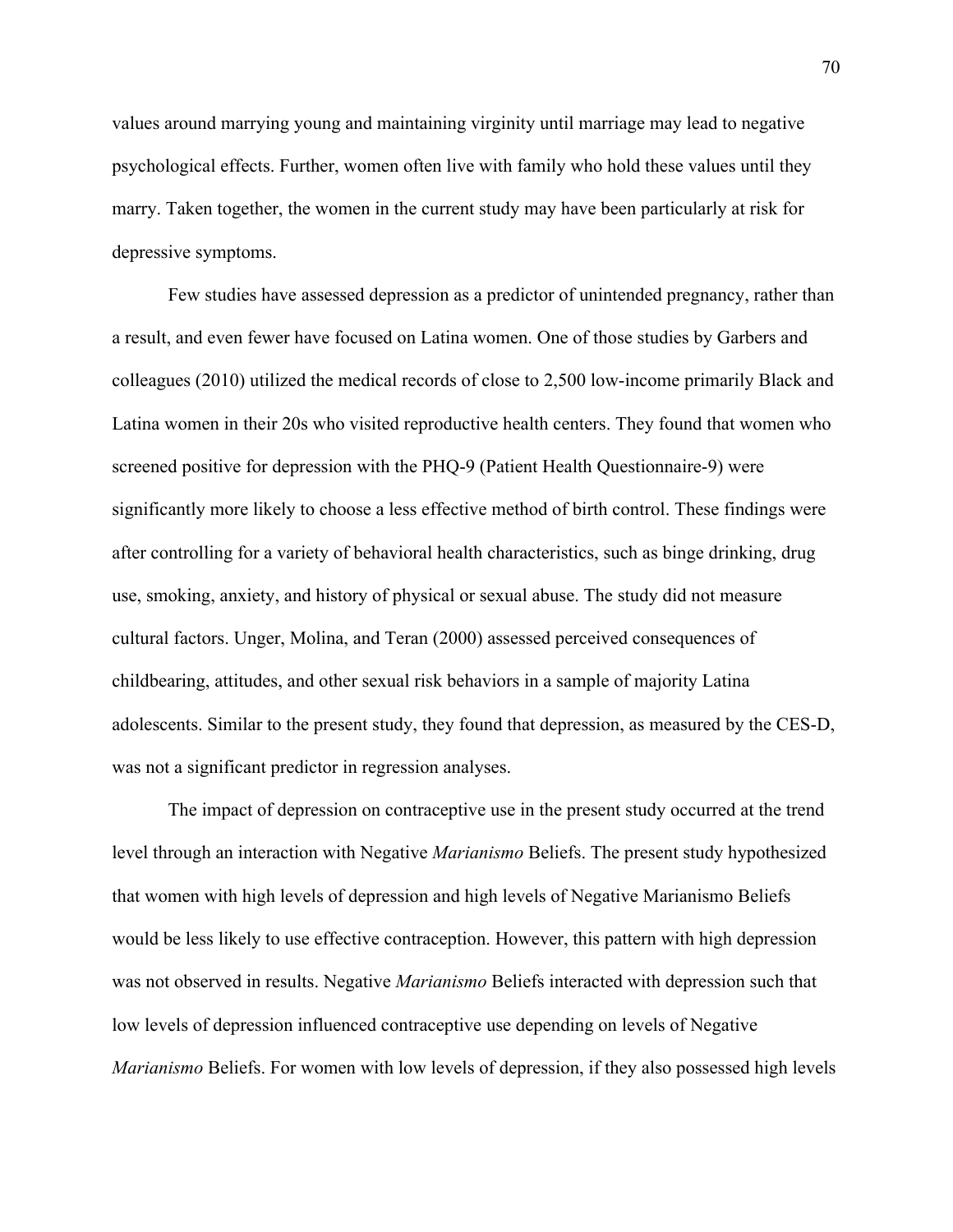of Negative *Marianismo* Beliefs they were less likely to use contraception effectively. If they possessed low levels of depression and low levels of Negative *Marianismo* Beliefs they were more likely to use contraception effectively. For women with high levels of depression an association with contraception based on level of Negative *Marianismo* Beliefs was not seen. The hypothesis with high depression was predicted based on the idea that similarly negative characteristics of depression and Negative *Marianismo* Beliefs may compound to make women particularly less likely use effective contraception. However, it is possible that the effects observed in the present study are a result of a suppressing effect that depression has on the importance of Negative *Marianismo* Beliefs. The relationship of depression with sexual risk behavior has been explained through symptoms associated with an increased desire for intimacy, diminished self-efficacy or self-esteem, desire for short-term symptom relief, and a lesser value on personal health and self-protection (Lehrer et al., 2006). Related Negative *Marianismo* Beliefs include, feeling subordinate, maintaining the appearance of virtuosity, and suppressing feelings. It is possible that in the face of high levels of depressive symptoms, *marianismo* beliefs may become obsolete; however, further research would be needed to confirm this.

#### **Strengths and Limitations**

To my knowledge, this study is the first to examine the association between Latina gender role beliefs, or *marianismo* beliefs, and contraceptive use or unintended pregnancy. It is one of few quantitative studies examining *marianismo* beliefs and particularly with Latinas of diverse countries of origin. The present sample appears to be representative of Latina young adults in the United States who are presently unmarried, childless, and sexually active, with no intentions on becoming pregnant in the next year. As might be expected, when compared with national Hispanic trends, participants tended to be more educated and speak English at higher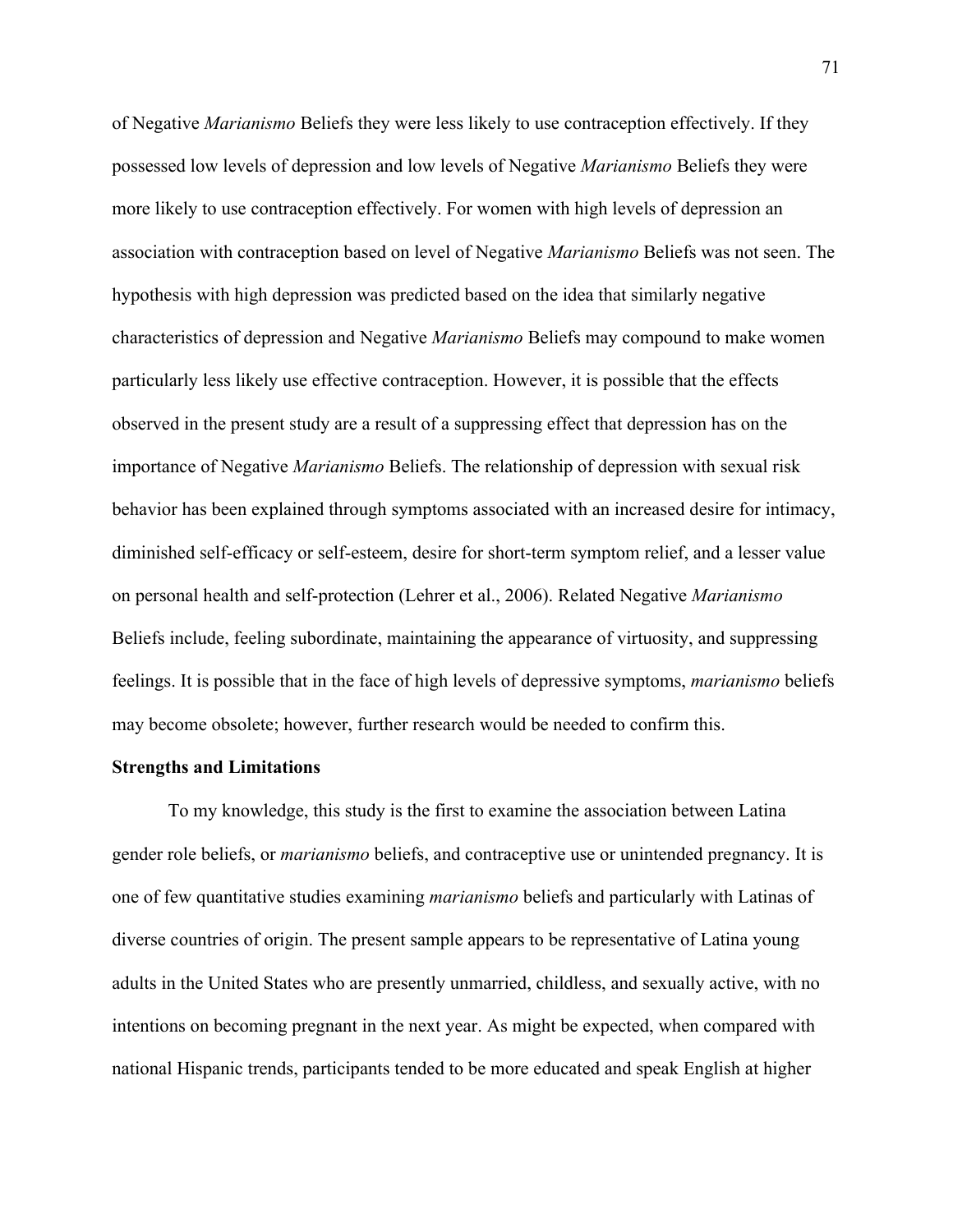levels than Latina young adults overall. However, they represented a similar percentage of foreign born and a similar distribution of countries of origin. Just over half of the sample noted Mexican ancestry one or both sides of the family, which is similar to national rates (Pew Research Center, 2017). Participants tended to be bicultural and bilingual. A high level of depressive symptoms was found in the sample. Other research has also linked high rates of depression to Latinos, women, teens/young adults, and biculturalism (Wassertheil-Smoller et al., 2014; CDC, 2018; Torres, 2010). As most research done in regard to sexual health is conducted in publically funded clinics or with a low-income sample, this may be a population particularly at risk for depression.

This study attempted to obtain the most accurate assessment of contraceptive use by utilizing a question format from the National Survey of Family Growth (NSFG, CDC, 2011- 2013). Participants were given the opportunity to select as many methods as they had used in the past three months. They were classified according to their most effective method. A further precaution in this study included an assessment of consistency of condom use for those of whom condom use was their primary means of contraception. Therefore, the low rate of effective contraceptive use in the present study is concerning; however, more research should be conducted on a broad range of Latina women to identify those particularly at risk.

Despite the strengths of this study, several limitations should be considered. The power to detect a statistically significant result may have been limited by smaller than expected effect sizes. Effect sizes in the present study may have been restricted by sampling a very specific portion of the Latina population. Stringent inclusion criteria were intended to screen out factors that may have influenced the outcome variable; however, it may be more useful to control for those variables in future studies. Also, though a power analysis was completed and the necessary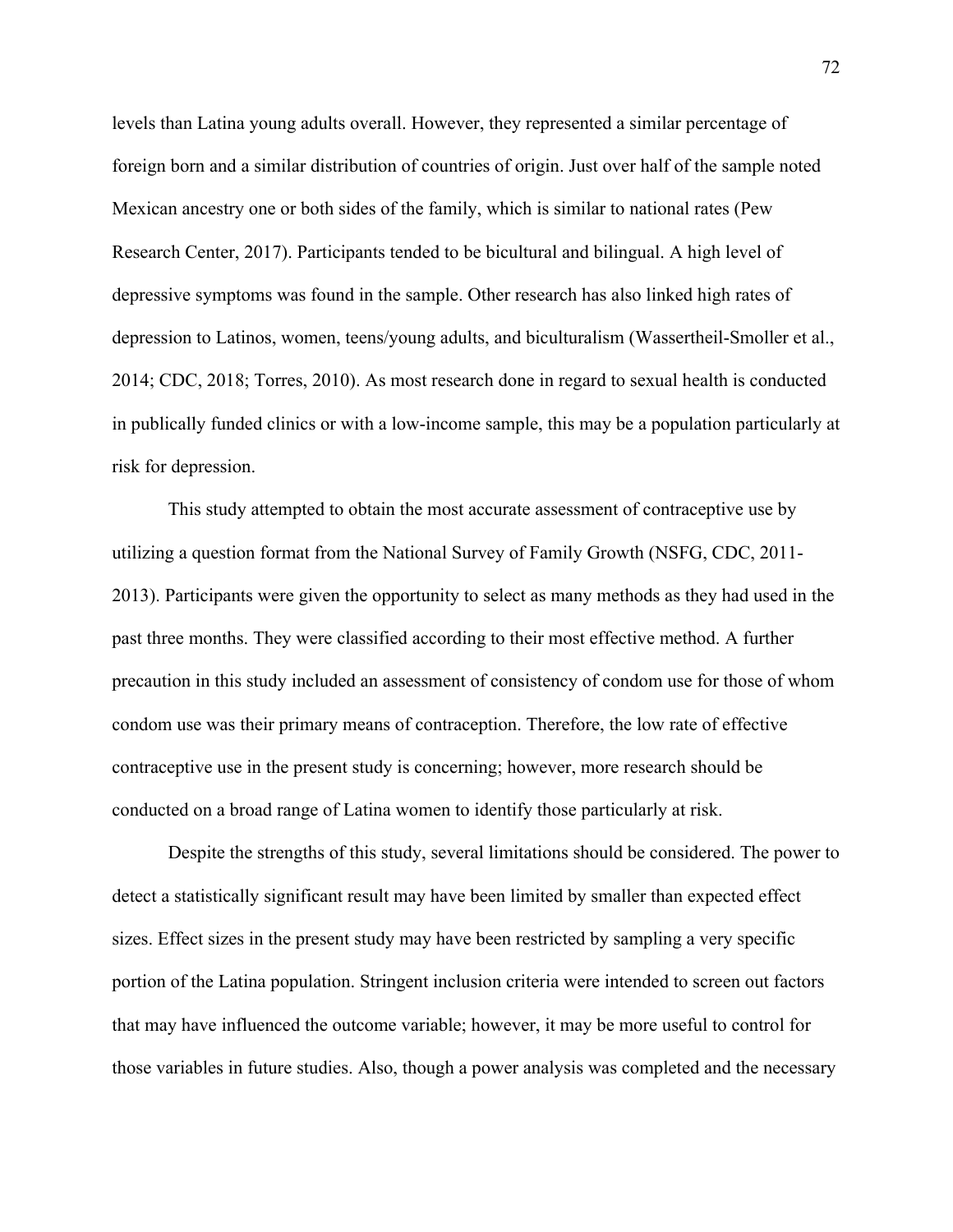number of participants was collected, it is still possible that sample size may have limited the strength of results (Tabachnick & Fidell, 2013). It is possible that *marianismo* beliefs would be more strongly associated with contraceptive use in future studies with a more diverse sample and a greater amount of participants. An oversampling of individuals with countries of origin other than Mexico may be a useful comparison. As this is a preliminary study, the trend observed with Negative *Marianismo* Beliefs would benefit from consideration in future research.

It is important to keep in mind that the cross-sectional nature of the current data makes it difficult to draw causal conclusions from the results. Obtaining data from online surveys also presents risks to accuracy. Under-reporting is a risk on any self-report measure and may have been an issue in this study due to the sensitive nature of contraceptive and sexual health questions; however, this may not have been a major problem as to be screened into the study all women had to endorse current participation in sexual activity. It is also possible that women with high levels of *marianismo* beliefs in particular may have had difficulty answering questions surrounding contraception and sexual behavior.

Importantly, contraceptive use is not a perfect measure of risk for unintended pregnancy. A few studies have been able to gather data on women prior to the experience of an unintended pregnancy and examine predictive factors; however, this is difficult to accomplish (Garbers et al., 2010; Hall et al., 2014). Therefore, the present study utilized contraceptive use as a proxy for risk of unintended pregnancy. As similar to other studies assessing contraceptive use, I did not ask for the primary purpose of hormonal contraception. For example, women may use the birth control pill to regulate the menstrual cycle. As the women in the present study were all sexually active within the past year, it is likely that if they were using hormonal contraception there was at least a dual purpose, but nevertheless this may have had an influence on the strength of results.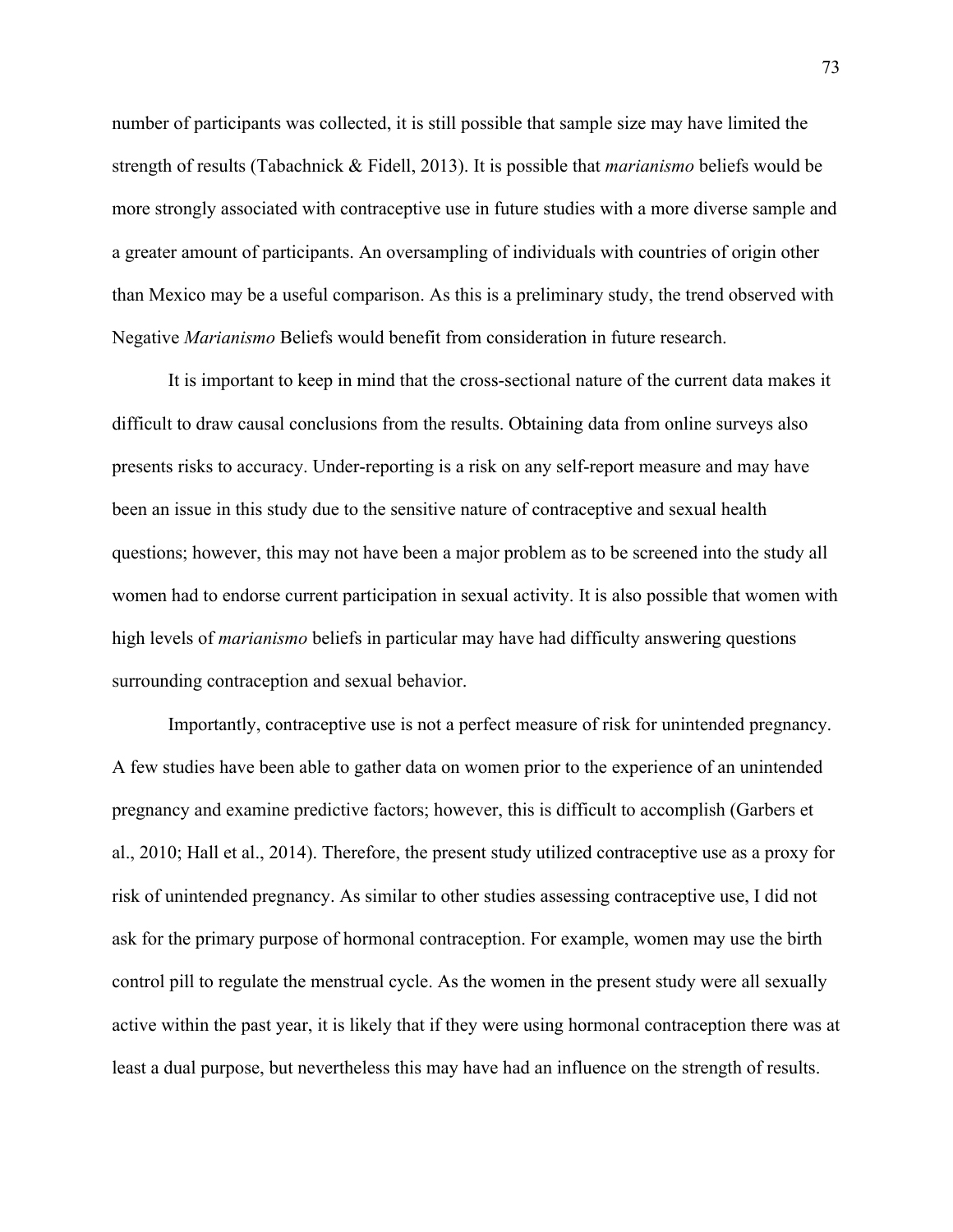Lastly, the current study did not sample adolescents under the age of 18. As rates of contraceptive use are lowest in adolescence, the future study of this age range may be particularly relevant to future research.

### **Implications and Future Directions**

The findings from the current study have several implications for the direction of future research and interventions aimed Latina young women in the US. Results suggest that negative aspects of *marianismo* are associated with potentially harmful sexual health behavior. Feeling subordinate to men, not speaking up for oneself, and feeling as though one must uphold perceptions of virtuosity likely place women at a disadvantage when it comes to power in relationships with men. The link between sexual outcomes and *marianismo* deserves further attention in the research literature to determine how these beliefs impact sexual outcomes in practice. Prior qualitative research has linked HIV and intimate partner violence to *marianismo* beliefs (Moreno, 2007; Cianelli, Ferrer, & McElmurry, 2008). Mechanisms linking *marianismo* and all of these dangerous sexual outcomes may include deficits in communication and decreased sexual self-efficacy. Studies assessing women's communication styles and control over their sexuality may add to our knowledge of how these beliefs impact negative behaviors. Interventions to increase sexual self-efficacy in medical settings and schools may include psychoeducation and sexual education on contraception, as well as suggestions on how to speak to partners about the use of contraception. Doctors may find it useful to talk to their Latina patients about their pregnancy intentions, their partners, their partners' openness to the use of contraception, and determine together the most effective method the woman can realistically use consistently in her daily life.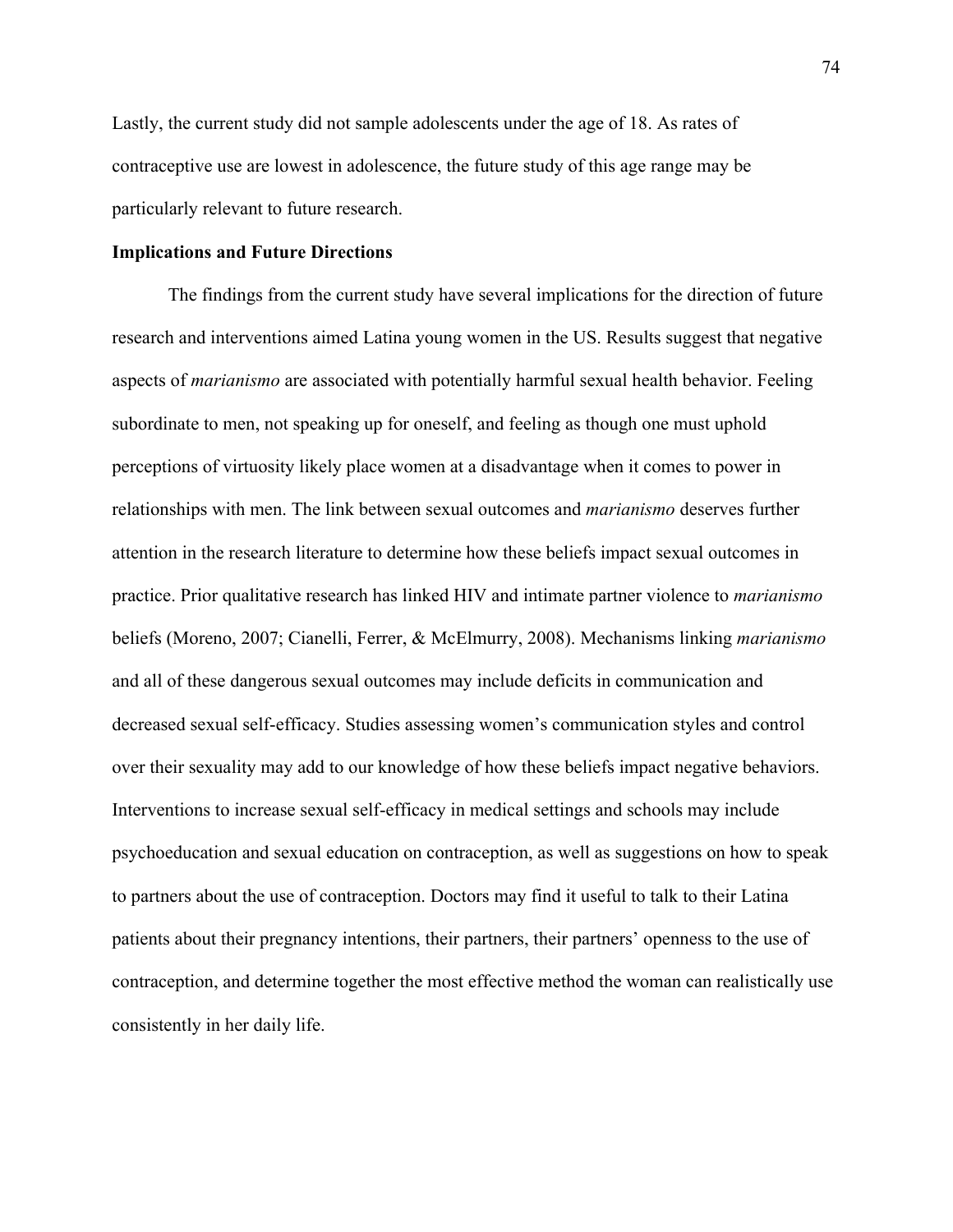Results of this study suggest that *marianismo* beliefs may be more important than acculturation in predicting sexual health behavior, such as the use of contraception. *Marianismo* beliefs have been described as a form of cognitive enculturation (Castillo et al., 2010). Beliefs and values, such as those associated with *marianismo*, are related, but different from the behaviors associated with acculturation. Unexpectedly, the present study found that higher levels of *marianismo* beliefs were associated with greater levels of acculturation. However, other researchers have found that acculturation and enculturation are separate and different processes and that enculturative beliefs may persist despite acculturation (Kim & Omizo, 2005). The present study finds support for the presence of these enculturative beliefs in a sample of Latina women from a variety of family backgrounds/countries of origin. Exploratory results in the present study also suggest that religion, which is associated with acculturation and enculturation, is an important factor for future studies to consider in the context of contraceptive use. Religious identification and religious attendance were associated with greater *marianismo* beliefs and could influence contraceptive method use.

Cultural factors are starting to be considered in the face of high rates of depression in Latina young women found in this study and others. Past researchers have found that mental health symptoms during adolescence may stem from a young woman's attempts to reconcile adherence to traditional values expected of her by family and adherence to the more liberal American values expected of her by others she encounters in school, at work, or with friends. This conflictual family dynamic has been linked to suicidal and other dangerous behaviors in Latino young people (Goldston et al., 2008). The present study is one of few to examine specific cultural beliefs and depression and how they may be linked to unintended sexual health outcomes in adolescence/young adulthood. The interaction found in the present study at the trend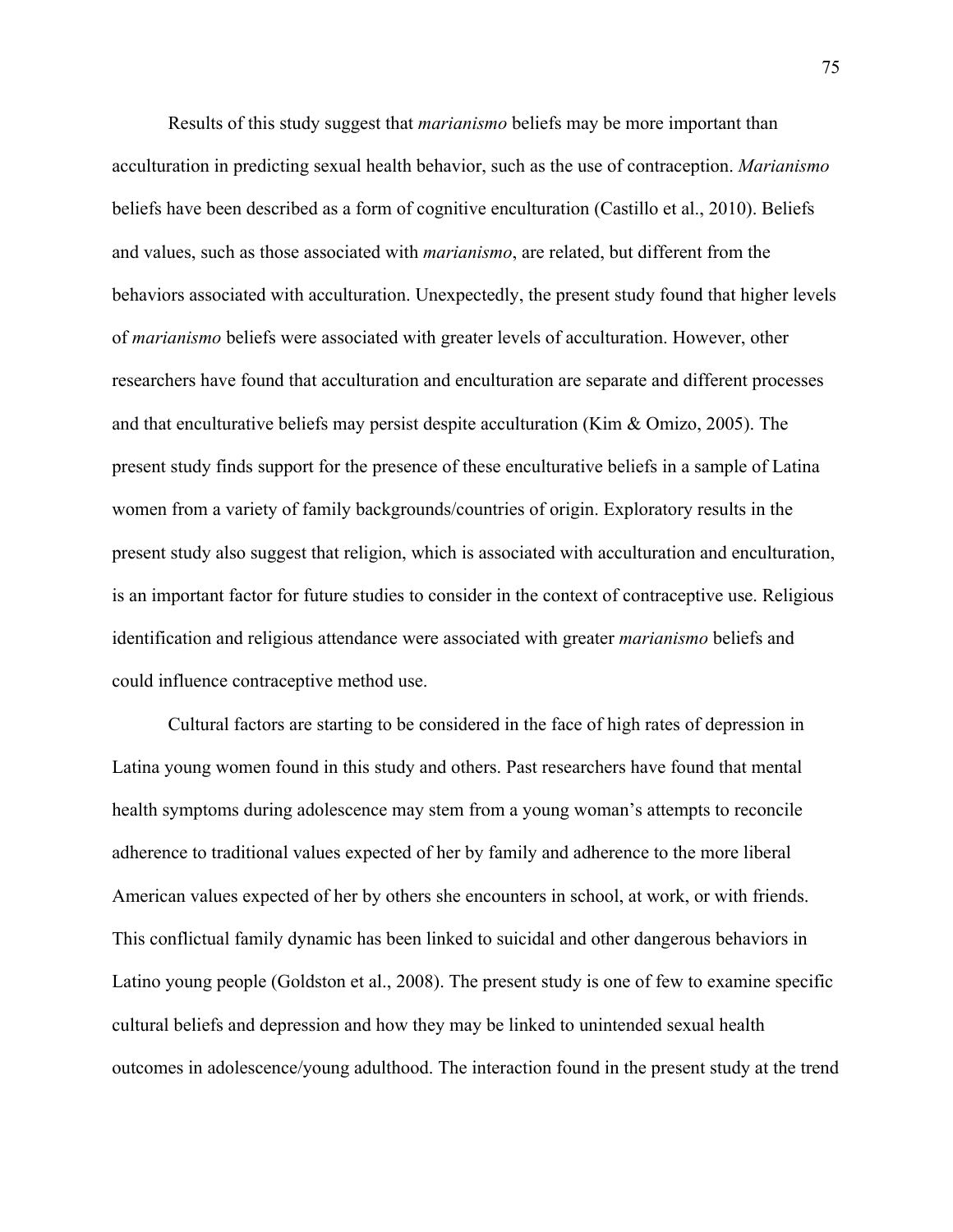level suggested that for women with lower levels of depression, high levels of Negative *Marianismo* Beliefs placed them at risk. However, women with high levels of depression were no more or less at risk based on levels of Negative *Marianismo* Beliefs. How cultural beliefs, such as *marianismo* beliefs, are associated with depression and resulting health effects are not fully understood at this time. Future research should consider the influence of gender role socialization and the impact of cultural beliefs on the development of mental health symptoms and sexual behavior in Latino young people. The incorporation of positive and empowering conceptualizations of gender roles in treatment may contribute to a reduction in negative cognitions and emotions (Nuñez et al., 2016).

The present study did not assess several factors that may provide more context for future studies evaluating the use of contraception in Latina women. Beliefs about contraception and effectiveness, including accurate knowledge, are often biased depending on cultural origin (Afable-Munsuz & Brindis, 2006). Data on social support for contraceptive use, perceived stigma associated with contraceptive use, embarrassment about negotiating contraceptive use with partners, intensions to use contraceptives in the future, and cultural norms about the benefits of pregnancy and motherhood are also interesting factors to consider in assessment of risk for unintended pregnancy (Unger & Molina, 2000). Interventions and health initiatives to reduce myths about contraception and challenge cultural beliefs linking contraception to promiscuity may be useful in increasing the use of effective contraception in Latina women.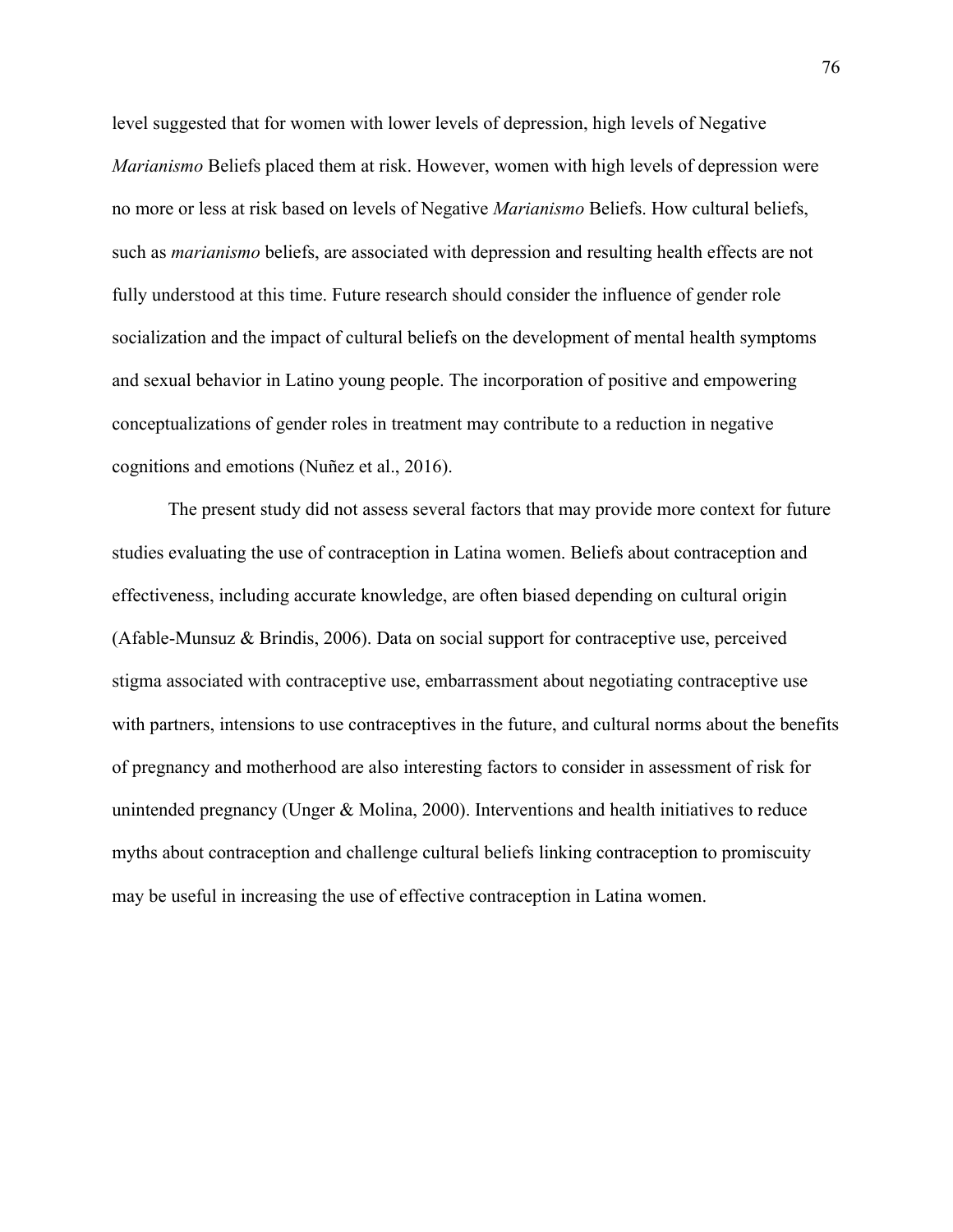#### **CHAPTER V**

## **CONCLUSIONS**

The present study utilized a sample of unmarried, nulliparous Latina young women between the ages of 18-24 to examine the association between Latina gender role beliefs, or *marianismo* beliefs, and unintended pregnancy. Risk for unintended pregnancy was quantified through the assessment of young women's more effective v. less effective contraceptive method use. Overall, negative aspects of *marianismo*, including beliefs associated with virtuosity, subordination to men, and self-silencing, demonstrated a trend with less effective contraceptive use. Positive aspects of *marianismo*, including beliefs associated with family and spiritual leadership, were not associated with contraceptive use. Acculturation was not associated with contraceptive use in the present study; however, foreign birthplace was correlated with less effective condom use specifically. Young women with depression in the present study were not more likely to use less effective contraception; however, an interaction effect appeared to suggest that if they possessed low levels of depression and high levels of Negative *Marianismo* Beliefs their risk for ineffective contraceptive use increased. Further research would benefit from studying sexual health outcomes while considering cultural beliefs and values, such as *marianismo*, which are often maintained despite levels of acculturation. Interventions focused on improving communication between women and their partners may be beneficial, as many Negative *Marianismo* Beliefs impact communication. Lastly, providers treating young Latinas in medical and mental health settings should be aware of the impact of gender role socialization on interpersonal relationships and behavior. Developing a healthier conceptualization of gender roles with young Latinas, particularly those with depression, may help to reduce rates of unintended pregnancy.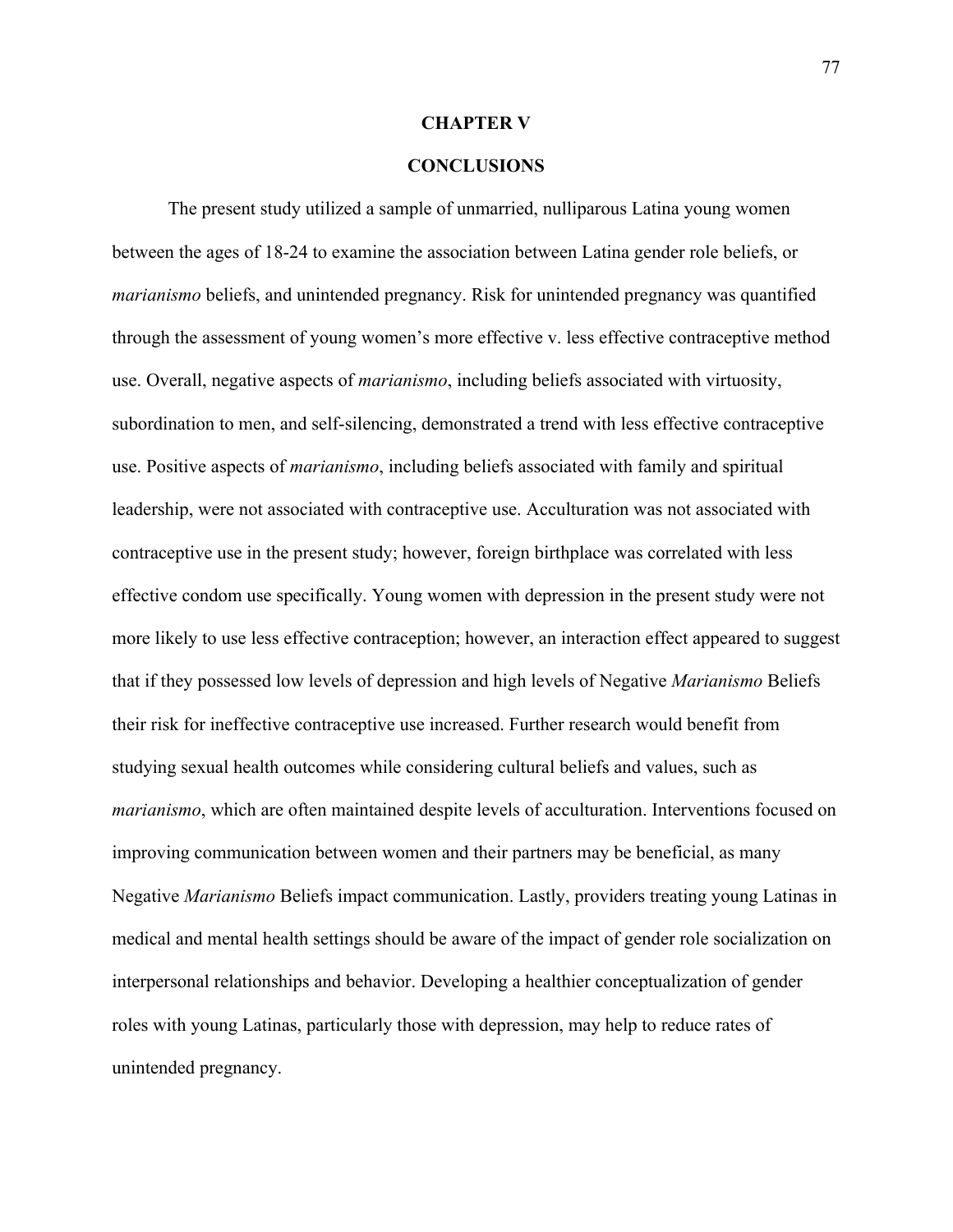#### References

- Afable-Munsuz, A., & Brindis, C. D. (2006). Acculturation and the sexual and reproductive health of Latino youth in the United States: a literature review. *Perspectives on sexual and reproductive health*, *38*(4), 208-219.
- Alfaro, E. C., Umana-Taylor, A. J., Gonzales-Backen, M. A., Bámaca, M. Y., & Zeiders, K. H. (2009). Latino adolescents' academic success: The role of discrimination, academic motivation, and gender. *Journal of adolescence*, *32*(4), 941-962.
- Arciniega, G. M., Anderson, T. C., Tovar-Blank, Z. G., & Tracey, T. J. (2008). Toward a fuller conception of Machismo: Development of a traditional Machismo and Caballerismo Scale. *Journal of Counseling Psychology*, *55*(1), 19-33.
- Ayón, C., Marsiglia, F. F., & Bermudez-Parsai, M. (2010). Latino family mental health: Exploring the role of discrimination and familismo. *Journal of Community Psychology*, *38*(6), 742-756.
- Azmitia, M., & Brown, J. R. (2002). Latino immigrant parents' beliefs about the "path of life" of their adolescent children. *Latino children and families in the United States*, 77-106.
- Bauman, S. (2005). The reliability and validity of the Brief Acculturation Rating Scale for Mexican Americans-II for children and adolescents. *Hispanic Journal of Behavioral Sciences*, *27*(4), 426-441.

Berry, J. W. (1997). Immigration, acculturation, and adaptation. *Applied psychology*, *46*(1), 5-34.

Bond, M. L., Jones, M. E., Cason, C., Campbell, P., & Hall, J. (2002). Acculturation effects on health promoting lifestyle behaviors among Hispanic origin pregnant women. Journal of Multicultural Nursing & Health, *8*(2), 61-68.

Bowleg, L., Belgrave, F. Z., & Reisen, C. A. (2000). Gender roles, power strategies, and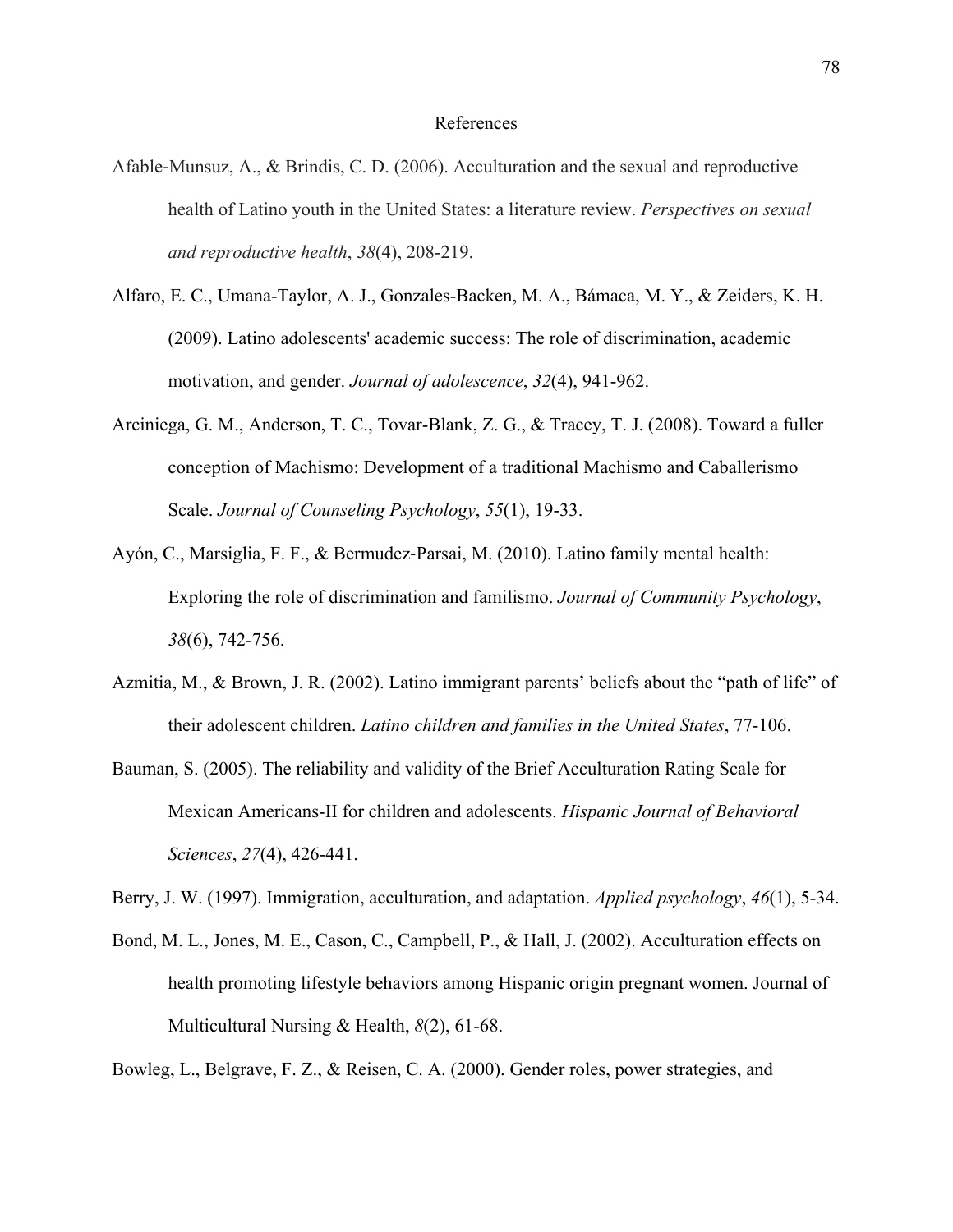precautionary sexual self-efficacy: Implications for Black and Latina women's HIV/AIDS protective behaviors. *Sex roles*, *42*(7-8), 613-635.

- Boyd, J. H., Weissman, M. M., Thompson, W. D., & Myers, J. K. (1982). Screening for depression in a community sample: Understanding the discrepancies between depression symptom and diagnostic scales. *Archives of General Psychiatry*, *39*(10), 1195-1200.
- Brady, S. S., Tschann, J. M., Ellen, J. M., & Flores, E. (2009). Infidelity, trust, and condom use among Latino youth in dating relationships. *Sexually transmitted diseases*, *36*(4), 227- 231.
- Buchner, A., Erdfelder, E., Faul, F., & Lang, A. G. (2013). G\* Power (Version 3.1. 7) [Software]. Uiversitt Kiel, Germany.
- Burnam, M. A., Hough, R. L., Karno, M., Escobar, J. I., & Telles, C. A. (1987). Acculturation and lifetime prevalence of psychiatric disorders among Mexican Americans in Los Angeles. *Journal of health and social behavior*, 89-102.
- Castillo, L. G., Perez, F. V., Castillo, R., & Ghosheh, M. R. (2010). Construction and initial validation of the *Marianismo* Beliefs Scale. *Counselling Psychology Quarterly*, *23*(2), 163-175.
- Céspedes, Y. M., & Huey Jr, S. J. (2008). Depression in Latino adolescents: a cultural discrepancy perspective. *Cultural Diversity and Ethnic Minority Psychology*, *14*(2), 168- 172.
- Cianelli, R., Ferrer, L., & McElmurry, B. J. (2008). HIV prevention and low-income Chilean women: machismo, marianismo and HIV misconceptions. *Culture, Health & Sexuality*, *10*(3), 297-306.

Coley, R. L., & Chase-Lansdale, P. L. (1998). Adolescent pregnancy and parenthood: recent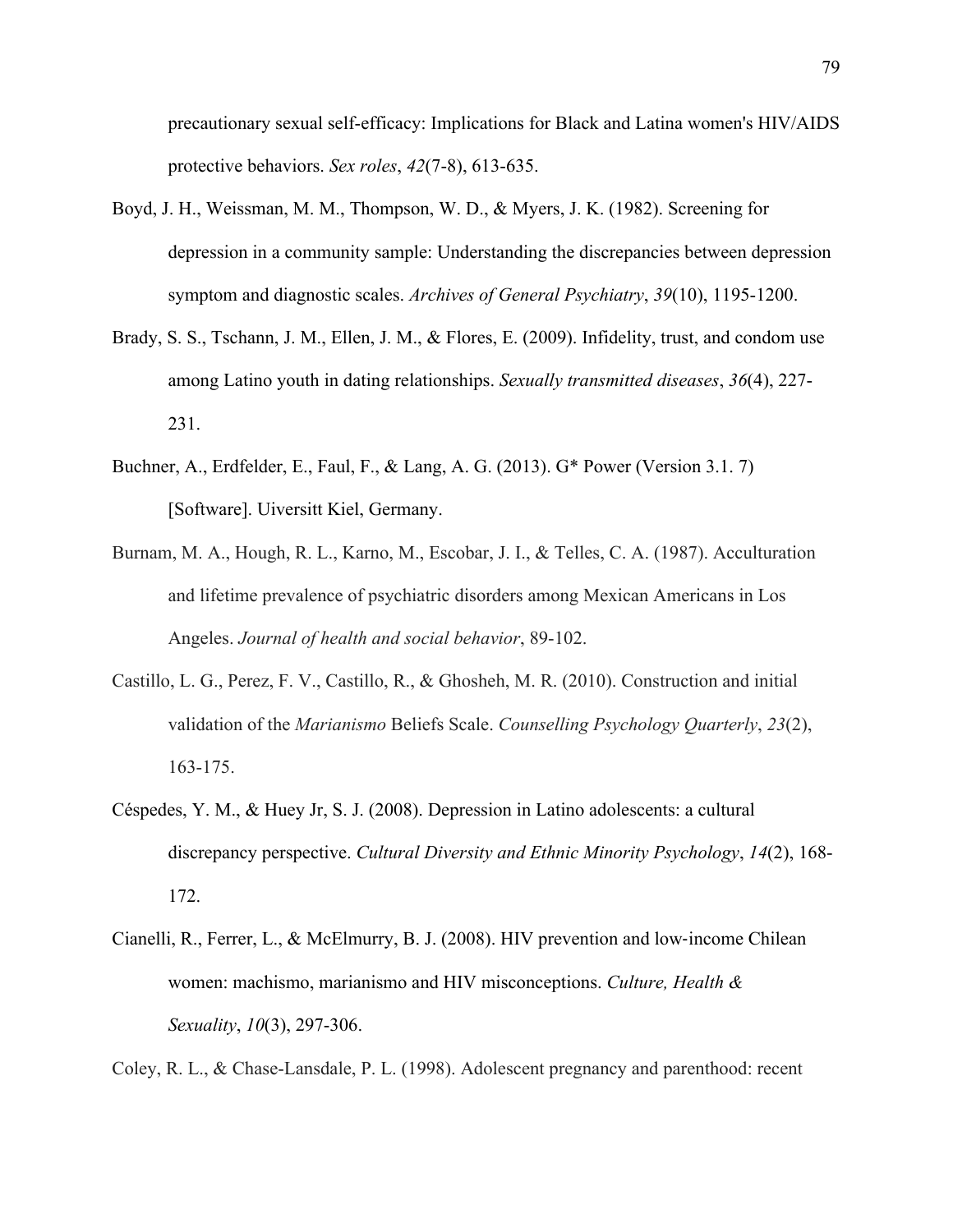evidence and future directions. *American Psychologist*, *53*(2),152-166.

- Cripe, S. M., Sanchez, S. E., Perales, M. T., Lam, N., Garcia, P., & Williams, M. A. (2008). Association of intimate partner physical and sexual violence with unintended pregnancy among pregnant women in Peru. *International Journal of Gynecology & Obstetrics*, *100*(2), 104-108.
- Cubbin, C., Braveman, P. A., Marchi, K. S., Chavez, G. F., Santelli, J. S., & Gilbert, B. J. C. (2002). Socioeconomic and racial/ethnic disparities in unintended pregnancy among postpartum women in California. *Maternal and child health journal*, *6*(4), 237-246.
- Cuellar, I., Arnold, B., & Maldonado, R. (1995). Acculturation rating scale for Mexican Americans-II: A revision of the original ARSMA scale. *Hispanic journal of behavioral sciences*, *17*(3), 275-304.
- Daniels K, Daugherty J, Jones J, Mosher W. (2015). Current contraceptive use and variation by selected characteristics among women aged 15–44: United States, 2011–2013. National Health Statistics Reports; No. 86. Hyattsville, MD: National Center for Health Statistics.
- Denner, J., & Dunbar, N. (2004). Negotiating femininity: Power and strategies of Mexican American girls. *Sex Roles*, *50*(5-6), 301-314.
- Faulkner, S. L. (2003). Good girl or flirt girl: Latinas' definitions of sex and sexual relationships. *Hispanic Journal of Behavioral Sciences*, *25*(2), 174-200.
- Finer, L. B., & Henshaw, S. K. (2006). Disparities in rates of unintended pregnancy in the United States, 1994 and 2001. *Perspectives on sexual and reproductive health*, *38*(2), 90-96.
- Frost, J. J., & Darroch, J. E. (2008). Factors associated with contraceptive choice and inconsistent method use, United States, 2004. *Perspectives on sexual and reproductive health*, *40*(2), 94-104.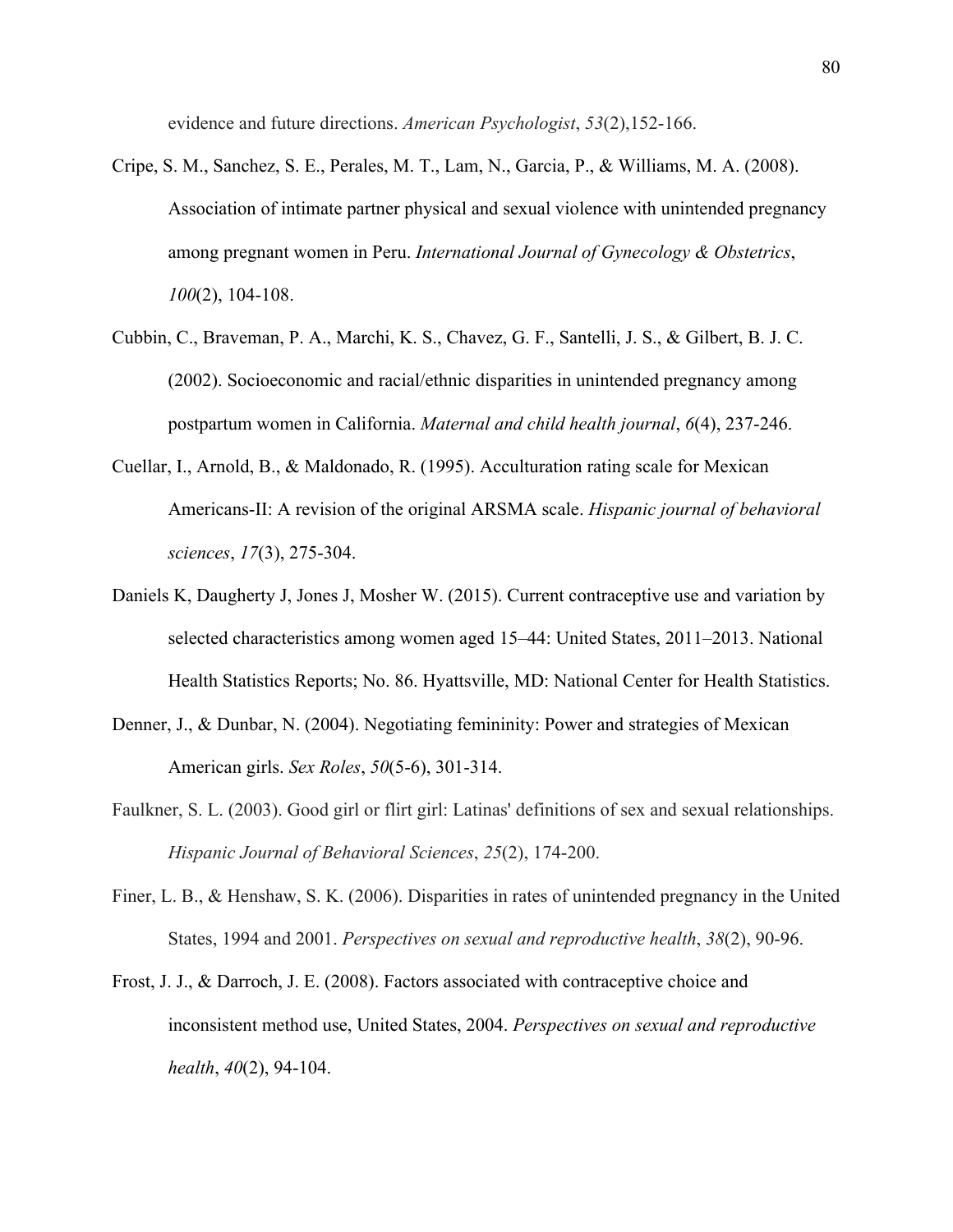- Frost, J. J., Singh, S., & Finer, L. B. (2007). Factors associated with contraceptive use and nonuse, United States, 2004. *Perspectives on Sexual and Reproductive Health*, *39*(2), 90- 99.
- Fu, H., Darroch, J. E., Haas, T., & Ranjit, N. (1999). Contraceptive failure rates: new estimates from the 1995 National Survey of Family Growth. *Family Planning Perspectives*, 56-63.
- Gagnon, A. J., Zimbeck, M., & Zeitlin, J. (2010). Migration and perinatal health surveillance: an international Delphi survey. *European Journal of Obstetrics & Gynecology and Reproductive Biology*, *149*(1), 37-43.
- Garbers, S., Correa, N., Tobier, N., Blust, S., & Chiasson, M. A. (2010). Association between symptoms of depression and contraceptive method choices among low-income women at urban reproductive health centers. *Maternal and child health journal*, *14*(1), 102-109.
- Gilliam, M. L., Warden, M., Goldstein, C., & Tapia, B. (2004). Concerns about contraceptive side effects among young Latinas: a focus-group approach. *Contraception*, *70*(4), 299- 305.
- Gipson, J. D., Koenig, M. A., & Hindin, M. J. (2008). The effects of unintended pregnancy on infant, child, and parental health: a review of the literature. *Studies in family planning*, *39*(1), 18-38.
- Glick, P., & Fiske, S. T. (2001). An ambivalent alliance: Hostile and benevolent sexism as complementary justifications for gender inequality. *American Psychologist*, *56*(2), 109- 118.
- Goldston, D. B., Molock, S. D., Whitbeck, L. B., Murakami, J. L., Zayas, L. H., & Hall, G. C. N. (2008). Cultural considerations in adolescent suicide prevention and psychosocial treatment. *American Psychologist*, *63*(1), 14.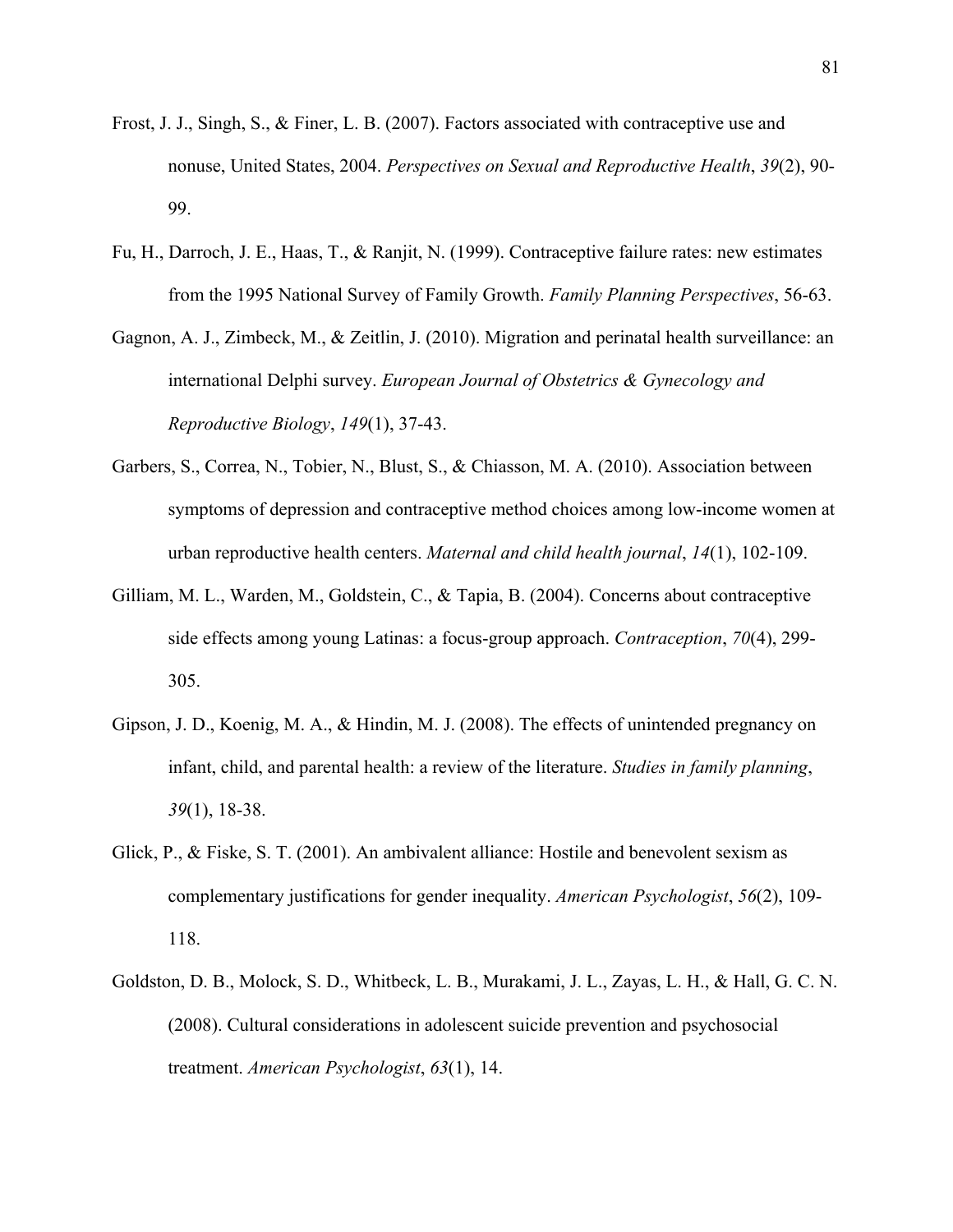- Grady, C. D., Dehlendorf, C., Cohen, E. D., Schwarz, E. B., & Borrero, S. (2015). Racial and ethnic differences in contraceptive use among women who desire no future children, 2006–2010 National Survey of Family Growth. *Contraception*, *92*(1), 62-70.
- Guilamo-Ramos, V., Jaccard, J., Pena, J., & Goldberg, V. (2005). Acculturation-related variables, sexual initiation, and subsequent sexual behavior among Puerto Rican, Mexican, and Cuban youth. *Health Psychology*, *24*(1), 88-95.
- Gutierrez, M. A., Franco, L. M., Powell, K. G., Peterson, N. A., & Reid, R. J. (2009). Psychometric Properties of the Acculturation Rating Scale for Mexican Americans—II Exploring Dimensions of Marginality Among a Diverse Latino Population. *Hispanic Journal of Behavioral Sciences*, *31*(3), 340-356.
- Guttmacher Institute (March 2016). Unintended Pregnancy in the United States. Fact Sheet. Retrieved from https://www.guttmacher.org/sites/default/files/pdfs/pubs/FB-Unintended-Pregnancy-US.pdf
- Haglund, K. A., & Fehring, R. J. (2010). The association of religiosity, sexual education, and parental factors with risky sexual behaviors among adolescents and young adults. *Journal of Religion and Health*, *49*(4), 460-472.
- Halgunseth, L. C., Ispa, J. M., & Rudy, D. (2006). Parental control in Latino families: An integrated review of the literature. *Child development*, *77*(5), 1282-1297.
- Hall, K. S., Kusunoki, Y., Gatny, H., & Barber, J. (2014). The risk of unintended pregnancy among young women with mental health symptoms. *Social Science & Medicine*, *100*, 62- 71.
- Harris, M. L., Loxton, D., Wigginton, B., & Lucke, J. C. (2015). Recruiting online: lessons from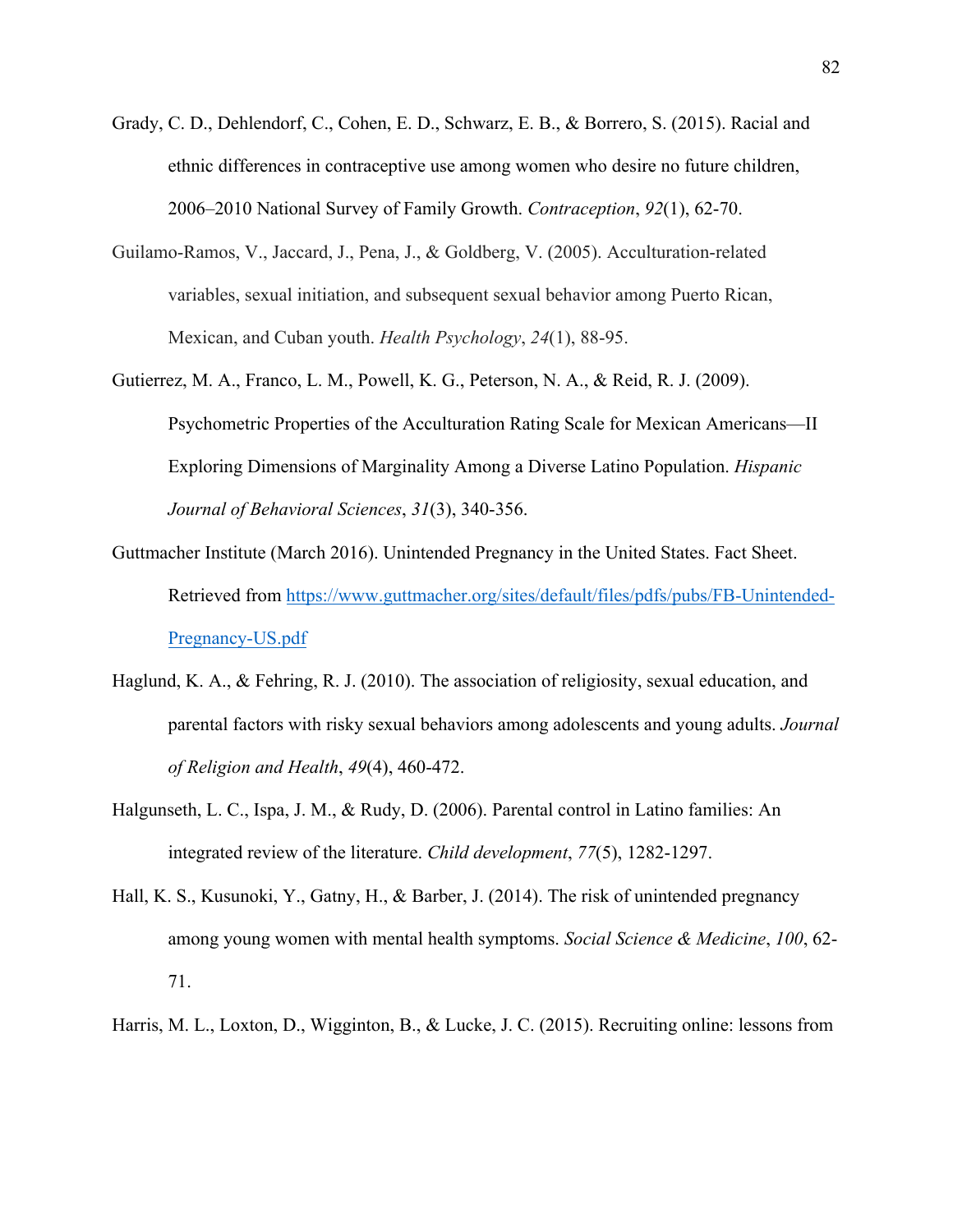a longitudinal survey of contraception and pregnancy intentions of young Australian women. *American journal of epidemiology*, *181*(10), 737-746.

- Hayford, S. R., & Guzzo, K. B. (2013). Racial and ethnic variation in unmarried young adults' motivation to avoid pregnancy. *Perspectives on sexual and reproductive health*, *45*(1), 41-51.
- Healthy People 2020 topics and objectives. Washington, DC: Department of Health and Human Services, 2010 (http://www.healthypeople.gov/2020/topics-objectives/topic/familyplanning/objectives).
- Hsieh, F.Y., Bloch, D. A., and Larsen, M.D. (1998). A simple method of sample size calculation for linear and logistic regression. *Statistics in Medicine*, 17, 1623-1634.
- Jimenez, D. E., Gray, H. L., Cucciare, M., Kumbhani, S., & Gallagher-Thompson, D. (2010). Using the revised acculturation rating scale for Mexican Americans (ARSMA-II) with older adults. Hispanic Health Care International, 8(1), 14-22.
- Kavanaugh, M. L., Jerman, J., Hubacher, D., Kost, K., & Finer, L. B. (2011). Characteristics of women in the United States who use long-acting reversible contraceptive methods. *Obstetrics & Gynecology*, *117*(6), 1349-1357.
- Kessler, R. C., McGonagle, K. A., Nelson, C. B., Hughes, M., Swartz, M., & Blazer, D. G. (1994). Sex and depression in the National Comorbidity Survey. II: Cohort effects. *Journal of affective disorders*, *30*(1), 15-26.
- Kim, B. S. (2007). Acculturation and Enculturation. F. T. Leong, A. Ebreo, L. Kinoshita, A. G. Inman, L. H. Yang, M. Fu (Eds.), Handbook of Asian American psychology, 2nd ed. (pp. 141-158). Thousand Oaks, CA: Sage Publications.

Kim, B. S., & Omizo, M. M. (2005). Asian and European American Cultural Values, Collective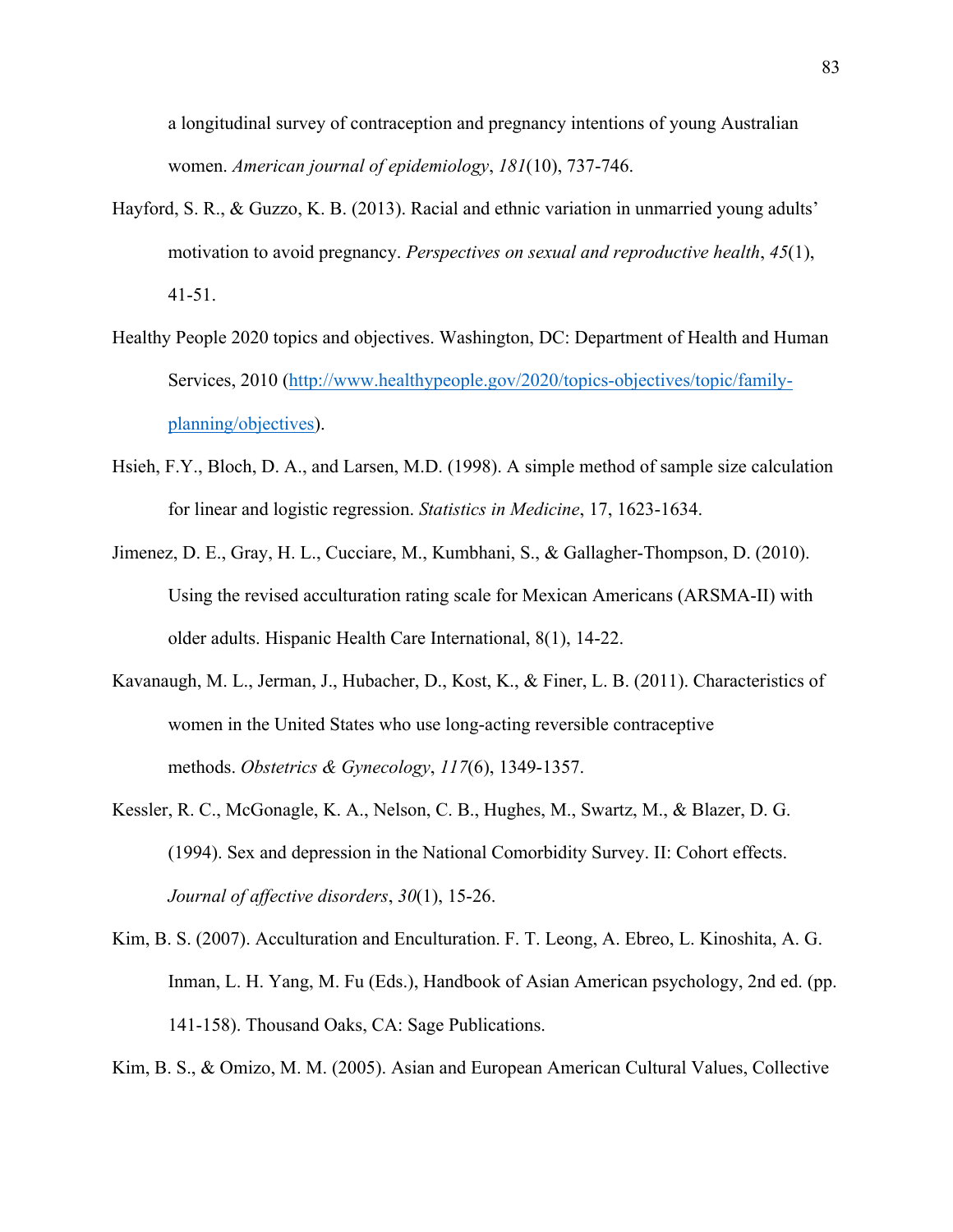Self-Esteem, Acculturative Stress, Cognitive Flexibility, and General Self-Efficacy Among Asian American College Students. *Journal of Counseling Psychology*, *52*(3), 412.

- Knight, R. G., Williams, S., McGee, R., & Olaman, S. (1997). Psychometric properties of the Centre for Epidemiologic Studies Depression Scale (CES-D) in a sample of women in middle life. *Behaviour Research and Therapy, 35*(4), 373-380.
- Kosinski, M., Matz, S. C., Gosling, S. D., Popov, V., & Stillwell, D. (2015). Facebook as a research tool for the social sciences: Opportunities, challenges, ethical considerations, and practical guidelines. *American Psychologist*, *70*(6), 543.
- Kost, K., & Henshaw, S. (2014). US teenage pregnancies, births and abortions, 2010: National and state trends by age, race and ethnicity. *New York: Guttmacher Institute*.
- Lehrer, J. A., Shrier, L. A., Gortmaker, S., & Buka, S. (2006). Depressive symptoms as a longitudinal predictor of sexual risk behaviors among US middle and high school students. *Pediatrics*, *118*(1), 189-200.
- Logan, C., Holcombe, E., Manlove, J., & Ryan, S. (2007). The consequences of unintended childbearing. *Washington, DC: Child Trends and National Campaign to Prevent Teen Pregnancy*, *28*, 142-151.
- Luster, T., & Haddow, J. L. (2005). Adolescent mothers and their children: An ecological perspective. *Parenting: An ecological perspective*, *2*, 73-101.
- Mahalingam, R., & Jackson, B. (2007). Idealized cultural beliefs about gender: implications for mental health. *Social psychiatry and psychiatric epidemiology*, *42*(12), 1012-1023.

Marín, G., & Gamba, R. J. (2003). Acculturation and changes in cultural values. In K. M. Chun,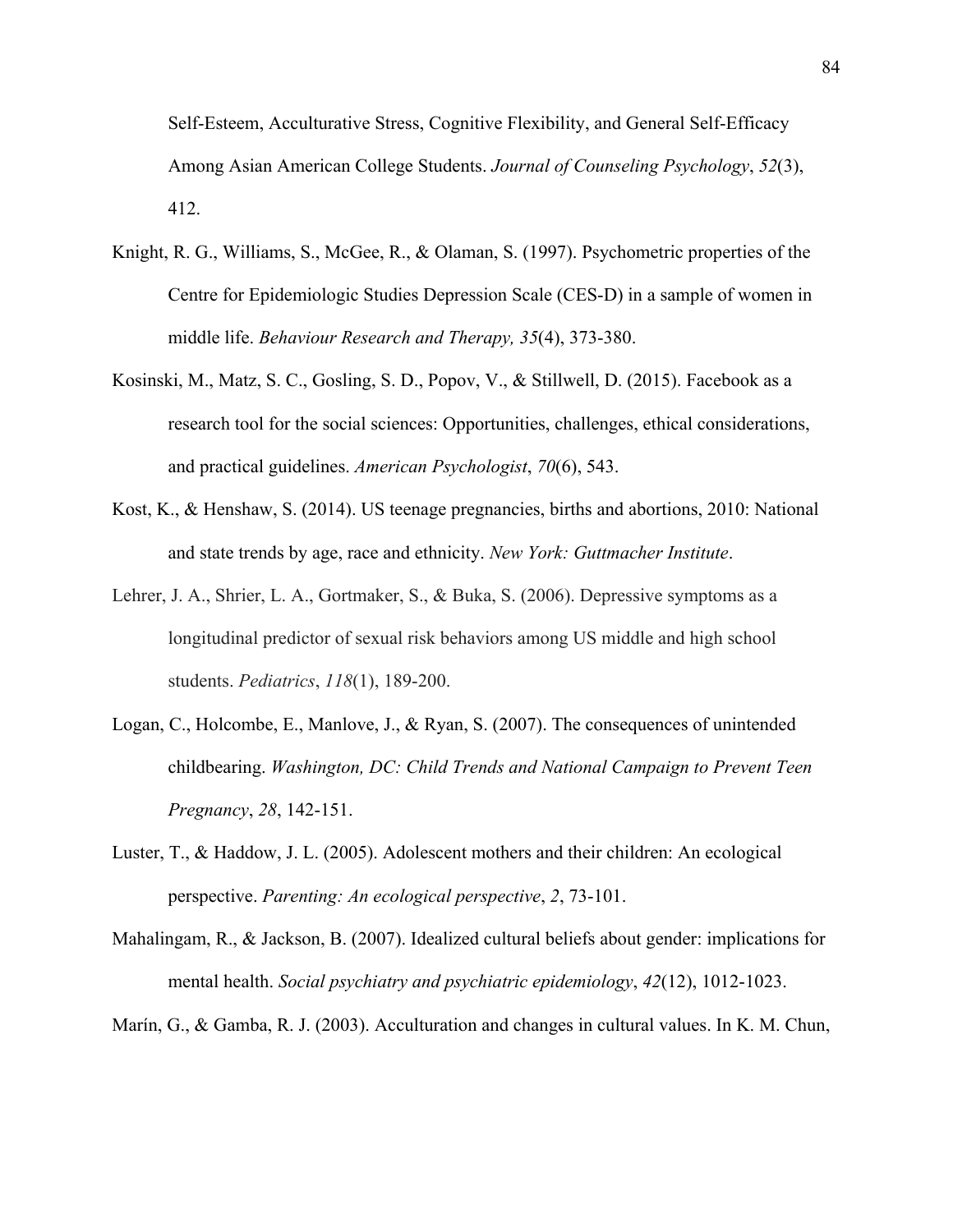P. B. Organista, & G. Marín (Eds.), Acculturation: Advances in theory, measurement, and applied research (pp. 83-93). Washington, DC, US: American Psychological Association.

- Marin, B. V., Tschann, J. M., Gomez, C. A., & Kegeles, S. M. (1993). Acculturation and gender differences in sexual attitudes and behaviors: Hispanic vs non-Hispanic white unmarried adults. *American Journal of Public Health*, *83*(12), 1759-1761.
- Matsuda, Y., McGrath, J. M., & Jallo, N. (2012). Use of the sexual relationship power scale in research: An integrative review. *Hispanic Health Care International*, *10*(4), 175-189.
- Mayo, Y. Q., & Resnick, R. P. (1996). The impact of machismo on Hispanic women. *Affilia*, *11*(3), 257-277.
- Milan, S., Ethier, K., Lewis, J., Kershaw, T., Niccolai, L., & Ickovics, J. (2006). Reproductive health of urban adolescents: differences in the behaviors, cognitions, and social context of African-American and Puerto Rican females. *Journal of youth and adolescence*, *35*(6), 959-967.
- Moreno, C. L. (2007). The relationship between culture, gender, structural factors, abuse, trauma, and HIV/AIDS for Latinas. *Qualitative health research*, *17*(3), 340-352.
- Mosher WD, Martinez GM, Chandra A, Abma JC, Willson SJ. (2004). Use of contraception and use of family planning services in the United States, 1982–2002. Advance data from vital and health statistics; no 350. Hyattsville, Maryland: National Center for Health Statistics.
- Mosher, W. D., Jones, J., & Abma, J. C. (2012). Intended and unintended births in the United States: 1982-2010. National health statistics reports; no 55. Hyattsville, MD: National Center for Health Statistics.

National Survey of Family Growth. 2011-2013. Questionnaires, Datasets, and Related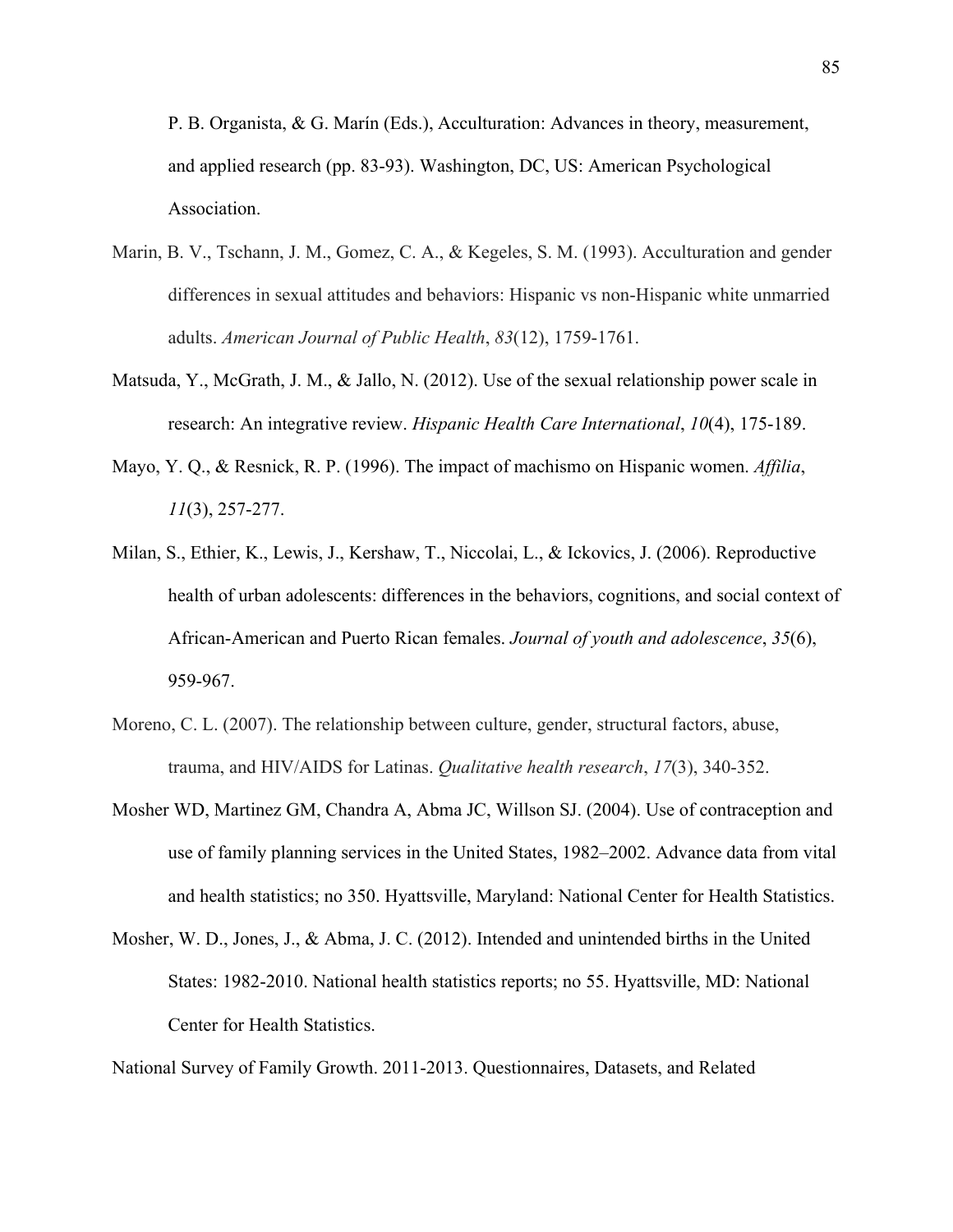Documentation. National Center for Health Statistics; Centers for Disease Control and Prevention. Retrieved from

http://www.cdc.gov/nchs/nsfg/nsfg\_2011\_2013\_questionnaires.htm

National Survey of Family Growth. 2006-2010. Questionnaires, Datasets, and Related Documentation. National Center for Health Statistics; Centers for Disease Control and Prevention. Retrieved from

http://www.cdc.gov/nchs/nsfg/nsfg\_2006\_2010\_questionnaires.htm

- Noar, S. M., Carlyle, K., & Cole, C. (2006). Why communication is crucial: Meta-analysis of the relationship between safer sexual communication and condom use. *Journal of health communication*, *11*(4), 365-390.
- Nuñez, A., González, P., Talavera, G. A., Sanchez-Johnsen, L., Roesch, S. C., Davis, S. M., ... & Penedo, F. J. (2016). Machismo, marianismo, and negative cognitive-emotional factors: Findings from the Hispanic Community Health Study/Study of Latinos Sociocultural Ancillary Study. *Journal of Latina/o Psychology*, *4*(4), 202.
- Orme, J. G., Reis, J., & Herz, E. J. (1986). Factorial and discriminant validity of the center for epidemiological studies depression (CES-D) scale. *Journal of clinical psychology*, *42*(1), 28-33.
- Pearlin, L. I., Menaghan, E. G., Lieberman, M. A., & Mullan, J. T. (1981). The stress process. *Journal of Health and Social behavior*, 337-356.
- Piña-Watson, B., Castillo, L. G., Jung, E., Ojeda, L., & Castillo-Reyes, R. (2014). The *Marianismo* Beliefs Scale: Validation with Mexican American adolescent girls and boys. *Journal of Latina/o Psychology*, *2*(2), 113-130.

Radloff, L.S. (1977). The CES-D scale: A self-report depression scale for research in the general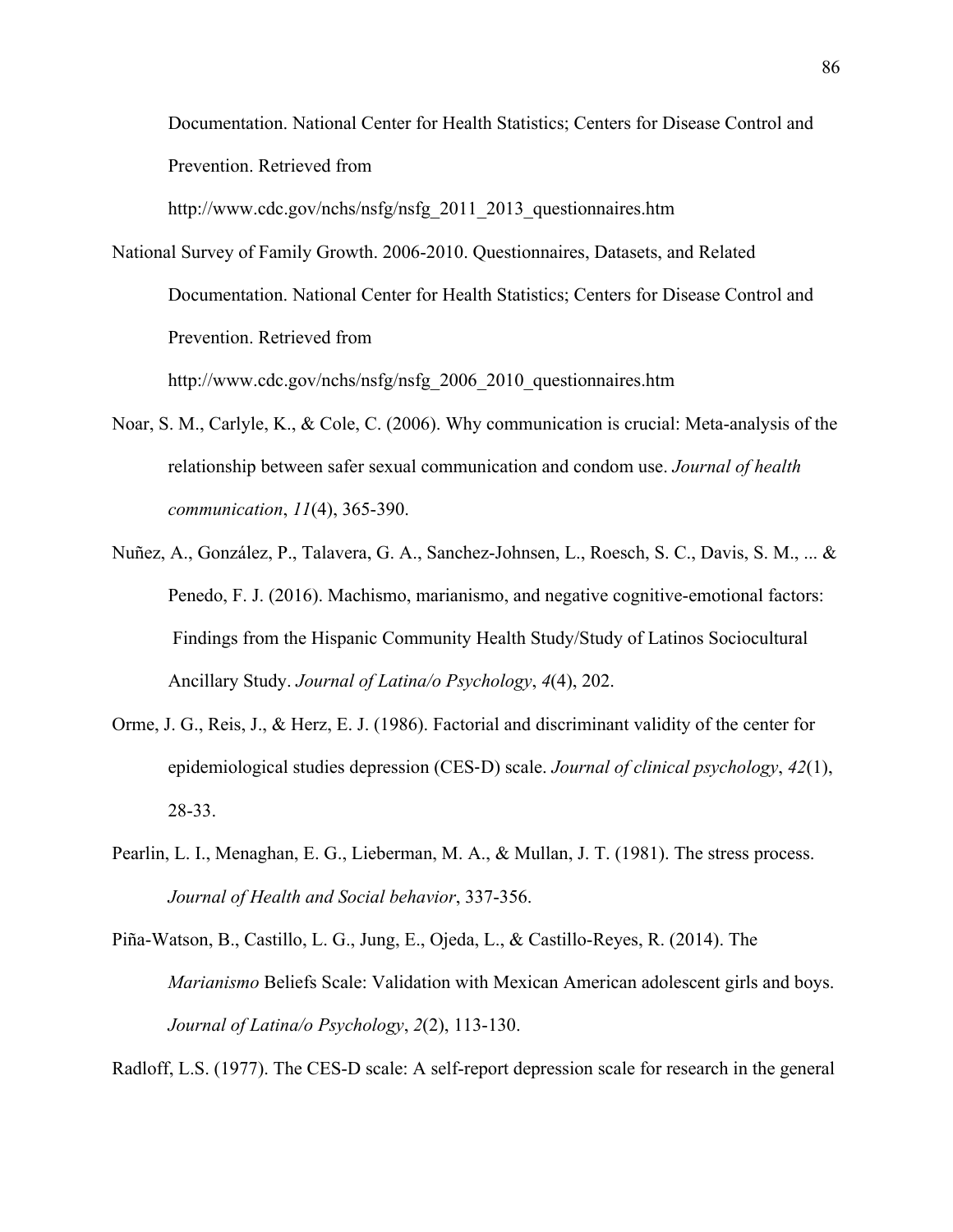population. *Applied psychological measurement*, *1*(3), 385-401.

- Raffaelli, M., & Iturbide, M. I. (2009). Sexuality and sexual risk behaviors among Latino adolescents and young adults. In F. A. Villarruel, G. Carlo, J. M. Grau, M. Azmitia, N. J. Cabrera, & T. J. Chahin (Eds.), Handbook of US Latino psychology: Developmental and community-based perspectives (pp. 399-414). Thousand Oaks, California: Sage Publications.
- Raffaelli, M., & Ontai, L. L. (2004). Gender socialization in Latino/a families: Results from two retrospective studies. *Sex Roles*, *50*(5-6), 287-299.
- Raine, T., Minnis, A. M., & Padian, N. S. (2003). Determinants of contraceptive method among young women at risk for unintended pregnancy and sexually transmitted infections. *Contraception*, *68*(1), 19-25.
- Ramo, D. E. & Prochaska, J. J. (2012). Broad reach and targeted recruitment using Facebook for an online survey of young adult substance use. *Journal of medical Internet research*, *14*(1), 1-10.
- Redfield, R., Linton, R., & Herskovits, M. J. (1936). Memorandum for the study of acculturation. *American anthropologist*, *38*(1), 149-152.
- Roberts, R. E., Vernon, S. W., & Rhoades, H. M. (1989). Effects of language and ethnic
- Rodriguez, K. M., Castillo, L. G., & Gandara, L. (2013). The influence of *marianismo*, ganas, and academic motivation on Latina adolescents' academic achievement intentions. *Journal of Latina/o Psychology*, *1*(4), 218-226.
- Romo, L. F., Berenson, A. B., & Segars, A. (2004). Sociocultural and religious influences on the normative contraceptive practices of Latino women in the United States. *Contraception*, *69*(3), 219-225.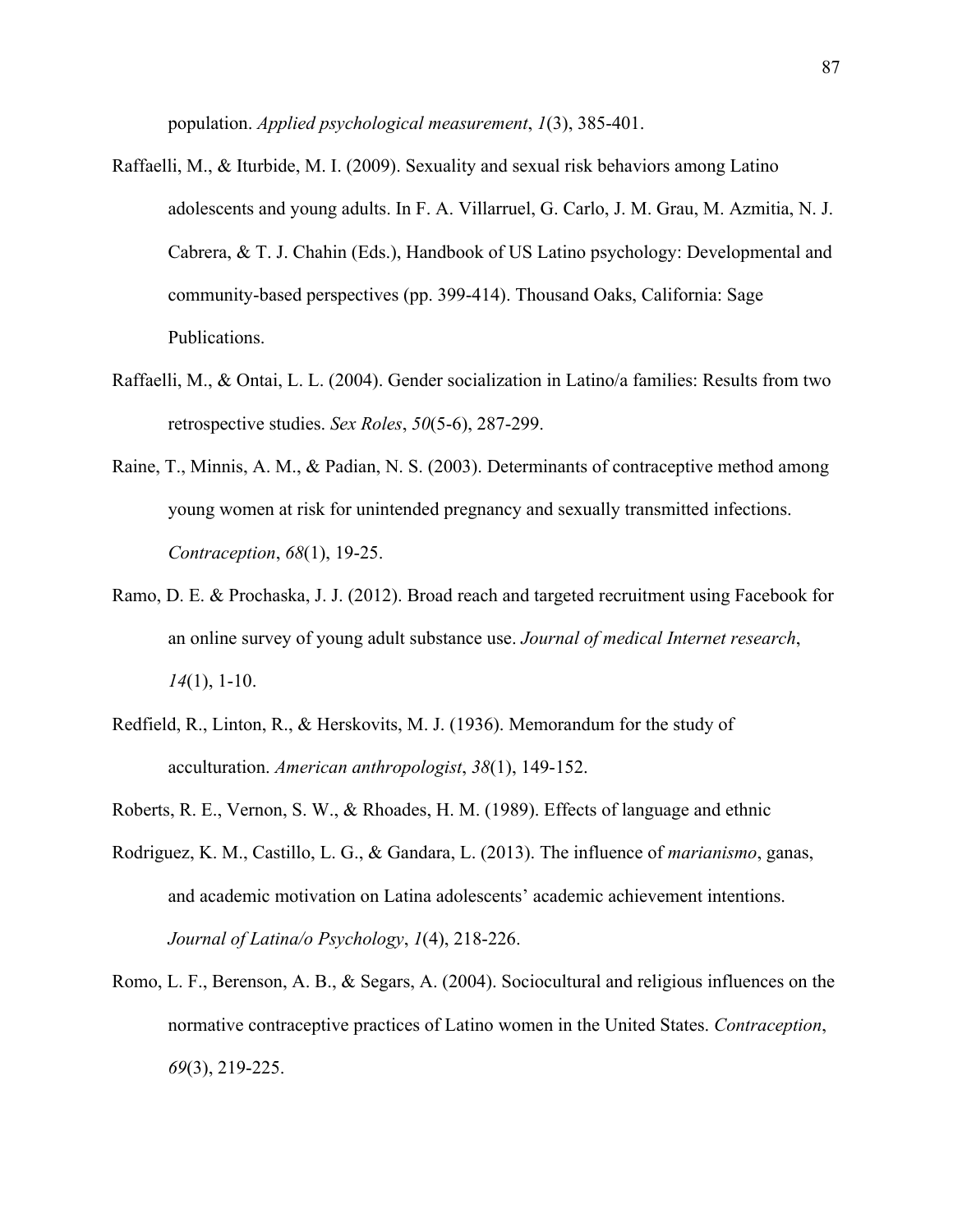- Rudmin, F. (2009). Constructs, measurements and models of acculturation and acculturative stress. *International Journal of Intercultural Relations*, *33*(2), 106-123.
- Sangi-Haghpeykar, H., Ali, N., Posner, S., & Poindexter, A. N. (2006). Disparities in contraceptive knowledge, attitude and use between Hispanic and non-Hispanic whites. *Contraception*, *74*(2), 125-132.
- Santelli, J., Rochat, R., Hatfield-Timajchy, K., Gilbert, B. C., Curtis, K., Cabral, R., Hirsch J., & Schieve, L. (2003). The measurement and meaning of unintended pregnancy. *Perspectives on sexual and reproductive health*, *35*(2), 94-101.
- Schmidley, A. D. (2001). *Profile of the foreign-born population in the United States, 2000*. US Department of Commerce, Economics and Statistics Administration, US Census Bureau.
- Sheeran, P., Abraham, C., & Orbell, S. (1999). Psychosocial correlates of heterosexual condom use: a meta-analysis. *Psychological bulletin*, *125*(1), 90-132.
- Simon, W., & Gagnon, J. (2011). *Sexual conduct: The social sources of human sexuality*. New Jersey: Transaction publishers.
- Singh, S., Sedgh, G., & Hussain, R. (2010). Unintended pregnancy: worldwide levels, trends, and outcomes. *Studies in family planning*, *41*(4), 241-250.
- Small, E., Weinman, M. L., Buzi, R. S., & Smith, P. B. (2009). Risk factors, knowledge, and attitudes as predictors of intent to use condoms among minority female adolescents attending family planning clinics. *Journal of HIV/AIDS & Social Services*, *8*(3), 251-268.
- Soler, J., Pérez-Sola, V., Puigdemont, D., Pérez-Blanco, J., Figueres, M., & Alvarez, E. (1997). Estudio de validación del Center for Epidemiologic Studies-Depression (CES-D) en una población española de pacientes con trastornos afectivos. *Actas Españolas de Psiquiatría*.

Sonfield, A., Kost, K., Gold, R. B., & Finer, L. B. (2011). The public costs of births resulting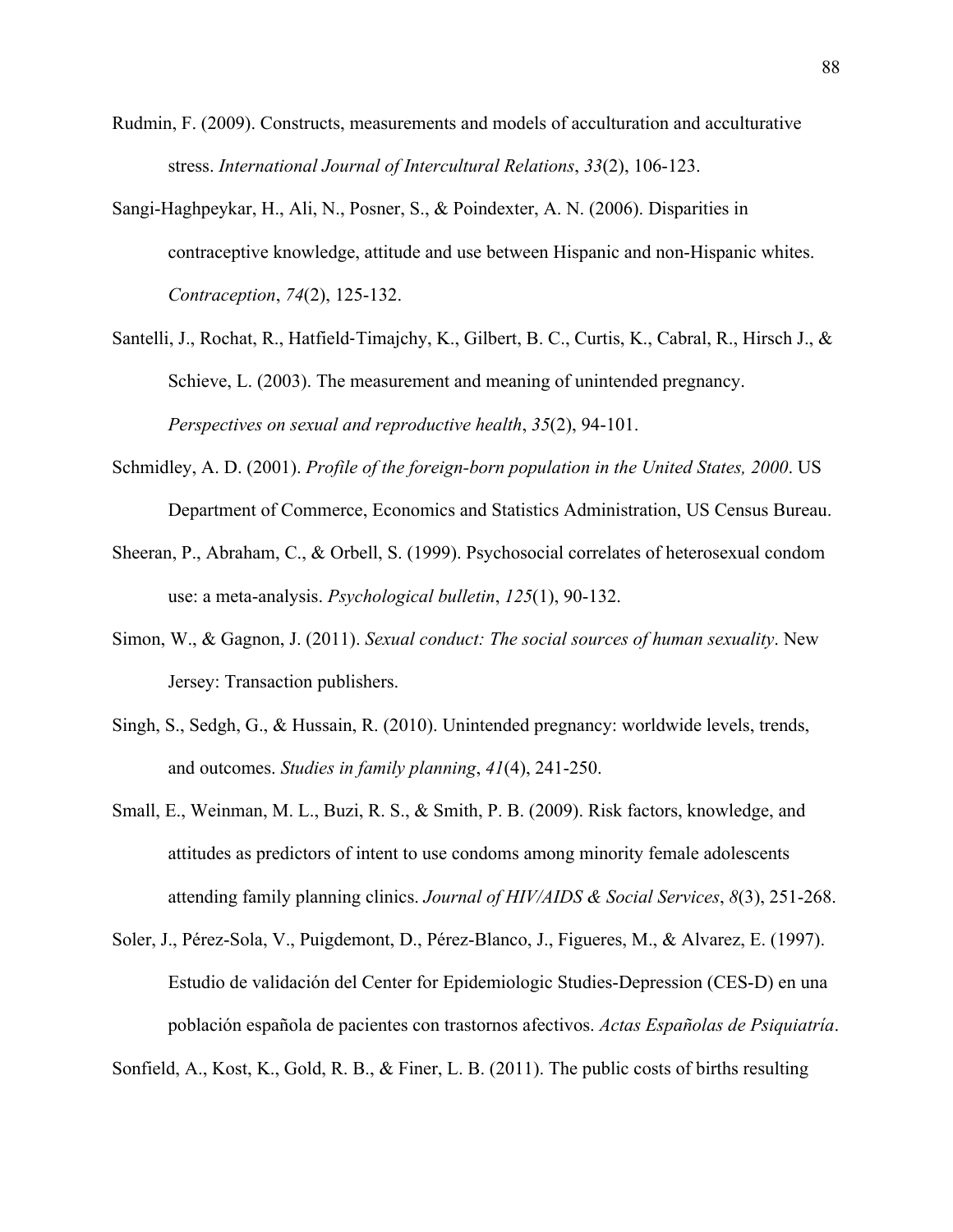from unintended pregnancies: national and state-level estimates. *Perspectives on sexual and reproductive health*, *43*(2), 94-102.

- Spence, J. T., Helmreich, R., & Stapp, J. (1973). A short version of the Attitudes toward Women Scale (AWS). *Bulletin of the Psychonomic Society*, *2*(4), 219-220.
- Taylor, P. (2013). *A survey of LGBT Americans: attitudes, experiences and values in changing times*. Pew Research Center.
- Thomson, M. D., & Hoffman-Goetz, L. (2009). Defining and measuring acculturation: a systematic review of public health studies with Hispanic populations in the United States. *Social science & medicine*, *69*(7), 983-991.
- Tomkins, S. S. (1978). Script theory: Differential magnification of affects. In *Nebraska symposium on motivation*. University of Nebraska Press.
- Torres, L. (2010). Predicting levels of Latino depression: Acculturation, acculturative stress, and coping. Cultural Diversity and Ethnic Minority Psychology, 16(2), 256-263.
- Triandis, H. C., Marin, G., Lisansky, J., & Betancourt, H. (1984). Simpatia as a cultural script of Hispanics. *Journal of Personality and Social Psychology*, *47*(6), 1363-1375.
- Twenge, J. M., & Nolen-Hoeksema, S. (2002). Age, gender, race, socioeconomic status, and birth cohort difference on the children's depression inventory: A meta-analysis. *Journal of abnormal psychology*, *111*(4), 578.
- Unger, J. B. (2000). Acculturation and attitudes about contraceptive use among Latina women. *Health care for women international*, *21*(3), 235-249.
- Unger, J. B., Ritt-Olson, A., Wagner, K., Soto, D., & Baezconde-Garbanati, L. (2007). A comparison of acculturation measures among Hispanic/Latino adolescents. *Journal of Youth and Adolescence*, *36*(4), 555-565.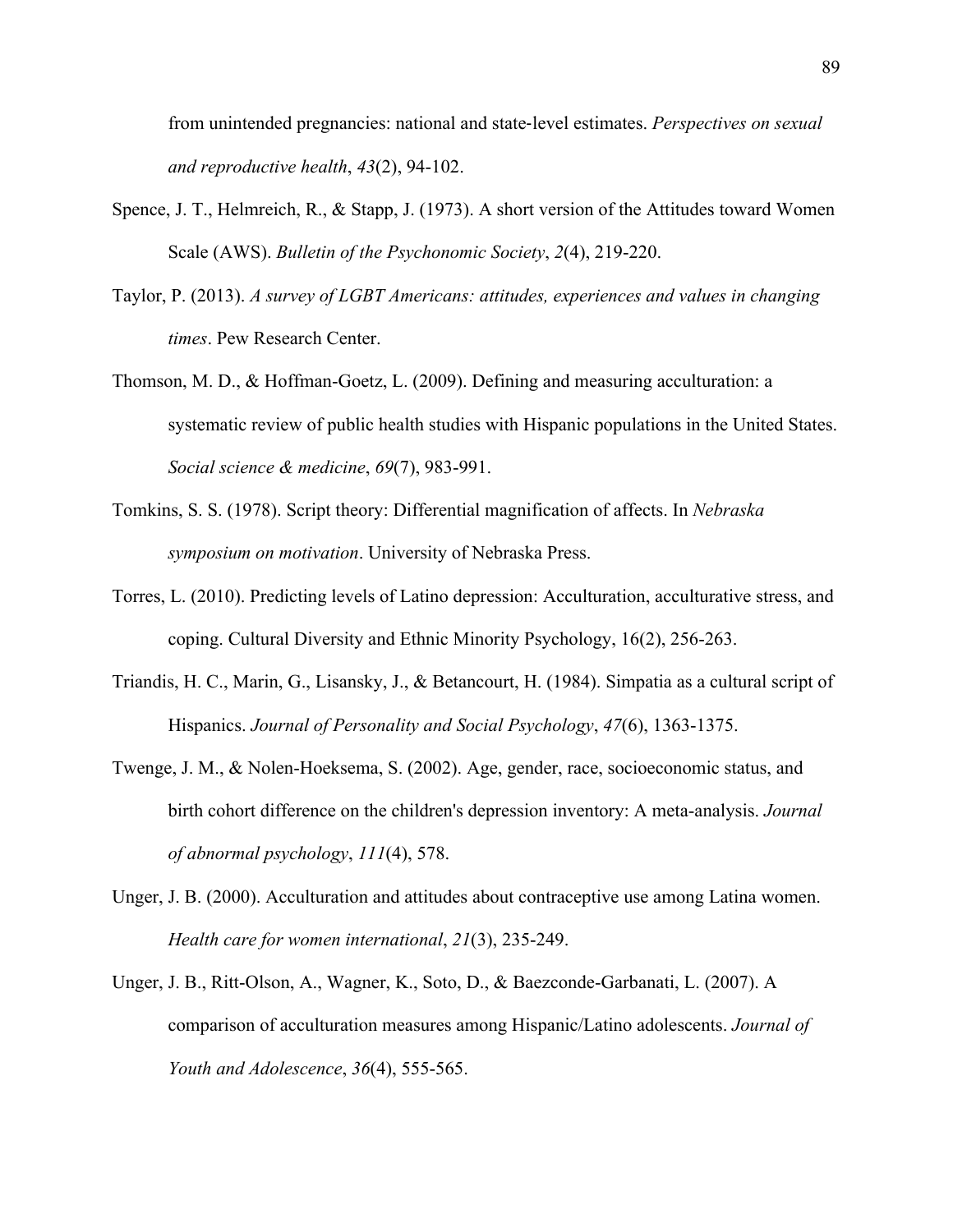- Unger, J. B., Ritt-Olson, A., Wagner, K., Soto, D., & Baezconde-Garbanati, L. (2007). A comparison of acculturation measures among Hispanic/Latino adolescents. *Journal of Youth and Adolescence*, *36*(4), 555-565.
- Upchurch, D. M., Aneshensel, C. S., Mudgal, J., & McNeely, C. S. (2001). Sociocultural contexts of time to first sex among Hispanic adolescents. *Journal of Marriage and Family*, *63*(4), 1158-1169.
- Vandello, J. A., & Cohen, D. (2003). Male honor and female fidelity: implicit cultural scripts that perpetuate domestic violence. Journal of personality and social psychology, 84(5), 997-1010.
- Wassertheil-Smoller, S., Arredondo, E. M., Cai, J., Castaneda, S. F., Choca, J. P., Gallo, L. C., ... & Penedo, F. J. (2014). Depression, anxiety, antidepressant use, and cardiovascular disease among Hispanic men and women of different national backgrounds: results from the Hispanic Community Health Study/Study of Latinos. *Annals of Epidemiology*, *24*(11), 822-830.
- Weiss, U. K., & Tillman, K. H. (2009). Risky sexual behaviors among Hispanic young adults in South Florida: nativity, age at immigration and gender differences. *Perspectives on sexual and reproductive health*, *41*(4), 202-209.
- Wilson, E. K. (2009). Differences in contraceptive use across generations of migration among women of Mexican origin. *Maternal and Child Health Journal*, *13*(5), 641-651.
- Witwer E., Jones R., & Lindberg L. *Sexual Behavior and Contraceptive and Condom Use Among U.S. High School Students, 2013–2017*, New York: Guttmacher Institute, 2018.

Zayas, L. H., Lester, R. J., Cabassa, L. J., & Fortuna, L. R. (2005). Why do so many Latina teens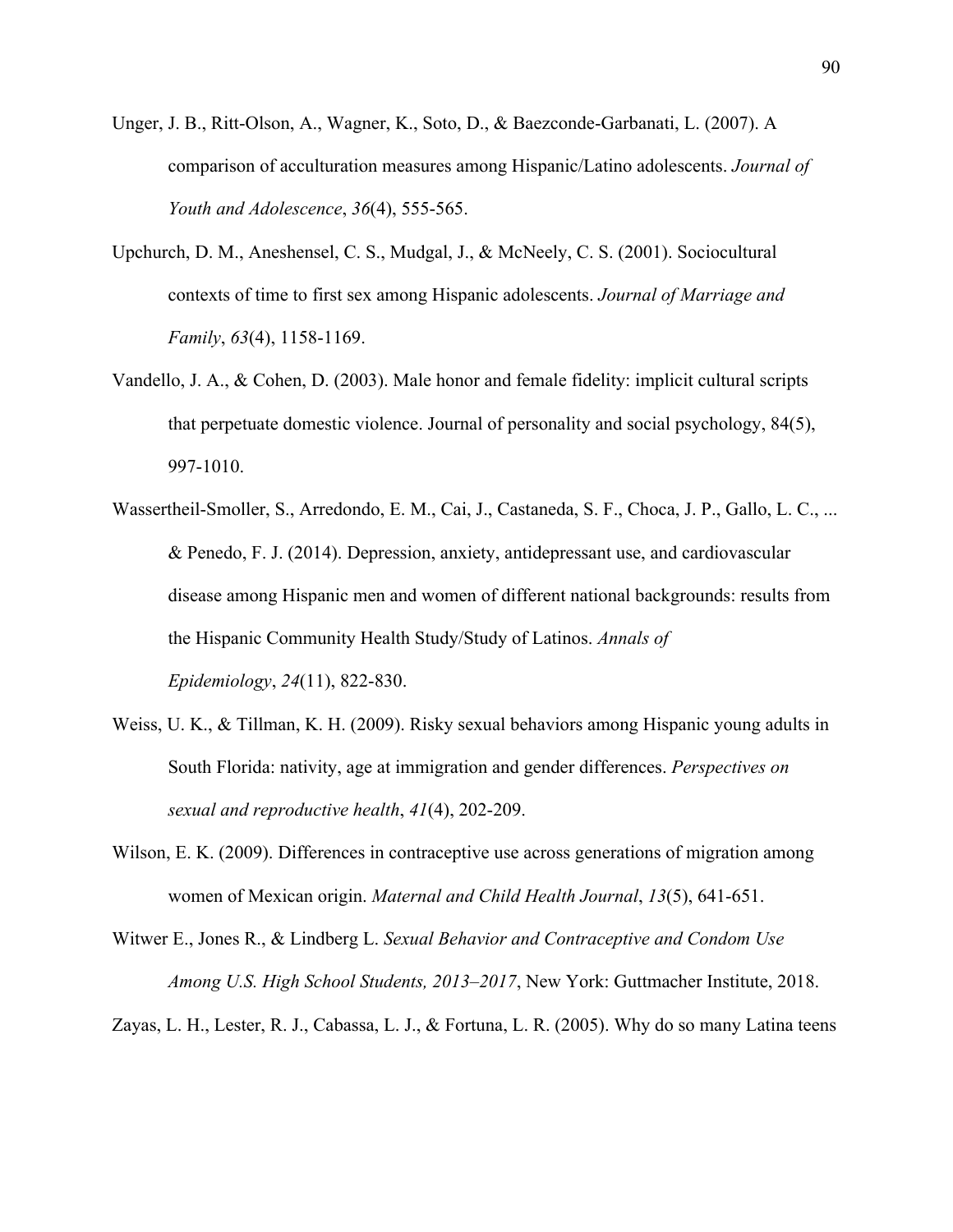attempt suicide? A conceptual model for research. *American Journal of Orthopsychiatry*, *75*(2), 275-287.

- Zich, J. M., Attkisson, C. C., & Greenfield, T. K. (1990). Screening for depression in primary care clinics: the CES-D and the BDI. *The International Journal of Psychiatry in Medicine*, *20*(3), 259-277.
- Zolna, M., & Lindberg, L. D. (2012). *Unintended pregnancy: Incidence and outcomes among young adult unmarried women in the United States, 2001 and 2008*. New York: Alan Guttmacher Institute.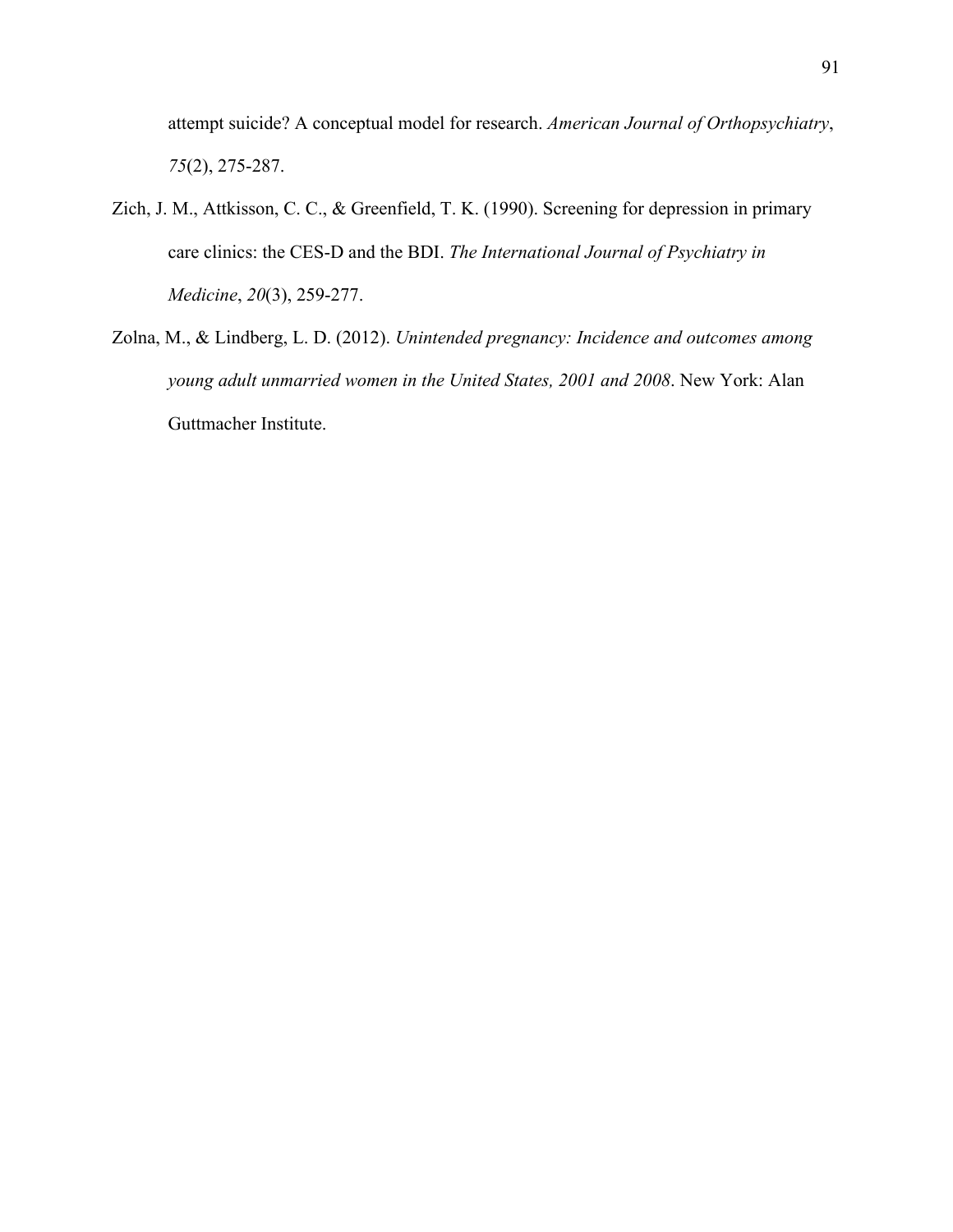### **APPENDIX A.**

# **Screening Questions English Version**

- 1. In what language would you prefer to complete this survey?
	- a. English
	- b. Spanish
- 2. What is your gender?
	- a. Male
	- b. Female
- 3. What is your birthdate? (MM/DD/YYYY)
- 4. Are you Hispanic or Latina or of Spanish origin, such as Mexican, Puerto Rican, Cuban, Dominican, Central American, South American, or of another country?
	- a. Yes
	- b. No
- 5. What is your current relationship status?
	- a. Married
	- b. Consensual union (unmarried partners)
	- c. Widowed
	- d. Separated
	- e. Divorced
	- f. Single
- 6. Have you ever given birth?
	- a. Yes
	- b. No
- 7. Are you currently pregnant?
	- a. Yes
	- b. No
- 8. Do you have plans to become pregnant in the next year?
	- a. Yes
	- b. No
- 9. In the last year (last 12 months) have you had sexual intercourse with at least one man?
	- i. Sexual intercourse here refers to a sexual encounter between a man and a woman, in which the penis enters the vagina. Do not count oral sex, anal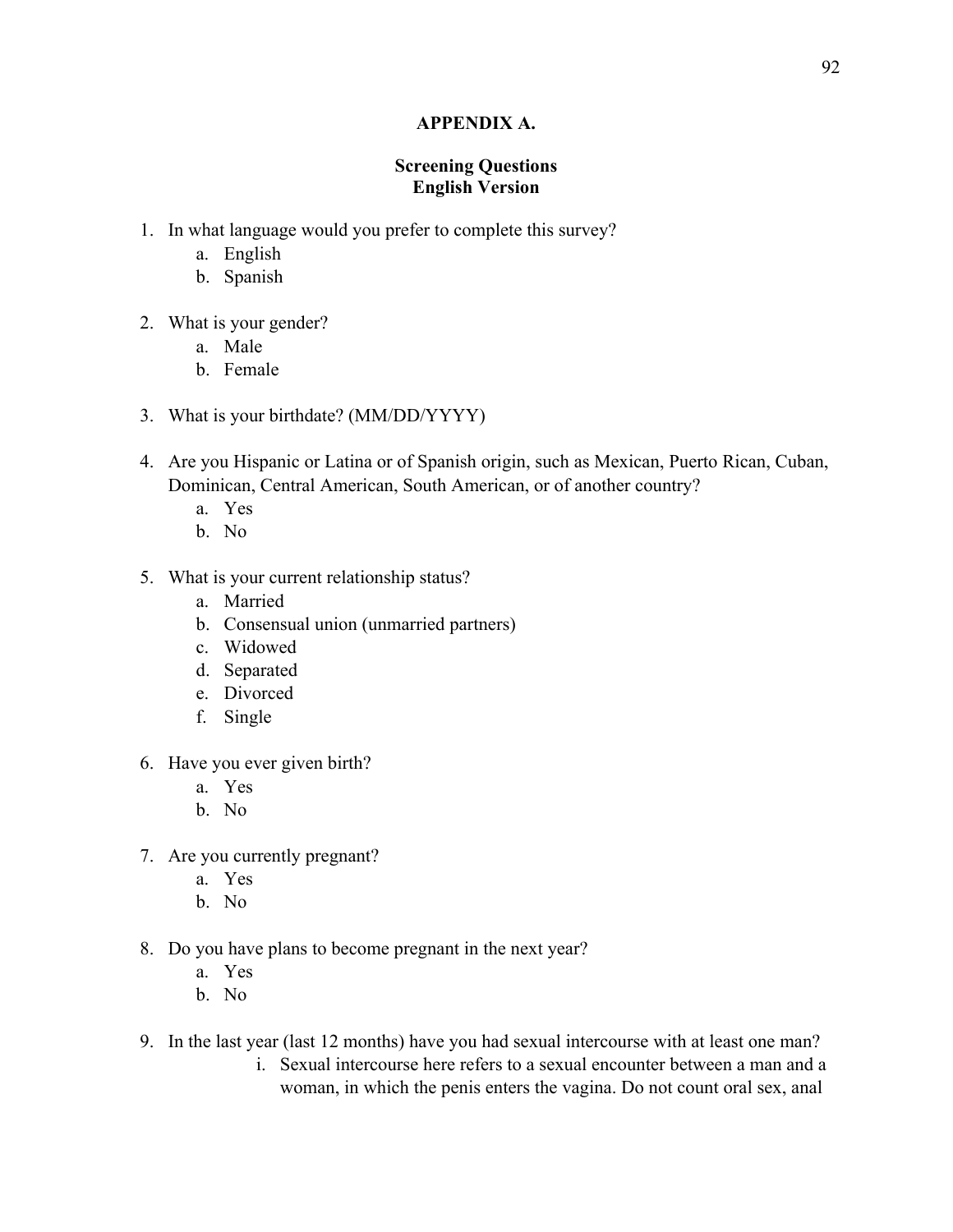sex, heavy petting, or other forms of sexual activity that do not involve vaginal penetration. Do not count sex with a woman partner.

- b. Yes
- c. No

10. Have you had a sterilizing operation, such as tubal sterilization or hysterectomy?

- a. Yes
- b. No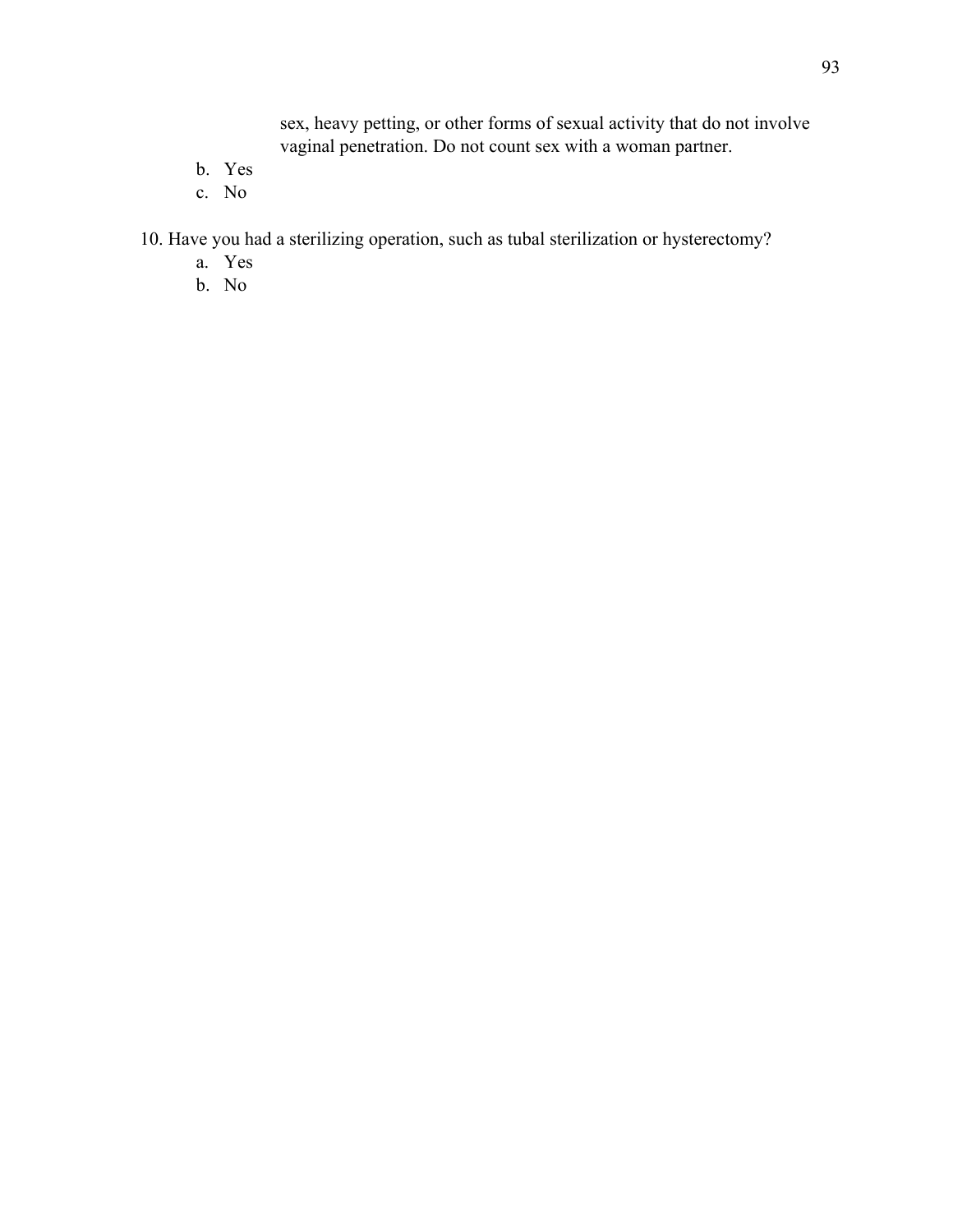### **APPENDIX B.**

# **Screening Questions Spanish Version**

- 1. ¿En qué idioma prefiere completar esta encuesta?
	- a. Inglés
	- b. Español
- 2. ¿Es usted de sexo masculino o femenino?
	- a. Masculino
	- b. Femenino
- 3. ¿Cuál es su fecha de nacimiento? (MM/DD/AAAA)
- 4. ¿Es usted hispana o latina o de origen Español, como Mexicana, Puertoriqueña, Cubana, Dominicana, Centroamericana, Sudamericana, o de otro país?
	- a. Sí
	- b. No
- 5. ¿Cuál es su estatus marital?
	- a. Casada
	- b. Unión libre
	- c. Viuda
	- d. Separada
	- e. Divorciada
	- f. Soltera
- 6. ¿Alguna vez en su vida has dado a luz?
	- a. Sí
	- b. No
- 7. ¿Usted está embarazada?
	- a. Sí
	- b. No
- 8. ¿Está planeando embarazarte en el siguiente año?
	- a. Sí
	- b. No
- 9. En el último año (últimos 12 meses) ¿Ha tenido relaciones sexuales con al menos un hombre?
	- i. Relaciones sexuales se refiere a tener sexo entre un hombre y una mujer en el cual el pene penetra la vagina. No se considera en esto al sexo oral,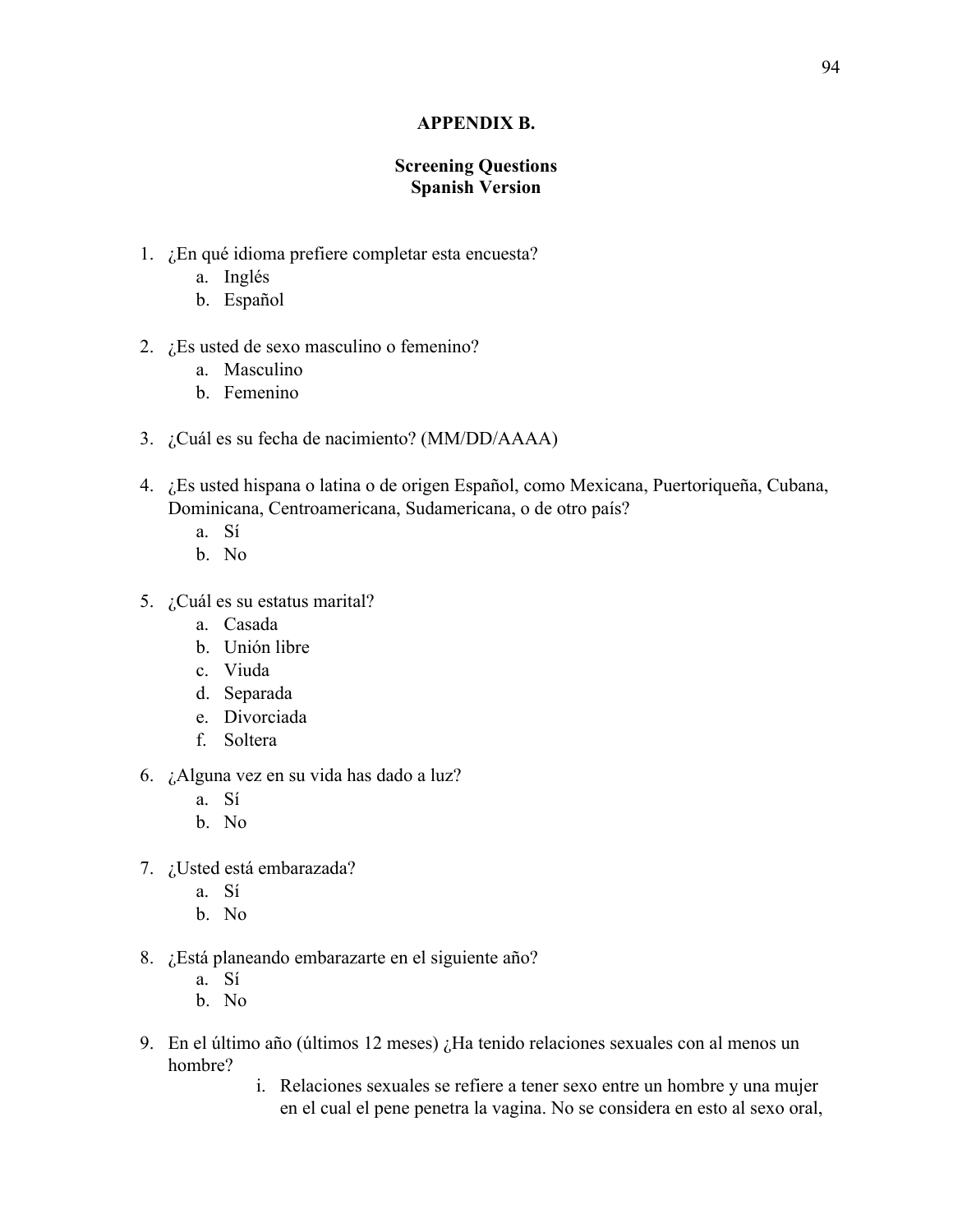anal, manoseo u otro tipo de actividades sexuales que no involucran penetración vaginal. Tampoco se considera el sexo con una pareja femenina.

- a. Sí
- b. No
- 10. Usted ha sometido a la cirugía que causa la esterilización como la ligadura de trompas o histerectomía?
	- a. Sí
	- b. No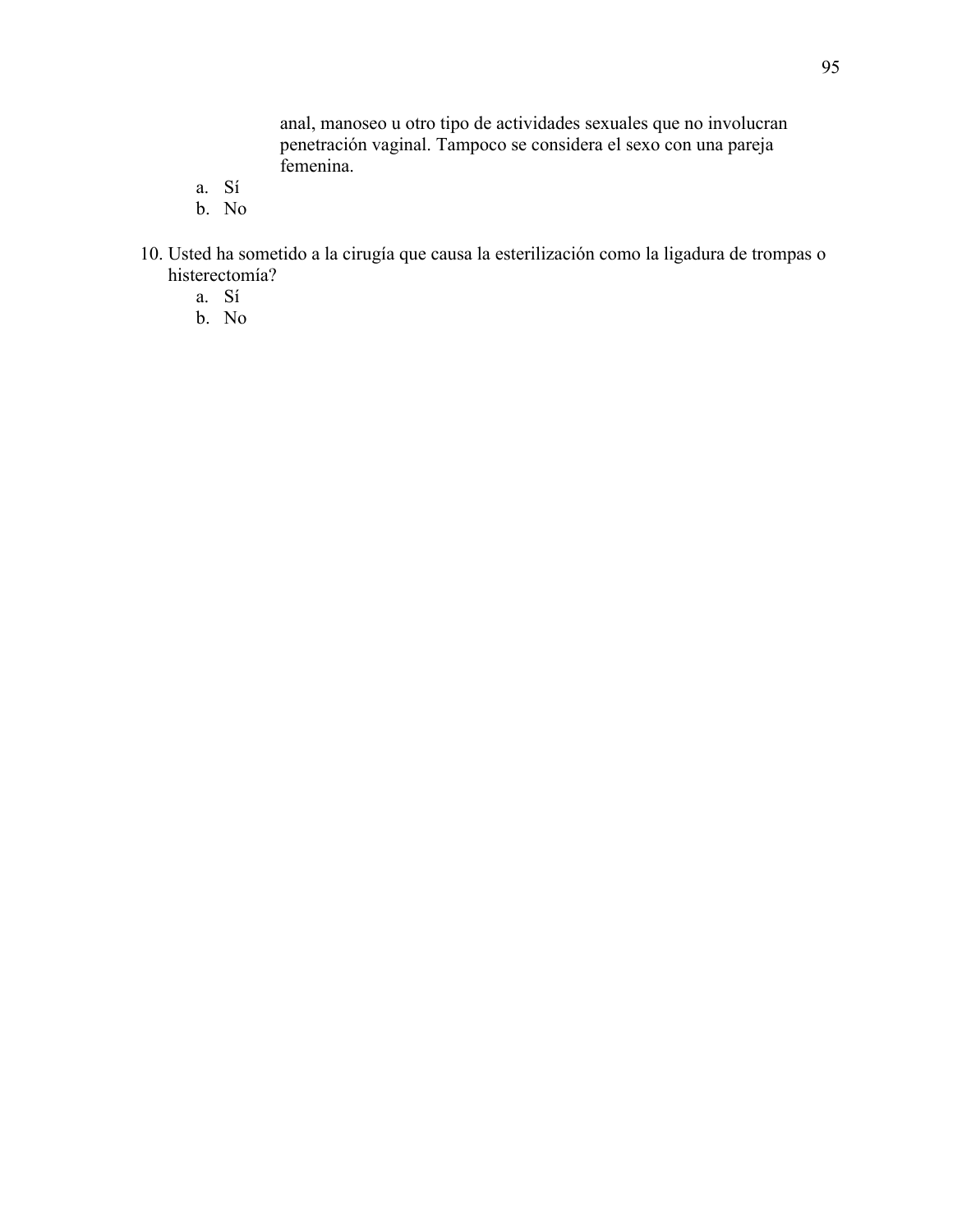# **APPENDIX C.**

# **Demographic Questions English Version**

- 1. What is your highest level of education completed?
	- a. Primary school (elementary or middle)
	- b. Secondary diploma (high school diploma or GED)
	- c. Postsecondary diploma (e.g. trade school, college, university)
	- d. Graduate diploma (Master's, Doctoral)
	- e. None
- 2. Please indicate your current status (select all that apply):
	- a. Not employed
	- b. Staying home with children
	- c. Military
	- d. Student
	- e. Employed
- 3. What is your race?
	- a. Hispanic/Latino
	- b. White
	- c. Black/African American
	- d. Asian
	- e. Other
- 4. What is your family origin? Please choose one or more than one.
	- c. Mexico
	- d. Guatemala
	- e. Belize
	- f. El Salvador
	- g. Honduras
	- h. Nicaragua
	- i. Costa Rica
	- j. Panama
	- k. Colombia
	- l. Venezuela
	- m. Ecuador
	- n. Peru
	- o. Bolivia
	- p. Chile
	- q. Paraguay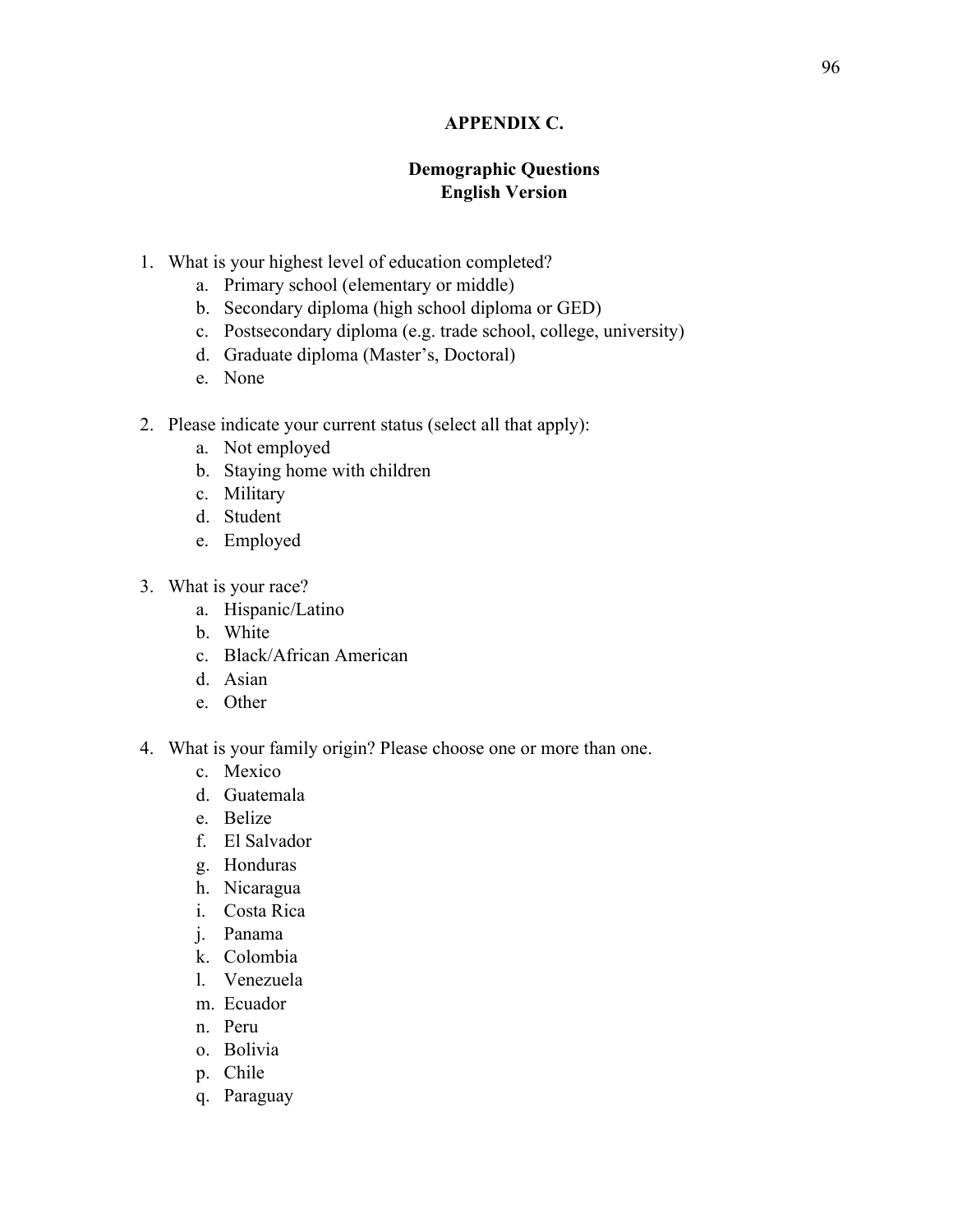- r. Uruguay
- s. Argentina
- t. United States
- u. Other
- 5. In what country were you born?
	- a. United States
	- b. Puerto Rico
	- c. Other\_\_\_\_\_\_\_\_\_\_
- 6. In what country was your mother born?
	- a. United States
	- b. Puerto Rico
	- c. Other
- 7. In what country was your father born?
	- a. United States
	- b. Puerto Rico
	- c. Other
- 8. If you are currently in a relationship, what is the length of that relationship?
	- a. Specify in months or years
- 9. At the end of the month, do you end up with:
	- a. Some money left over?
	- b. Just about enough to make ends meet?
	- c. Not enough money to make ends meet?
- 10. How much difficulty do you have paying your bills?
	- a. A great deal
	- b. Some
	- c. A little
	- d. No difficulty
- 11. Which best describes you? Are you …
	- a. Only or mostly attracted to males
	- b. Somewhat more attracted to males than females
	- c. About equally attracted to males and females
	- d. Somewhat more attracted to females than males
	- e. Only or mostly attracted to females
- 12. Aside from weddings and funerals, how often do you attend religious services?
	- a. More than once a week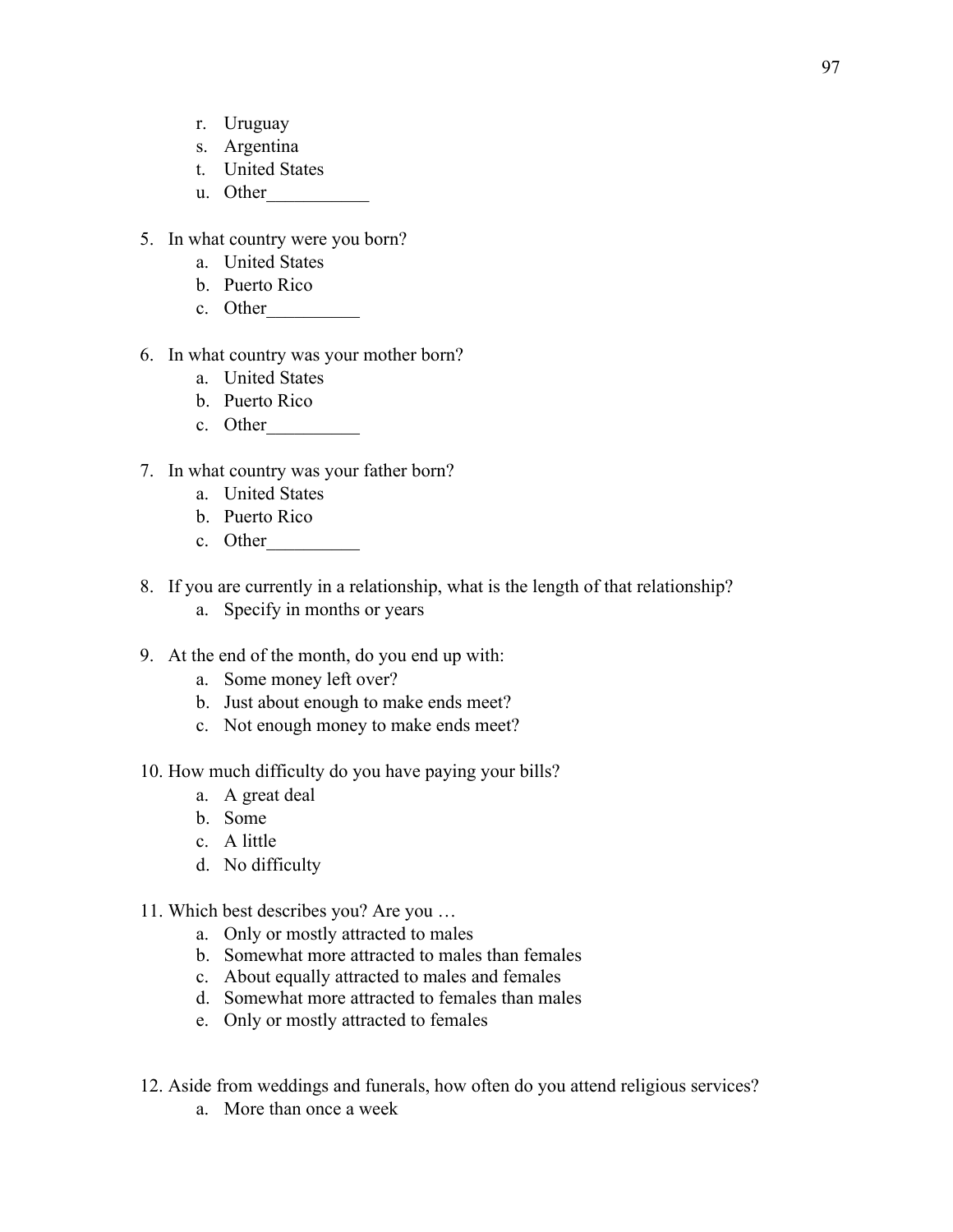- b. Once a week
- c. Once or twice a month
- d. A few times a year
- e. Seldom
- f. Never
- 13. What is your present religion, if any?
	- a. Protestant (for example, Baptist, Methodist, Non-denominational, Lutheran, Presbyterian, Pentecostal, Episcopalian, Reformed, Church of Christ, etc.)
	- b. Roman Catholic
	- c. Mormon (Church of Jesus Christ of Latterday Saints or LDS)
	- d. Orthodox (such as Greek, Russian, or some other Orthodox church)
	- e. Jewish
	- f. Muslim
	- g. Buddhist
	- h. Hindu
	- i. Atheist
	- j. Agnostic
	- k. Something else, specify:
	- l. Nothing in particular
- 14. How long have you lived in this country? (Years and months)
- 15. What is your current immigration status?
	- a. Permanent resident
	- b. Refugee
	- c. Refugee claimant/Asylum seeker
	- d. Temporary worker/Live-in caregiver
	- e. Temporary resident
	- f. Student
	- g. Visitor
	- h. No status
	- i. Undocumented
	- j. Citizen
	- k. Other (please specify)
- 16. Who pays for your health services? (Please check all that apply)
	- a. Publically funded health insurance
	- b. Private health insurance
	- c. Special government funded health insurance for refugees and asylum seekers
	- d. You pay for your services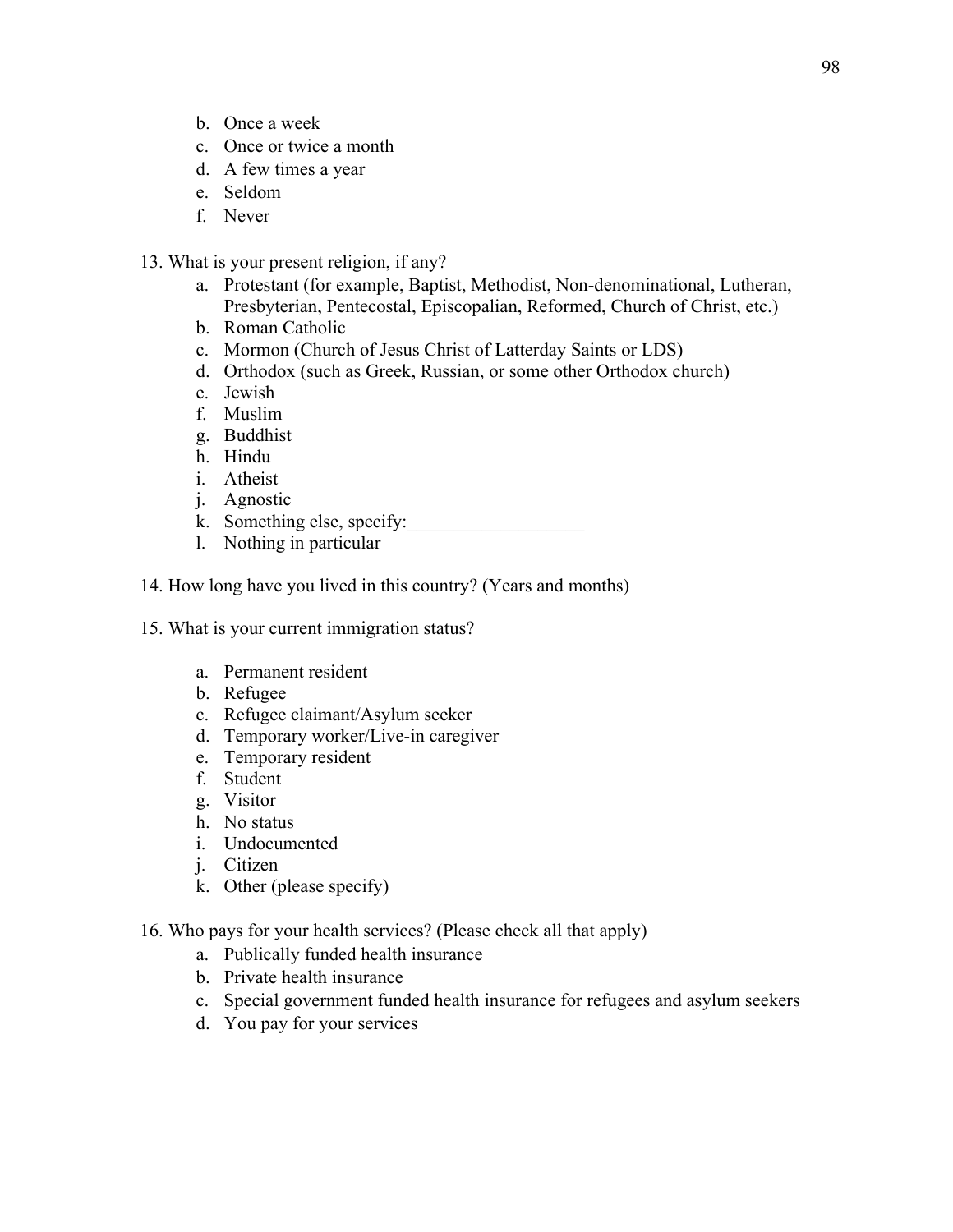## **APPENDIX D.**

## **Demographic Questions Spanish Version**

- 1. ¿Cuál es su mayor titulo de estudios obtenido?
	- a. Escuela primaria
	- b. Diploma de escuela secundaria or GED
	- c. Diploma terciario (e.j. escuela de comercio, colegio, universidad)
	- d. Diploma posgrado (Master, Doctorado)
	- e. Ninguno
- 2. ¿Cuál de esas frases describe su situación laboral actual? (Escoge todas las que aplican)
	- a. No tiene empleo o negocio
	- b. Atendiendo al hogar o la familia
	- c. Militar
	- d. Asistiendo a la escuela
	- e. Trabajo a fuera de la casa
- 3. ¿Cuál es su raza?
	- a. Hispana/Latina
	- b. Caucásica
	- c. Negra/Afroamericana
	- d. Asiática
	- e. Otra
- 4. ¿Cuál es su origen familiar? (Escoge todas las que aplican)
	- a. Mexico
	- b. Guatemala
	- c. Belize
	- d. El Salvador
	- e. Honduras
	- f. Nicaragua
	- g. Costa Rica
	- h. Panama
	- i. Colombia
	- j. Venezuela
	- k. Ecuador
	- l. Peru
	- m. Bolivia
	- n. Chile
	- o. Paraguay
	- p. Uruguay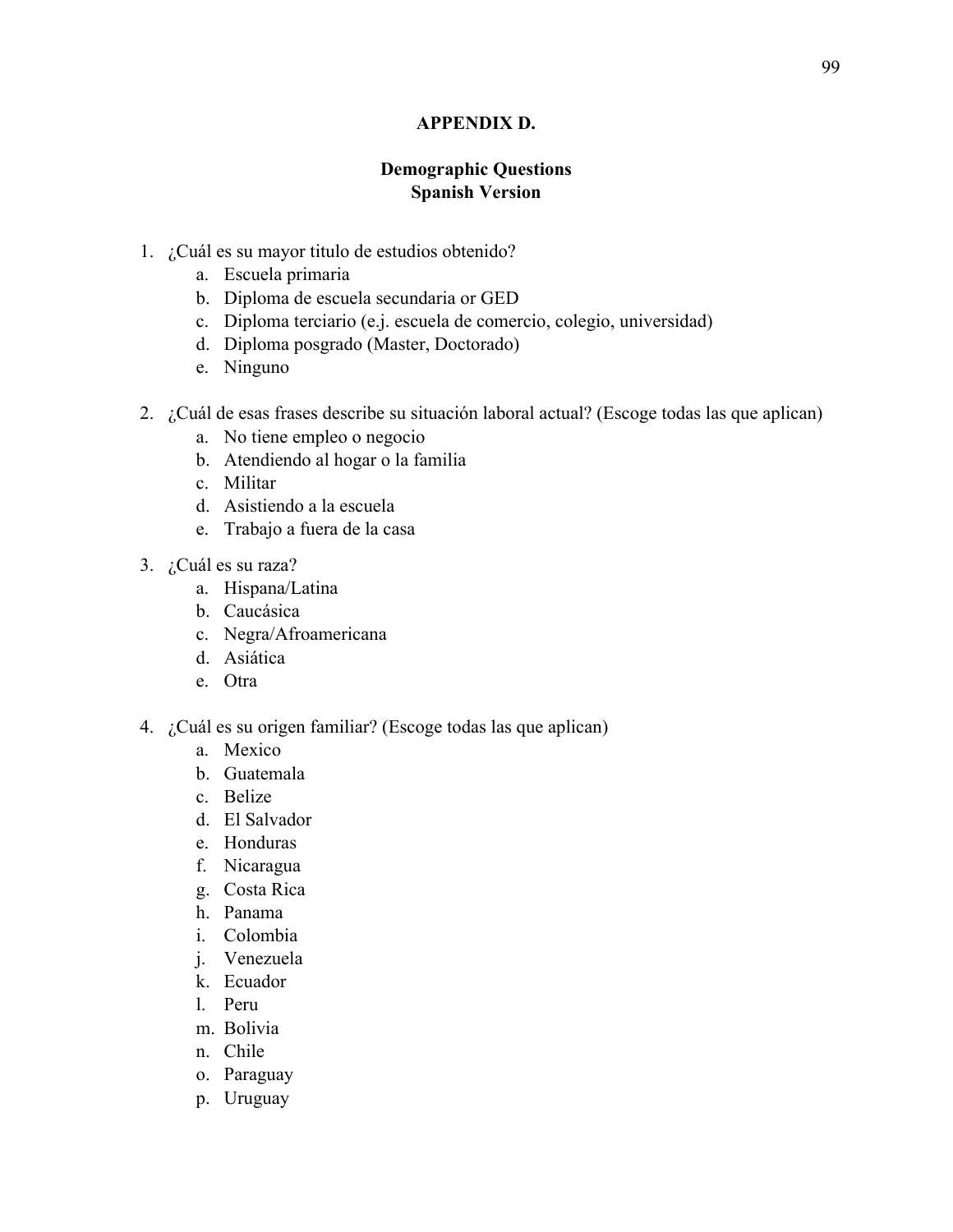- q. Argentina
- r. Estados Unidos
- s. Other
- 5. ¿En qué país nació usted?
	- a. Estados Unidos
	- b. Puerto Rico
	- c. Otro\_\_\_\_\_\_\_\_\_\_
- 6. ¿En qué país nació su madre?
	- a. Estados Unidos
	- b. Puerto Rico
	- c. Otro
- 7. ¿En qué país nació su padre?
	- a. Estados Unidos
	- b. Puerto Rico
	- c. Otro
- 8. Si actualmente está en una relación, ¿cuánto tiempo ha estado en esa relación?
	- a. Indique en meses o años
- 9. Al final del mes, usted lo termina con:
	- a. Algo de dinero
	- b. Casi lo suficiente
	- c. No lo suficiente
- 10. ¿Cuán difícil se le hace pagar las cuentas?
	- a. Que tan dificil se te hace pagar las cuentas?
	- b. Bastante
	- c. Algo
	- d. Un poquito
	- e. Sin dificultad
- 11. ¿Lo que se describe mejor? Es usted…
	- a. Sólo o mayormente atraído a los hombres
	- b. Algo más atraído por hombres que en mujeres
	- c. Sobre atraído igualmente a hombres y mujeres
	- d. Algo más atraído por las mujeres que en los hombres
	- e. Sólo o mayormente atraídos por las mujeres
- 12. ¿Aparte de bodas y funerales, ¿con qué frecuencia asiste usted a servicios religiosos?
	- a. Más de una vez a la semana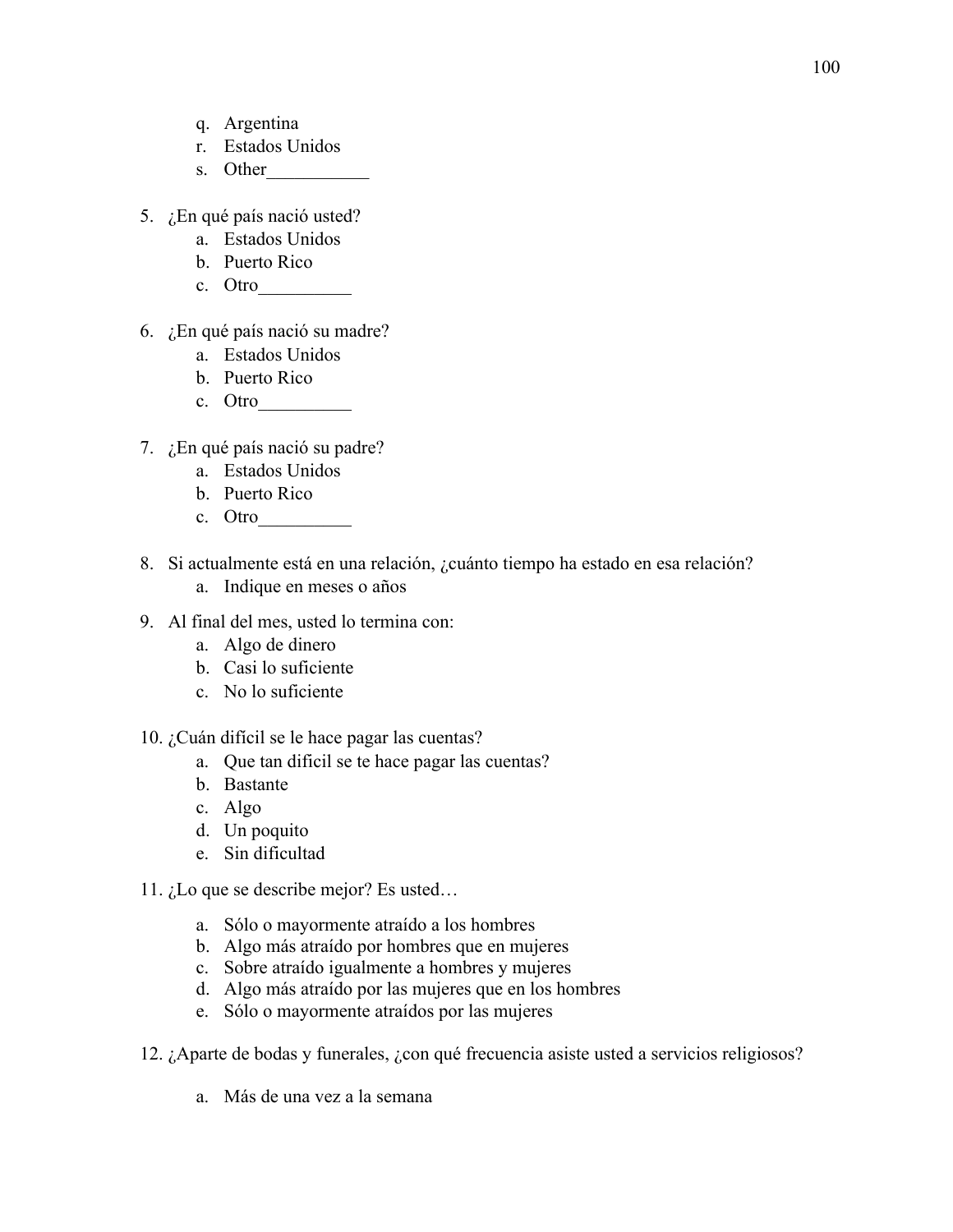- b. Una vez por semana
- c. Una o dos veces al mes
- d. Un par de veces al año
- e. Raramente
- f. Nunca
- 13. ¿Cuál es su religión actual, si las hay?
	- g. Protestante (por ejemplo, Bautista, Metodista, sin denominación, Lutheran, Presbiteriano, Pentecostal, Episcopales, Reformada, Iglesia de Cristo, etc.)
	- h. Católico Romano
	- i. Mormón (Iglesia de Jesucristo de los Últimos Santos o LDS)
	- j. Ortodoxa (como griego, ruso, o alguna otra iglesia ortodoxa)
	- k. Judío
	- l. Musulmán
	- m. Budista
	- n. Hindú
	- o. Ateo
	- p. Agnóstico
	- q. Otra cosa, especifique:
	- r. Nada en concreto
- 14. ¿Cuánto tiempo hace que vive en este país? (Años y meses)
- 15. ¿Cuál es su estatus de inmigraciónactual?
	- a. Residente permanente
	- b. Refugiada
	- c. Solicitante de estatus de refugiada o de asilo
	- d. Trabajadora temporal/Asistencia doméstica
	- e. Residente temporal
	- f. Estudiante
	- g. Visitante
	- h. Sin estatus
	- i. Sin documentación
	- j. Ciudadana
	- k. Otro (por favor especifique)
- 16. ¿Quién paga por sus servicios de salud? (Escoge todas las que aplican)
	- a. Un seguro médico público
	- b. Un seguro médico privado
	- c. Un seguro gubernamental especial para refugiados o solicitantes del estatus de asil
	- d. Usted paga por sus servicios de salud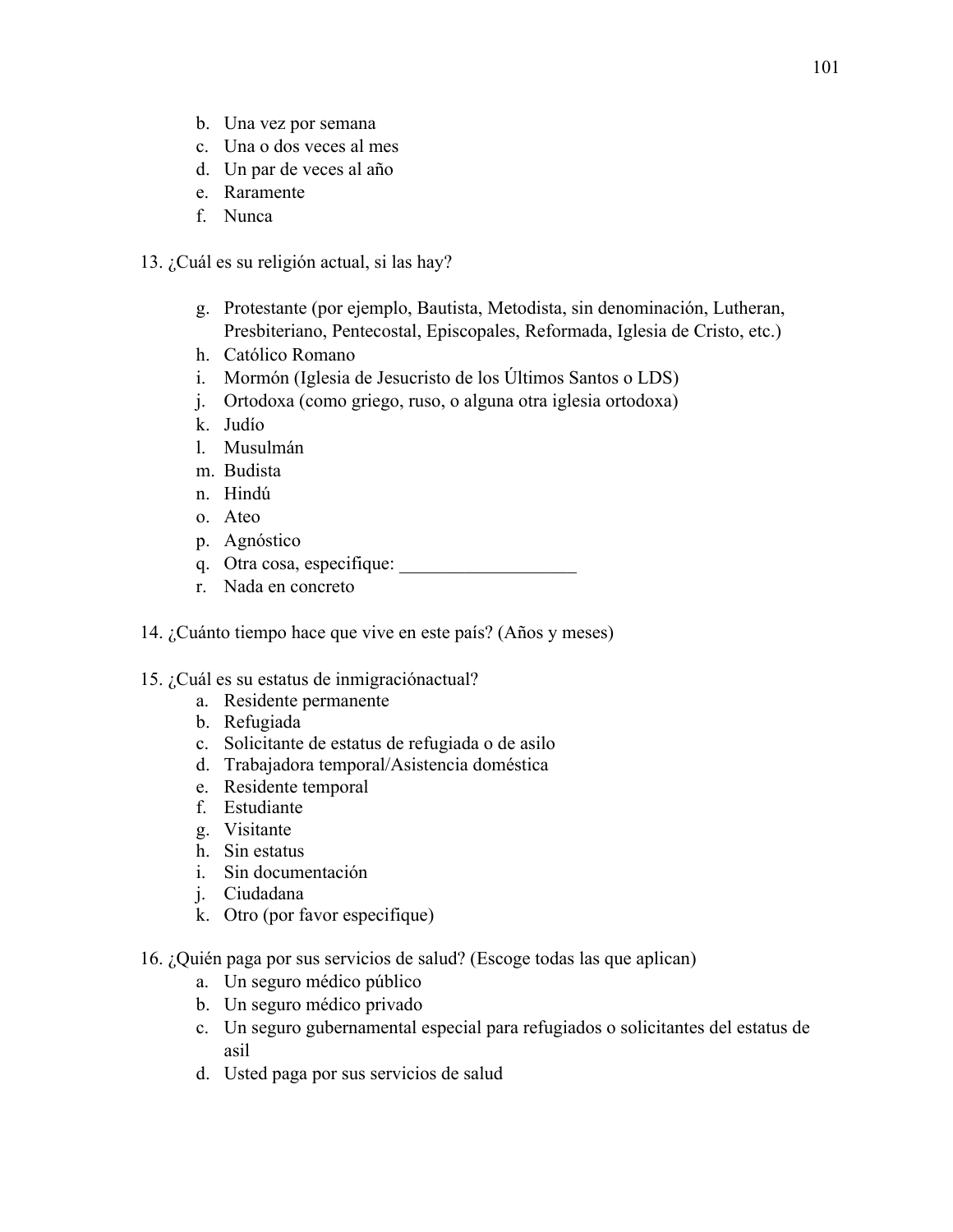## **APPENDIX E.**

## *Marianismo* **Beliefs Scale English Version**

Marianismo Beliefs Scale<br>Instructions: The statements below represent some of the different expectations for Latinas. For each statement, please<br>mark the answer that best describes what you believe rather than what you wer

| A Latina                                                         | <b>Strongly</b><br><b>Disagree</b> | <b>Disagree</b> | Agree | <b>Strongly</b><br>Aaree |
|------------------------------------------------------------------|------------------------------------|-----------------|-------|--------------------------|
|                                                                  | 1                                  | 2               | 3     | 4                        |
| 1.) must be a source of strength for her family.                 | О                                  | о               | о     | о                        |
| 2.) is considered the main source of strength of her family.     | п                                  | п               | п     | п                        |
| 3.) mother must keep the family unified.                         | п                                  | п               | п     | п                        |
| 4.) should teach her children to be loyal to the family.         | п                                  | п               | п     | п                        |
| 5.) should do things that make her family happy.                 | о                                  | о               | о     | о                        |
| 6.) should (should have) remain(ed) a virgin until marriage.     | О                                  | п               | п     | п                        |
| 7.) should wait until after marriage to have children.           | о                                  | о               | о     | о                        |
| 8.) should be pure.                                              | п                                  | п               | п     | п                        |
| 9.) should adopt the values taught by her religion.              | п                                  | п               | п     | п                        |
| 10.) should be faithful to her partner.                          | п                                  | п               | п     | п                        |
| 11.) should satisfy her partner's sexual needs without argument. | п                                  | п               | о     | о                        |
| 12.) should not speak out against men.                           | п                                  | п               | п     | п                        |
| 13.) should respect men's opinions even when she does not agree. | о                                  | о               | о     | о                        |
| 14.) should avoid saying no to people.                           | п                                  | п               | п     | п                        |
| 15.) should do anything a male in the family asks her to do.     | п                                  | п               | п     | п                        |
| 16.) should not discuss birth control.                           | п                                  | п               | п     | п                        |
| 17.) should not express her needs to her partner.                | п                                  | п               | п     | п                        |
| 18.) should feel guilty about telling people what she needs.     | п                                  | п               | п     | п                        |
| 19.) should not talk about sex.                                  | п                                  | п               | п     | п                        |
| 20.) should be forgiving in all aspects.                         | О                                  | п               | О     | п                        |
| 21.) should always be agreeable to men's decisions.              | п                                  | п               | п     | п                        |
| 22.) should be the spiritual leader of the family.               | п                                  | п               | п     | п                        |
| 23.) is responsible for taking family to religious services.     | о                                  | о               | о     | п                        |
| 24.) is responsible for the spiritual growth of the family.      | п                                  | о               | О     | п                        |

O Castillo, L. G., Perez, F. V., Castillo, R. & Ghosheh, M. R. (2010). Construction and initial validation of the marianismo beliefs scale.<br>Counselling Psychology Quarterly, 23, 163-175. doi: 10.1080/09515071003776036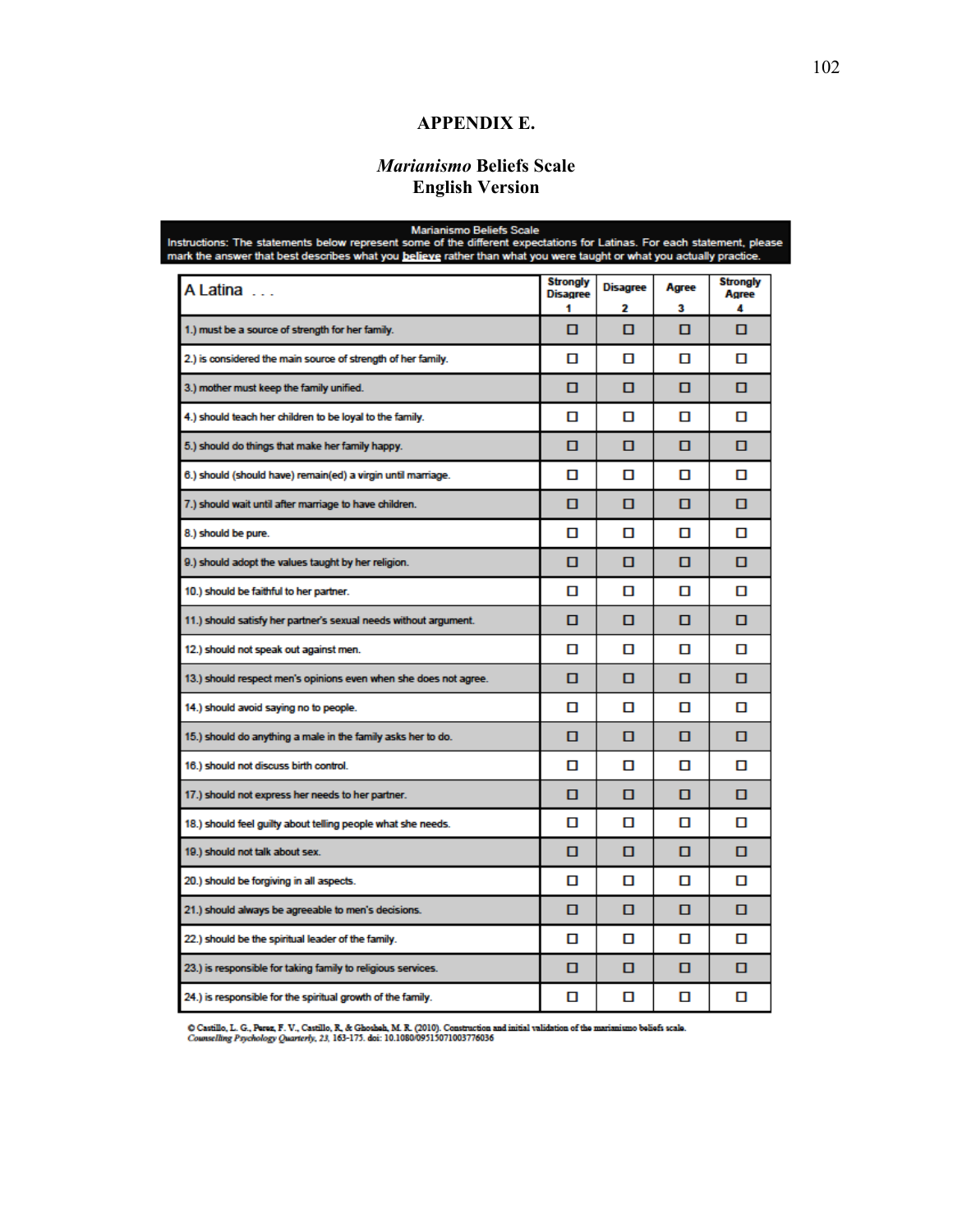## **APPENDIX F.**

## *Marianismo* **Beliefs Scale Spanish Version**

Marianismo Beliefs Scale<br>Instrucciones: Las declaraciones abajo representan algunas de las diversas expectativas para Latinas. Para cada declaración, por favor<br>Inarque la respuesta que describe mejor lo que usted <u>cree</u> ma

| Una Latina                                                                       | Fuertemente<br>No De<br><b>Acuerdo</b><br>٠ | No De<br><b>Acuerdo</b><br>2 | De<br><b>Acuerdo</b><br>3 | Fuertement<br>e De<br>Acuerdo<br>Δ |
|----------------------------------------------------------------------------------|---------------------------------------------|------------------------------|---------------------------|------------------------------------|
| 1.) debería de ser una fuente de fortaleza para la familia.                      | п                                           | п                            | п                         | п                                  |
| 2.) es considerada la fuente principal de fuerza para su familia.                | О                                           | п                            | О                         | О                                  |
| 3.) madre debería de mantener a su familia unida.                                | п                                           | п                            | п                         | п                                  |
| 4.) debería de enseñarles a su niños ser leales a su familia.                    | п                                           | п                            | п                         | п                                  |
| 5.) debería de hacer cosas que hagan feliz a su familia.                         | о                                           | п                            | п                         | п                                  |
| 6.) debería (hubiera) permanecer/permanecido virgen hasta el matrimonio.         | п                                           | п                            | п                         | п                                  |
| 7.) debe de esperar hasta después del matrimonio para tener hijos.               | п                                           | п                            | п                         | п                                  |
| 8.) debería de ser pura.                                                         | п                                           | п                            | п                         | п                                  |
| 9.) debería de adoptar los valores inculcados por su religión.                   | п                                           | п                            | п                         | п                                  |
| 10.) debería serle fiel a mi pareja.                                             | п                                           | п                            | п                         | п                                  |
| 11.) debería satisfacer las necesidades sexuales de mi pareja sin<br>quejarme.   | п                                           | п                            | о                         | п                                  |
| 12.) no debería alzar su voz contra los hombres.                                 | п                                           | п                            | п                         | п                                  |
| 13.) debería respetar las opiniones de los hombres aunque no esté de<br>acuerdo. | п                                           | п                            | п                         | п                                  |
| 14.) debe de evitar decirles "no" a la gente.                                    | О                                           | О                            | О                         | О                                  |
| 15.) debería hacer cualquier cosa que le pida un hombre de la familia.           | О                                           | п                            | о                         | о                                  |
| 16.) no debe de hablar de métodos anticonceptivos.                               | п                                           | п                            | п                         | п                                  |
| 17.) no debe expresar sus necesidades a su pareja.                               | о                                           | п                            | о                         | о                                  |
| 18.) debe de sentirse culpable por decirle a la gente sus necesidades.           | п                                           | п                            | п                         | п                                  |
| 19.) no debe de hablar del sexo.                                                 | п                                           | п                            | п                         | п                                  |
| 20.) debe perdonar en todos aspectos.                                            | п                                           | п                            | п                         | п                                  |
| 21.) siempre debería estar de acuerdo con las decisiones de los hombres.         | п                                           | п                            | п                         | п                                  |
| 22.) debería de ser el líder espiritual de la familia.                           | п                                           | п                            | п                         | п                                  |
| 23.) es responsable de llevar a su familia a servicios religiosos.               | о                                           | п                            | п                         | п                                  |
| 24.) es responsable del crecimiento espiritual de su familia.                    | п                                           | п                            | п                         | п                                  |

O Castillo, L. G., Perez, F. V., Castillo, R. & Ghosheh, M. R. (2010). Construction and initial validation of the marianismo beliefs scale.<br>Counselling Psychology Quarterly, 23, 163-175. doi: 10.1080/09515071003776036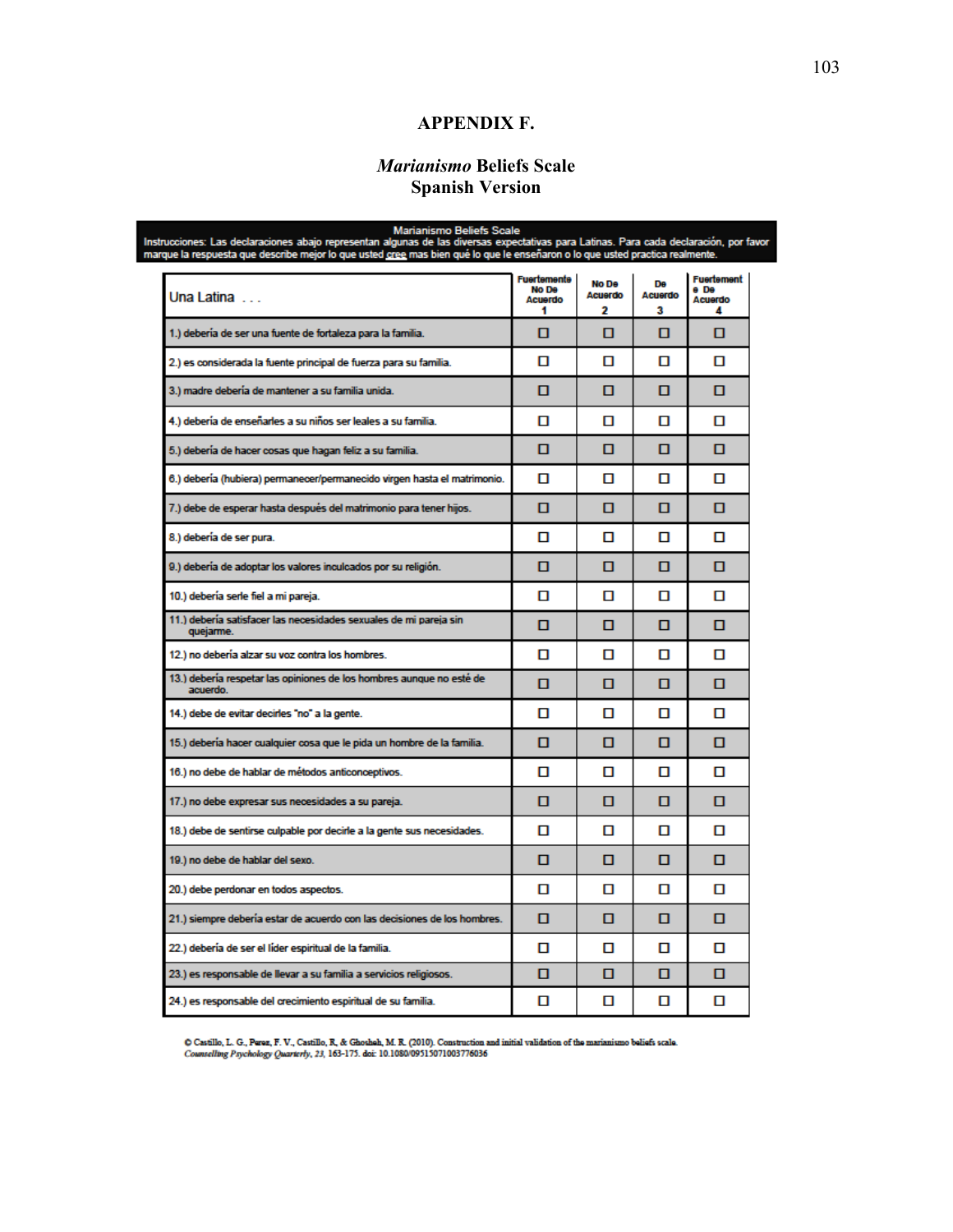## **APPENDIX G.**

## **Brief Acculturation Rating Scale for Mexican Americans (BARSMA-II) English Version**

|                                     | Not at | Very   | Moderately | Very  | Almost |
|-------------------------------------|--------|--------|------------|-------|--------|
|                                     | all    | Little |            | Often | Always |
| 1. I speak Spanish.                 |        |        |            |       |        |
| 2. I speak English.                 |        |        |            |       |        |
| 3. I enjoy speaking Spanish.        |        |        |            |       |        |
| 4. I associate with Anglos.         |        |        |            |       |        |
| 5. I like English language movies.  |        |        |            |       |        |
| 6. I enjoy Spanish language TV.     |        |        |            |       |        |
| 7. I enjoy Spanish language         |        |        |            |       |        |
| movies.                             |        |        |            |       |        |
| 8. I enjoy reading books in         |        |        |            |       |        |
| Spanish.                            |        |        |            |       |        |
| 9. I write letters in English.      |        |        |            |       |        |
| 10. My thinking is done in the      |        |        |            |       |        |
| English language.                   |        |        |            |       |        |
| 11. My thinking is done in the      |        |        |            |       |        |
| Spanish language.                   |        |        |            |       |        |
| 12. My friends are of Anglo origin. |        |        |            |       |        |

Note: Used by permission from Dr. Israel Cuéllar, former director of the Julian Samora Research Institute at Michigan State University.

By Bauman / Brief ARSMA-II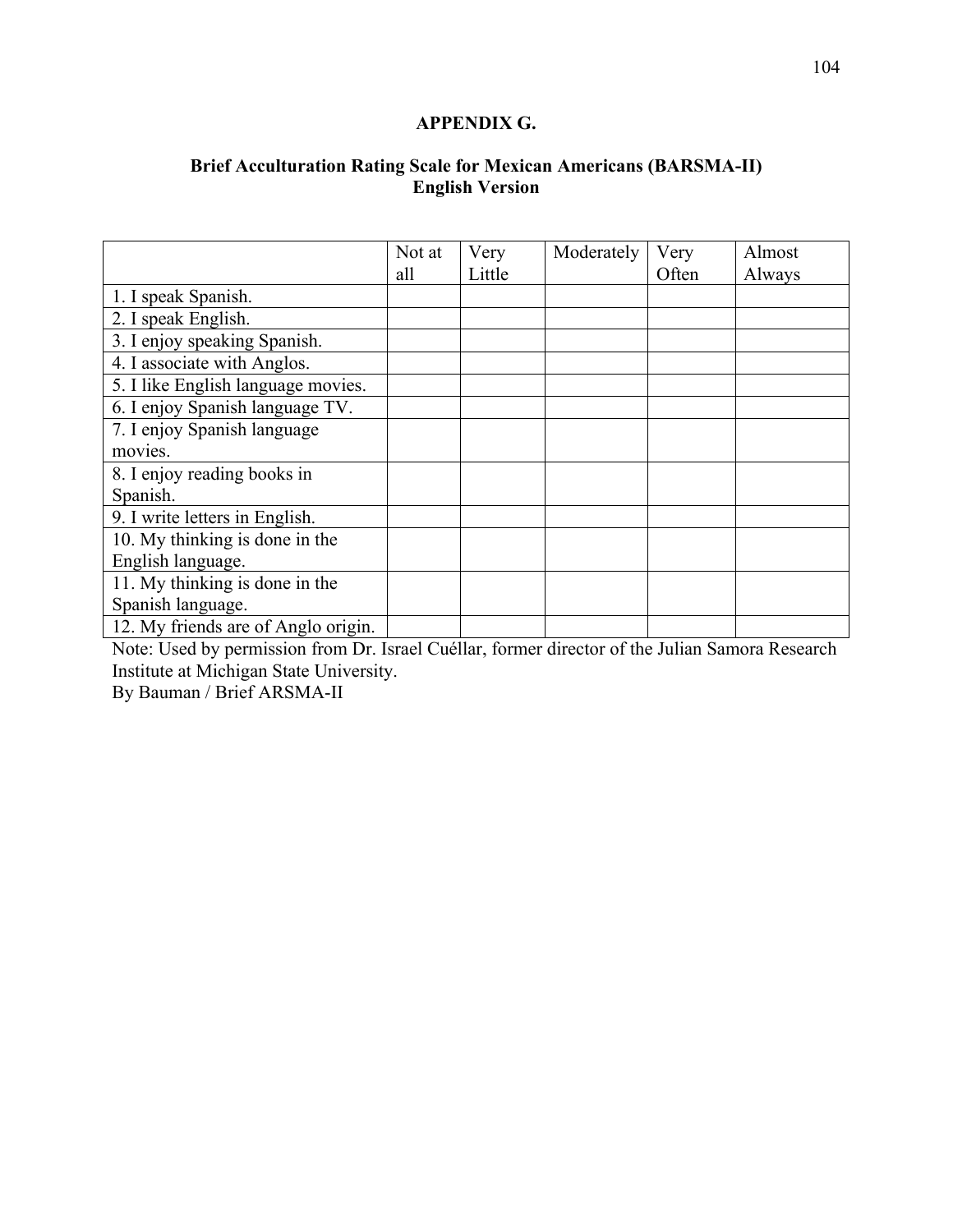## **APPENDIX H.**

## **Brief Acculturation Rating Scale for Mexican Americans (BARSMA-II) Spanish Version**

|                           | Nada | Un Poquito | Moderado | Mucho o   | Muchisimo, Casi |
|---------------------------|------|------------|----------|-----------|-----------------|
|                           |      | o a Veces  |          | Muy       | Todo el Tiempo  |
|                           |      |            |          | Frequente |                 |
| 1. Yo hablo Español.      |      |            |          |           |                 |
| 2. Yo hablo Inglés.       |      |            |          |           |                 |
| 3. Me gusta hablar        |      |            |          |           |                 |
| Español.                  |      |            |          |           |                 |
| 4. Me asocio con Anglos.  |      |            |          |           |                 |
| 5. Me gusta ver peliculas |      |            |          |           |                 |
| en Inglés.                |      |            |          |           |                 |
| 6. Me gusta ver programas |      |            |          |           |                 |
| en la television que sean |      |            |          |           |                 |
| en Español.               |      |            |          |           |                 |
| 7. Me gusta ver peliculas |      |            |          |           |                 |
| en Español.               |      |            |          |           |                 |
| 8. Me gusta leer en       |      |            |          |           |                 |
| Español.                  |      |            |          |           |                 |
| 9. Escribo (como cartas)  |      |            |          |           |                 |
| en Inglés.                |      |            |          |           |                 |
| 10. Mis pensamientos      |      |            |          |           |                 |
| ocurren en el idioma      |      |            |          |           |                 |
| Inglés.                   |      |            |          |           |                 |
| 11. Mis pensamientos      |      |            |          |           |                 |
| ocurren en el idioma      |      |            |          |           |                 |
| Español.                  |      |            |          |           |                 |
| 12. Mis amigos recientes  |      |            |          |           |                 |
| son Anglo Americano.      |      |            |          |           |                 |

Note: Used by permission from Dr. Israel Cuéllar, former director of the Julian Samora Research Institute at Michigan State University.

By Bauman / Brief ARSMA-II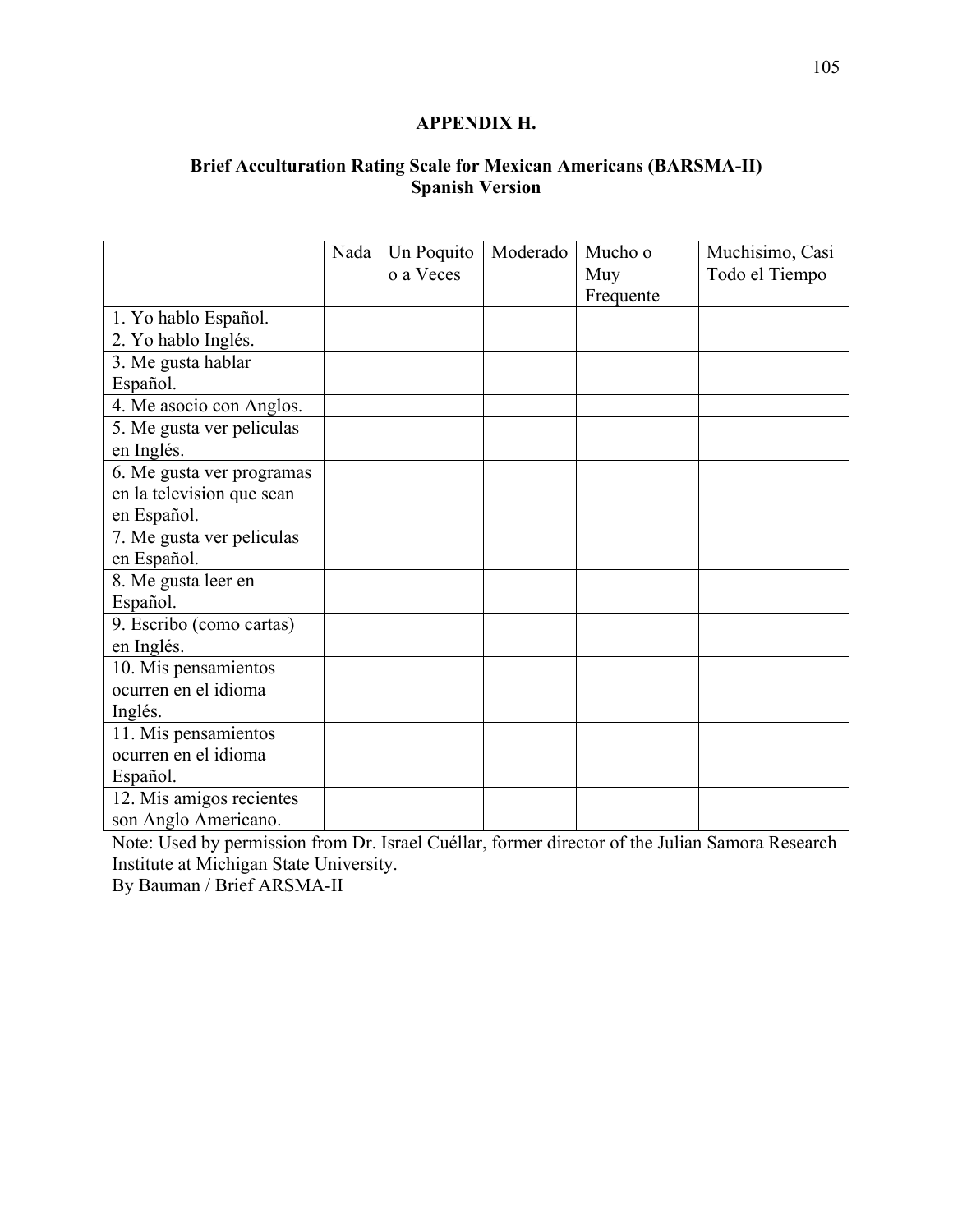## **APPENDIX I.**

## **Center for Epidemiological Studies – Depression Scale (CES-D) English Version**

Injury Prevention for Older Adults - Preventing Suicide Resource

**Center for Epidemiological Studies Depression Scale (CES-D)** © 2004 Harrington Software Associates, Inc 7431 Wilson Road Warrenton, VA 20186 (540) 349-8074

#### **Directions:** Below is a list of ways you might have felt or behaved. Check the box that indicates how often you have felt this way during the past week.

|              | During the past week:                                                                      | <b>Rarely or</b><br>none of the<br>time | Some or a<br>little of the<br>time | <b>Occasionally</b><br>or a<br>moderate<br>amount of<br>time | <b>Most or all</b><br>of the time |
|--------------|--------------------------------------------------------------------------------------------|-----------------------------------------|------------------------------------|--------------------------------------------------------------|-----------------------------------|
| 1.           | I was bothered by things that<br>usually don't bother me.                                  |                                         |                                    |                                                              |                                   |
| $\mathbf{2}$ | I did not feel like eating; my<br>appetite was poor.                                       |                                         |                                    |                                                              |                                   |
| 3.           | I felt that I could not shake<br>off the blues, even with help<br>from family and friends. |                                         |                                    |                                                              |                                   |
| 4.           | I felt that I was just as good<br>as other people.                                         |                                         |                                    |                                                              |                                   |
| 5.           | I had trouble keeping my<br>mind on what I was doing.                                      |                                         |                                    |                                                              |                                   |
| 6.           | I felt depressed.                                                                          |                                         |                                    |                                                              |                                   |
| 7.           | I felt that everything I did was<br>an effort.                                             |                                         |                                    |                                                              |                                   |
| 8.           | I felt hopeful about the future.                                                           |                                         |                                    |                                                              |                                   |
| 9.           | I thought my life had been a<br>failure                                                    |                                         |                                    |                                                              |                                   |
| 10.          | I felt fearful.                                                                            |                                         |                                    |                                                              |                                   |
| 11.          | My sleep was restless.                                                                     |                                         |                                    |                                                              |                                   |
| 12.          | I was happy.                                                                               |                                         |                                    |                                                              |                                   |
| 13.          | I talked less than usual.                                                                  |                                         |                                    |                                                              |                                   |
| 14.          | I felt lonely.                                                                             |                                         |                                    |                                                              |                                   |
| 15.          | People were unfriendly.                                                                    |                                         |                                    |                                                              |                                   |
|              | 16. I enjoyed life.                                                                        |                                         |                                    |                                                              |                                   |
| 17.          | I had crying spells.                                                                       |                                         |                                    |                                                              |                                   |
| 18.          | I felt sad.                                                                                |                                         |                                    |                                                              |                                   |
| 19.          | I felt that people disliked me.                                                            |                                         |                                    |                                                              |                                   |
| 20.          | I could not get "going".                                                                   |                                         |                                    |                                                              |                                   |

Adapted from "The CES-D Scale: A self-report depression scale for research in the general population" by Lenore Sawyer Radloff. (1977). Applied Psychological Measurement, 1(3).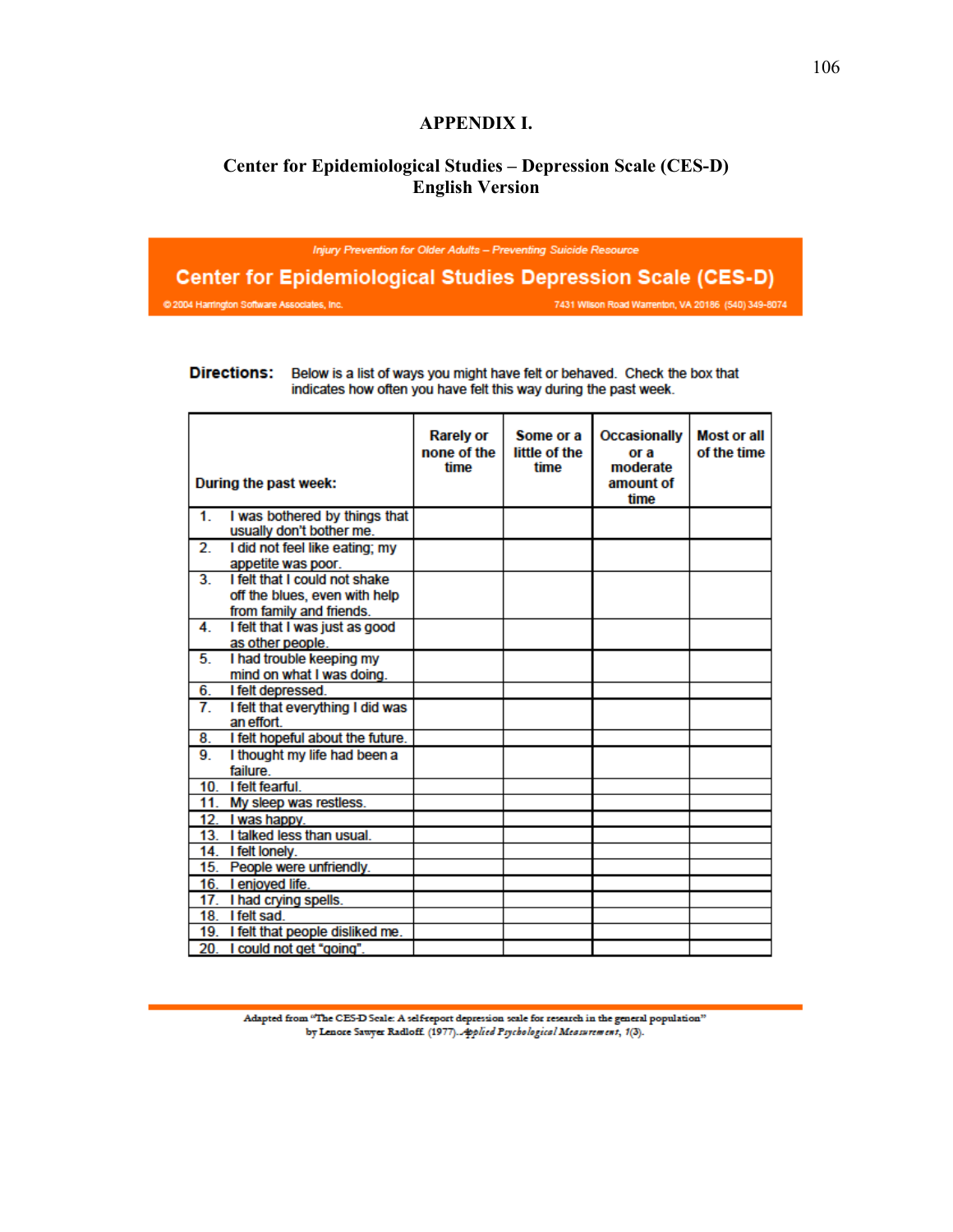| Center for Epidemiological Studies – Depression Scale (CES-D)<br>Spanish Version                                                                                                                                                           |                         |                                                           |                              |
|--------------------------------------------------------------------------------------------------------------------------------------------------------------------------------------------------------------------------------------------|-------------------------|-----------------------------------------------------------|------------------------------|
| sentido de esta manera.<br>Lea las frases que describen cómo pudo haberse sentido o comportado. Por favor marque el número que representa con qué frecuencia se ha                                                                         |                         |                                                           |                              |
| ninguna vez<br>Raramente o                                                                                                                                                                                                                 | pocas veces<br>Alguna o | de<br>o una cantidad<br>Ocasionalmente<br>tiempo moderado | del tiempo<br>La mayor parte |
| (Menos de un día)                                                                                                                                                                                                                          | $(1-2$ dias)            | $(3-4$ días)                                              | $(5-7 \text{ dias})$         |
| 3. Me sentía que no podía quitarme de encima la tristeza<br>$\underline{2}$ . No me sentía con ganas de comer; no tenía apetito.<br>$\underline{1}$ . Me molestaron cosas que usualmente no me molestan.<br>aún con la ayuda de mi familia |                         |                                                           |                              |
| 5. I Tenía dificultad en mantener mi mente en lo que hacía.<br>$\frac{4}{4}$ . Sentía que yo era tan bueno como cualquier otra persona.                                                                                                    |                         |                                                           |                              |
| 6. Me sentía deprimido.<br>7. Sentía que todo lo que hacía era un esfuerzo                                                                                                                                                                 |                         |                                                           |                              |
| $8.$ Me sentía con esperanza sobre el futuro                                                                                                                                                                                               |                         |                                                           |                              |
| $\underline{9}$ . Pensé que mi vida había sido un fracaso.<br>10. Me sentía con miedo.                                                                                                                                                     |                         |                                                           |                              |
| 11. Mi sueño era inquieto.                                                                                                                                                                                                                 |                         |                                                           |                              |
| 12. Estaba contento.                                                                                                                                                                                                                       |                         |                                                           |                              |
| 13: Haple nenos de lo nsual<br>14. Me sentí solo.                                                                                                                                                                                          |                         |                                                           |                              |
| $5.$ La gente no era amistosa.                                                                                                                                                                                                             |                         |                                                           |                              |
| 16. Disfruté de la vida.                                                                                                                                                                                                                   |                         |                                                           |                              |
| 17. Pasé ratos llorando.<br>18. Me senti triste.                                                                                                                                                                                           |                         |                                                           |                              |
| 19. Sentía que yo no le caía bien (gustaba) a la gente                                                                                                                                                                                     |                         |                                                           |                              |
| 20. No tenía ganas de hacer nada.                                                                                                                                                                                                          |                         |                                                           |                              |

107

# **APPENDIX J. APPENDIX J.**

## **Center for Epidemiological Studies –** h ŋ :<br>ڀ  $\overline{\phantom{a}}$  $\sigma$ ical Studie j<br>⊃ **Depression Scale (CES-D)** ļ.  $\mathbf{z}$  $\overline{\phantom{a}}$ **CRSCAN**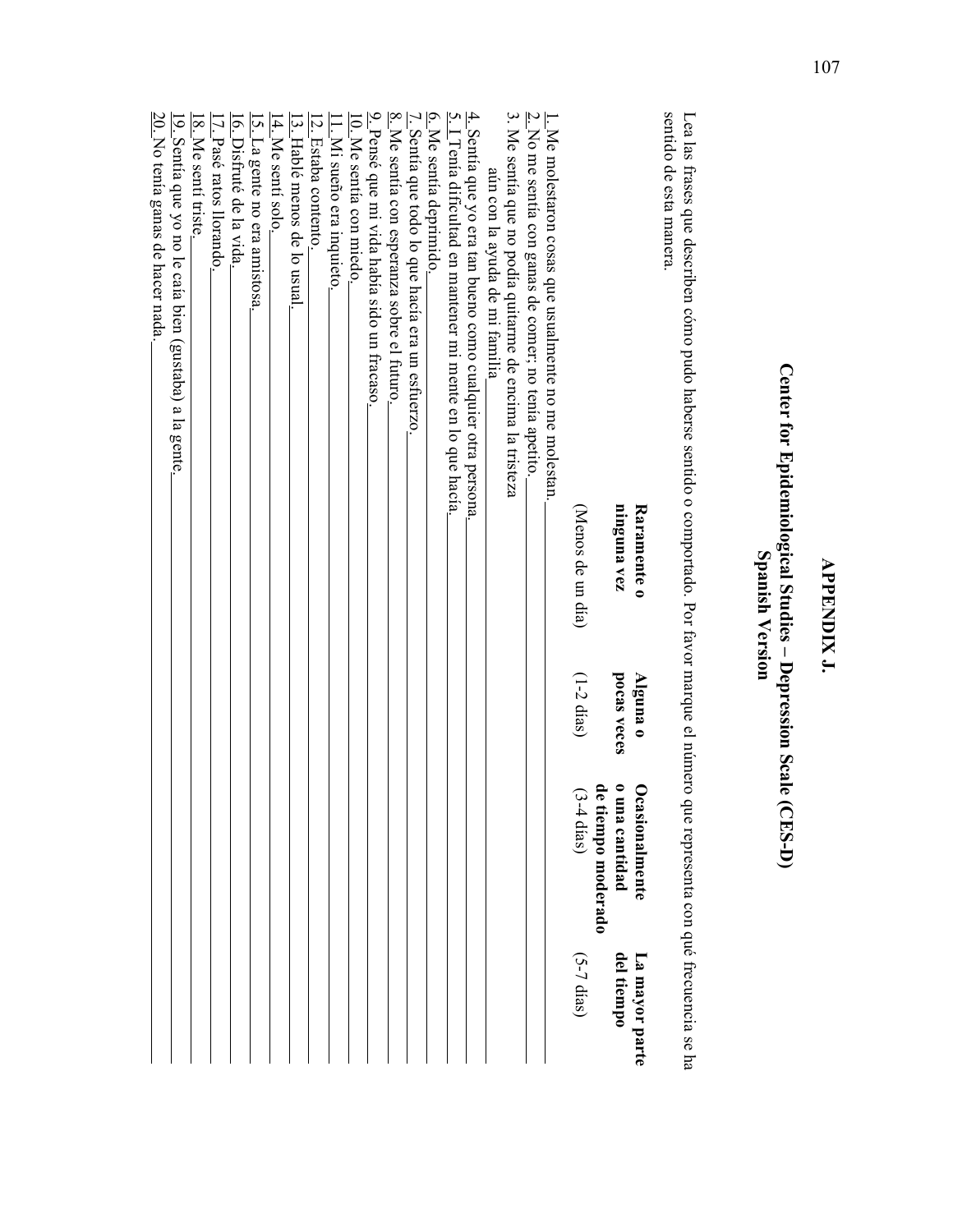## **APPENDIX K.**

## **Contraception/Sexual Behavior English Version**

- 1. How many times have you been pregnant in your life?
	- i. One
	- ii. Two or more
- 2. During the last 12 months, how many men, if any, have you had sexual intercourse with? Please count every male sexual partner, even those you had sex with only once.
	- i. Sexual intercourse here refers to a sexual encounter between a man and a woman, in which the penis enters the vagina. Do not count oral sex, anal sex, heavy petting, or other forms of sexual activity that do not involve vaginal penetration. Do not count sex with a female partner.
		- a. ≥2/week
		- b. 2-4x/month
		- c. ≤1x/month
- 3. Now please think about the last 3 months. How many times have you had sexual intercourse with a male in the last four weeks?
	- i. Two or more times per week
	- ii. Two to four times per month
	- iii. One or less times per month
- 4. Please look at your calendar, in the past month which of these birth control methods did you use? Please check one or more that you used in the last four weeks.
	- i. No method used
	- ii. Birth control pills
	- iii. Condom
	- iv. Withdrawal, pulling out
	- v. Injectables (Depo-Provera)
	- vi. Hormonal implant (Norplant or Implanon)
	- vii. Rhythm or safe period by calendar
	- viii. Safe period by temperature or cervical mucus test, natural family planning
	- ix. Diaphragm
	- x. Female condom, vaginal pouch
	- xi. Foam
	- xii. Jelly or cream
	- xiii. Cervical cap
	- xiv. Suppository, insert
	- xv. Today™ sponge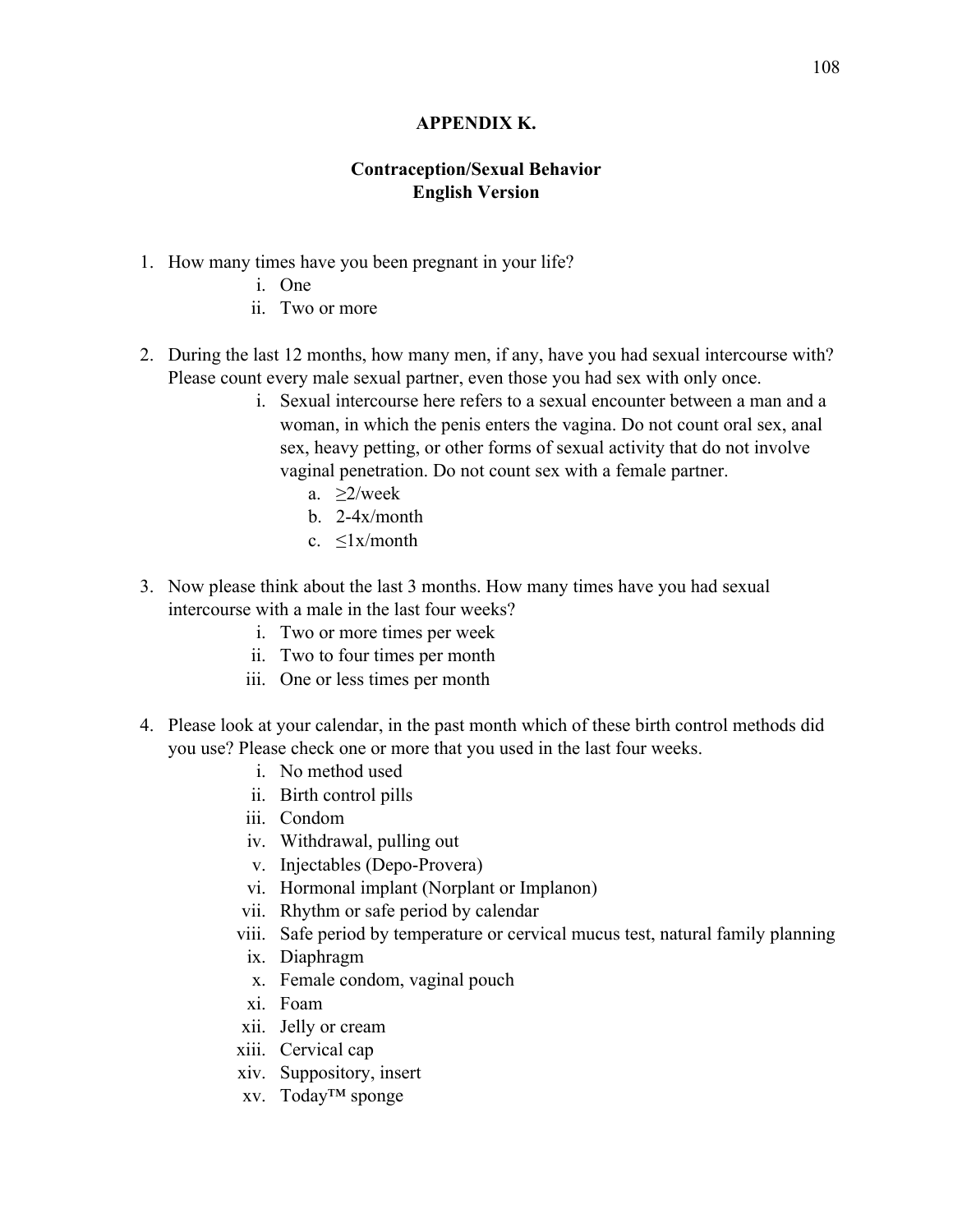- xvi. IUD, coil, loop
- xvii. Contraceptive patch (Ortho-Evra)
- xviii. Vaginal contraceptive ring (Nuva Ring)
	- xix. Other method
- 5. (For those that a barrier method was most effective method as answered in previous question)

Thinking back over the past 12 months, would you say you used this method with your partner for sexual intercourse:

i. Every time

-

- ii. Most of the time
- iii. About half of the time
- iv. Some of the time
- v. None of the time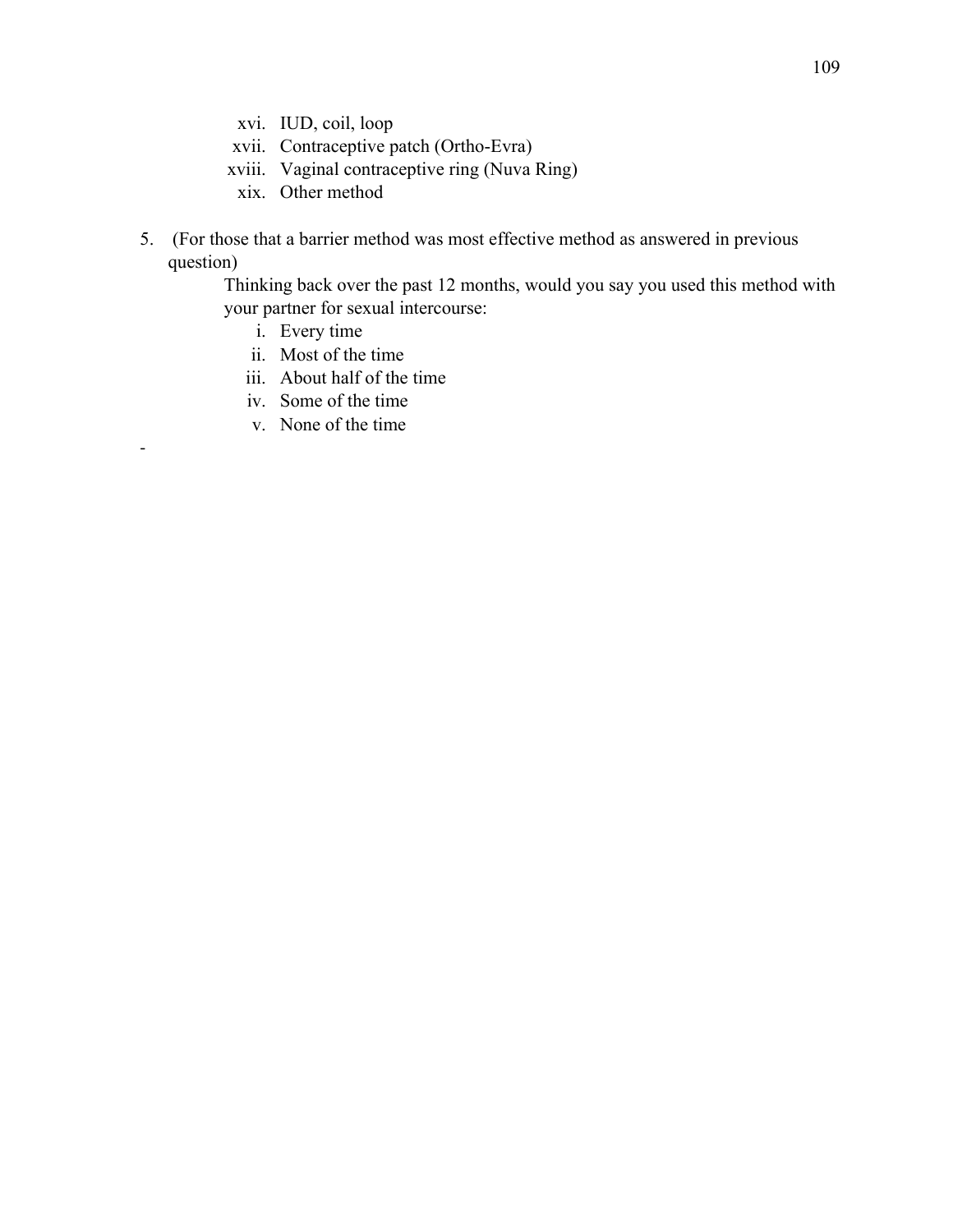## **APPENDIX L.**

## **Contraception/Sexual Behavior Spanish Version**

- 1. ¿En cuántas ocasiones ha estado embarazada?
	- i. Uno
	- ii. Dos o más
- 2. Durante los últimos 12 meses, ¿con cuántos hombres ha tenido relaciones sexuales? Por favor cuenta cada pareja masculina, incluso aquellos con los que tuvo sexo solo una vez.
	- i. Relaciones sexuales se refiere a tener sexo entre un hombre y una mujer en el cual el pene penetra la vagina. No se considera en esto al sexo oral, anal, manoseo u otro tipo de actividades sexuales que no involucran penetración vaginal. Tampoco se considera el sexo con una pareja femenina.
		- a. ≥2/semana
		- $b$  2-4x/mes
		- c.  $\langle 1 \times \rangle$  mes
- 3. Ahora por favor piensa en los últimos tres meses. ¿Cuántas veces ha tenido relaciones sexuales con una pareja masculina in las últimas cuatro semanas?
	- i. Dos o más veces por semana
	- ii. Dos a cuatro veces por mes
	- iii. Una vez por mes o menos
- 4. Por favor revisa su calendario. En el mes pasado ¿cuál de estos métodos de control de embarazo usó? Escoja uno o más de lo que usó en las últimas cuatro semanas:
	- i. Ninguno
	- ii. Pildoras anticonceptivas
	- iii. Condon
	- iv. Eyaculacion fuera de la vagina
	- v. Los inyectables ( Depo Provera )
	- vi. implantes hormonales ( Norplant o Implanon )
	- vii. Ritmo o período seguro usando el calendario
	- viii. período seguro por medio de temperatura o la prueba del moco cervical , la planificación familiar natural
	- ix. Diafragma
	- x. Condón femenino, bolsa vaginal
	- xi. Espuma
	- xii. Gel o crema
	- xiii. Capuchón cervical
	- xiv. Supositorio, inserto
	- xv. esponja Today™
	- xvi. DIU , bobina, de bucle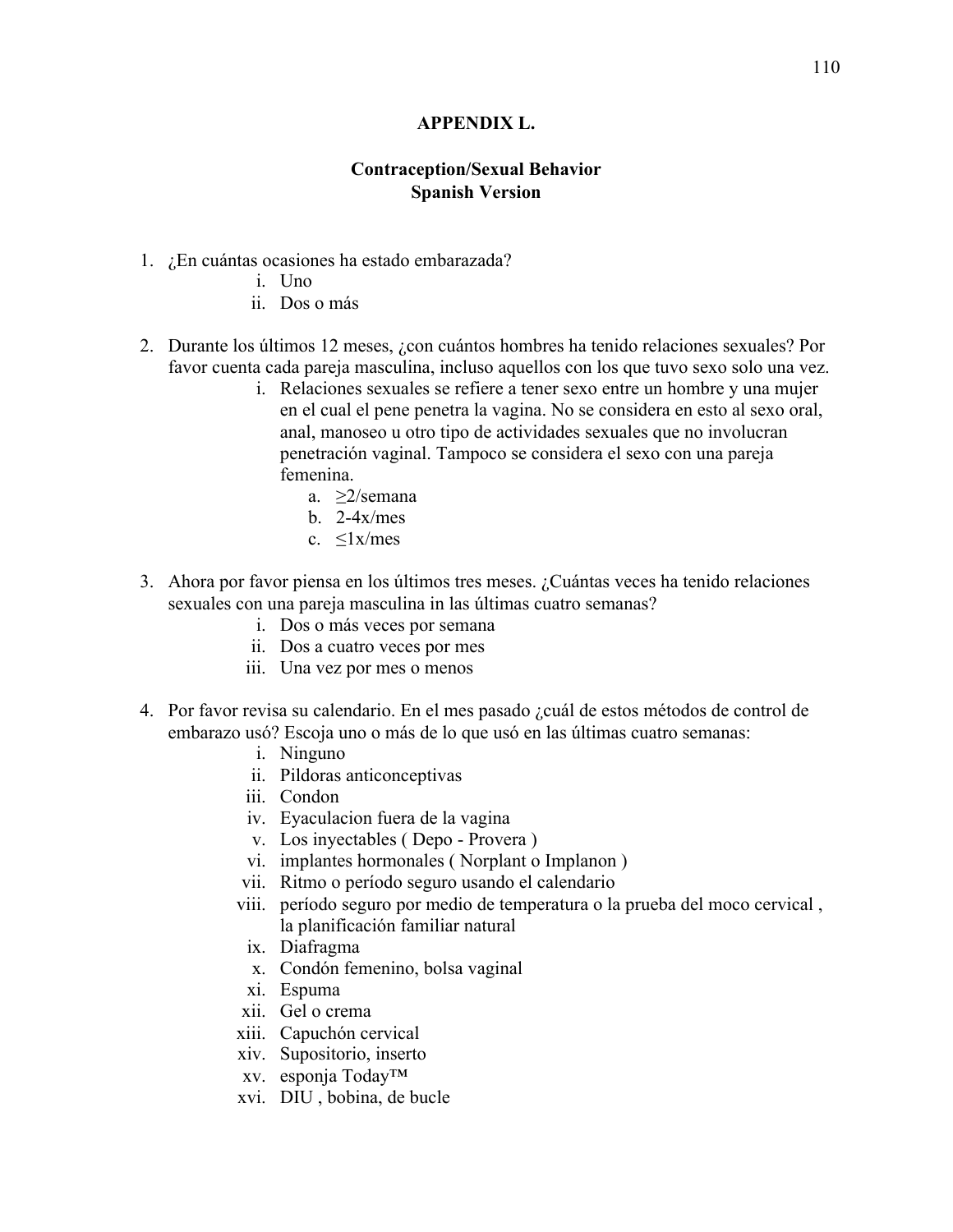- xvii. Parche anticonceptivo (Ortho-Evra)
- xviii. anillo anticonceptivo vaginal ( Nuva Ring)
	- xix. Otro método
- 5. (For those that condom was most effective method as answered in previous question) En los últimos 12 meses, usó este método con su pareja en:
	- i. Cada ocasión
	- ii. La mayoría de las veces
	- iii. Más o menos la mitad de las veces
	- iv. Solo unas pocas veces
	- v. En ninguna ocasión